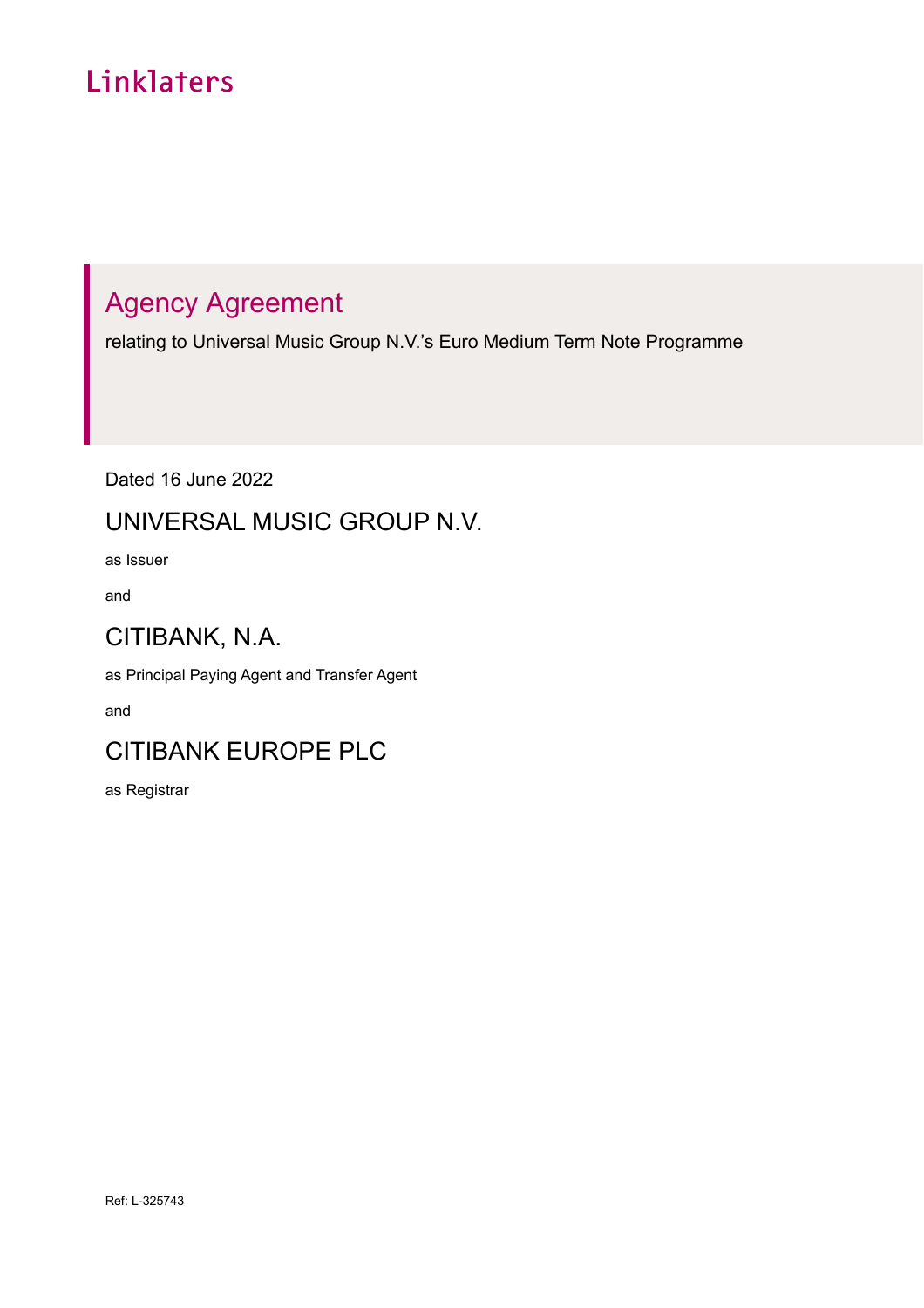|              | <b>Contents</b><br>Page                                                             |
|--------------|-------------------------------------------------------------------------------------|
| 1            |                                                                                     |
| $\mathbf{2}$ |                                                                                     |
| 3            |                                                                                     |
| 4            |                                                                                     |
| 5            |                                                                                     |
| 6            |                                                                                     |
| 7            |                                                                                     |
| 8            | Determinations and Notifications in respect of Notes and Interest Determination  16 |
| 9            |                                                                                     |
| 10           |                                                                                     |
| 11           |                                                                                     |
| 12           |                                                                                     |
| 13           |                                                                                     |
| 14           |                                                                                     |
| 15           |                                                                                     |
| 16           |                                                                                     |
| 17           |                                                                                     |
| 18           |                                                                                     |
| 19           |                                                                                     |
| 20           |                                                                                     |
| 21           |                                                                                     |
| 22           |                                                                                     |
| 23           |                                                                                     |
| 24           |                                                                                     |
| 25           |                                                                                     |
| 26           |                                                                                     |
| 27           |                                                                                     |

# **Table of Contents**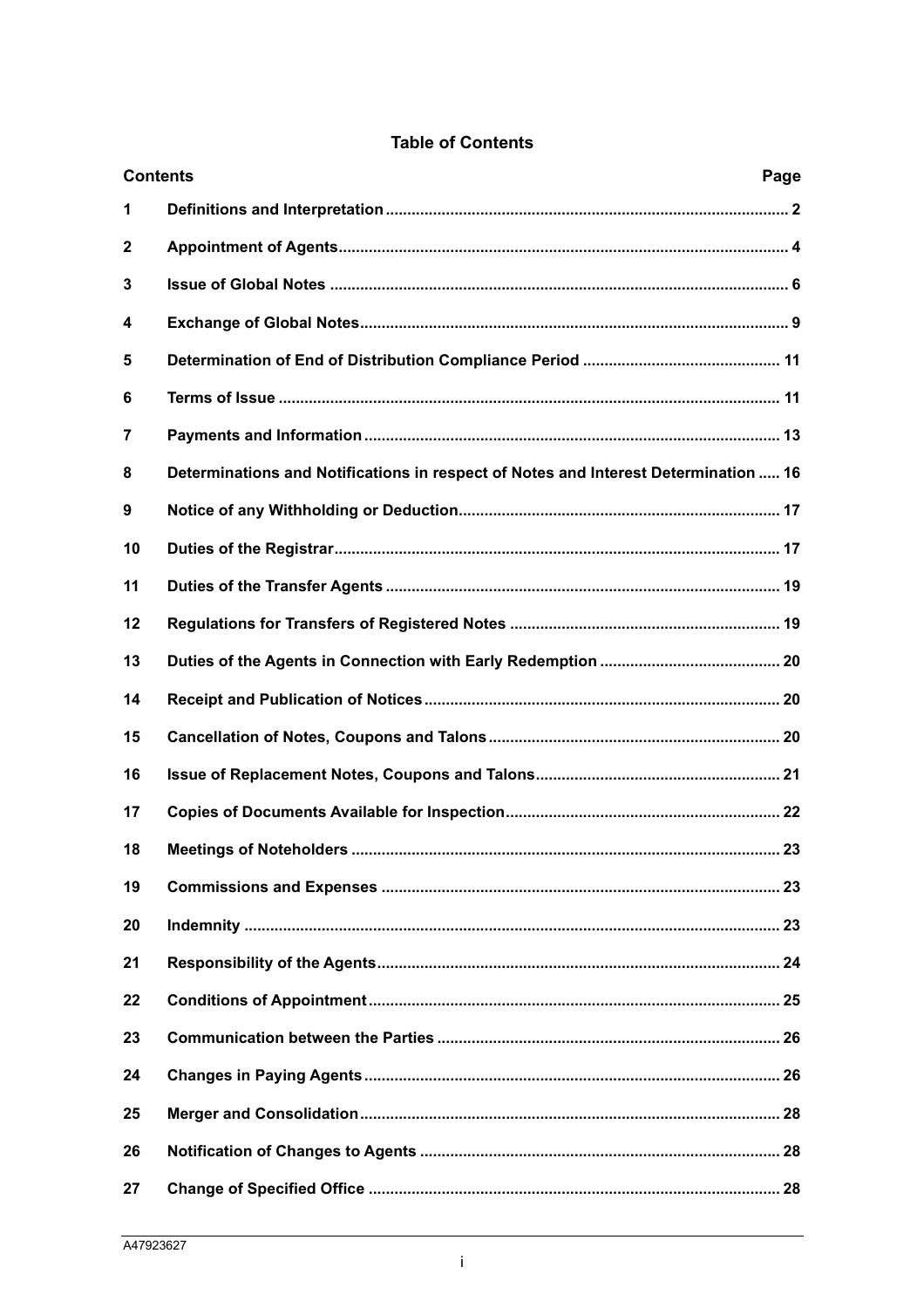| 28 |                                                                                  |  |
|----|----------------------------------------------------------------------------------|--|
| 29 |                                                                                  |  |
| 30 |                                                                                  |  |
| 31 |                                                                                  |  |
| 32 |                                                                                  |  |
| 33 |                                                                                  |  |
| 34 |                                                                                  |  |
| 35 |                                                                                  |  |
| 36 |                                                                                  |  |
| 37 |                                                                                  |  |
|    |                                                                                  |  |
|    |                                                                                  |  |
|    | Schedule 3 Forms of Global and Definitive Bearer Notes Coupons and Talons 72     |  |
|    |                                                                                  |  |
|    |                                                                                  |  |
|    | Schedule 6 Additional Duties of the Principal Paying Agent and the Registrar 124 |  |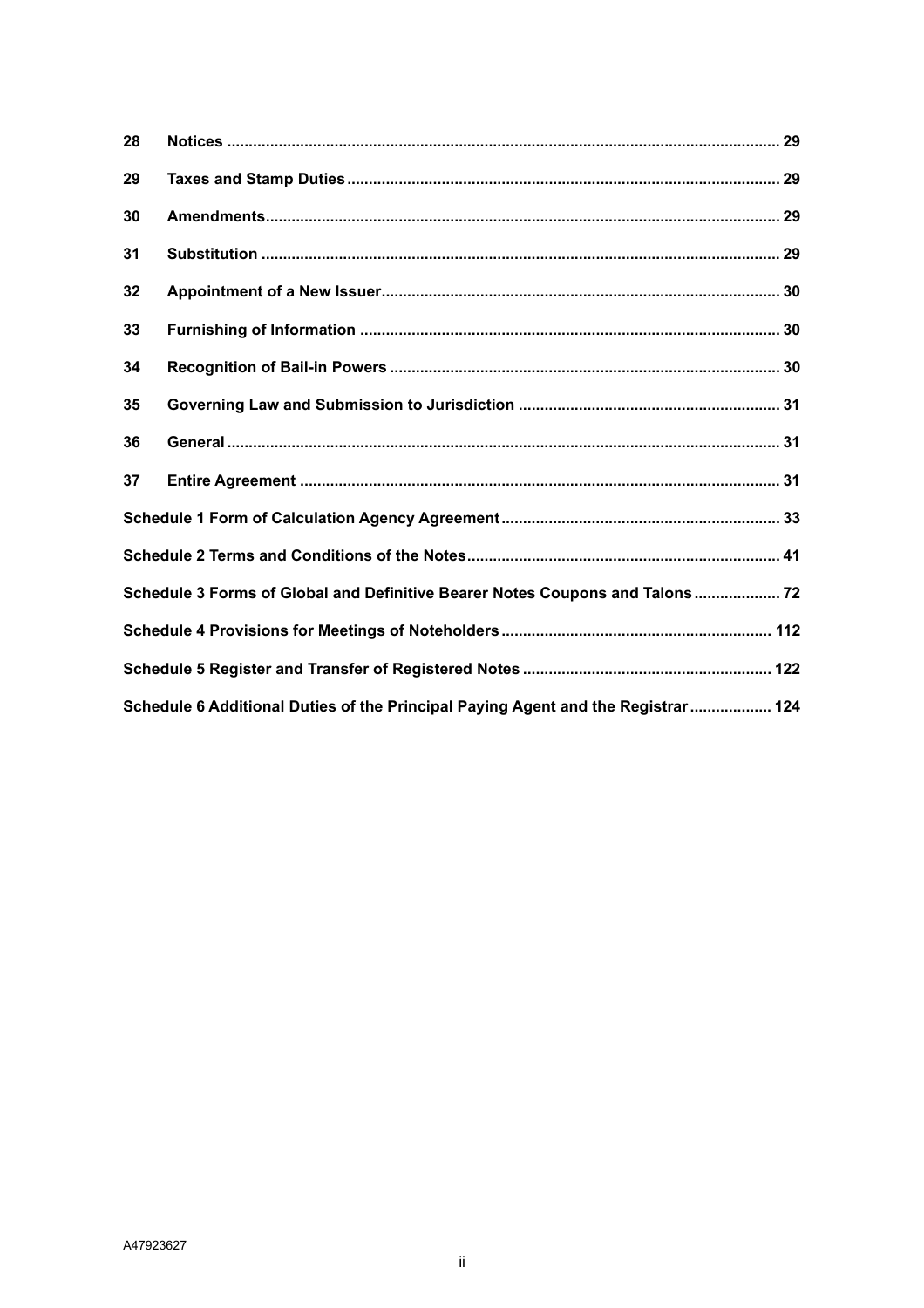#### **This Agreement** is made on 16 June 2022 **between**:

- **(1) UNIVERSAL MUSIC GROUP N.V.**, a public company with limited liability (*naamloze vennootschap*) incorporated under the laws of the Netherlands, having its statutory seat (*statutaire zetel*) in Amsterdam, the Netherlands, and having its registered office at 's-Gravelandseweg 80, 1217 EW Hilversum, the Netherlands, and registered with the trade register of the Dutch chamber of commerce (*Kamer van Koophandel*) under number 81106661 (the "**Issuer**");
- **(2) CITIBANK, N.A.** of 6th Floor, Citigroup Centre, Canada Square, Canary Wharf, London E14 5LB, United Kingdom, as issuing and principal paying agent, paying agent and agent bank (the "**Principal Paying Agent**" or the "**Paying Agent**", as applicable, which expression shall include any successor new principal paying agent or any additional or successor paying agent, as applicable, appointed in accordance with Clause 24 (together with the Principal Paying Agent, the "**Paying Agents**"));
- **(3) CITIBANK EUROPE PLC** of 1 North Wall Quay, Dublin 1, Ireland as registrar (the "**Registrar**", which expression shall include any successor registrar appointed under Clause 24);
- **(4) CITIBANK, N.A.** (together with the Registrar, the "**Transfer Agents**", which expression shall include any additional or successor transfer agent appointed under Clause 24 and "**Transfer Agent**" shall mean any of the Transfer Agents); and
- **(5) CITIBANK, N.A.** (the "**Exchange Agent**", which expression shall include any successor exchange agent appointed under Clause 24).

#### **Whereas**:

- (A) The Issuer proposes to issue from time to time euro medium term notes pursuant to this Agreement (the "**Notes**", which expression shall, if the context so admits, include the Global Notes (in temporary or permanent form) to be initially delivered in respect of Notes).
- (B) Notes may be issued in bearer form ("**Bearer Notes**") or in registered form ("**Registered Notes**"). Each issue of Registered Notes may be initially represented by a Regulation S Global Note or may be issued in definitive form. Global Notes in registered form and Definitive Registered Notes will be in or substantially in the respective forms set out in Schedule 3 hereto.
- (C) Each issue of Bearer Notes may be initially represented by a Temporary Bearer Global Note, or, subject to applicable TEFRA D restrictions, a Permanent Bearer Global Note or may be issued in definitive form. Global Notes in bearer form and Definitive Bearer Notes will be in or substantially in the respective forms set out in Schedule 3 hereto. Definitive Bearer Notes may be represented by bearer notes in the Specified Denomination(s) each with Coupons attached in the form set out in Part IIIA of Schedule 3 ("**Euro-form**"). In this Agreement, unless the context otherwise requires, the expression "**Definitive Bearer Notes**" includes Euro-form Notes and Coupons.
- (D) Registered Global Notes will be held in Euroclear or Clearstream, Luxembourg as specified in the applicable Final Terms. Temporary Bearer Global Notes, Permanent Bearer Global Notes and Definitive Bearer Notes may be held in Euroclear, Clearstream, Luxembourg and any other clearing systems specified in the applicable Final Terms. In addition Global Notes in bearer form and Definitive Bearer Notes may be held in Euroclear Nederland.

**It is hereby agreed** as follows: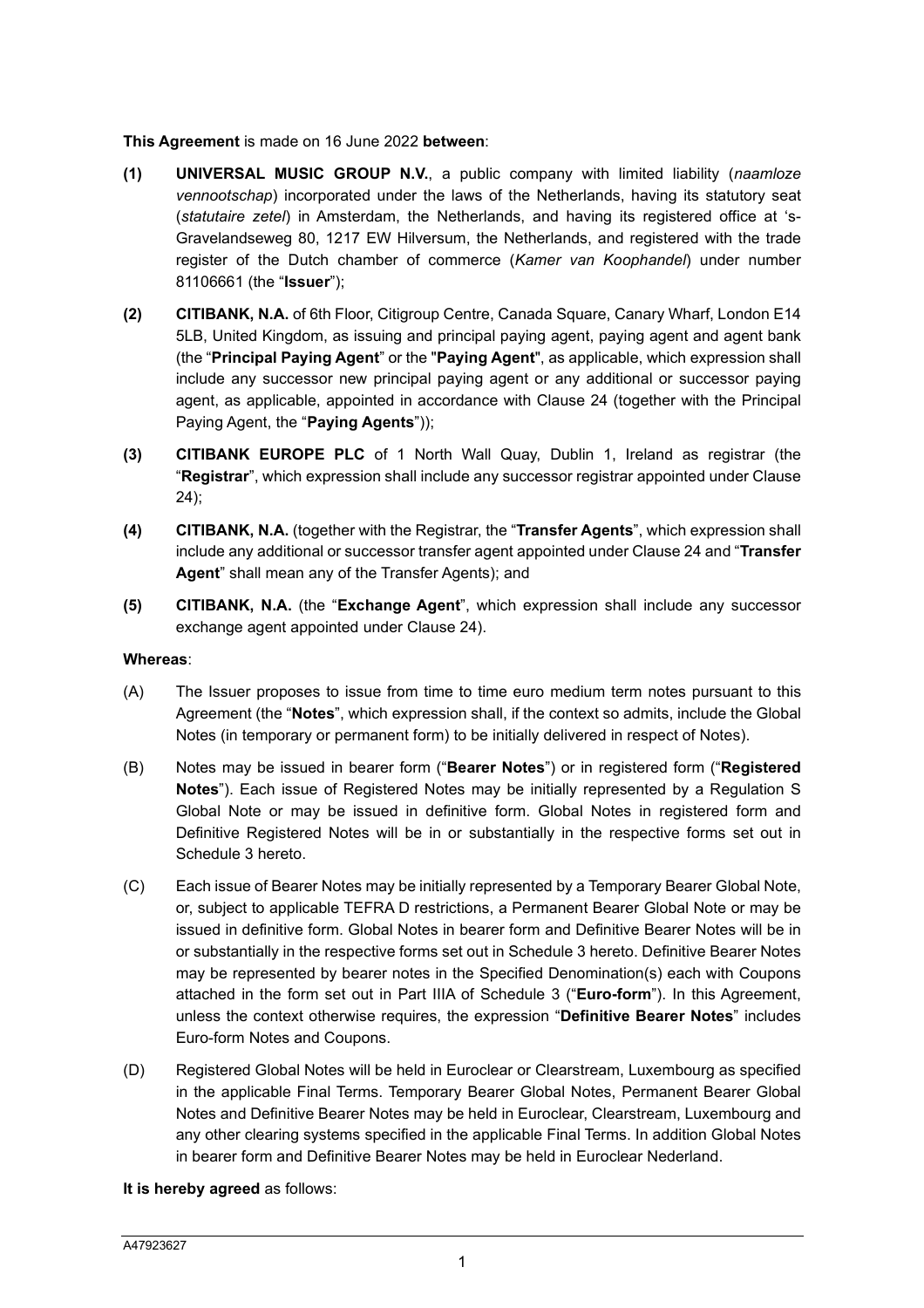## **1 Definitions and Interpretation**

- **1.1** Terms and expressions defined in the dealer agreement dated 16 June 2022 (the "**Dealer Agreement**") or the Notes or used in the applicable Final Terms shall have the same meanings in this Agreement, except where the context requires otherwise.
- **1.2** Without prejudice to the foregoing:

"**Agent**" means each of the Paying Agents, the Transfer Agents and the Exchange Agent;

"**Applicable Law**" means any law or regulation including, but not limited to: (a) any domestic or foreign statute or regulation; (b) any rule or practice of any Authority with which the Principal Paying Agent is bound or accustomed to comply; and (c) any agreement entered into by the Principal Paying Agent and any Authority or between any two or more Authorities;

"**Authority**" means any competent regulatory, prosecuting, tax or governmental authority in any jurisdiction, domestic or foreign;

"**CGN**" means a Temporary Bearer Global Note in the form set out in Part 1 of Schedule 3 or a Permanent Bearer Global Note in the form set out in Part 2 of Schedule 3, in either case where the applicable final terms specify that the Notes are in CGN form;

"**Code**" means the U.S. Internal Revenue Code of 1986;

"**Eurosystem-eligible NGN**" means a NGN which is intended to be held in a manner which would allow Eurosystem eligibility, as stated in the applicable Final Terms;

"**FATCA**" means Sections 1471 through 1474 of the Code (including any regulations thereunder or official interpretations thereof), intergovernmental agreements between the United States and other jurisdictions facilitating the implementation thereof, and any law implementing any such intergovernmental agreement;

"**FATCA Withholding**" means any withholding or deduction required pursuant to an agreement described in Section 1471(b) of the Code or otherwise imposed pursuant FATCA;

"**NGN**" means a Temporary Bearer Global Note in the form set out in Part 1 of Schedule 3 or a Permanent Bearer Global Note in the form set out in Part 2 of Schedule 3, in either case where the applicable Final Terms specify that the Notes are in NGN form;

"**NSS**" means the New Safekeeping Structure for registered global securities which are intended to constitute eligible collateral for Eurosystem monetary policy operations;

"**Outstanding**" means, in relation to the Notes, all the Notes issued other than (a) those which have been redeemed in full in accordance with this Agreement or the Conditions, (b) those in respect of which the date for redemption in accordance with the Conditions has occurred and the redemption moneys where for (including all interest (if any) accrued thereon to the date for such redemption and any interest (if any) payable under the Conditions after such date) have been duly paid to the Principal Paying Agent as provided herein (and, where appropriate, notice has been given to the Noteholders of the relevant Series in accordance with Condition 13) and remain available for payment against presentation of Notes, (c) those which have become void under Condition 8, (d) those which have been purchased and cancelled as provided in Condition 6, (e) those mutilated or defaced Notes which have been surrendered in exchange for replacement Notes pursuant to Condition 10, (f) (for the purpose only of determining how many Notes are outstanding and without prejudice to their status for any other purpose) those Notes alleged to have been lost, stolen or destroyed and in respect of which replacement Notes have been issued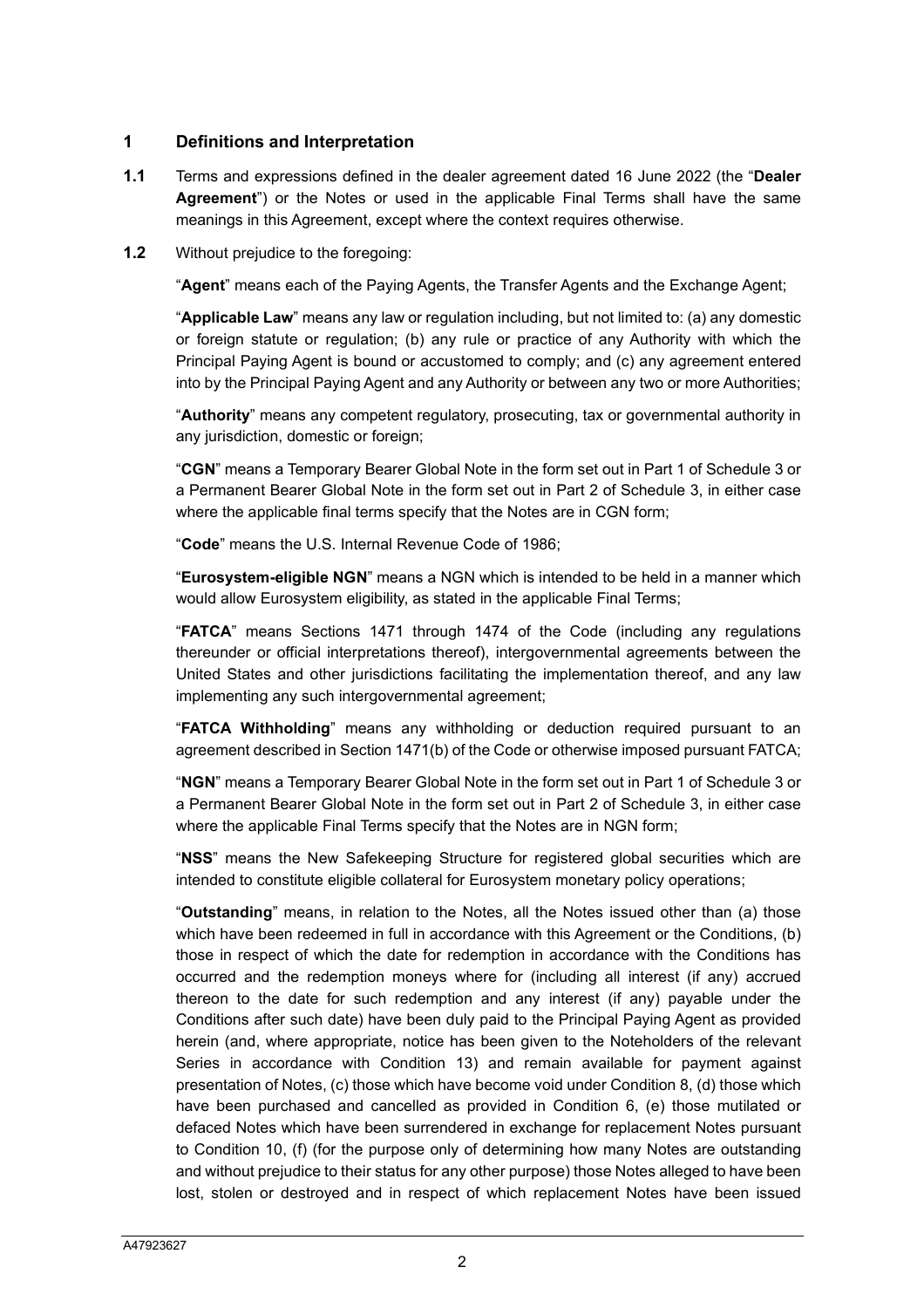pursuant to Condition 10, (g) Temporary Bearer Global Notes to the extent that they shall have been duly exchanged for Permanent Bearer Global Notes and/or Definitive Bearer Notes and Permanent Bearer Global Notes to the extent that they shall have been duly exchanged for Definitive Bearer Notes, in each case pursuant to their respective provisions and (h) any Registered Global Note to the extent that it has been exchanged for Definitive Registered Notes and any Definitive Registered Note to the extent it has been exchanged for an interest in a Registered Global Note;

"**Procedures Memorandum**" means the dealer confirmation, issuer confirmation and notice details relating to the settlement of issues of Notes as shall be agreed upon from time to time by the Issuer, the Permanent Dealers and the Principal Paying Agent and which, at the date of this Agreement, are set out in Schedule A to the Dealer Agreement,

"**Taxes**" means all taxes, levies, imposts, charges, assessments, deductions, withholdings and related liabilities,

**PROVIDED THAT** for each of the following purposes, namely:

- (i) the right to attend and vote at any meeting of the Noteholders, passing an Extraordinary Resolution (as defined in Schedule 4) in writing or an Extraordinary Resolution by way of electronic consents given through the relevant clearing systems as envisaged by Schedule 4; and
- (ii) the determination of how many and which Notes are for the time being outstanding for the purposes of Condition 14 and paragraphs 2, 5 and 6 of Schedule 4 hereto,

those Notes (if any) which are for the time being held by any person (including but not limited to the Issuer or any of its subsidiaries) for the benefit of the Issuer or any of its respective subsidiaries shall (unless and until ceasing to be so held) be deemed not to be outstanding;

the "**records of Euroclear and Clearstream, Luxembourg**" means the records that each of Euroclear and Clearstream, Luxembourg holds for its customers which reflect the amount of such customer's interest in the Notes; and

"**subsidiary**" means any company which is for the time being a subsidiary (within the meaning of section 2:24a of the Dutch Civil Code) of the Issuer.

- **1.3** Any references to Notes shall, unless the context otherwise requires, include any Global Note or Global Notes representing such Notes.
- **1.4** For the purposes of this Agreement, the Notes of each Series shall form a separate series of Notes and the provisions of this Agreement shall apply *mutatis mutandis* separately and independently to the Notes of each Series and in such provisions the expressions "**Notes**", "**Noteholders**", "**Coupons**" (which expression shall include Coupon sheets), "**Couponholders**" (which expression shall include holders of the Coupon sheets), "**Talons**" and "**Talonholders**" shall be construed accordingly.
- **1.5** All references in this Agreement to principal and/or interest or both in respect of the Notes or to any moneys payable by the Issuer under this Agreement shall have the meaning set out in Condition 5.
- **1.6** All references in this Agreement to the "**relevant currency**" shall be construed as references to the currency in which the relevant Notes and/or Coupons are denominated.
- **1.7** In this Agreement, clause headings are inserted for convenience and ease of reference only and shall not affect the interpretation of this Agreement. All references in this Agreement to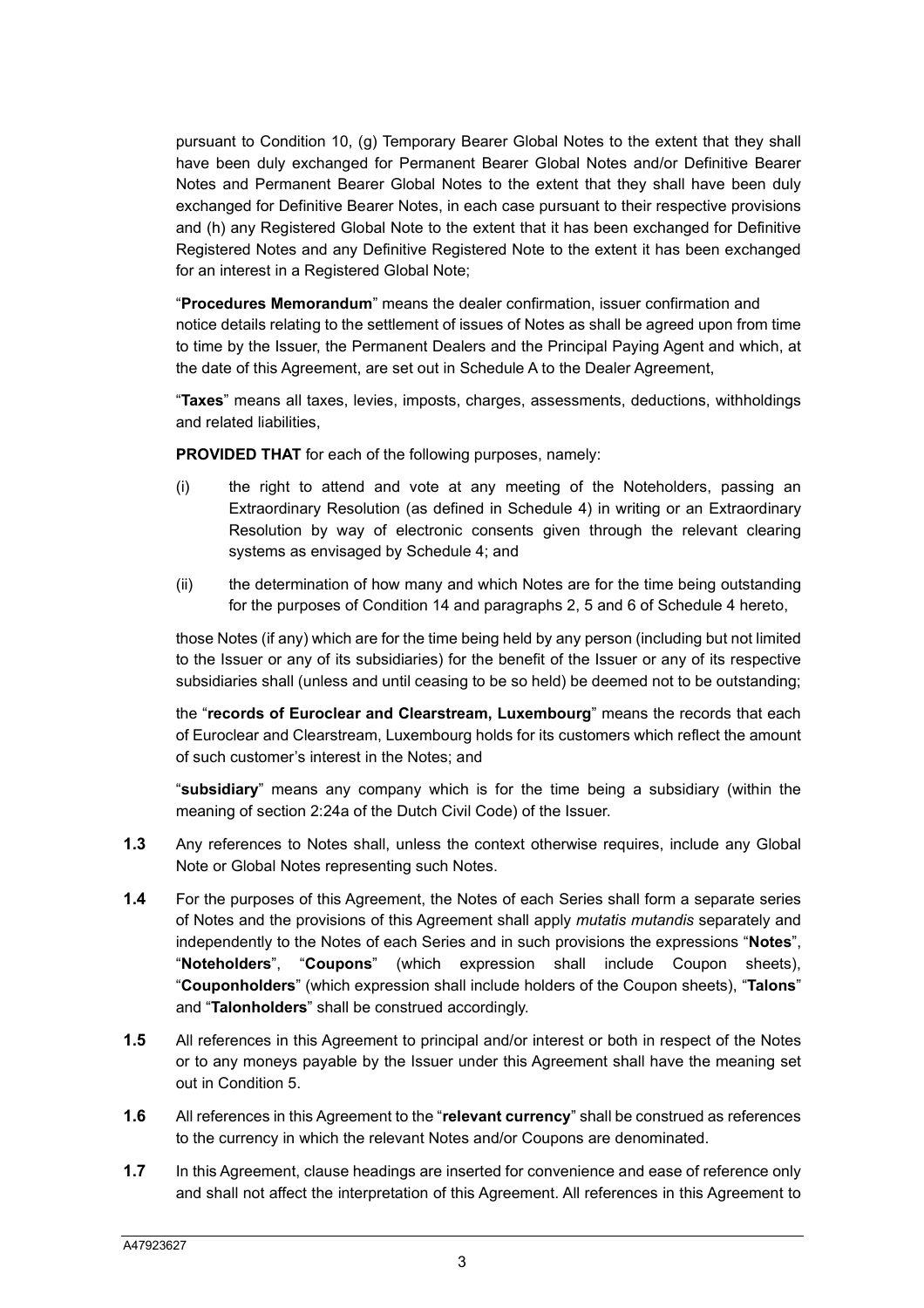a law, statute or code or the provisions of any law, statute or code shall be deemed to be references to that statute or code as from time to time modified, extended, amended or reenacted or to any statutory instrument, order or regulation made thereunder or under such re-enactment.

- **1.8** All references in this Agreement to an agreement, instrument or other document (including, without limitation, this Agreement, the Dealer Agreement, the Notes and any Conditions appertaining thereto) shall be construed as a reference to that agreement, instrument or document as the same may be amended, modified, varied, supplemented and/or from time to time.
- **1.9** Any references herein to a "**relevant clearing system**" shall mean the clearance and/or settlement system(s) specified in the applicable Final Terms.
- **1.10** Any references herein to Euroclear and/or Clearstream, Luxembourg shall, whenever the context so permits, be deemed to include a reference to any additional or alternative clearance system approved by the Issuer and the Principal Paying Agent.
- **1.11** Words denoting the singular number only shall include the plural number also and vice versa; words denoting the masculine gender only shall include the feminine gender also; and words denoting persons only shall include firms and corporations and vice versa.

#### **2 Appointment of Agents**

- **2.1** The Principal Paying Agent is hereby appointed, and the Principal Paying Agent hereby agrees to act, as agent of the Issuer, upon the terms and subject to the conditions set out below, for the purposes of, *inter alia*:
	- **2.1.1** completing, authenticating and delivering Global Notes in bearer form and (if required) authenticating or arranging for the authentication on its behalf of, and delivering, Definitive Bearer Notes;
	- **2.1.2** giving effectuation instructions and electing a common safekeeper in respect of each Bearer Global Note which is a Eurosystem-eligible NGN;
	- **2.1.3** giving effectuation instructions and electing a common safekeeper in respect of each Registered Global Note which is held under the NSS;
	- **2.1.4** exchanging Temporary Bearer Global Notes for Permanent Bearer Global Notes or Definitive Bearer Notes, as the case may be, in accordance with the terms of such Temporary Bearer Global Notes and, in respect of any such exchange, (i) making all notations on Temporary Bearer Global Notes which are CGNs as required by their terms and (ii) instructing Euroclear and Clearstream, Luxembourg to make appropriate entries in their records in respect of all Temporary Bearer Global Notes which are NGNs;
	- **2.1.5** exchanging Permanent Bearer Global Notes for Definitive Bearer Notes in accordance with the terms of Permanent Bearer Global Notes and, in respect of any such exchange, (i) making all notations on Permanent Bearer Global Notes which are CGNs as required by their terms and (ii) instructing Euroclear and Clearstream, Luxembourg to make appropriate entries in their records in respect of all Permanent Bearer Global Notes which are NGNs;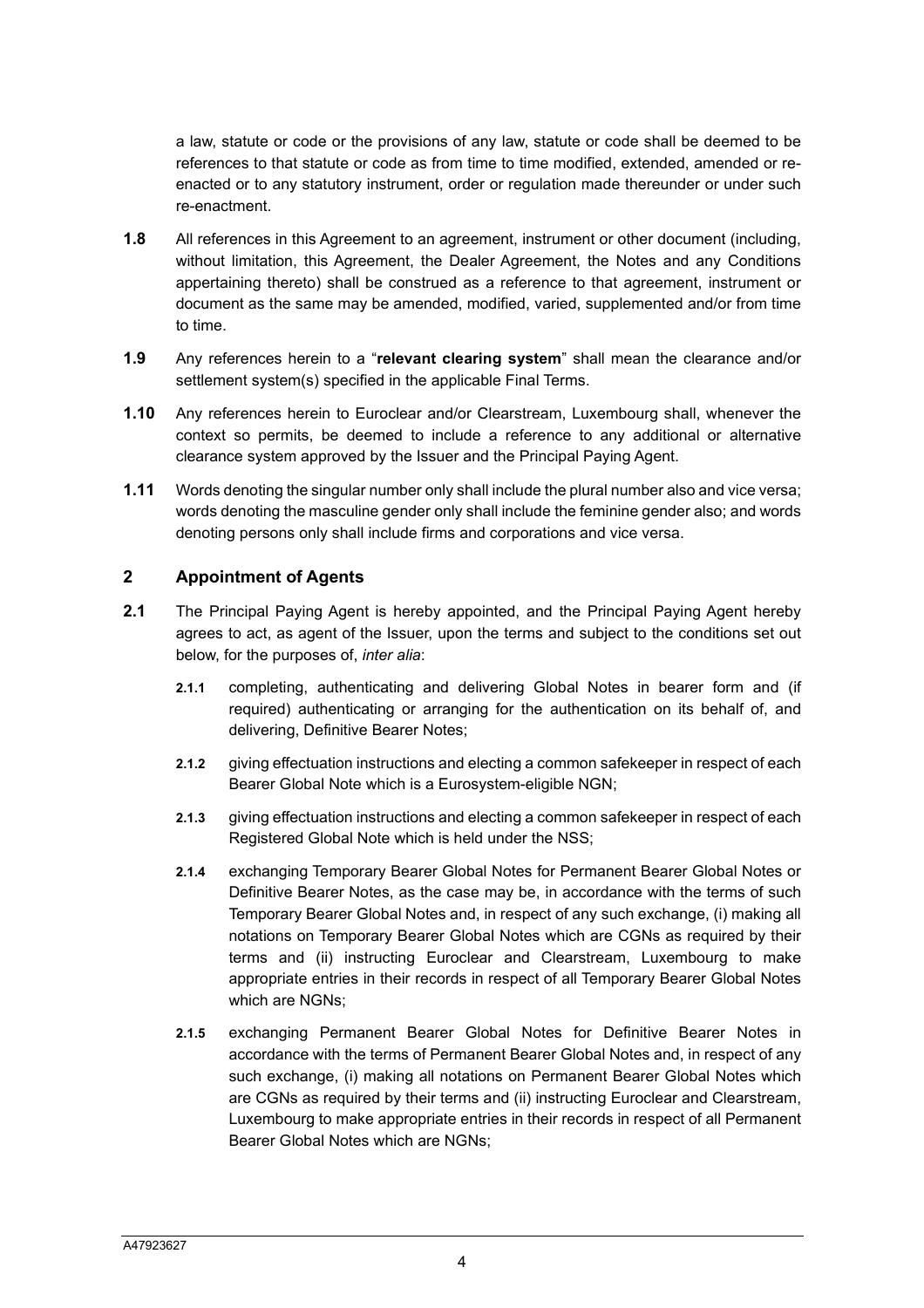- **2.1.6** paying sums due on Bearer Global Notes, Definitive Bearer Notes and Coupons and instructing Euroclear and Clearstream, Luxembourg to make appropriate entries in their records in respect of all Bearer Global Notes which are NGNs;
- **2.1.7** unless otherwise specified in the applicable Final Terms, determining the interest and/or other amounts payable in respect of the Notes in accordance with the Conditions;
- **2.1.8** arranging on behalf of the Issuer for notices to be communicated to the Noteholders in accordance with the Conditions;
- **2.1.9** ensuring that, as directed by the Issuer, all necessary action is taken to comply with any reporting requirements of any competent authority of any relevant currency as may be in force from time to time with respect to the Notes to be issued under the Euro Medium Term Notes programme (the "**Programme**");
- **2.1.10** subject to the Procedures Memorandum, submitting to the relevant Stock Exchange (or any other relevant authority) such number of copies of each Final Terms which relates to Notes which are to be listed as the relevant Stock Exchange (or such other relevant authority) may reasonably require;
- **2.1.11** determining the end of the distribution compliance period applicable to each Tranche in accordance with the provisions of Clause 5 below; and
- **2.1.12** performing all other obligations and duties imposed upon it by the Conditions, the Procedures Memorandum and this Agreement,
- **2.2** Each Paying Agent is appointed, and each Paying Agent agrees to act, as paying agent of the Issuer, upon the terms and subject to the conditions set out below, for the purposes of paying sums due on Notes and Coupons and of performing all other obligations and duties imposed upon it by the Conditions and this Agreement.
- **2.3** Each Transfer Agent is appointed, and each Transfer Agent agrees to act, as transfer agent of the Issuer, upon the terms and subject to the conditions set out below for the purposes of effecting transfers of Definitive Registered Notes and performing all the other obligations and duties imposed upon it by the Conditions, the Procedures Memorandum and this Agreement.
- **2.4** The Exchange Agent is appointed, and the Exchange Agent agrees to act, as exchange agent of the Issuer, upon and subject to the terms and conditions set out below for the purposes of performing any obligations and duties imposed upon it by the Conditions and this Agreement.
- **2.5** The Registrar is appointed, and the Registrar agrees to act, as registrar of the Issuer, upon the terms and subject to the conditions set out below, for the following purposes:
	- **2.5.1** completing, authenticating and delivering Regulation S Global Notes and authenticating and delivering Definitive Registered Notes;
	- **2.5.2** paying sums due on Registered Notes; and
	- **2.5.3** performing all the other obligations and duties imposed upon it by the Conditions, this Agreement and the Procedures Memorandum, including, without limitation, those set out in Clause 10.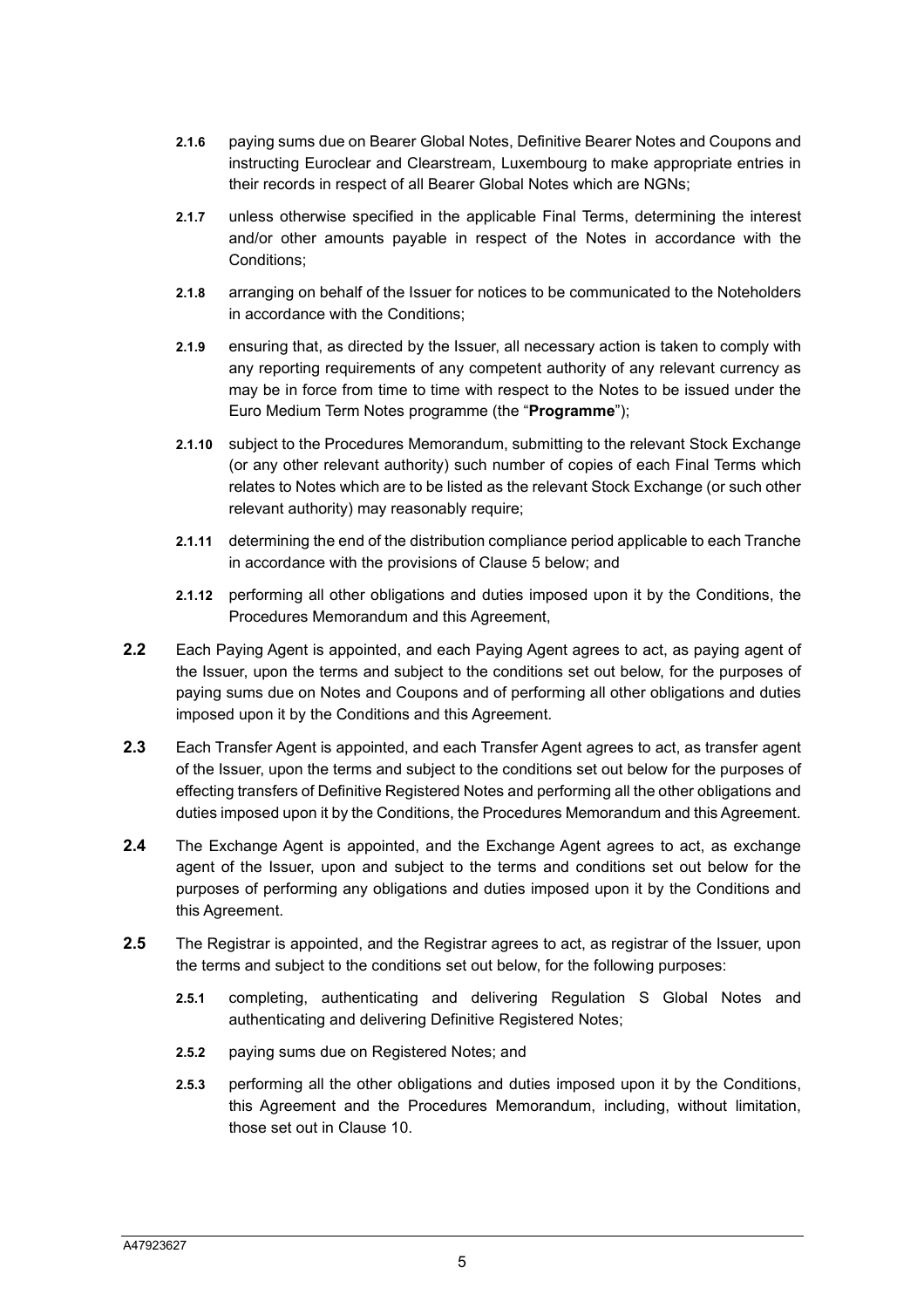The Registrar may from time to time, subject to the prior written consent of the Issuer, delegate certain of its functions and duties set out in this Agreement to the Principal Paying Agent.

- **2.6** In relation to (i) each issue of Eurosystem-eligible NGNs and (ii) each issue of Notes intended to be held under the NSS, the Issuer hereby authorises and instructs the Principal Paying Agent to elect Clearstream, Luxembourg as common safekeeper. From time to time, the Issuer and the Principal Paying Agent may agree to vary this election. The Issuer acknowledges that any such election is subject to the right of Euroclear and Clearstream, Luxembourg to jointly determine that the other shall act as common safekeeper in relation to any such issue and agrees that no liability shall attach to the Principal Paying Agent in respect of any such election made by it.
- **2.7** The obligations of the Agents under this Agreement are several and not joint. Article 7:407 Dutch Civil Code is disapplied. Each Agent shall be obliged to perform only such duties as are specifically set out in this Agreement, the Conditions and the Procedures Memorandum. No Agent shall be obliged to perform additional duties set out in any Final Terms and thereby incorporated into the Conditions unless it shall have previously agreed to perform such duties. If the Conditions are amended on or after a date on which any Agent accepts any appointment in a way that affects the duties expressed to be performed by such Agent, it shall not be obliged to perform such duties as so amended unless it has first approved the relevant amendment.

#### **3 Issue of Global Notes**

- **3.1** Subject to Subclause 3.5 of this clause, following receipt of Final Terms signed by the Issuer, the Principal Paying Agent and the Registrar will take the steps required of the Principal Paying Agent and the Registrar in the Procedures Memorandum.
- **3.2** For the purpose of subclause 3.1, the Principal Paying Agent will on behalf of the Issuer if specified in the applicable Final Terms that a Temporary Bearer Global Note will initially represent the Tranche of Notes:
	- **3.2.1** prepare a Temporary Bearer Global Note by attaching a copy of the applicable Final Terms to a copy of the signed master Temporary Bearer Global Note;
	- **3.2.2** authenticate the Temporary Bearer Global Note;
	- **3.2.3** deliver the Temporary Bearer Global Note to the specified common depositary (if the Temporary Bearer Global Note is a CGN) or specified common safekeeper (if the Temporary Bearer Global Note is a NGN) for Euroclear and Clearstream, Luxembourg and, in the case of a Temporary Bearer Global Note which is a Eurosystem-eligible NGN, to instruct the common safekeeper to effectuate the same;
	- **3.2.4** ensure that the Notes of each Tranche are assigned, as applicable, security numbers (including, but not limited to, common codes and ISINs) which are different from the security numbers assigned to Notes of any other Tranche of the same Series until at least the expiry of the Distribution Compliance Period in respect of the Tranche;
	- **3.2.5** if the Temporary Bearer Global Note is a NGN, instruct Euroclear and Clearstream, Luxembourg to make the appropriate entries in their records to reflect the initial outstanding aggregate principal amount of the relevant Tranche of Notes; and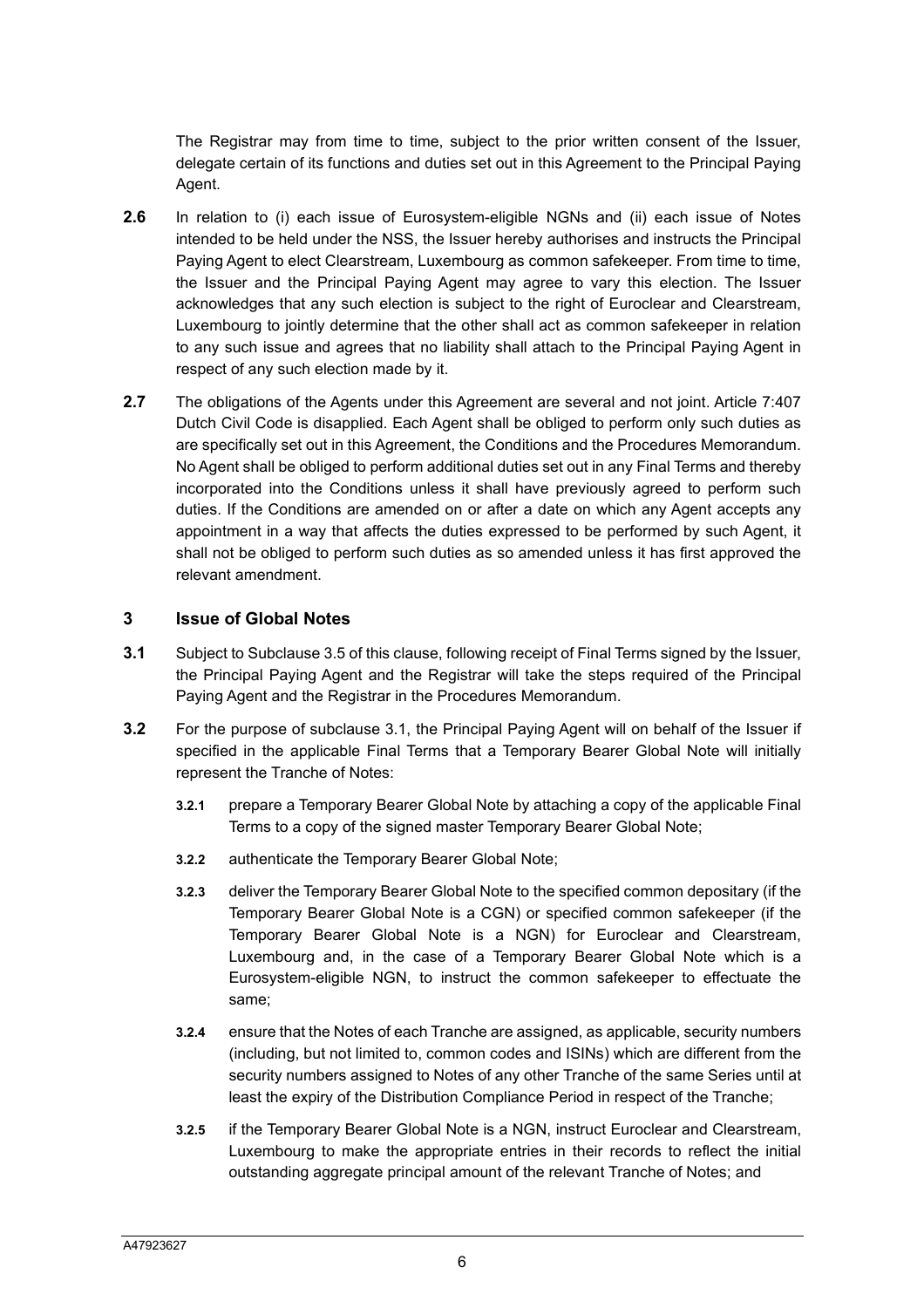**3.2.6** deposit such Temporary Bearer Global Note with Euroclear Nederland against confirmation from Euroclear Nederland that the Temporary Bearer Global Note is being held in safe custody in accordance with terms of its Letter of Undertaking and to instruct Euroclear Nederland to deliver the Notes represented by such Temporary Bearer Global Note to the accounts of its participants.

For the purposes of this Clause 3.2 and Clause 3.3 below the term "**Letter of Undertaking**" means the letter of undertaking dated on or about the date of this Agreement from Euroclear Nederland to the Issuer or such other letter of undertaking that may be substituted therefor with the prior consent of the Issuer and copies of which are given to the Principal Paying Agent.

- **3.3** For the purpose of subclause 3.1, the Principal Paying Agent will on behalf of the Issuer if specified in the applicable Final Terms that a Permanent Bearer Global Note will represent the Notes on issue:
	- **3.3.1** prepare a Permanent Bearer Global Note by attaching a copy of the applicable Final Terms to a copy of the master Permanent Bearer Global Note;
	- **3.3.2** authenticate the Permanent Bearer Global Note;
	- **3.3.3** deliver the Permanent Bearer Global Note to the specified common depositary (if the Permanent Bearer Global Note is a CGN) or specified common safekeeper (if the Permanent Bearer Global Note is a NGN) for Euroclear and/or Clearstream, Luxembourg and, in the case of a Permanent Bearer Global Note which is a Eurosystem-eligible NGN, to instruct the common safekeeper to effectuate the same;
	- **3.3.4** if the Permanent Bearer Global Note is a NGN, instruct Euroclear and Clearstream, Luxembourg to make the appropriate entries in their records to reflect the initial outstanding aggregate principal amount of the relevant Tranche of Notes;
	- **3.3.5** deliver the applicable Final Terms to the specified common depositary or common safekeeper, as the case may be, and, in the case where the Permanent Bearer Global Note is a NGN, instruct Euroclear and Clearstream, Luxembourg to make the appropriate entries in their records to reflect the increased outstanding aggregate principal amount of the relevant Series;
	- **3.3.6** ensure that the Notes of each Tranche are assigned, as applicable, security numbers (including, but not limited to, common codes and ISINs) which are different from the security numbers assigned to the Notes of any other Tranche of the same Series until at least the expiry of the Distribution Compliance Period in respect of the Tranche; and
	- **3.3.7** deposit such Permanent Bearer Global Note with Euroclear Nederland against confirmation from Euroclear Nederland that the Permanent Bearer Global Note is being held in safe custody in accordance with terms of its Letter of Undertaking and to instruct Euroclear Nederland to deliver the Notes represented by such Permanent Bearer Global Note to the accounts of its participants.
- **3.4** For the purpose of subclause 3.1, the Principal Paying Agent or, as the case may be, the Registrar will on behalf of the Issuer if specified in the applicable Final Terms that a Regulation S Global Note will represent the Notes on issue: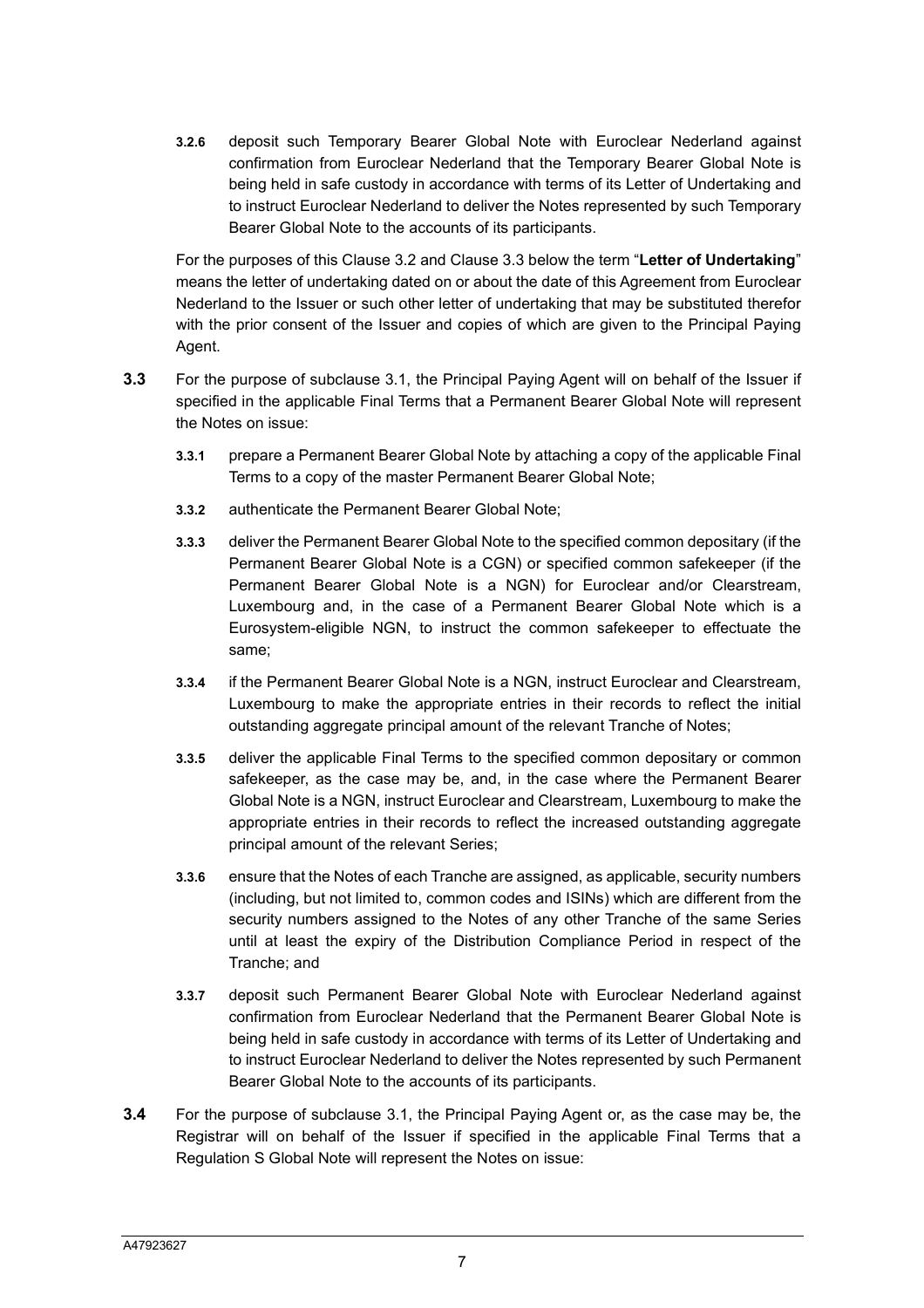- **3.4.1** (in the case of the Registrar) prepare a Regulation S Global Note by attaching a copy of the applicable Final Terms to a copy of the relevant signed master Registered Global Note;
- **3.4.2** (in the case of the Registrar) authenticate (or procure the authentication of) the Registered Global Note;
- **3.4.3** (in the case of the Registrar) in the case of the first Tranche of any Series of Notes, deliver, in the case of a Registered Global Note registered in the name of a nominee for a common depositary or common safekeeper, as the case may be, for Euroclear and Clearstream, Luxembourg, the Registered Global Note to the specified common depositary or common safekeeper for Euroclear and Clearstream, Luxembourg;
- **3.4.4** (in the case of the Registrar) in the case of a subsequent Tranche of any Series of Notes, deliver, in the case of a Registered Global Note registered in the name of a nominee for a common depositary or common safekeeper, as the case may be, for Euroclear and Clearstream, Luxembourg, the Registered Global Note to the specified common depositary or common safekeeper for Euroclear and Clearstream, Luxembourg; and
- **3.4.5** (in the case of the Principal Paying Agent) ensure that the Notes of each Tranche are assigned, as applicable, security numbers (including (as applicable), but not limited to, CINS numbers, common codes and ISINs) which are different from the security numbers assigned to Notes of any other Tranche of the same Series until at least the expiry of the Distribution Compliance Period in respect of the Tranche.
- **3.5** Each of the Principal Paying Agent and the Registrar shall only be required to perform its obligations under this Clause 3 if it holds (as applicable):
	- **3.5.1** a master Temporary Bearer Global Note duly executed by a person or persons duly authorised to execute the same on behalf of the Issuer, which may be used by the Principal Paying Agent for the purpose of preparing Temporary Bearer Global Notes in accordance with this Agreement;
	- **3.5.2** a master Permanent Bearer Global Note duly executed by a person or persons duly authorised to execute the same on behalf of the Issuer, which may be used by the Principal Paying Agent for the purpose of preparing Permanent Bearer Global Notes in accordance with this Agreement;
	- **3.5.3** a master Regulation S Global Note duly executed by a person or persons duly authorised to execute the same on behalf of the Issuer, which may be used by the Registrar for the purpose of preparing Regulation S Global Notes in accordance with this Agreement; and
	- **3.5.4** signed copies of the applicable Final Terms.
- **3.6** Where the Principal Paying Agent delivers any authenticated Bearer Global Note to a common safekeeper for effectuation using electronic means, it is authorised and instructed to destroy the Bearer Global Note retained by it following its receipt of confirmation from the common safekeeper that the relevant Bearer Global Note has been effectuated.
- **3.7** The Principal Paying Agent and the Registrar will provide Euroclear, Clearstream, Luxembourg and/or Euroclear Nederland with the notifications, instructions or other information to be given by the Principal Paying Agent and the Registrar to Euroclear,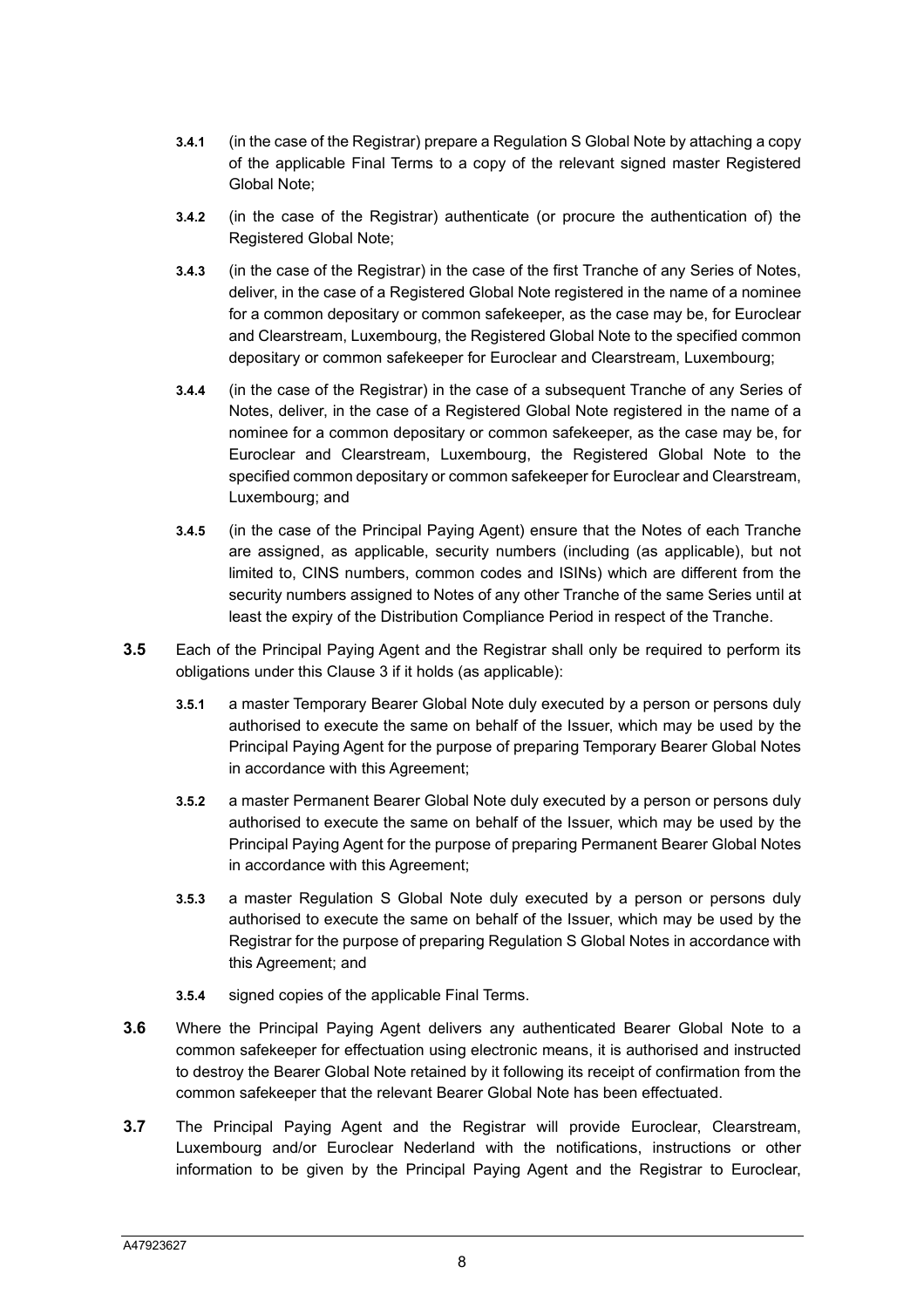Clearstream, Luxembourg and/or Euroclear Nederland in accordance with, and at the times provided in, their respective rules and regulations and the Letter of Undertaking.

**3.8** The Issuer shall furnish a copy of the Procedures Memorandum from time to time in effect to the Principal Paying Agent and the Registrar. The parties agree that all issues of Notes shall be made in accordance with the Procedures Memorandum unless the Issuer, the relevant Dealer(s), the Principal Paying Agent and, in the case of Registered Notes, the Registrar agree otherwise in respect of any issue. The Procedures Memorandum may only be amended with the consent of the Principal Paying Agent and the Registrar.

#### **4 Exchange of Global Notes**

- **4.1** The Principal Paying Agent shall (in consultation with Euroclear Nederland in the case of Notes deposited with Euroclear Nederland) determine the Exchange Date for each Temporary Bearer Global Note in accordance with the terms thereof. Forthwith upon determining the Exchange Date in respect of any Tranche, the Principal Paying Agent shall notify such determination to the Issuer, the relevant Dealer, Euroclear and Clearstream, Luxembourg and any other relevant clearing system. On and after the Exchange Date, the Principal Paying Agent shall deliver, upon notice from Euroclear and Clearstream, Luxembourg, a Permanent Bearer Global Note or Definitive Bearer Notes, as the case maybe, in accordance with the terms of the Temporary Bearer Global Note; provided, that, in the case of a Temporary Bearer Global Note subject to TEFRA D, a Permanent Bearer Global Note may only be issued after certain applicable certification requirements as to non-U.S. beneficial ownership are satisfied.
- **4.2** The Principal Paying Agent shall deliver or deposit, upon notice from the relevant clearing system, a Permanent Bearer Global Note or Definitive Bearer Notes, as the case may be, in accordance with the terms of the Temporary Bearer Global Note. Where a Temporary Bearer Global Note is to be exchanged for a Permanent Bearer Global Note, the Principal Paying Agent is hereby authorised on behalf of the Issuer:
	- **4.2.1** to prepare and complete a Permanent Bearer Global Note in accordance with the terms of the Temporary Bearer Global Note applicable to such Tranche by attaching a copy of the applicable Final Terms to a copy of the master Permanent Bearer Global Note;
	- **4.2.2** to authenticate such Permanent Bearer Global Note;
	- **4.2.3** if the Permanent Bearer Global Note is a CGN, to deliver or deposit, as the case may be, such Permanent Bearer Global Note to the common depositary which is holding the Temporary Bearer Global Note applicable to such Tranche for the time being on behalf of Euroclear and/or Clearstream, Luxembourg or with Euroclear Nederland to hold on behalf of the Issuer pending its exchange for such Temporary Bearer Global Note; and
	- **4.2.4** if the Permanent Bearer Global Note is a NGN, to deliver the Permanent Bearer Global Note to the common safekeeper which is holding the Temporary Bearer Global Note representing the Tranche for the time being on behalf of Euroclear and/or Clearstream, Luxembourg to effectuate (in the case of a Permanent Bearer Global Note which is a Eurosystem-eligible NGN) and to hold on behalf of the Issuer pending its exchange for the Temporary Bearer Global Note,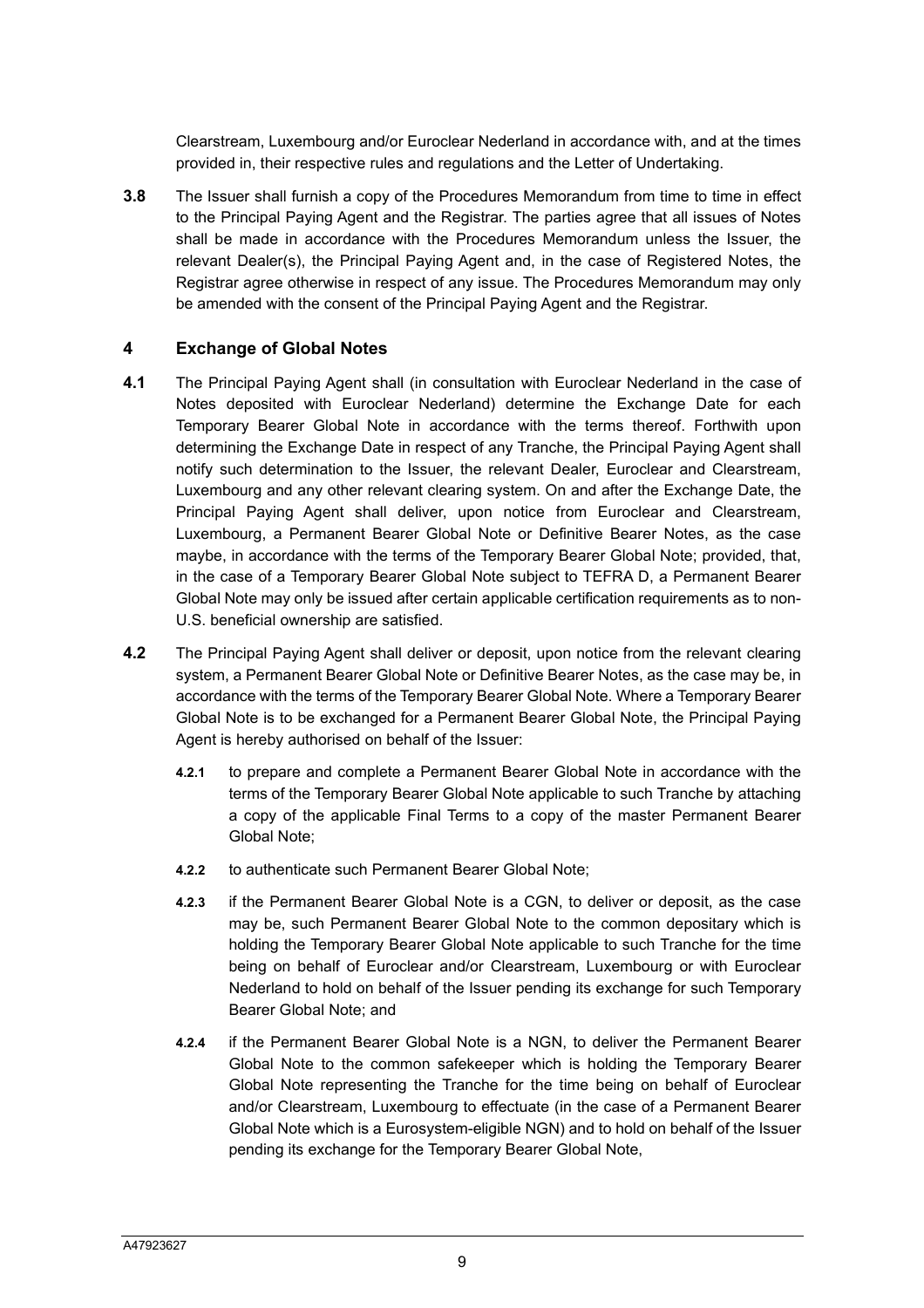- **4.3** Where a Global Note is to be exchanged for Definitive Bearer Notes in accordance with its terms or where Definitive Bearer Notes are to be issued pursuant to the applicable Final Terms, the Principal Paying Agent or, as the case may be, the Registrar shall deliver or deposit the relevant Definitive Note(s) in accordance with the terms of the relevant Global Note or, as the case may be, the applicable Final Terms. For this purpose the Principal Paying Agent and the Registrar are hereby authorised on behalf of the Issuer:
	- **4.3.1** to authenticate the Definitive Bearer Notes in accordance with the provisions of this Agreement; and
	- **4.3.2** to deliver or deposit, as the case may be, or cause to be delivered or deposited, as the case may be, such Definitive Notes and, in the case of Definitive Bearer Notes upon notice from the relevant clearing system, either (i) to or to the order of Euroclear and/or Clearstream, Luxembourg or (ii) with Euroclear Nederland or (in the case of Definitive Registered Notes) (iii) as the Registrar may be directed by the holder of the Definitive Registered Notes.
- **4.4** Upon any exchange of all or a part of an interest in a Temporary Bearer Global Note for an interest in a Permanent Bearer Global Note or upon any exchange of all or a part of an interest in a Temporary Bearer Global Note or a Permanent Bearer Global Note for Definitive Bearer Notes, the Principal Paying Agent shall (i) procure that the relevant Bearer Global Note shall, if it is a CGN, be endorsed by or on behalf of the Principal Paying Agent to reflect the reduction of its nominal amount by the aggregate nominal amount so exchanged and, where applicable, the Permanent Bearer Global Note shall be endorsed by or on behalf of the Principal Paying Agent to reflect the increase in its nominal amount as a result of any exchange for an interest in the Temporary Bearer Global Note or (ii) in the case of any Bearer Global Note which is a NGN, instruct Euroclear and Clearstream Luxembourg to make appropriate entries in their records to reflect such exchange. Until exchanged in full, the holder of an interest in any Bearer Global Note shall in all respects be entitled to the same benefits under this Agreement as the holder of Definitive Bearer Notes and Coupons authenticated and delivered under this Agreement, subject as set out in the Conditions. The Principal Paying Agent is authorised on behalf of the Issuer and instructed (a) in the case of any Bearer Global Note which is a CGN, to endorse or to arrange for the endorsement of the relevant Bearer Global Note to reflect the reduction in the nominal amount represented by it by the amount so exchanged and, if appropriate, to endorse the Permanent Bearer Global Note to reflect any increase in the nominal amount represented by it and, in either case, to sign in the relevant space on the relevant Bearer Global Note recording the exchange and reduction or increase, (b) in the case of any Bearer Global Note which is a NGN, to instruct Euroclear and Clearstream Luxembourg to make appropriate entries in their records to reflect such exchange and (c) in the case of a total exchange, to cancel or arrange for the cancellation of the relevant Bearer Global Note.
- **4.5** Upon any exchange of all or a part of an interest in a Registered Global Note for Definitive Registered Notes or vice versa, the relevant Registered Global Note(s) shall be presented to the Registrar and endorsed to reflect the reduction or increase (as the case may be) in its/their nominal amount by the Registrar or on its behalf. The Registrar is authorised on behalf of the Issuer (a) to endorse or to arrange for the endorsement of the relevant Registered Global Note(s) to reflect the reduction or increase (as the case may be) in the nominal amount represented by it or them and, in either case, to sign in the relevant space on the relevant Registered Global Note(s) recording the exchange and reduction or increase, (b) to make all appropriate entries in the Register and (c) in the case of a total exchange for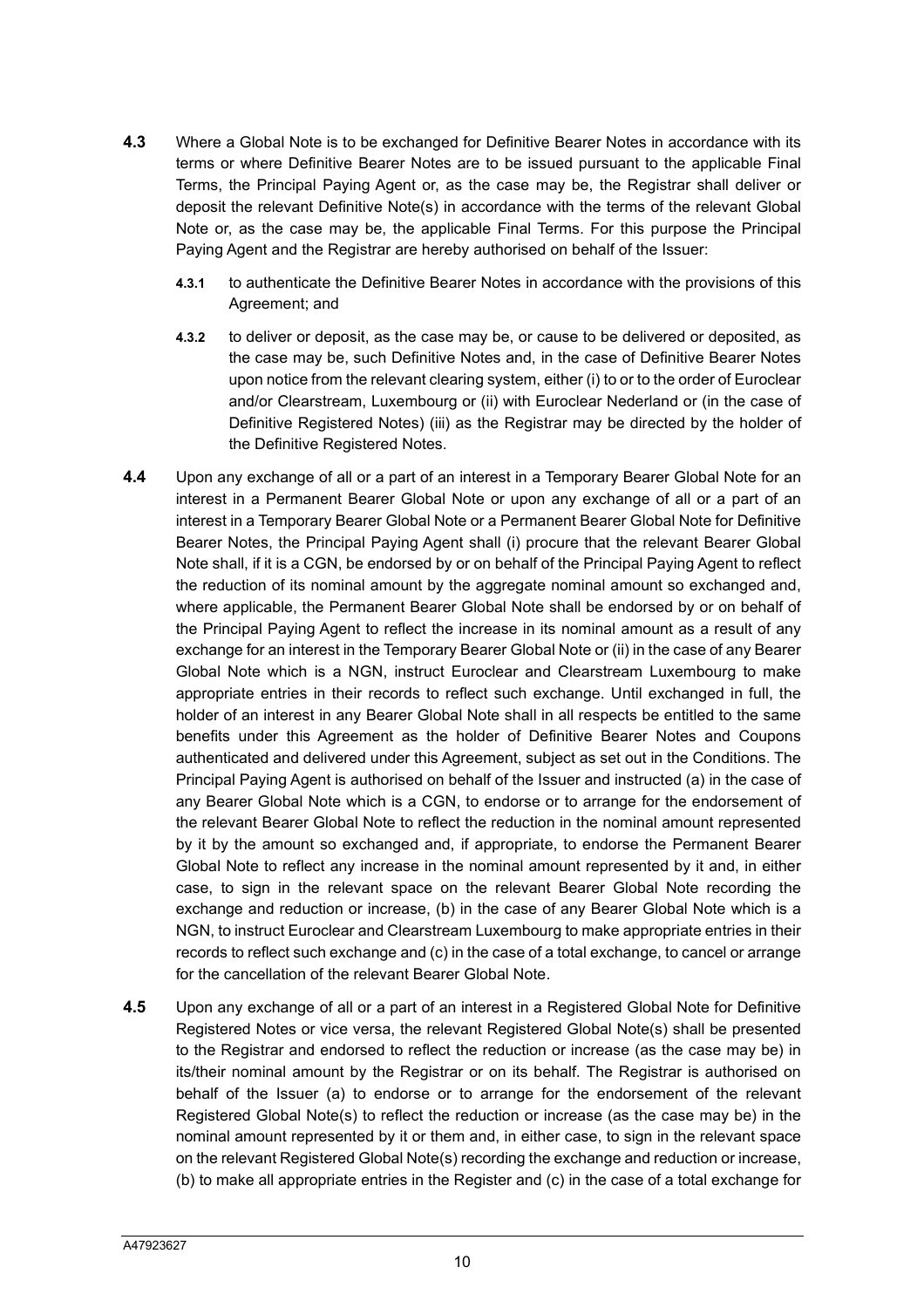Definitive Registered Notes, to cancel or arrange for the cancellation of the relevant Registered Global Note(s).

- **4.6** The Principal Paying Agent or the Registrar, as the case may be, shall notify the Issuer immediately after it receives a request for the issue of Definitive Bearer Notes in accordance with the provisions of a Global Note and the aggregate nominal amount of the Global Note to be exchanged.
- **4.7** The Issuer undertakes to deliver to the Principal Paying Agent sufficient numbers of executed Definitive Bearer Notes with, if applicable, Coupons and Talons attached to enable the Principal Paying Agent to comply with its obligations under this Agreement.

## **5 Determination of End of Distribution Compliance Period**

- **5.1** In the case of a Tranche in respect of which there is only one Dealer, the Principal Paying Agent will determine the end of the distribution compliance period in respect of such Tranche as being the 40th day following the date determined and certified by the relevant Dealer to the Principal Paying Agent as being the date as of which distribution of the Notes of that Tranche was completed.
- **5.2** In the case of a Tranche in respect of which there is more than one Dealer but is not issued on a syndicated basis, the Principal Paying Agent will determine the end of the distribution compliance period in respect of such Tranche as being the 40th day following the latest of the dates certified by all the relevant Dealers to the Principal Paying Agent as being the respective dates as of which distribution of the Notes of that Tranche purchased by each Dealer was completed.
- **5.3** In the case of a Tranche issued on a syndicated basis, the Principal Paying Agent will determine the end of the distribution compliance period in respect of such Tranche as being the 40th day following the date determined and certified by the Lead Manager to the Principal Paying Agent as being the date as of which distribution of the Notes of that Tranche was completed.
- **5.4** Forthwith upon determining the end of the distribution compliance period in respect of any Tranche, the Principal Paying Agent shall notify such determination to the Issuer, Euroclear, Clearstream, Luxembourg and the relevant Dealer or, in the case of a syndicated issue, the Lead Manager.
- **5.5** Prior to expiry of the applicable Distribution Compliance Period, transfers by the holder of, or of a beneficial interest in, a Registered Global Note or by the holder of a Definitive Registered Note to a transferee in the United States or who is a U.S. person will not be permitted. After the expiry of the applicable Distribution Compliance Period, as determined in accordance with this Clause 5, such restriction will no longer apply to such transfers.

#### **6 Terms of Issue**

- **6.1** Each of the Principal Paying Agent and the Registrar shall cause all Notes delivered to and held by it under this Agreement to be maintained in safe custody and shall ensure that Notes are issued only in accordance with the provisions of this Agreement and, where applicable, the relevant Global Note and the Conditions.
- **6.2** Subject to the procedures set out in the Procedures Memorandum, for the purposes of Clause 3 each of the Principal Paying Agent and the Registrar is entitled to treat a telephone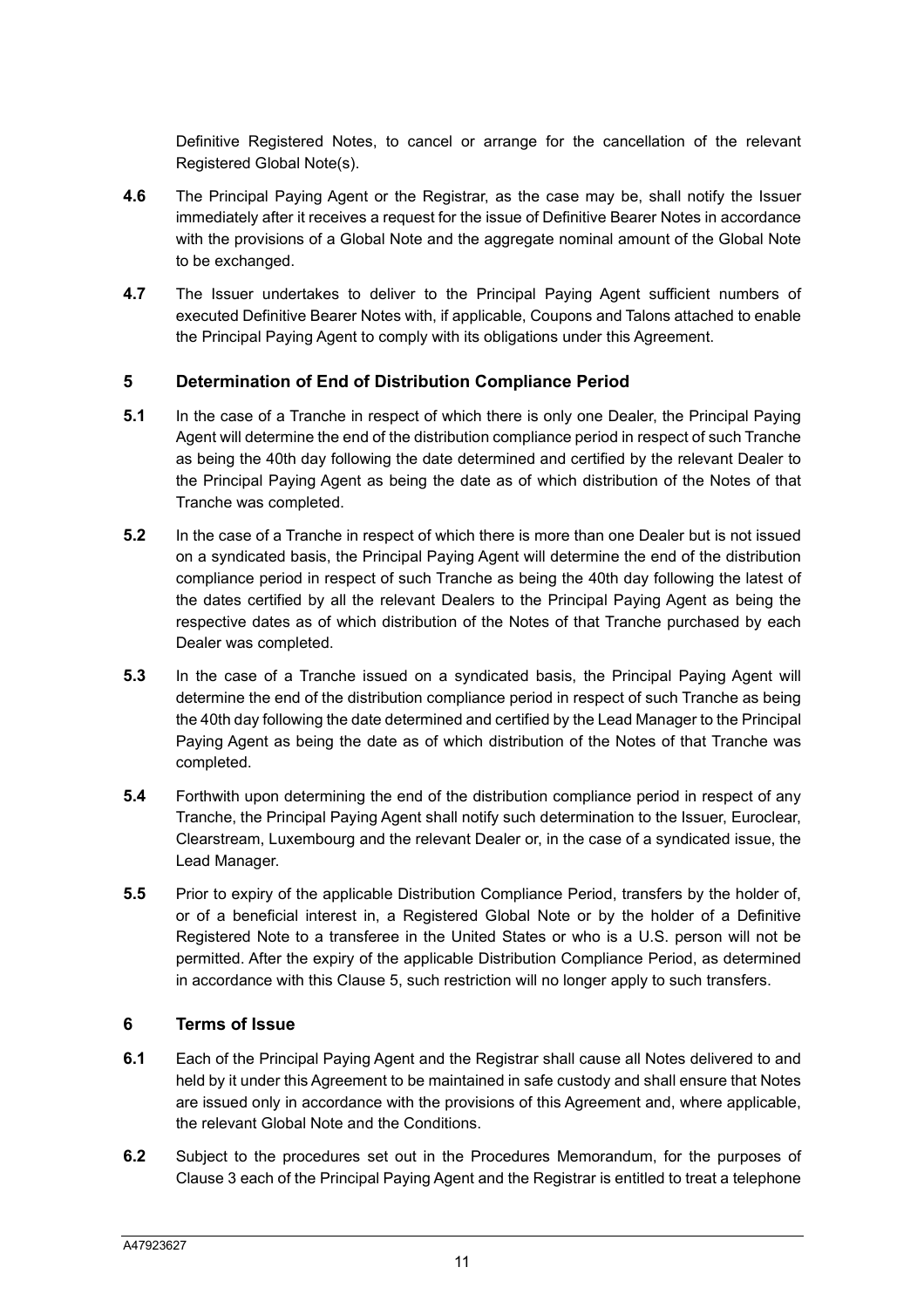or fax communication from a person purporting to be (and whom the Principal Paying Agent or the Registrar, as the case may be, believes in good faith to be) the authorised representative of the Issuer named in the list referred to in, or notified pursuant to, Clause 22.7 as sufficient instructions and authority of the Issuer for the Principal Paying Agent or the Registrar to act in accordance with Clause 3.

- **6.3** In the event that a person who has signed on behalf of the Issuer a master Global Note or master Definitive Registered Note held by the Principal Paying Agent or the Registrar, as the case may be, in accordance with Clause 3 ceases to be authorised as described in Clause 22.7, each of the Principal Paying Agent and the Registrar shall (unless the Issuer gives written notice to the Principal Paying Agent or the Registrar, as the case may be, that Notes signed by that person do not constitute valid and binding obligations of the Issuer or otherwise until replacements have been provided to the Principal Paying Agent or the Registrar, as the case may be) continue to have authority to issue Notes signed by that person, and the Issuer hereby warrants to each of the Principal Paying Agent and the Registrar that such Notes shall, unless notified as aforesaid, be valid and binding obligations of the Issuer. Promptly upon such person ceasing to be authorised, the Issuer shall provide the Principal Paying Agent with replacement master Temporary Bearer Global Notes and Permanent Bearer Global Notes and shall provide the Registrar with replacement master Registered Global Notes and Definitive Registered Notes and upon receipt of such replacement Notes the Principal Paying Agent and the Registrar, as the case may be, shall cancel and destroy the master Notes held by them which are signed by such person and shall provide to the Issuer a confirmation of destruction in respect thereof specifying the master Notes so cancelled and destroyed.
- **6.4** The Principal Paying Agent shall provide Euroclear and/or Clearstream, Luxembourg with the notifications, instructions or information to be given by the Principal Paying Agent to Euroclear and/or Clearstream, Luxembourg.
- **6.5** If the Principal Paying Agent pays an amount (the "**Advance**") to the Issuer on the basis that a payment (the "**Payment**") has been, or will be, received from a Dealer and if the Payment is not received by the Principal Paying Agent on the date the Principal Paying Agent pays the Issuer, the Issuer shall repay to the Principal Paying Agent the Advance and shall pay interest on the Advance from (and including) the date such Advance is made to the earlier of repayment of the Advance and receipt by the Principal Paying Agent of the Payment (at a rate determined at that time by the Principal Paying Agent as its cost of funding the Advance or such part thereof as may from time to time be outstanding (provided that evidence of the basis of such rate is given to the Issuer)).
- **6.6** In the case of issues where the Principal Paying Agent acts as receiving bank for the Issuer in respect of the purchase price of the Notes being issued, if on the relevant Issue Date a Dealer does not pay the full purchase price due from it in respect of any Note (the "**Defaulted Note**") and, as a result, the Defaulted Note remains in the Principal Paying Agent's distribution account with the relevant clearing system after such Issue Date, the Principal Paying Agent will continue to hold the Defaulted Note to the order of the Issuer. The Principal Paying Agent shall notify the Issuer forthwith of the failure of the Dealer to pay the full purchase price due from it in respect of any Defaulted Note and, subsequently, shall notify the Issuer forthwith upon receipt from the Dealer of the full purchase price in respect of such Defaulted Note.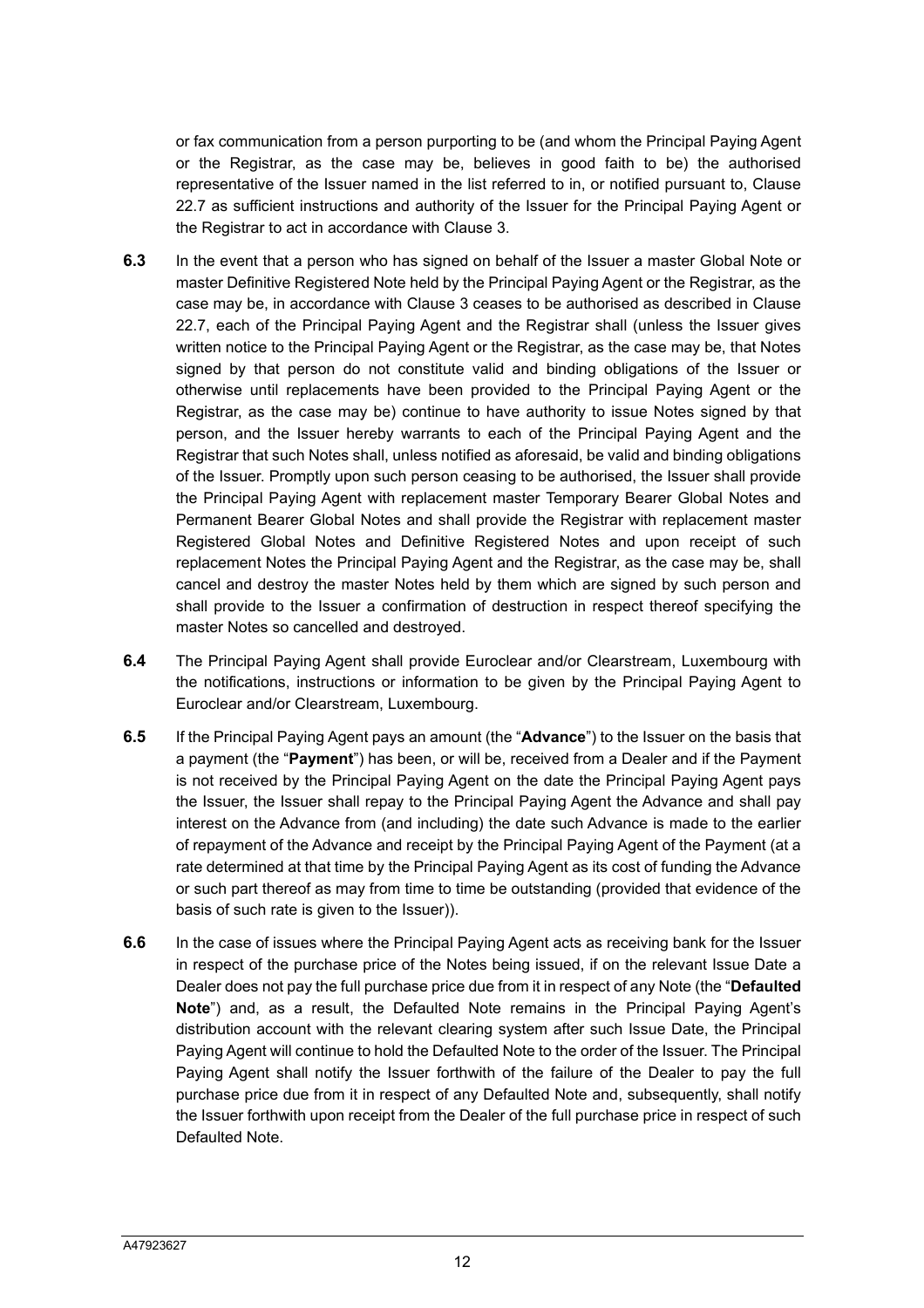# **7 Payments and Information**

- **7.1** The Issuer will, no later than 10.00 a.m. (local time in the relevant financial centre of the payment or, in the case of a payment in Euro, Amsterdam time), on each date on which any payment in respect of any Notes issued by it becomes due, or, in the event the payment is in a currency other than U.S. dollar, euro, or pound sterling, by such earlier time as may be determined by the Agent in its sole discretion (provided, however, that in no event shall such pre-funding be required more than two (2) Business Days prior to the date on which the relevant payment becomes due), transfer to an account specified by the Principal Paying Agent such amount in the relevant currency as shall be sufficient for the purposes of such payment in funds settled through such payment system as the Principal Paying Agent and the Issuer may agree. If the Agent determines in its sole discretion that payment in accordance with this clause 7.1 is required to be made earlier, it will provide the Issuer with no less than 21 days' prior notice in writing of such requirement.
- **7.2** Any funds paid by or by arrangement with the Issuer to the Principal Paying Agent pursuant to Subclause 7.1 hereof shall be held in the relevant account referred to in Subclause 7.1 above for payment to the Noteholders or Couponholders, as the case may be, until any Notes or matured Coupons become void under Condition 8. In that event the Principal Paying Agent shall forthwith repay to the Issuer sums equivalent to the amounts which would otherwise have been repayable on the relevant Notes or Coupons.
- **7.3** The Issuer will ensure that no later than 10.00 a.m. (London time) on the second Business Day (as defined below) immediately preceding the date on which any payment is to be made to the Principal Paying Agent pursuant to Subclause 7.1, the Principal Paying Agent shall receive a payment confirmation by tested fax from the paying bank of the Issuer. For the purposes of this Subclause, "**Business Day**" means a day on which commercial banks and foreign exchange markets settle payments and are open for general business in The Netherlands and London.
- **7.4** The Principal Paying Agent will notify the Issuer and the other Paying Agents and the Registrar forthwith by fax if it has not, by 10.00 a.m. in London on the due date for payment of the Notes or any of them or any of the Coupons, received unconditionally and is unable to make payment of the full amount in the Specified Currency, in immediately available funds, of the moneys payable on such due date on all such Notes and/or Coupons (as the case may be).
- **7.5** The Principal Paying Agent shall ensure that payments of both principal and interest in respect of Temporary Bearer Global Notes representing a Tranche subject to TEFRA D selling restrictions will be made only to the extent that certification of non-U.S. beneficial ownership as required by U.S. securities laws and U.S. Treasury regulations (in the form set out in the Temporary Bearer Global Notes) has been received from the relevant clearing system in accordance with the terms thereof. No payment of principal of or interest on any Bearer Notes will be made within the United States or its possessions, nor will any payment be made by transfer to an account maintained with a bank located in, or by check mailed to an address in, the United States.
- **7.6** Unless it has received notice under Subclause 7.4 each Paying Agent shall pay or cause to be paid all amounts due in respect of the Notes on behalf of the Issuer in the manner provided in the Conditions. If any payment provided for in Subclause 7.1 is made late but otherwise in accordance with the provisions of this Agreement, the relevant Paying Agent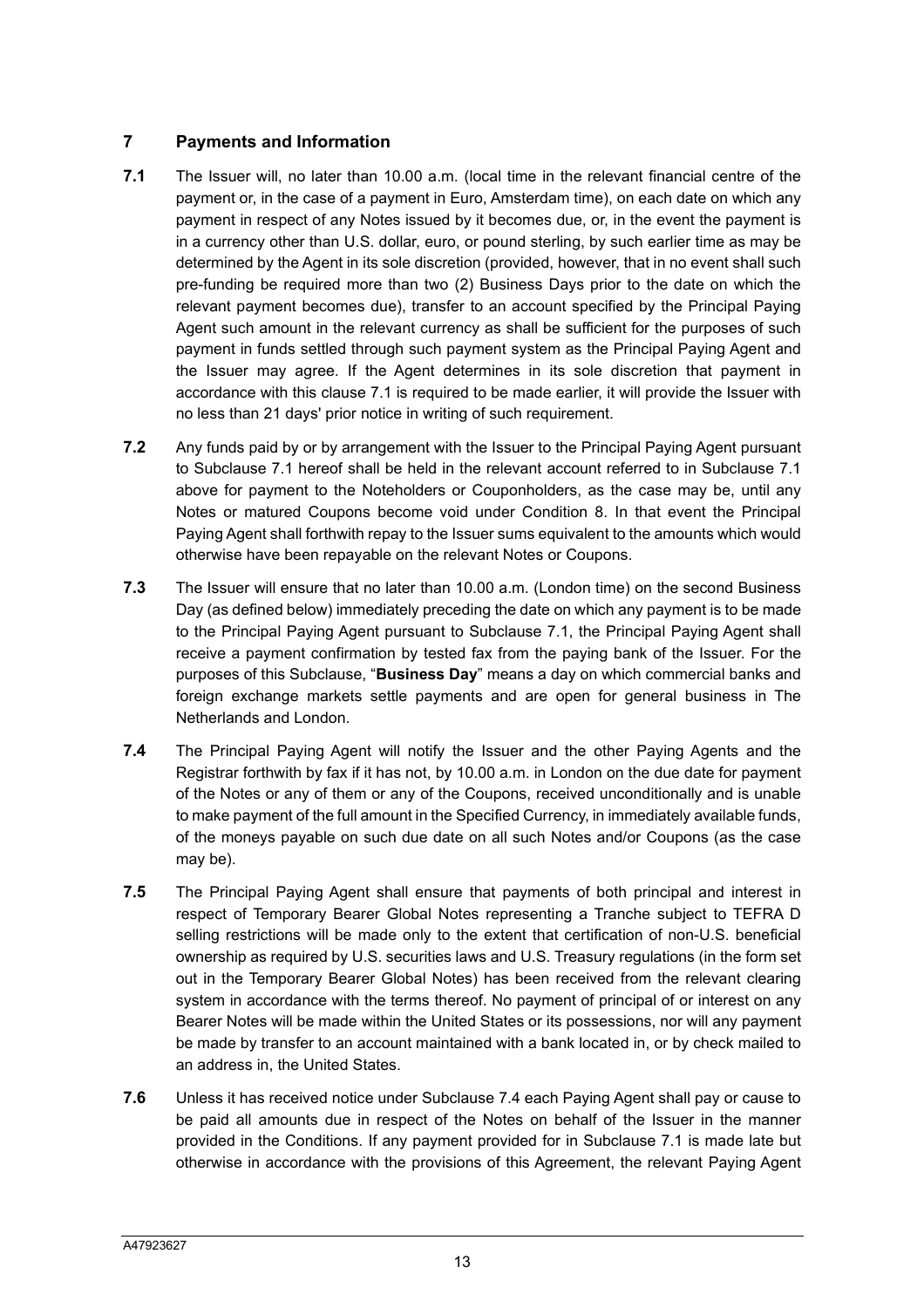shall nevertheless make payments in respect of the Notes as aforesaid following receipt by it of such payment.

- **7.7** If for any reason the amounts received by the Principal Paying Agent pursuant to Subclause 7.1 are insufficient to satisfy all claims in respect of all payments then falling due in respect of the Notes, neither the Principal Paying Agent nor any other Paying Agent shall be obliged to pay any such claims until the Principal Paying Agent has received or had made available to its order the full amount of all such payments.
- **7.8** Without prejudice to Subclauses 7.6 and 7.7, if the Principal Paying Agent pays any amounts to the holders of Notes or Coupons or to any Paying Agent at a time when it has not received payment in full in respect of the relevant Notes in accordance with Subclause 7.1 (the excess of the amounts so paid over the amounts so received being the "**Shortfall**"), the Issuer will, in addition to paying amounts due under Subclause 7.1, pay to the Principal Paying Agent on demand interest (at a rate which represents the Principal Paying Agent's cost of funding the Shortfall) on the Shortfall (or the unreimbursed portion thereof) until the receipt in full by the Principal Paying Agent of the Shortfall.
- **7.9** The Principal Paying Agent shall on demand promptly reimburse each other Paying Agent for payments in respect of Notes properly made by each Paying Agent in accordance with this Agreement and the Conditions unless the Principal Paying Agent has notified the relevant Paying Agent, prior to its opening of business on the due date of a payment in respect of the Notes that the Principal Paying Agent does not expect to receive sufficient funds to make payment of all amounts falling due in respect of the Notes.
- **7.10** If the Principal Paying Agent should pay an amount (an "**Advance**") to the Issuer in the belief that a payment has been or will be received from a Dealer, and if such payment is not received by the Principal Paying Agent on the date that the Principal Paying Agent pays the Issuer, the Issuer shall forthwith repay the Advance (unless prior to such repayment the payment is received from the Dealer) and shall pay interest on such amount which shall accrue (as well after as before judgment) on the basis of a year of 365 days (366 days in the case of a leap year) in the case of an Advance paid in sterling or 360 days in the case of an Advance paid in any other currency and, in either case, the actual number of days elapsed from the date of payment of such Advance until the earlier of (i) repayment of the Advance or (ii) receipt by the Principal Paying Agent of the payment from the Dealer, and at the rate per annum which is the aggregate of one per cent. per annum and the rate specified by the Principal Paying Agent as reflecting its cost of funds for the time being in relation to the unpaid amount. The Principal Paying Agent shall not, under any circumstances, be obliged to make such an Advance to the Issuer.
- **7.11** Whilst any Notes are represented by Global Notes, all payments due in respect of such Notes shall be made to, or to the order of, the holder of the Global Notes, subject to and in accordance with the provisions of the Global Notes. On the occasion of any such payment, (i) in the case of a Bearer Global Note which is a CGN, the Paying Agent to which any Bearer Global Note was presented for the purpose of making such payment shall cause the appropriate Schedule to the relevant Bearer Global Note, and (in the case of Registered Notes) the Registrar shall cause the Register, to be annotated so as to evidence the amounts and dates of such payments of principal and/or interest as applicable or (ii) in the case of any Bearer Global Note which is a NGN or any Registered Global Note which is held under the NSS, the Principal Paying Agent shall instruct Euroclear and Clearstream, Luxembourg to make appropriate entries in their records to reflect such payment.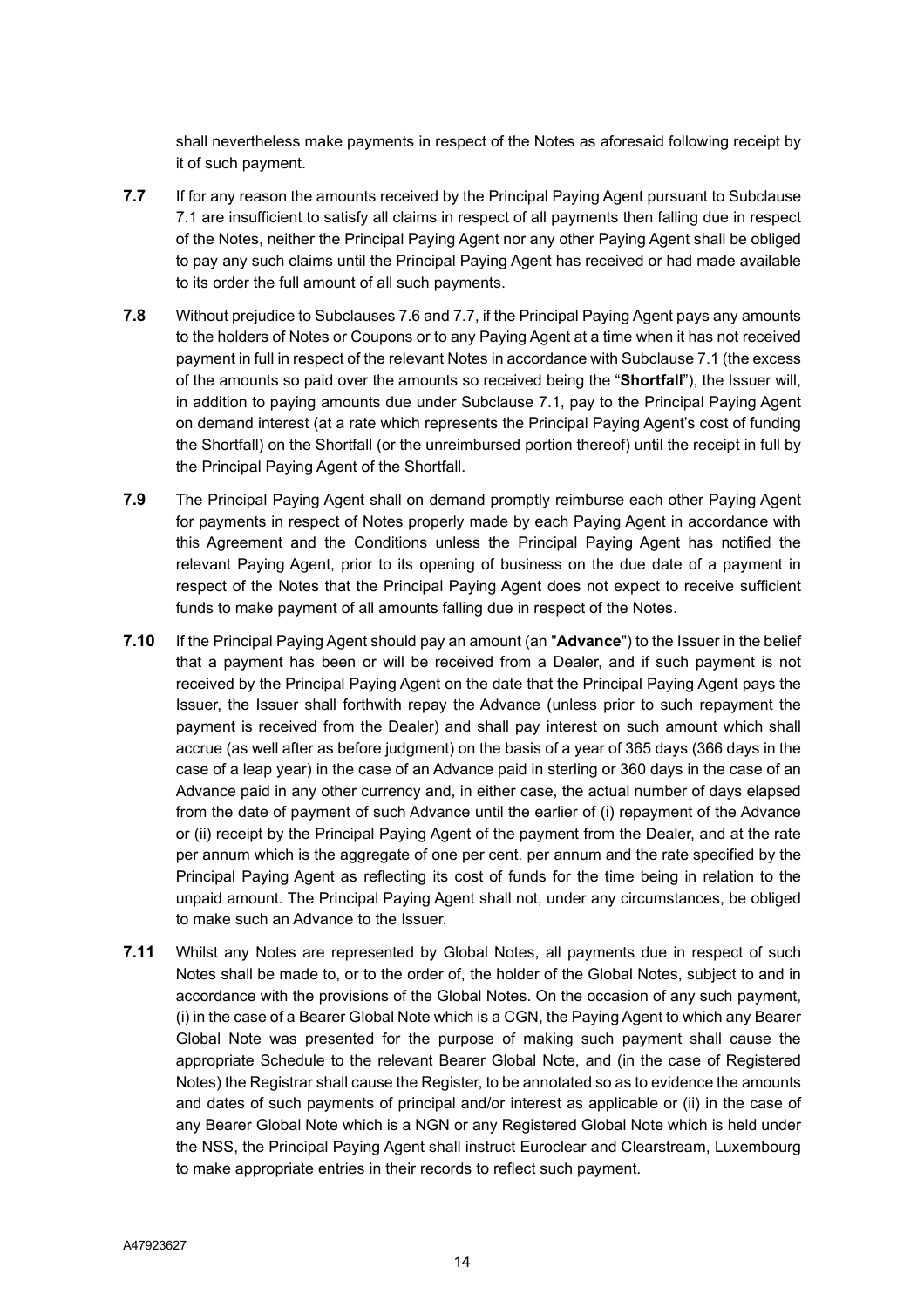- **7.12** If the amount of principal and/or interest then due for payment is not paid in full (otherwise than by reason of a deduction required by law to be made or by reason of a FATCA Withholding), (i) the Paying Agent to which a Bearer Note is presented for the purpose of making such payment shall, unless the Note is a NGN, make a record of such shortfall on the relevant Bearer Note or, in the case of payments of interest on Registered Notes, the Registrar shall make a record in the Register and each such record shall, in the absence of manifest error, be prima facie evidence that the payment in question has not to that extent been made or (ii) in the case of any Bearer Global Note which is a NGN, the Principal Paying Agent shall instruct Euroclear and Clearstream, Luxembourg to make appropriate entries in their records to reflect such shortfall in payment. In addition, in the case of any Registered Global Note which is held under the NSS, the Registrar or the Principal Paying Agent shall also instruct Euroclear and Clearstream, Luxembourg to make appropriate entries in their records to reflect such shortfall in payment.
- **7.13** If the Issuer determines in its sole discretion that any FATCA Withholding may be required to be withheld or deducted in connection with any payment due on any Notes, then the Issuer will be entitled to re-direct or reorganise any such payment in any way that it sees fit in order that the payment may be made without FATCA Withholding.
- **7.14** The Issuer undertakes to the Principal Paying Agent that:
	- **7.14.1** it will provide to the Principal Paying Agent all documentation and other information reasonably available to the Issuer that is required by the Principal Paying Agent from time to time to comply with FATCA forthwith upon request by the Principal Paying Agent, except to the extent providing such documentation or information would constitute a breach of any applicable law, fiduciary duty or confidentiality; and
	- **7.14.2** it will notify the Principal Paying Agent in writing within 30 days of any change that affects the Issuer's tax status pursuant to FATCA.
- **7.15** The Principal Paying Agent will treat information relating to or provided by the Issuer as confidential, but (unless consent is prohibited by law) the Issuer consents to the processing, transfer and disclosure by the Principal Paying Agent of any information received in its capacity as Principal Paying Agent relating to or provided by the Issuer to any Citi Organisation and any agents of the Principal Paying Agent and third parties (including service providers) selected by any of them, wherever situated (together, the "**Authorised Recipients**"), for confidential use (including without limitation in connection with the provision of any service and for data processing, statistical and risk analysis purposes and for and in compliance with Applicable Law) provided that the Principal Paying Agent has ensured or shall ensure that each such Authorised Recipient to which it provides such confidential information is aware that such information is confidential and should be treated accordingly. The Principal Paying Agent and any Citi Organisation, agent or third party referred to above may also transfer and disclose any such information as is required or requested by, or to, any court, legal process, Applicable Law or Authority, including an auditor of any Party and including any payor or payee as required by Applicable Law, and may use (and its performance will be subject to the rules of) any communications, clearing or payment systems, intermediary bank or other system.
- **7.16** Any payment by the Principal Paying Agent under this Agreement will be made without any deduction or withholding for or on account of any Taxes unless such deduction or withholding is required by any Applicable Law. The Issuer acknowledges and agrees that the Principal Paying Agent may debit any amount available in any balance held for the Issuer and apply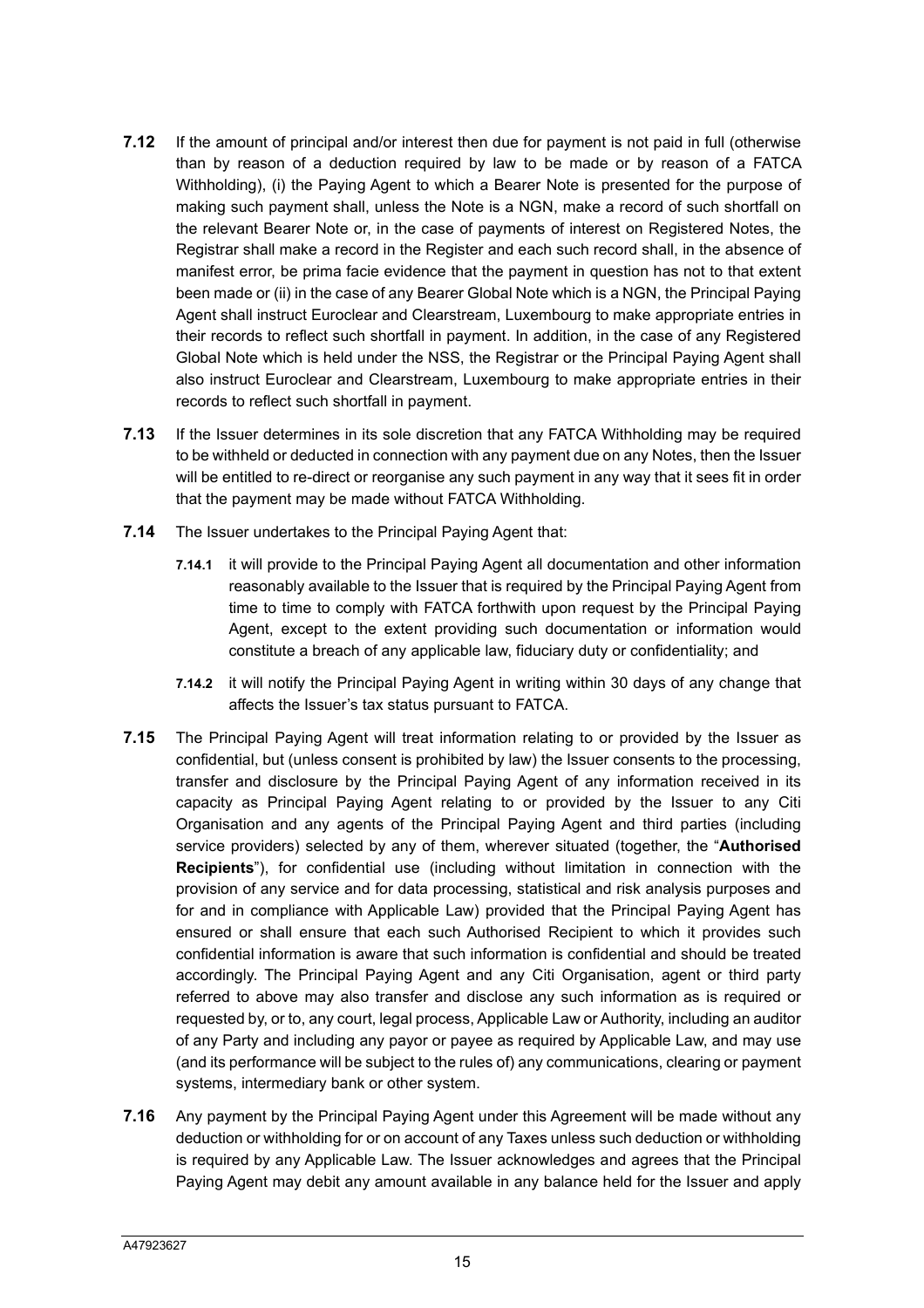such amount in satisfaction of Taxes. The Principal Paying Agent will timely pay the full amount debited or withheld to the relevant Authority in accordance with the relevant Applicable Law. If the Principal Paying Agent is required to make a deduction or withholding referred to above, it will not pay an additional amount in respect of that deduction or withholding to the Issuer.

# **8 Determinations and Notifications in respect of Notes and Interest Determination**

- **8.1** In relation to each Tranche of Notes, unless otherwise specified in the applicable Final Terms, the Principal Paying Agent shall make all such determinations and calculations (howsoever described) as it is required to do under the Conditions, all subject to and in accordance with the Conditions.
- **8.2** The Principal Paying Agent shall not be responsible to the Issuer or to any third party (except in the event of gross negligence, wilful default or bad faith of the Principal Paying Agent, as the case may be) as a result of the Principal Paying Agent having acted on any quotation given by any Reference Bank which subsequently may be found to be incorrect.
- **8.3** The Principal Paying Agent shall promptly notify (and confirm in writing to) the Issuer, the other Paying Agents and (in respect of a Series of Notes listed or admitted to trading on a Stock Exchange) the relevant Stock Exchange (or any other relevant authority) each Rate of Interest, Interest Amount and Interest Payment Date and all other amounts, rates and dates which it is obliged to determine or calculate under the Conditions as soon as practicable after the determination thereof and of any subsequent amendment thereto pursuant to the Conditions.
- **8.4** The Principal Paying Agent shall use its best endeavours to cause each Rate of Interest, Interest Amount and Interest Payment Date and all other amounts, rates and dates which it is obliged to determine or calculate under the Conditions to be published as required in accordance with the Conditions as soon as possible after their determination or calculation.
- **8.5** If the Principal Paying Agent does not at any material time for any reason determine and/or calculate and/or publish the Rate of Interest, Interest Amount and/or Interest Payment Date in respect of any Interest Period or any other amount, rate or date as provided in this Clause 8, it shall forthwith notify the Issuer and the other Paying Agents of such fact.
- **8.6** Determinations with regard to Notes (other than Floating Rate Notes) whose conditions require such determinations to be made shall be made by the Calculation Agent specified in the applicable Final Terms in the manner specified in the applicable Final Terms. Unless otherwise agreed between the Issuer and the relevant Dealer or the Lead Manager, as the case may be, such determinations shall be made on the basis of a Calculation Agency Agreement substantially in the form of Schedule 1 to this Agreement.
- **8.7** The Issuer hereby agrees that it shall not name Citibank, N.A., London Branch or the Principal Paying Agent as the Calculation Agent in the final terms and/or pricing supplements for any Series of Notes where ISDA Determination is specified as the manner in which the Rate of Interest is to be determined. If, for whatever reason, the final terms and/or pricing supplement does name Citibank, N.A., London Branch or the Principal Paying Agent as Calculation Agent where ISDA Determination is specified, anything in the ISDA Determinations requiring the Calculation Agent to form an opinion and/or exercising discretion and/or determine alternative and/or substitute benchmarks, reference rates,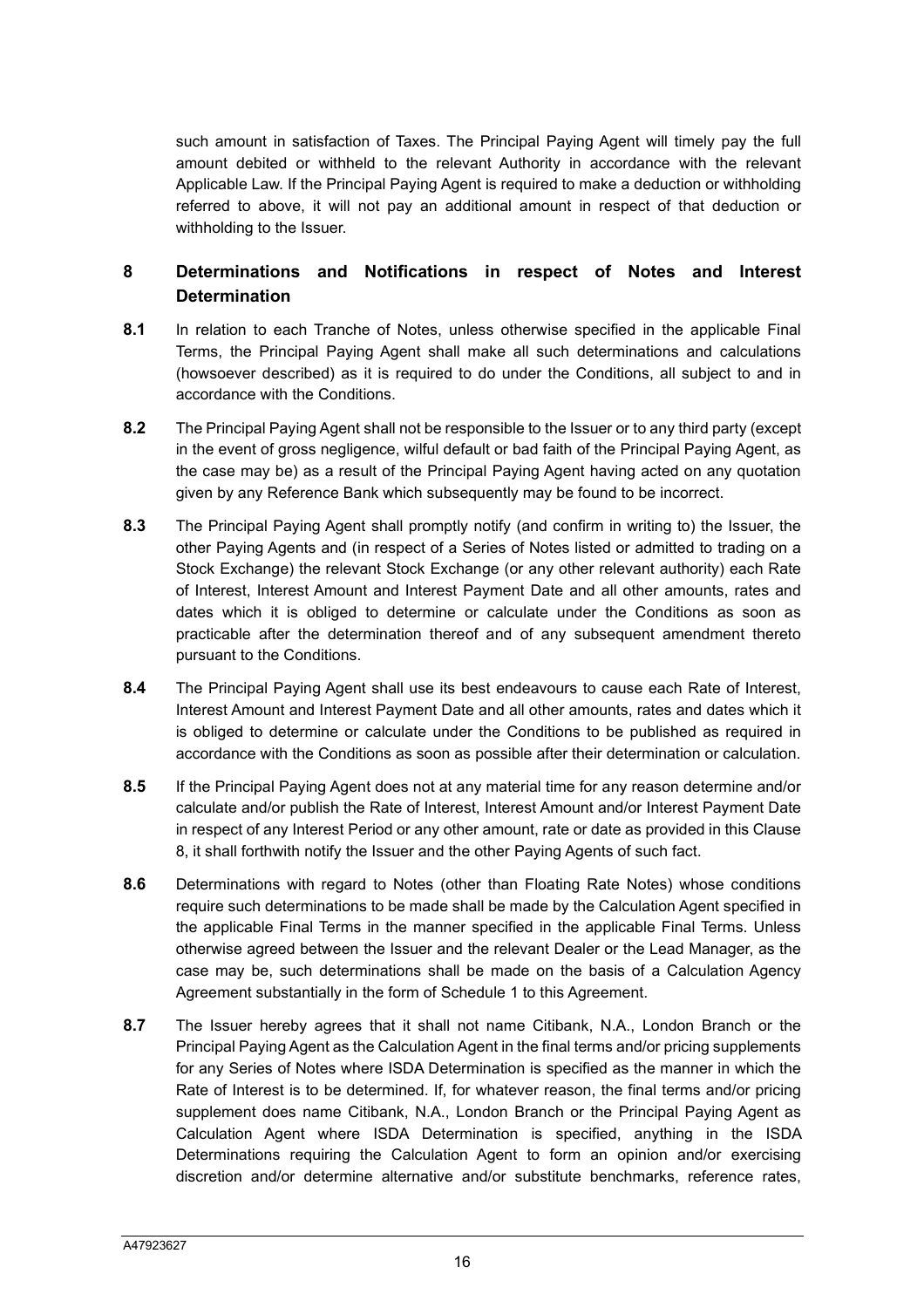successor reference rates and/or screen pages, interest adjustment factors/fractions or spreads, market disruptions, benchmark amendment conforming changes, selection of Reference Banks, shall be construed as a reference to the Issuer exercising such opinions and/or discretions and/or making such determinations and/or selections for the relevant Series of Notes.

#### **9 Notice of any Withholding or Deduction**

If the Issuer is, in respect of any payment, compelled to withhold or deduct any amount for or on account of taxes, duties, assessments or governmental charges as specifically contemplated under the Conditions, the Issuer shall give notice thereof to the Principal Paying Agent as soon as it becomes aware of the requirement to make such withholding or deduction and shall give to the Principal Paying Agent such information as it shall require to enable it to comply with such requirement.

#### **10 Duties of the Registrar**

- **10.1** The Registrar shall perform the duties set out in this Agreement and the Conditions and, in performing those duties, shall act in accordance with the Conditions and this Agreement.
- **10.2** The Registrar shall so long as any Registered Note is outstanding:
	- **10.2.1** maintain outside the United Kingdom a register (the "**Register**") of the holders of the Registered Notes which shall show (i) the nominal amount of Notes represented by each Registered Global Note, (ii) the nominal amounts and the serial numbers of the Definitive Registered Notes, (iii) the dates of issue of all Registered Notes, (iv) all subsequent transfers and changes of ownership of Registered Notes, (v) the names and addresses of the holders of the Registered Notes, (vi) all cancellations of Registered Notes, whether because of their purchase by the Issuer, replacement or otherwise and (vii) all replacements of Registered Notes (subject, where appropriate, in the case of (vi), to the Registrar having been notified as provided in this Agreement);
	- **10.2.2** effect exchanges of interests between different Registered Global Notes of the same Series, and interests in Registered Global Notes for Definitive Registered Notes and vice versa, in accordance with the Conditions and this Agreement, keep a record of all exchanges and ensure that the Principal Paying Agent is notified immediately after any exchange;
	- **10.2.3** register all transfers of Definitive Registered Notes;
	- **10.2.4** make any necessary notations on Registered Global Notes following transfer or exchange of interests in them;
	- **10.2.5** receive any document in relation to or affecting the title to any of the Registered Notes including all forms of transfer, forms of exchange, probates, letters of administration and powers of attorney;
	- **10.2.6** immediately, and in any event within three Business Days (being days when banks are open for business in the city in which the specified office of the Registrar is located) of the relevant request (or such longer period as may be required to comply with any applicable fiscal or other laws or regulations), (i) upon receipt by it of Definitive Registered Notes for transfer (together with any certifications required by it) or (ii) following the endorsement of a reduction in nominal amount of a Registered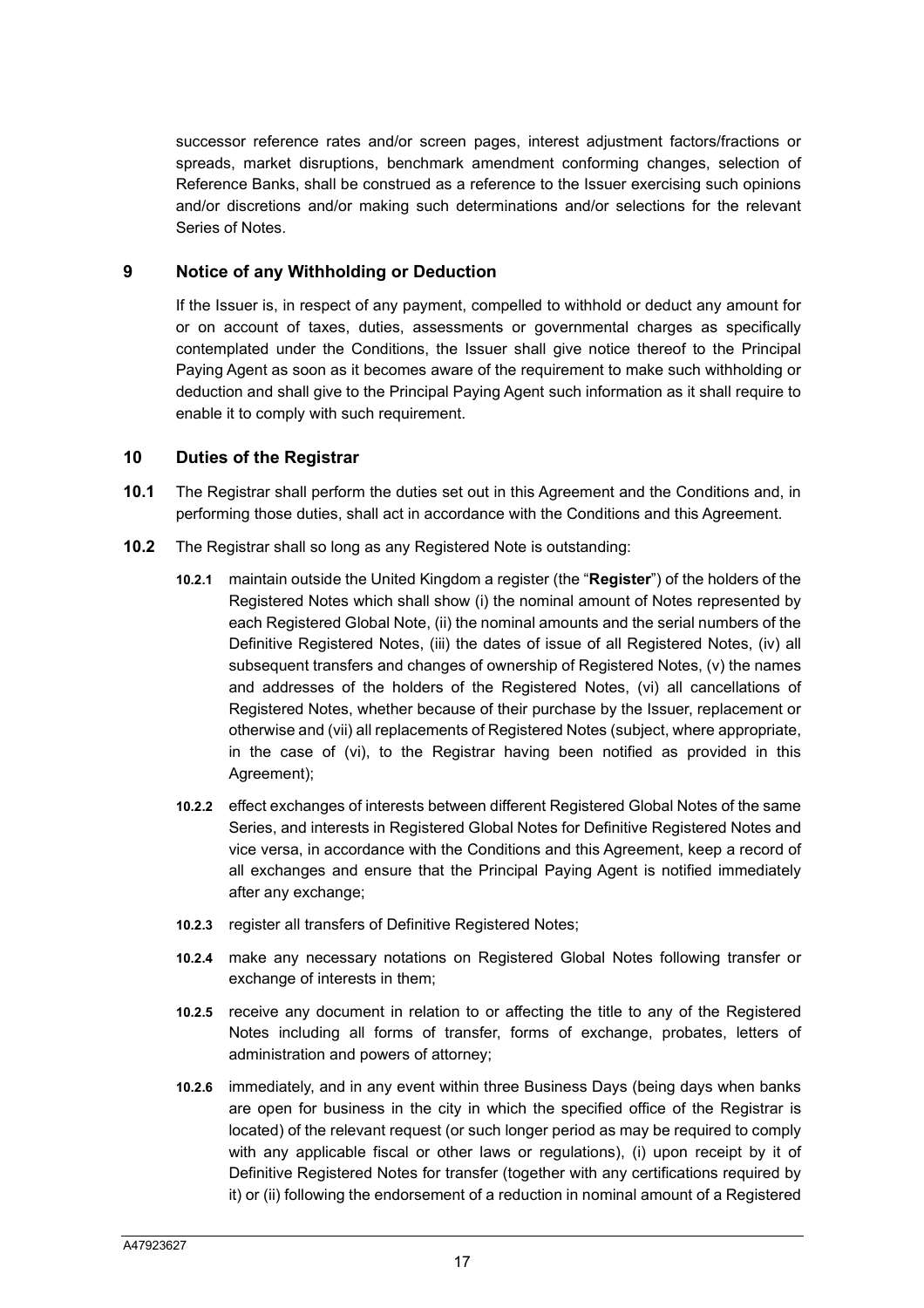Global Note for exchange into Definitive Registered Notes, authenticate and deliver at its specified office to the transferee or (at the risk of the transferee) send to the address requested by the transferee duly dated and completed Definitive Registered Notes of a like aggregate nominal amount to the Definitive Registered Notes transferred and, in the case of the transfer of part only of a Definitive Registered Note, authenticate and deliver at its specified office to the transferor (or at the risk of the transferor) send to the address requested by the transferor, a duly dated and completed Definitive Registered Note in respect of the balance of the Definitive Registered Notes not so transferred;

- **10.2.7** if appropriate, charge to the holder of a Registered Note presented for exchange or transfer (i) the costs or expenses (if any) of delivering Registered Notes issued on exchange or transfer other than by regular uninsured mail and (ii) a sum sufficient to cover any stamp duty, tax or other governmental charge that may be imposed in relation to the registration;
- **10.2.8** maintain proper records of the details of all documents and certifications received by itself or any other Transfer Agent (subject to receipt of all necessary information from the other Transfer Agents);
- **10.2.9** prepare any lists of holders of the Registered Notes required by the Issuer or the Principal Paying Agent or any person authorised by either of them;
- **10.2.10** subject to applicable laws and regulations at all reasonable times during office hours make the Register available to the Issuer or any person authorised by it or the holder of any Registered Note for inspection and for the taking of copies or extracts;
- **10.2.11** comply with the reasonable requests of the Issuer with respect to the maintenance of the Register and give to the other Agents any information reasonably required by them for the proper performance of their duties; and
- **10.2.12** comply with the terms of any Transfer Notices.
- **10.3** Notwithstanding anything to the contrary in this Agreement, in the event of a partial redemption of Notes under Condition 6, the Registrar shall not be required, unless so directed by the Issuer, (a) to register the transfer of Definitive Registered Notes (or parts of Definitive Registered Notes) or to effect exchanges of interests in Registered Global Notes for Definitive Registered Notes or vice versa during the period beginning on the 65th day before the date of the partial redemption and ending on the day on which notice is given specifying the serial numbers of Notes called (in whole or in part) for redemption (both inclusive) or (b) to register the transfer of any Registered Note (or part of a Registered Note) called for partial redemption.
- **10.4** Registered Notes shall be dated:
	- **10.4.1** in the case of a Registered Note issued on the Issue Date, the Issue Date; or
	- **10.4.2** in the case of a Definitive Registered Note issued in exchange for an interest in a Registered Global Note, or upon transfer, with the date of registration in the Register of the exchange or transfer; or
	- **10.4.3** in the case of a Definitive Registered Note issued to the transferor upon transfer in part of a Registered Note, with the same date as the date of the Registered Note transferred; or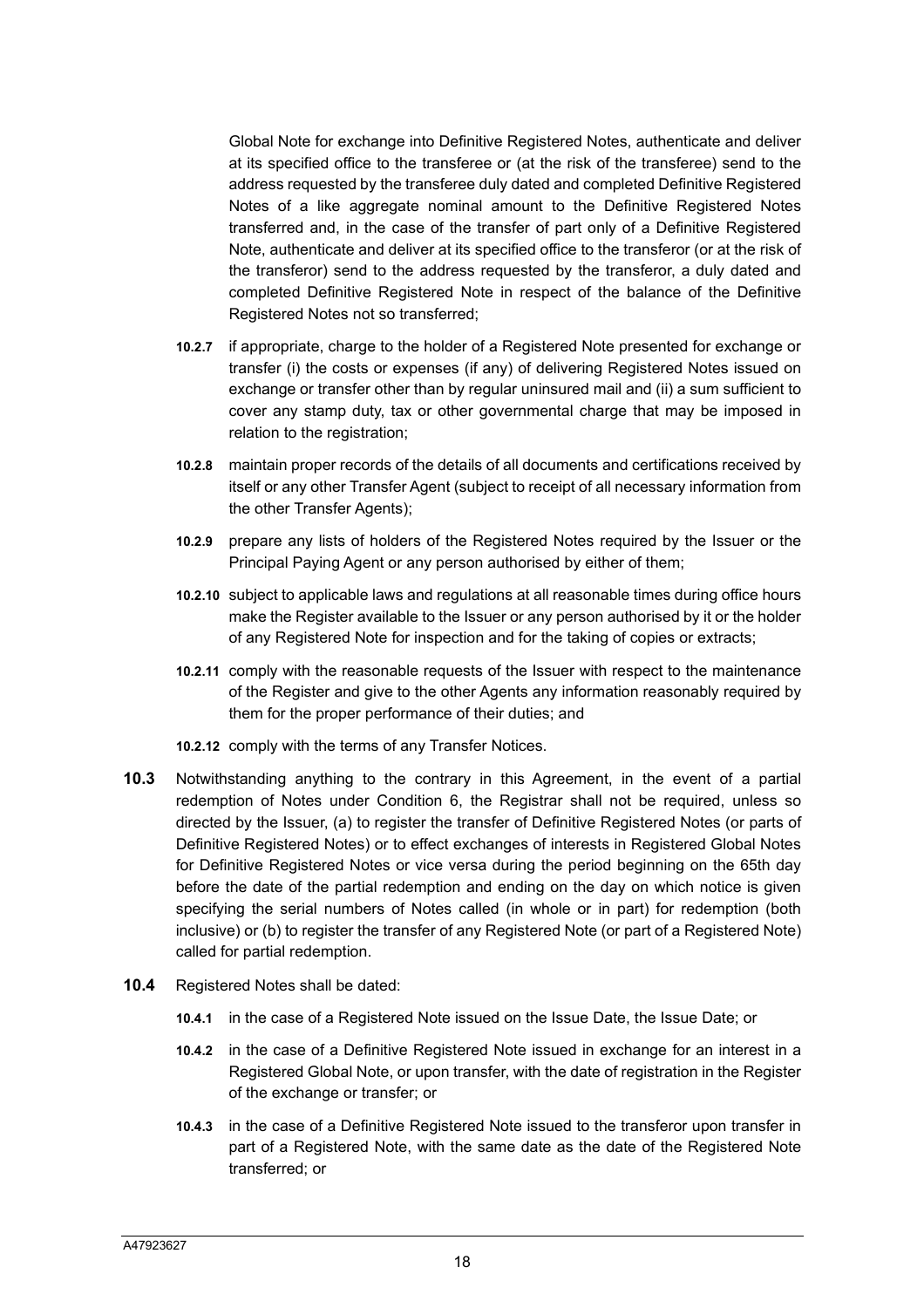**10.4.4** in the case of a Definitive Registered Note issued under Condition 10, with the same date as the date of the lost, stolen, mutilated, defaced or destroyed Registered Note in replacement of which it is issued.

#### **11 Duties of the Transfer Agents**

- **11.1** The Transfer Agents shall perform the duties set out in this Agreement and the Conditions and, in performing those duties, shall act in accordance with the Conditions and this Agreement.
- **11.2** Each Transfer Agent shall:
	- **11.2.1** accept Registered Notes delivered to it, with the form of transfer on them duly executed, transfer or exchange of all or part of the Registered Note in accordance with the Conditions, and shall, in each case, give to the Registrar all relevant details required by it:
	- **11.2.2** immediately, and in any event within three Business Days (being days when banks are open for business in the city in which the specified office of the Registrar is located) of the relevant request (or such longer period as may be required to comply with any applicable fiscal or other laws or regulations), (i) upon receipt by it of Definitive Registered Notes for transfer or (ii) following the endorsement of a reduction in nominal amount of a Registered Global Note for exchange into Definitive Registered Notes, authenticate and deliver at its specified office to the transferee or (at the risk of the transferee) send to the address requested by transferee duly dated and completed Definitive Registered Notes of a like aggregate nominal amount to the Definitive Registered Notes transferred and, in the case of the transfer of part only of a Definitive Registered Note, authenticate and deliver at its specified office to the transferor or (at the risk of the transferor) send to the address requested by the transferor, a duly dated and completed Definitive Registered Note in respect of the balance of the Definitive Registered Notes not so transferred;
	- **11.2.3** if appropriate, charge to the holder of a Registered Note presented for exchange or transfer (i) the costs or expenses (if any) of delivering Registered Notes issued on exchange or transfer other than by regular uninsured mail and (ii) a sum sufficient to cover any stamp duty, tax or other governmental charge that may be imposed in relation to the registration and, in each case, account to the Registrar for those charges; and
	- **11.2.4** at the request of any Paying Agent deliver new Registered Notes to be issued on partial redemptions of a Registered Note.

# **12 Regulations for Transfers of Registered Notes**

Subject as provided below, the Issuer may from time to time agree with the Principal Paying Agent and the Registrar reasonable regulations to govern the transfer and registration of Registered Notes. The initial regulations, which shall apply until amended under this clause, are set out in Schedule 9. The Transfer Agents agree to comply with the regulations as amended from time to time.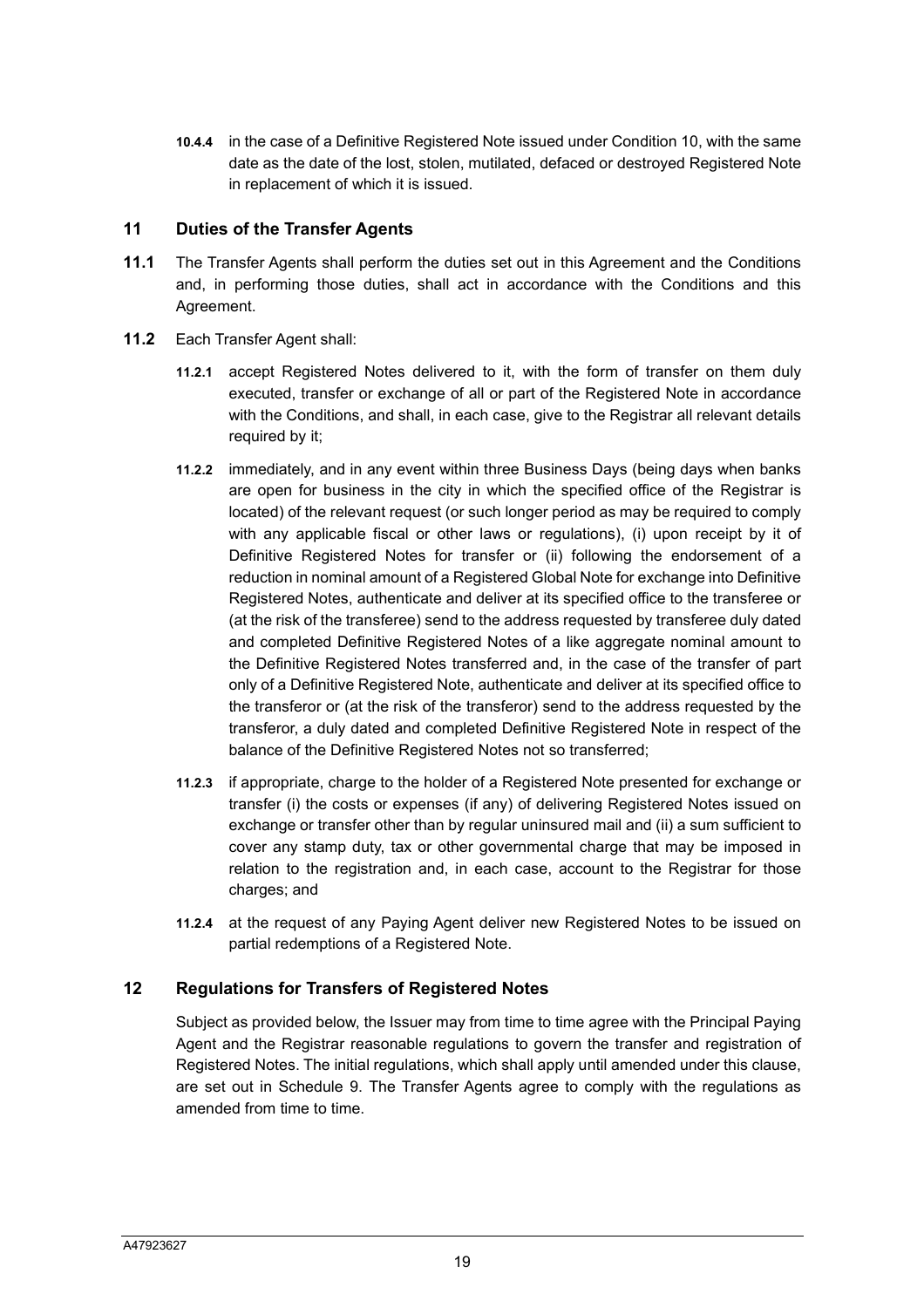# **13 Duties of the Agents in Connection with Early Redemption**

- **13.1** If the Issuer decides to redeem any Notes for the time being outstanding prior to their Maturity Date in accordance with the Conditions, the Issuer shall give written notice of such decision to the Principal Paying Agent and, in the case of the redemption of Registered Notes, the Registrar stating the date on which such Notes are to be redeemed and the nominal amount of Notes to be redeemed not less than 5 days before the date on which the Issuer will give notice to the Noteholders in accordance with the Conditions of such redemption in order to enable the Principal Paying Agent and, if applicable, the Registrar to undertake its obligations herein and in the Conditions.
- **13.2** If some only of the Notes are to be redeemed on such date, the Principal Paying Agent shall, in the case of Definitive Bearer Notes, make the required drawing in accordance with the Conditions but shall give the Issuer reasonable notice of the time and place proposed for such drawing and the Issuer shall be entitled to send representatives to attend such drawing and shall, in the case of Notes in global form, co-ordinate the selection of Notes with Euroclear and/or Clearstream, Luxembourg.
- **13.3** The Principal Paying Agent shall publish or cause to be published the notices required in connection with any such redemption and shall at the same time also publish a separate list of the serial numbers of any Notes in definitive form previously drawn and not presented for redemption. Such notices shall specify (a) the date fixed for redemption, the redemption amount, the manner in which redemption will be effected and, in the case of a partial redemption of Definitive Bearer Notes, the serial numbers of the Notes to be redeemed and (b) the fact, if applicable, that no exchange of a Global Note will be permitted during the period from and including the Selection Date to and including the date fixed for redemption. Such notices will be published in accordance with the Conditions. The Principal Paying Agent will also notify the other Paying Agents of any date fixed for redemption of any Notes.

#### **14 Receipt and Publication of Notices**

- **14.1** Immediately after it receives a demand or notice from any Noteholder in accordance with the Conditions, the Agent shall forward a copy thereof to the Issuer.
- **14.2** On behalf of and at the request and expense of the Issuer, the Principal Paying Agent shall cause to be published all notices required to be given by the Issuer to the Noteholders in accordance with the Conditions.

#### **15 Cancellation of Notes, Coupons and Talons**

**15.1** All Notes which are redeemed, all Global Notes which are exchanged in full, all Registered Notes which have transferred, all Coupons which are paid and all Talons which are exchanged shall be cancelled by the Agent by which they are redeemed, paid, transferred or exchanged. In addition, all Notes which are purchased by or on behalf of the Issuer or any of its subsidiaries (if any) and are surrendered to a Paying Agent for cancellation, together (in the case of Bearer Notes in definitive form) with all unmatured Coupons or Talons (if any) attached thereto or surrendered therewith, shall be cancelled by the Agent to which they are surrendered. Each of the Agents shall give to the Principal Paying Agent details of all payments made by it and shall deliver all cancelled Notes, Coupons and Talons to the Principal Paying Agent together, in the case of all paid Notes and Coupons, with a certificate stating the serial numbers in numerical sequence of such Notes and the total number by maturity date of such Coupons within two months after claiming funds for payments.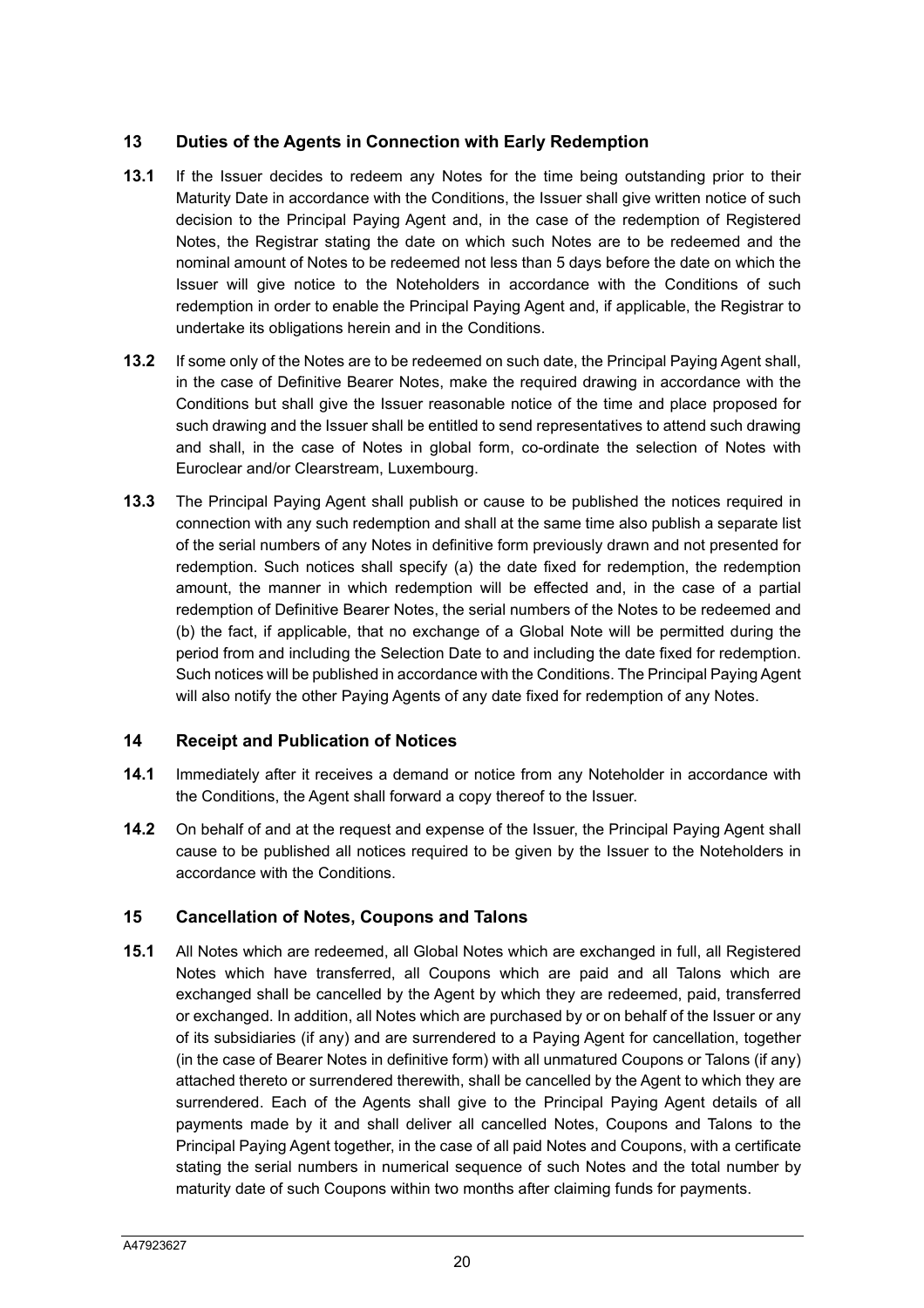- **15.2** The Principal Paying Agent shall (a) keep a full and complete record of all Notes, Coupons and Talons (other than serial numbers of Coupons) and of their redemption, payment, exchange and cancellation and in respect of the Notes retain such record until the expiry of ten years after the final maturity date for the Notes; (ii) in respect of the Coupons and Talons of each maturity retain until the expiry of five years thereafter a record of all paid Coupons and exchanged Talons of that maturity and a record of the total number of Coupons of that maturity still remaining unpaid and Talons of that maturity still remaining unexchanged; and (iii) make such records available at all reasonable times to the Issuer.
- **15.3** The Principal Paying Agent or its authorised agent shall destroy all cancelled Notes, Coupons and Talons and upon written request from the Issuer, furnish the Issuer as soon as reasonably practicable (and in any event within six months after the date of redemption, payment or receipt) with a certificate of destruction containing written particulars of the serial numbers of the Notes (in the case of Notes in definitive form) and the number by maturity date of Coupons and Talons and the total face value of Coupons so destroyed.
- **15.4** All records and certificates made or given pursuant to this Clause 15 and Clause 16 shall make a distinction between Notes, Coupons and Talons of each Series.
- **15.5** The Principal Paying Agent is authorised by the Issuer and instructed (a) in the case of any Bearer Global Note which is a CGN, to endorse or to arrange for the endorsement of the relevant Bearer Global Note to reflect the reduction in the nominal amount represented by it by the amount so redeemed or purchased and cancelled and (b) in the case of any Bearer Global Note which is a NGN and in the case of any Registered Global Note which is held under the NSS, to instruct Euroclear and Clearstream, Luxembourg to make appropriate entries in their records to reflect such redemption or purchase and cancellation, as the case may be; provided, that, in the case of a purchase or cancellation, the Issuer has notified the Principal Paying Agent of the same in accordance with subclause 15.1.
- **15.6 Purchase and Cancellation of Notes by the Issuer**: If the Issuer purchases any of its Notes for cancellation, the Issuer shall provide the Principal Paying Agent instructions in the form agreed to by the Principal Paying Agent confirming the details of the Notes to be purchased. The Issuer shall provide the instructions to the Principal Paying Agent no later than two (2) Business Days prior to the date on which the Notes are intended to be purchased and cancelled. Once the Notes have been received by the Principal Paying Agent, it will request the immediate cancellation of the Notes.

#### **16 Issue of Replacement Notes, Coupons and Talons**

- **16.1** The Issuer will cause a sufficient quantity of additional forms of (a) Bearer Notes, Coupons and Talons to be available, upon request, to the Principal Paying Agent at its specified office for the purpose of issuing replacement Bearer Notes, Coupons and Talons as provided below and (b) Registered Notes, to be available, upon request, to the Registrar at its specified office for the purpose of issuing replacement Registered Notes as provided below.
- **16.2** The Principal Paying Agent and the Registrar will, subject to and in accordance with the Conditions and the following provisions of this Clause 16, cause to be delivered any replacement Notes, Coupons and Talons which the Issuer may determine to issue in place of Notes, Coupons and Talons which have been lost, stolen, mutilated, defaced or destroyed.
- **16.3** In the case of a mutilated or defaced Bearer Note, the Principal Paying Agent shall ensure that (unless otherwise covered by such indemnity as the Issuer may reasonably require) any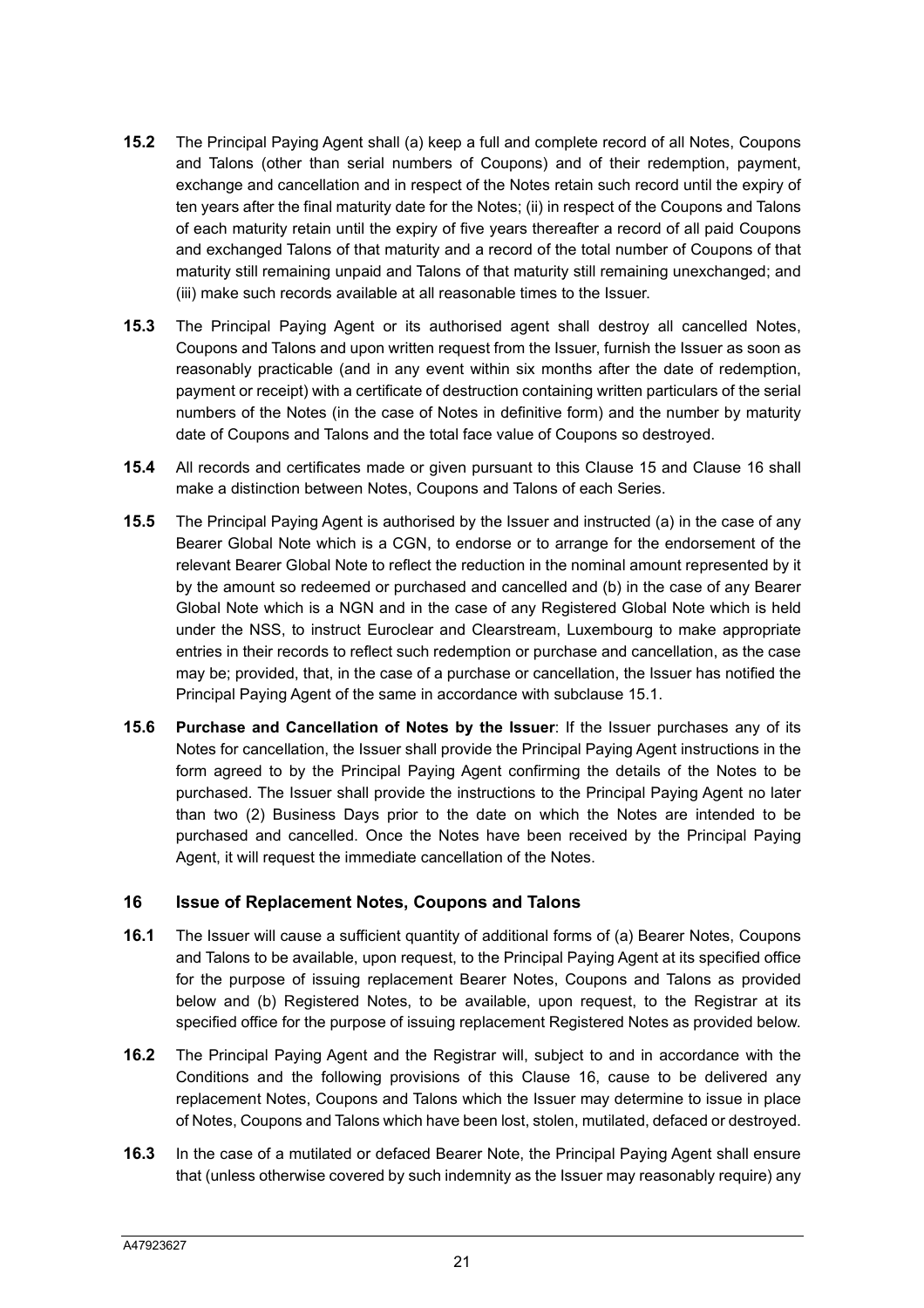replacement Bearer Note will only have attached to it Coupons and Talons corresponding to those (if any) attached to the mutilated or defaced Note which is presented for replacement.

- **16.4** The Principal Paying Agent or the Registrar, as the case may be, shall obtain verification in the case of an allegedly lost, stolen or destroyed Note, Coupon or Talon in respect of which the serial number is known, that the Note, Coupon or Talon has not previously been redeemed, paid or exchanged, as the case may be. Neither the Principal Paying Agent nor the Registrar, as the case may be, shall issue any replacement Note, Coupon or Talon unless and until the applicant therefor shall have made payment of the expenses incurred by the Issuer in connection therewith (including publication) and on such terms as to evidence, security, indemnity or otherwise in favour of the Issuer in respect thereof as the Issuer may reasonably require and shall have surrendered to the Principal Paying Agent or the Registrar, as the case may be, any mutilated or defaced Note, Coupon or Talon to be so replaced.
- **16.5** The Principal Paying Agent or, as the case may be, the Registrar shall cancel any mutilated or defaced Notes, Coupons and Talons in respect of which replacement Notes, Coupons and Talons have been issued pursuant to this Clause 16 and shall furnish the Issuer and the Principal Paying Agent with a certificate stating the serial numbers of the Notes, Coupons and Talons so cancelled and, thereafter, shall destroy such cancelled Notes, Coupons and Talons and furnish the Issuer with a destruction certificate containing the information specified in Subclause 15.3.
- **16.6** The Principal Paying Agent or, as the case may be, the Registrar shall, on issuing any replacement Note, Coupon or Talon, inform the Issuer and the other Agents of the serial number of such replacement Note, Coupon or Talon issued and (if known) of the serial number of the Note, Coupon or Talon in place of which such replacement Note, Coupon or Talon has been issued.

Whenever replacement Coupons or Talons are issued pursuant to the provisions of this Clause 16, the Principal Paying Agent or, as the case may be, the Registrar shall also notify the other Agents of the maturity dates of the lost, stolen, mutilated, defaced or destroyed Coupons or Talons and of the replacement Coupons or Talons issued.

- **16.7** The Principal Paying Agent and the Registrar shall keep a full and complete record of all replacement Notes, Coupons and Talons issued and shall make such record available at all reasonable times to the Issuer and any persons authorised by it for inspection and the taking of copies of it or extracts from it.
- **16.8** Whenever any Bearer Note, Coupon or Talon for which a replacement Bearer Note, Coupon or Talon has been issued and in respect of which the serial number is known is presented to a Paying Agent for payment, the relevant Paying Agent shall immediately send notice thereof to the Issuer and the other Paying Agents.
- **16.9** The Paying Agents shall issue further Coupon sheets against surrender of Talons. A Talon so surrendered shall be cancelled by the relevant Paying Agent who (except where such Paying Agent is the Principal Paying Agent) shall inform the Principal Paying Agent of its serial number. Further Coupon sheets issued on surrender of Talons shall carry the same serial number as the surrendered Talon.

#### **17 Copies of Documents Available for Inspection**

Each Paying Agent shall hold available for inspection copies of:

(i) an English translation of the most recent Articles of Association of the Issuer;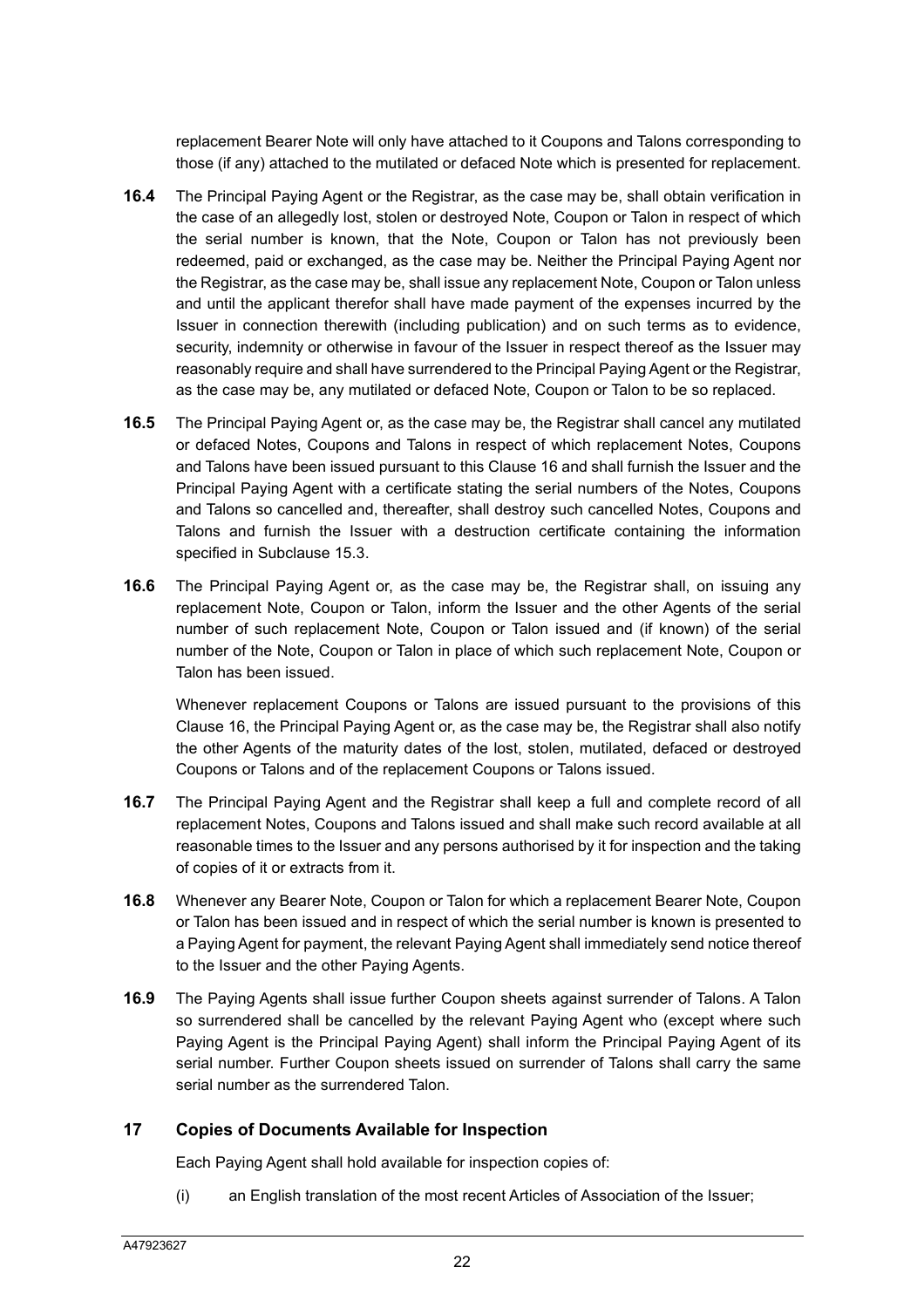- (ii) the annual reports of the Issuer for the three most recent financial years, together with the audit reports prepared in connection therewith (in each case in English);
- (iii) the Dealer Agreement and this Agreement;
- (iv) the Prospectus;
- (v) any future prospectuses, offering circulars, supplementary listing particulars, information memoranda and supplements (including each Final Terms in respect of Notes which are listed or admitted to trading on any market) to the Prospectus and any other documents incorporated therein by reference; and
- (vi) all other documents required to be so available by the conditions of any Notes or the rules of any relevant Stock Exchange (or any other relevant authority).

For this purpose, the Issuer shall furnish the Paying Agents with sufficient copies of each of such documents.

#### **18 Meetings of Noteholders**

- **18.1** The provisions of Schedule 4 hereto shall apply to meetings of the Noteholders and shall have effect in the same manner as if set out in this Agreement.
- **18.2** Without prejudice to Subclause 18.1, each of the Paying Agents on the request of any holder of Bearer Notes shall issue voting certificates and block voting instructions in accordance with Schedule 4 and shall forthwith give notice to the Issuer in writing of any revocation or amendment of a block voting instruction. Each of the Paying Agents will keep a full and complete record of all voting certificates and block voting instructions issued by it and will, not less than 24 hours before the time appointed for holding a meeting or adjourned meeting, deposit at such place as the Principal Paying Agent shall designate or approve, full particulars of all voting certificates and block voting instructions issued by it in respect of such meeting or adjourned meeting.

#### **19 Commissions and Expenses**

- **19.1** The Issuer agrees to pay to the Principal Paying Agent such commissions, fees and expenses as the Issuer and the Principal Paying Agent shall separately agree in respect of the services of the Agents hereunder.
- **19.2** The Principal Paying Agent will make payment of the fees and commissions due hereunder to the other Agents and will reimburse their expenses promptly after the receipt of the relevant moneys from the Issuer. The Issuer shall not be responsible for any such payment or reimbursement by the Principal Paying Agent to the other Agents.
- **19.3** These expenses shall include any costs or charges incurred by the Principal Paying Agent in carrying out instructions to clear and/or settle transfers of securities under this Agreement (including cash penalty charges that may be incurred under Article 7 of the Central Securities Depositaries Regulation (EU) No 909/2014 if a settlement fail occurs due to the Issuer's failure to deliver any required securities or cash or other action or omission).

#### **20 Indemnity**

**20.1** The Issuer will indemnify and hold harmless each of the Agents against any losses, liabilities, costs, claims, actions, demands or expenses which it may incur or which may be made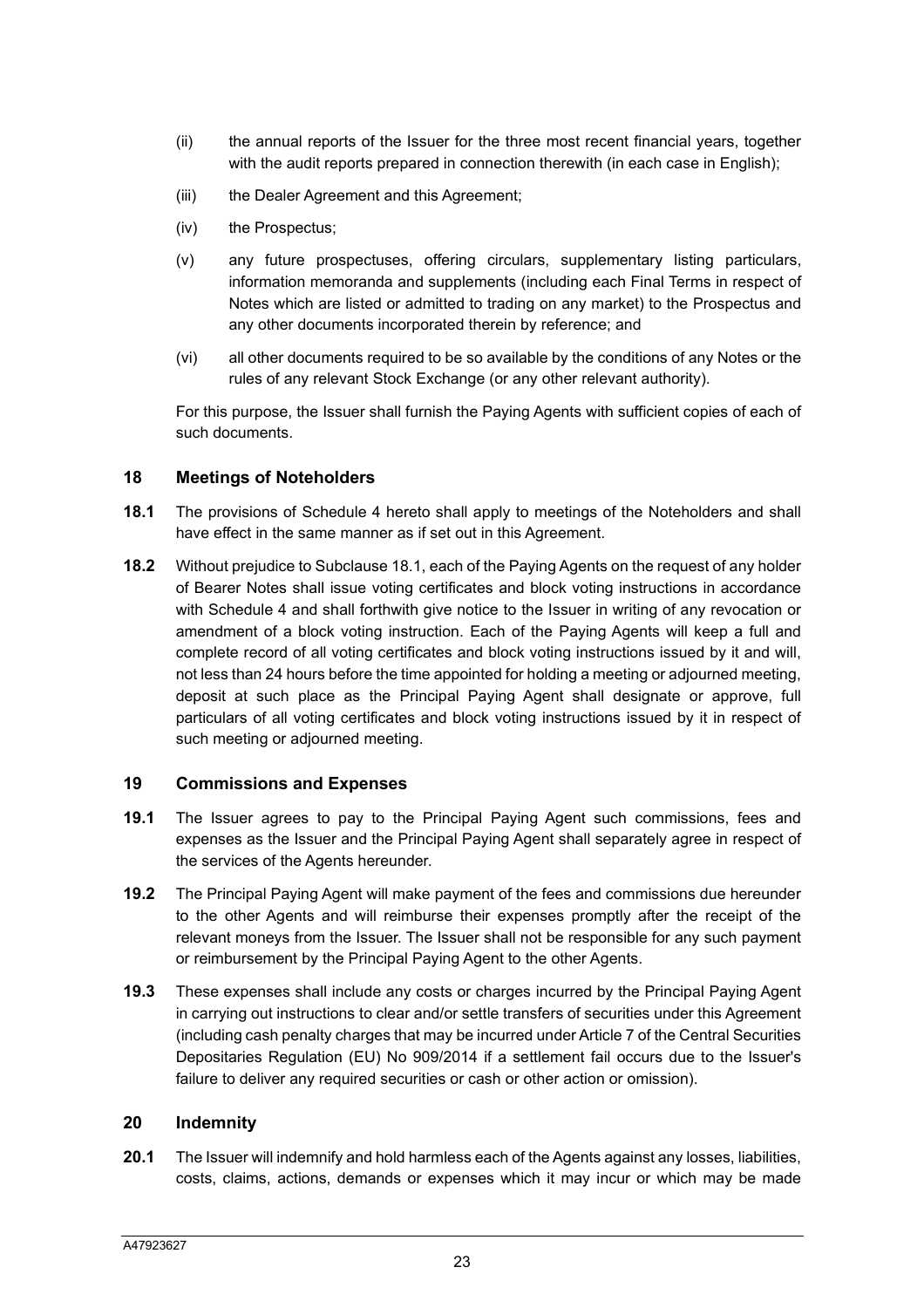against an Agent as a result of or in connection with its appointment or the exercise of its powers, discretions, authorities and duties hereunder except such as may result from its own negligence, wilful default or bad faith or that of its officers or employees.

**20.2** Each Agent will severally indemnify and hold harmless the Issuer against any losses, liabilities, costs, claims, actions, demands or expenses which the Issuer may incur or which may be made against the Issuer as a result of gross negligence, wilful default or bad faith of the Agent or any of its officers, employees or agents.

Notwithstanding the foregoing, under no circumstances will the Agents be liable to the Issuer or any other party to this Agreement for any consequential loss (being loss of business, goodwill, opportunity or profit), even if advised of the possibility of such loss or damage.

**20.3** These indemnities shall survive the termination or expiry of this Agreement and are in addition to and without prejudice to the rights conferred by Article 7:406 Dutch Civil Code.

#### **21 Responsibility of the Agents**

- **21.1** No Agent shall be responsible or accountable to anyone with respect to the validity of this Agreement or the Notes or Coupons or for any act or omission by it in connection with this Agreement or any Note or Coupon except for its own negligence, wilful default or bad faith, including that of its respective officers and employees.
- **21.2** No Agent shall have any duty or responsibility in case of any default by the Issuer in the performance of its obligations under the Conditions or, in the case of receipt of a written demand from a Noteholder or Couponholder, with respect to such default, provided however that forthwith upon receipt by the Agent of any notice given by a Noteholder in accordance with Condition 9, the Principal Paying Agent will notify the Issuer thereof and furnish it with a copy of such notice.
- **21.3** Whenever in the performance of its duties under this Agreement an Agent shall deem it necessary or desirable that any fact or matter be proved or established by the Issuer prior to taking or suffering any action hereunder, such fact or matter (unless other evidence in respect thereof be herein specifically prescribed) may be deemed to be conclusively proved and established by a certificate signed by the Issuer and delivered to such Agent and such certificate shall be a full authorisation to such Agent, in its capacity as such, for any action taken or suffered in good faith by it under the provisions of this Agreement in reliance upon such certificate.
- **21.4** Notwithstanding anything included in the Base Prospectus, final terms, and/or any other transaction document (the "**Transaction Documents**") for any series of Notes to the contrary, the Issuer agrees that the Principal Paying Agent or Citibank, N.A., London Branch (in its capacity as Calculation Agent, if so appointed) will have no obligation to exercise any discretion (including, but not limited to, determinations of alternative or substitute benchmarks, successor reference rates, screen pages, interest adjustment factors/fractions or spreads, market disruptions, benchmark amendment conforming changes, selection and polling of reference banks), and to the extent the Transaction Documents for any series of Notes requires the Calculation Agent to exercise any such discretions and/or make such determinations, such references shall be construed as the Issuer or its financial adviser or alternate agent appointed by the Issuer exercising such discretions and/or determinations and/or actions and not the Calculation Agent.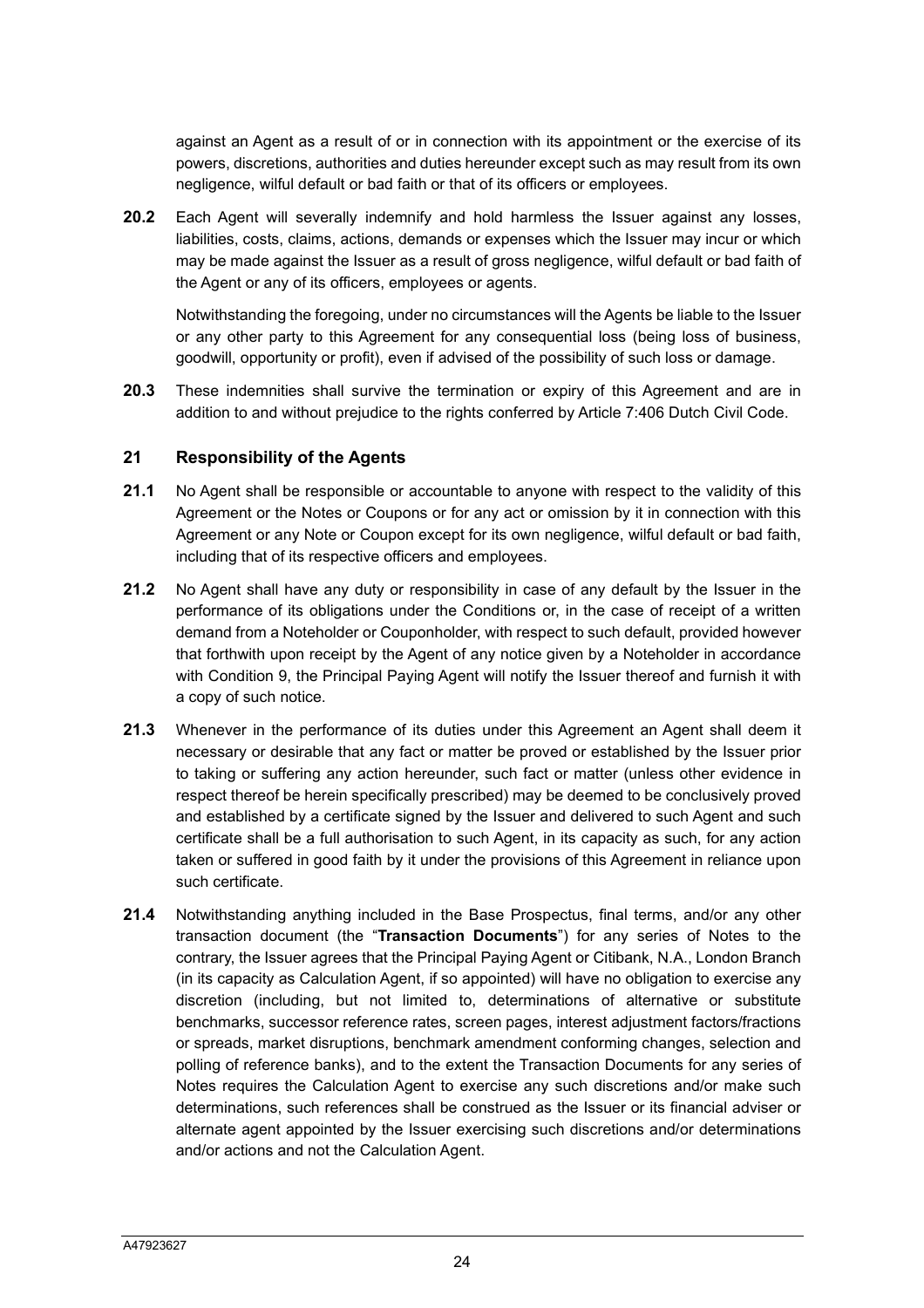## **22 Conditions of Appointment**

- **22.1** Each Agent shall be entitled to deal with money paid to it by the Issuer for the purpose of this Agreement in the same manner as other money paid to a banker by its customers except:
	- **22.1.1** that it shall not exercise any right of set-off, lien or similar claim in respect thereof;
	- **22.1.2** as provided in Subclause 22.2 below;
	- **22.1.3** that it shall not be liable to account to the Issuer for any interest thereon; and
	- **22.1.4** money held by it need not be segregated except as required by law.
- **22.2** Without prejudice to the provisions of Clause 30, in acting hereunder and in connection with the Notes, each Agent shall act solely as agent of the Issuer and will not thereby assume any obligations towards fiduciary duties, or relationship of agency or trust for or with any of the owners or holders of the Notes or Coupons.
- **22.3** Each Agent hereby undertakes to the Issuer to perform such obligations and duties, and shall be obliged to perform such duties and only such duties, as are herein (including Schedule 11 in the case of the Principal Paying Agent), in the Conditions and the Procedures Memorandum specifically set forth, and no implied duties or obligations shall be read into this Agreement or the Notes against any Agent. Each of the Agents (other than the Principal Paying Agent) agrees that if any information that is required by the Principal Paying Agent to perform the duties set out in Schedule 11 becomes known to it, it will promptly provide such information to the Principal Paying Agent.
- **22.4** The Principal Paying Agent and the Registrar may, having first consulted with the Issuer, consult with legal and other professional advisers of reputable standing and the opinion of such advisers shall be full and complete protection in respect of any action taken, omitted or suffered hereunder in good faith and in accordance with the opinion of such advisers.
- **22.5** Each Agent shall be protected and shall incur no liability for or in respect of any action taken, omitted or suffered in reliance upon any instruction, request or order from the Issuer or any notice, resolution, direction, consent, certificate, affidavit, statement, fax or other paper or document which it reasonably believes to be genuine and to have been delivered, signed or sent by the proper party or parties or upon written instructions from the Issuer.
- **22.6** Any Agent and its officers, directors and employees may become the owner of, or acquire any interest in, any Notes or Coupons with the same rights (but without prejudice to any limitations which might apply in any other capacity) that it or such person would have if the Agent concerned were not appointed hereunder, and may engage or be interested in (subject as aforesaid) any financial or other transaction with the Issuer and may act on, or as depositary, trustee or agent for, any committee or body of holders of Notes or Coupons or in connection with any other obligations of the Issuer as freely as if the Agent were not appointed hereunder.
- **22.7** The Issuer shall provide the Principal Paying Agent and the Registrar with a certified copy of the list of persons authorised to execute documents and take action on its behalf in connection with this Agreement and shall notify the Principal Paying Agent and the Registrar immediately in writing if any of such persons ceases to be so authorised or if any additional person becomes so authorised together, in the case of an additional authorised person, with evidence satisfactory to the Principal Paying Agent and the Registrar that such person has been so authorised.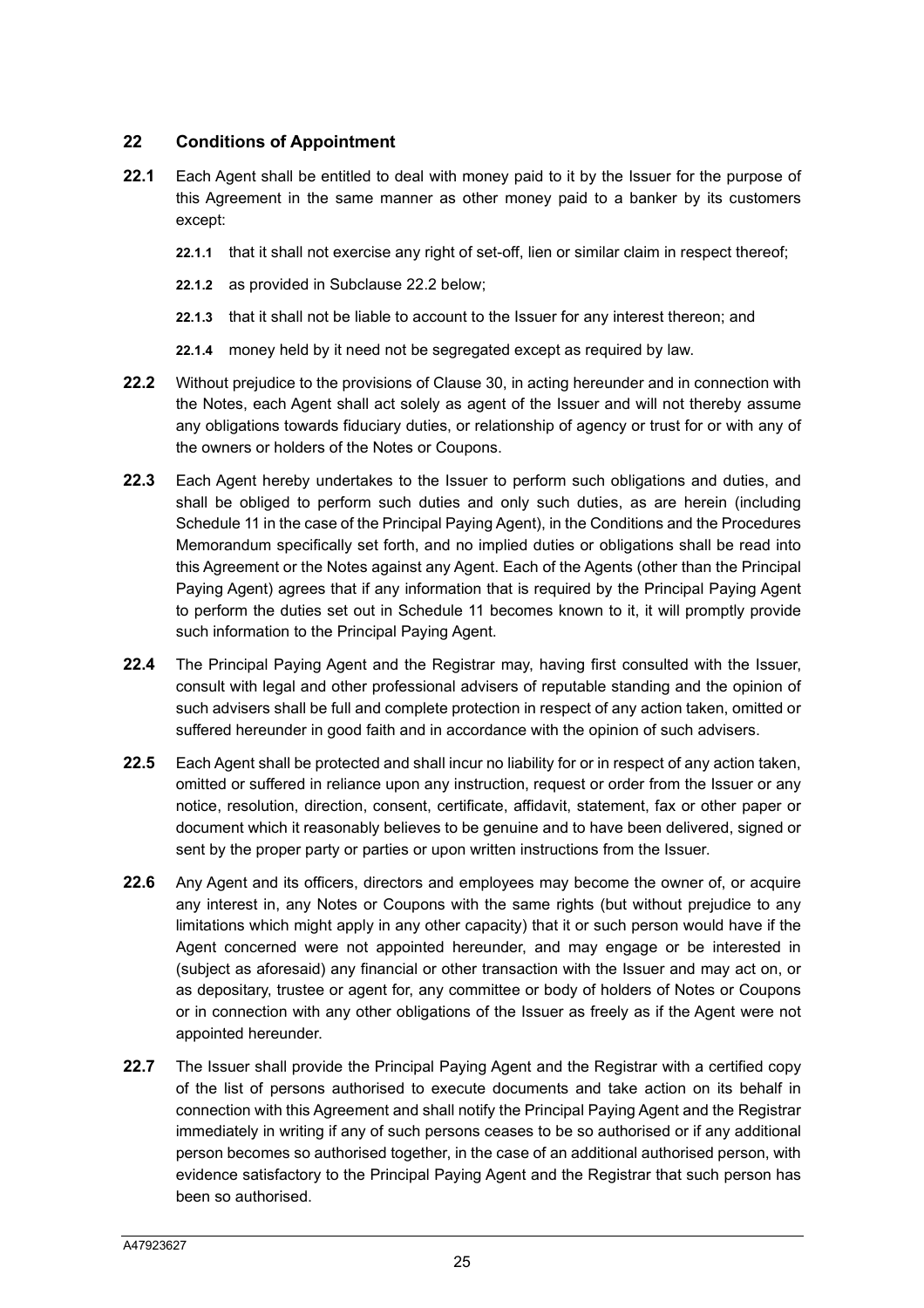- **22.8** Except as otherwise permitted in the Conditions or as ordered by a court of competent jurisdiction or as required by law or applicable regulations, the Issuer and each of the Agents shall be entitled to treat the bearer of any Bearer Note or Coupon and the registered holder of any Registered Note as the absolute owner thereof (whether or not overdue and notwithstanding any notice of ownership or writing thereon or notice of any previous loss or theft thereof).
- **22.9** In the event that the Agent receives conflicting, unclear or equivocal instructions, the Agent as the case may be shall be entitled not to take any action until such instructions have been resolved or clarified to its satisfaction and the Agent shall not be or become liable in any way to any person for any failure to comply with any such conflicting, unclear or equivocal instructions. The Agent shall promptly request the Issuer to clarify such conflicting, unclear or equivocal instructions.
- **22.10** Notwithstanding anything else herein contained, the Agent may refrain without liability from doing anything that would or might in its opinion be contrary to any law of any state or jurisdiction (including but not limited to The Netherlands, the United States of America or any jurisdiction forming a part of it and England & Wales) or any directive or regulation of any agency of any such state or jurisdiction and may without liability do anything which is, in its opinion, necessary to comply with any such law, directive or regulation. The Agent shall promptly notify the Issuer in the event it refrains from taking any action pursuant to this clause.

#### **23 Communication between the Parties**

All communications relating hereto between the Issuer and any Agent (other than the Principal Paying Agent) shall be made in writing or by fax or electronic mail (other than to the Issuer) through the Principal Paying Agent.

# **24 Changes in Paying Agents**

- **24.1** The Issuer agrees that, for so long as any Note is outstanding, or until moneys for the payment of all amounts in respect of all outstanding Notes have been made available to the Principal Paying Agent and have been returned to the Issuer as provided herein:
	- **24.1.1** so long as any Notes are listed or admitted to trading on any Stock Exchange, there will at all times be a Paying Agent, which may be the Principal Paying Agent, (in the case of Bearer Notes) and a Transfer Agent, which may be the Registrar, (in the case of Registered Notes) with a specified office in such place as may be required by the rules and regulations of the relevant Stock Exchange (or any other relevant authority);
	- **24.1.2** there will at all times be a Principal Paying Agent and a Registrar; and
	- **24.1.3** there will at all times be a Paying Agent with a specified office situated outside The Netherlands.

Any variation, termination, appointment or change shall only take effect (other than in the case of insolvency (as provided in Subclause 24.5), when it shall be of immediate effect) after not less than 30 nor more than 45 days' prior notice thereof shall have been given to the Noteholders in accordance with the Conditions.

**24.2** Each of the Principal Paying Agent and the Registrar may (subject as provided in Subclause 24.4) at any time resign by giving at least 90 days' written notice to the Issuer of such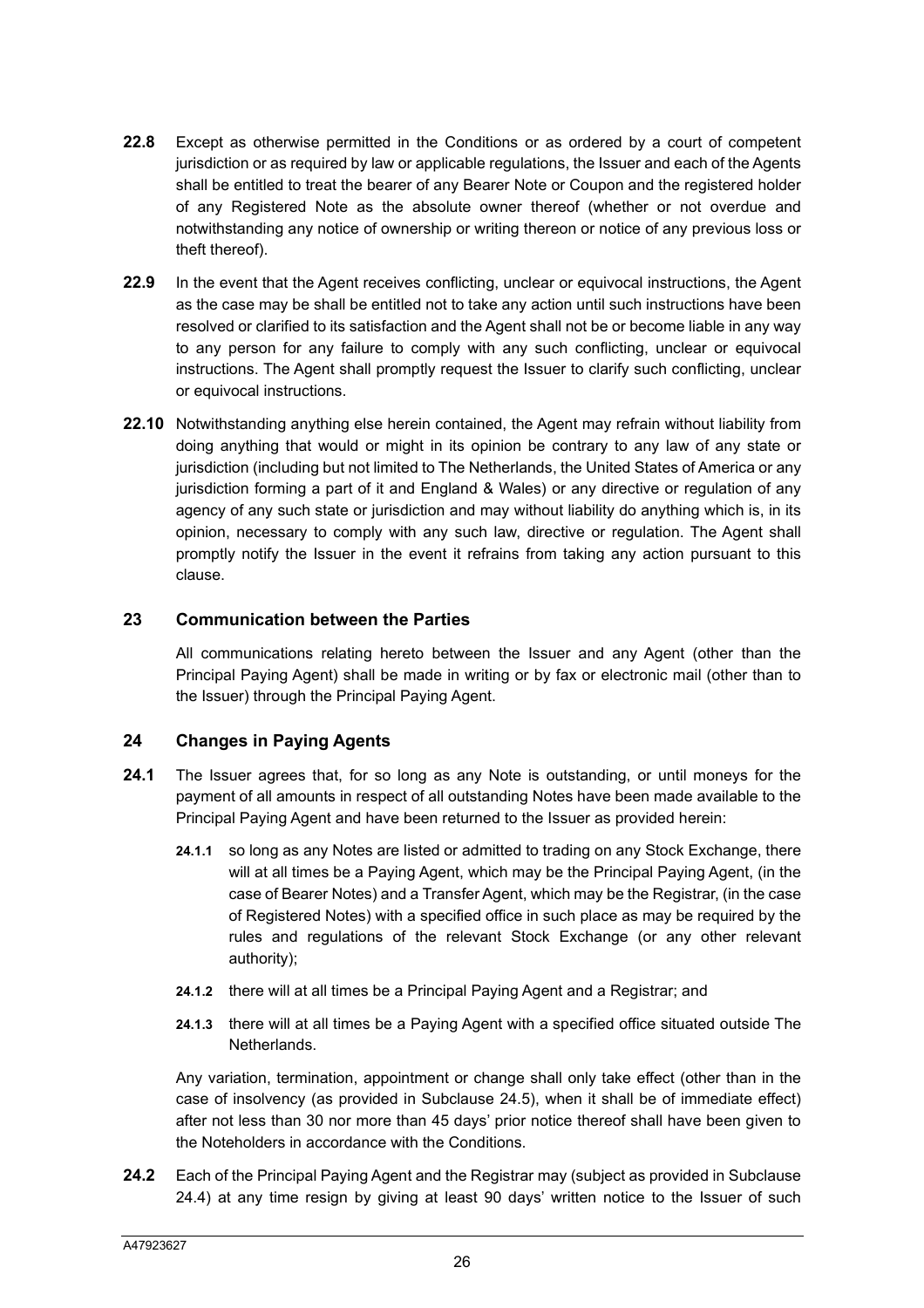intention on its part, specifying the date on which its desired resignation shall become effective.

- **24.3** Each of the Principal Paying Agent and the Registrar may (subject as provided in Subclause 24.4) be removed at any time by the Issuer on at least 45 days' notice by the filing with it of an instrument in writing signed on behalf of the Issuer specifying such removal and the date when it shall become effective.
- **24.4** Any resignation under Subclause 24.2 or removal of the Principal Paying Agent or the Registrar under Subclauses 24.3 or 24.5 shall only take effect upon the appointment by the Issuer as hereinafter provided of a successor Principal Paying Agent or Registrar, as the case may be, and (other than in cases of insolvency of the Principal Paying Agent or the Registrar, as the case may be,) on the expiry of the notice to be given under Clause 26. The Issuer agrees with the Principal Paying Agent and the Registrar that if, by the day falling ten days before the expiry of any notice under Subclause 24.2, the Issuer has not appointed a successor Principal Paying Agent or Registrar, then the Principal Paying Agent or Registrar, as the case may be, shall be entitled, on behalf of the Issuer, to appoint in its place as a successor Agent or Registrar, as the case may be, in its place a reputable financial institution of good standing which the Issuer shall approve.
- **24.5** In case at any time any Agent resigns, or is removed, or becomes incapable of action or is adjudged a bankrupt or insolvent, or files a voluntary petition in bankruptcy or makes an assignment for the benefit of its creditors or consents to the appointment of an administrator, liquidator or administrative or other receiver of all or a substantial part of its property, or admits in writing its inability to pay or meet its debts as they mature or suspends payment thereof, or if any order of any court is entered approving any petition filed by or against it under the provisions of any applicable bankruptcy or insolvency law or if a receiver of it or of all or a substantial part of its property is appointed or any officer takes charge or control of it or of its property or affairs for the purpose of rehabilitation, conservation or liquidation, a successor Agent, which shall be a reputable financial institution of good standing may be appointed by the Issuer by an instrument in writing filed with the successor Agent. Upon the appointment as aforesaid of a successor Agent and acceptance by the latter of such appointment and (other than in case of insolvency of the Agent) upon expiry of the notice to be given under Clause 26 the Agent so superseded shall cease to be the Agent hereunder.
- **24.6** Subject to Subclause 24.1, the Issuer may, after prior consultation with the Principal Paying Agent, terminate the appointment of any of the other Agents at any time and/or appoint one or more further or other Agents by giving to the Principal Paying Agent and to the relevant other Agent at least 45 days' notice in writing to that effect (other than in the case of insolvency of such other Agent).
- **24.7** Subject to Subclause 24.1, all or any of the Agents (other than the Principal Paying Agent and the Registrar) may resign their respective appointments hereunder at any time by giving the Issuer and the Principal Paying Agent at least 45 days' written notice to that effect.
- **24.8** Upon its resignation or removal becoming effective, an Agent:
	- **24.8.1** shall, in the case of the Principal Paying Agent, the Registrar and the Exchange Agent, forthwith transfer all moneys and records held by it hereunder, and all Notes and Coupons held by it to the successor Agent hereunder;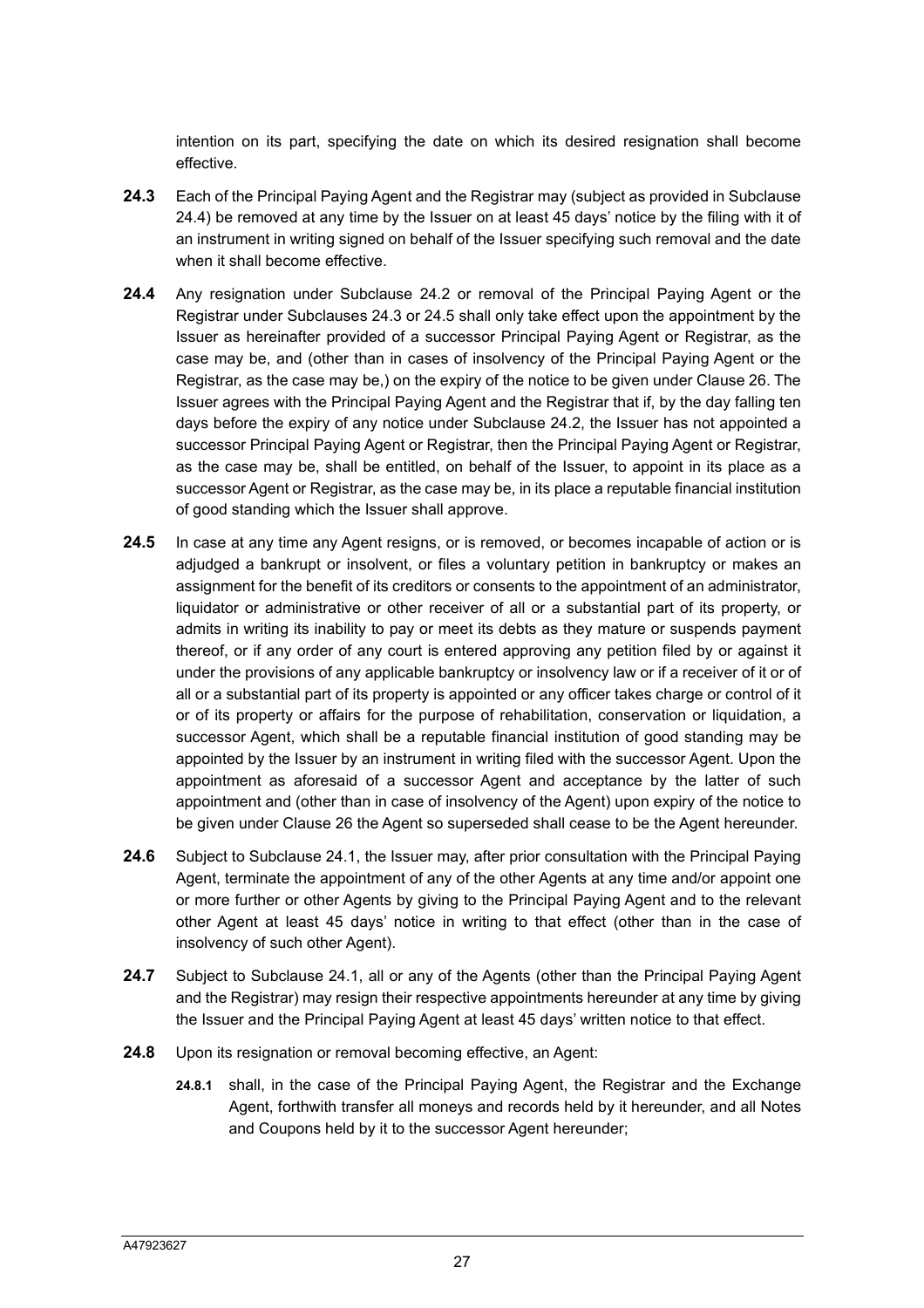- **24.8.2** shall be entitled to the payment by the Issuer of its commissions, fees and expenses for the services thereto rendered hereunder in accordance with the terms of Clause  $19:$  and
- **24.8.3** shall not have any further duties, obligations, liabilities or responsibilities hereunder.
- **24.9** Upon its appointment becoming effective, a successor or new Agent shall, without further act, deed or conveyance, become vested with all the authority, rights, powers, trusts, immunities, duties and obligations of its predecessor or, as the case may be, an Agent with like effect as if originally named as an Agent hereunder, and such predecessor, upon payment to it of its commissions, fees and expenses then unpaid, shall thereupon become obliged to transfer, deliver and pay over, and such successor agent shall be entitled to receive, all moneys and records as referred to in Clause 24.8.1, held by such predecessor as an Agent hereunder.
- **24.10** Notwithstanding any other provision in this Agreement, if the Issuer determines, in its sole discretion, that it will be required to withhold or deduct any FATCA Withholding in connection with any payments due on the Notes and such FATCA Withholding would not have arisen but for the Paying Agent not being or having ceased to be a person to whom payments are free from FATCA Withholding, the Issuer will be entitled to terminate the appointment of such Paying Agent without notice and such termination will be effective from any such time specified in writing to such Paying Agent.

#### **25 Merger and Consolidation**

Any corporation into which any Agent may be legally merged or converted, or any corporation with which an Agent may be consolidated, or any corporation resulting from any legal merger, conversion or consolidation to which an Agent shall be a party, or any corporation to which an Agent shall sell or otherwise transfer all or substantially all of its assets shall, on the date when such legal merger, conversion, consolidation or transfer becomes effective and to the extent permitted by any applicable laws, become the successor Agent under this Agreement without the execution or filing of any paper or any further act on the part of the parties hereto, unless otherwise required by the Issuer, and after the said effective date all references in this Agreement to the relevant Agent shall be deemed to be references to such corporation. Written notice of any such legal merger, conversion, consolidation or transfer shall as soon as possible be given to the Issuer by the relevant Agent.

# **26 Notification of Changes to Agents**

Following receipt of notice of resignation from an Agent and forthwith upon appointing a successor or new Agent or on giving notice to terminate the appointment of any Agent, the Principal Paying Agent (on behalf of and at the expense of the Issuer) shall give or cause to be given not more than 45 days' nor less than 30 days' notice thereof to the Noteholders in accordance with the Conditions.

#### **27 Change of Specified Office**

If any Agent determines to change its specified office (which may only be effected within the same city) it shall give to the Issuer and (if applicable) the Principal Paying Agent written notice of such determination giving the address of the new specified office and stating the date on which such change is to take effect, which shall not be less than 45 days thereafter.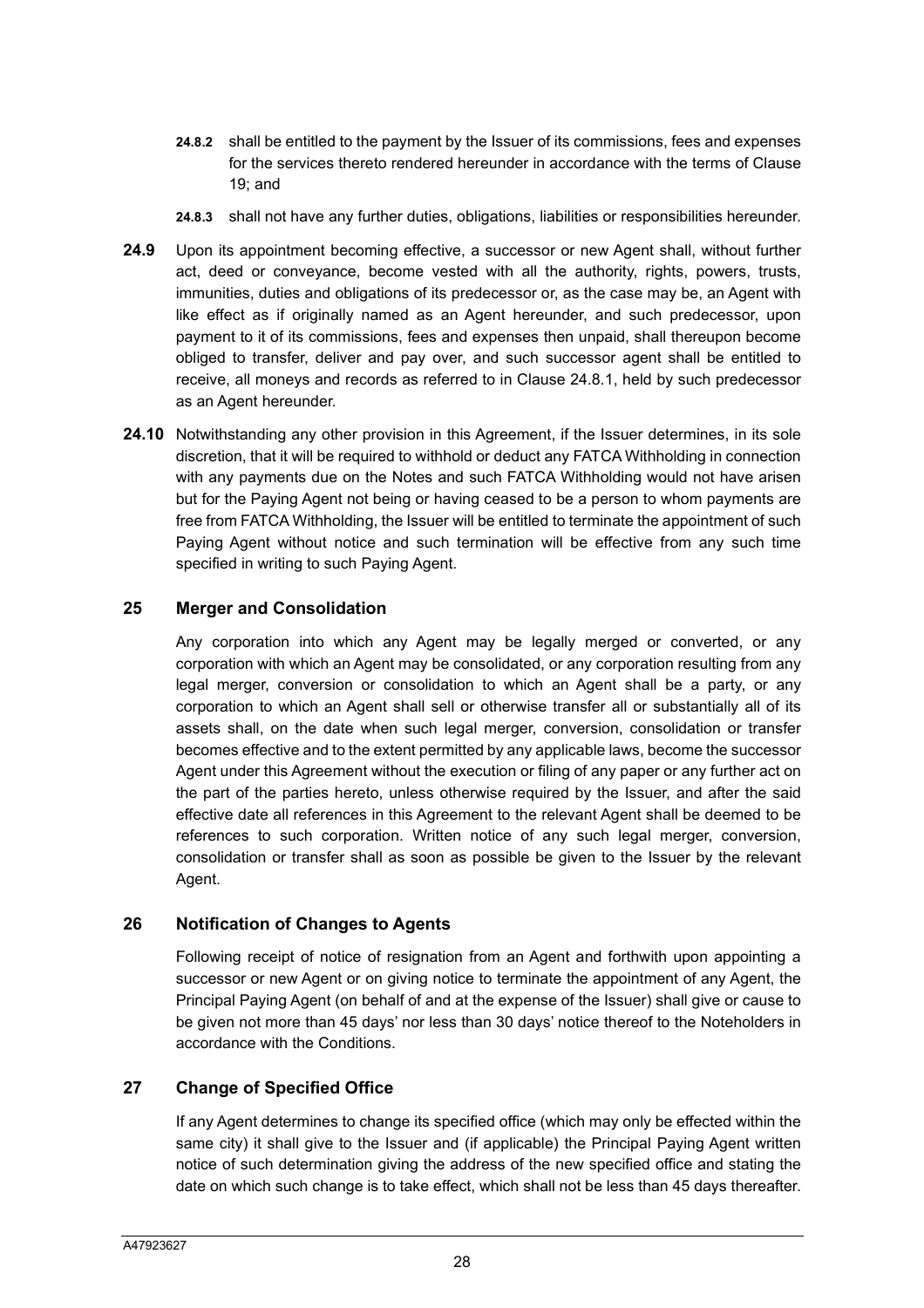The Principal Paying Agent (on behalf and at the expense of the Issuer) shall within 15 days of receipt of such notice (unless the appointment of the relevant Agent or the relevant Paying Agent, as the case may be, is to terminate pursuant to Clause 24 on or prior to the date of such change) give or cause to be given not more than 45 days' nor less than 30 days' notice thereof to the Noteholders in accordance with the Conditions.

#### **28 Notices**

Any notice or communication given hereunder shall be sufficiently given or served:

- (a) if delivered in person to the relevant address specified in the Procedures Memorandum and, if so delivered, shall be deemed to have been delivered at time of receipt; or
- (b) if sent by fax or electronic mail (other than to the Issuer) to the relevant number or address specified in the Procedures Memorandum and, if so sent, shall be deemed to have been delivered immediately after transmission provided such transmission is confirmed by confirmation of error free transmittal from the transmitting terminal (in the case of fax) or provided that no delivery failure notification is received by the sender within 24 hours of sending such communication (in the case of electronic mail).

Where a communication is received after business hours it shall be deemed to be received and become effective on the next business day. Every communication shall be irrevocable save in respect of any manifest error therein.

#### **29 Taxes and Stamp Duties**

The Issuer agrees to pay any and all Belgian, United Kingdom and Dutch stamp, registration, transfer and other taxes or duties (including any interest and penalties thereon or in connection therewith) which may be payable in connection with the execution, delivery, performance and enforcement of this Agreement, and shall indemnify each Agent against any claim, demand, action, liability, damage, cost, loss or expense (including, without limitation, legal fees and any applicable value added tax) which it may incur as a result or arising out of or in relation to any failure to pay or delay in paying any of the same.

#### **30 Amendments**

This Agreement may be amended in writing by agreement between the Issuer and the Principal Paying Agent, but without the consent of the other Agents or any Noteholder or Couponholder, in any way (a) which is not materially prejudicial to the interests of the Noteholders or (b) which is of a formal, minor or technical nature or is to correct a manifest error or to comply with mandatory provisions of the law of the jurisdiction in which the Issuer is incorporated.

#### **31 Substitution**

In the event of the Issuer wishing to effect a substitution pursuant to Condition 16 the Issuer shall procure that prior to such substitution the conditions set out in Condition 16 shall have been satisfied. In the event of any such substitution, references to the Issuer by name and to the "Issuer" in this Agreement shall be read as references to the substituted issuer.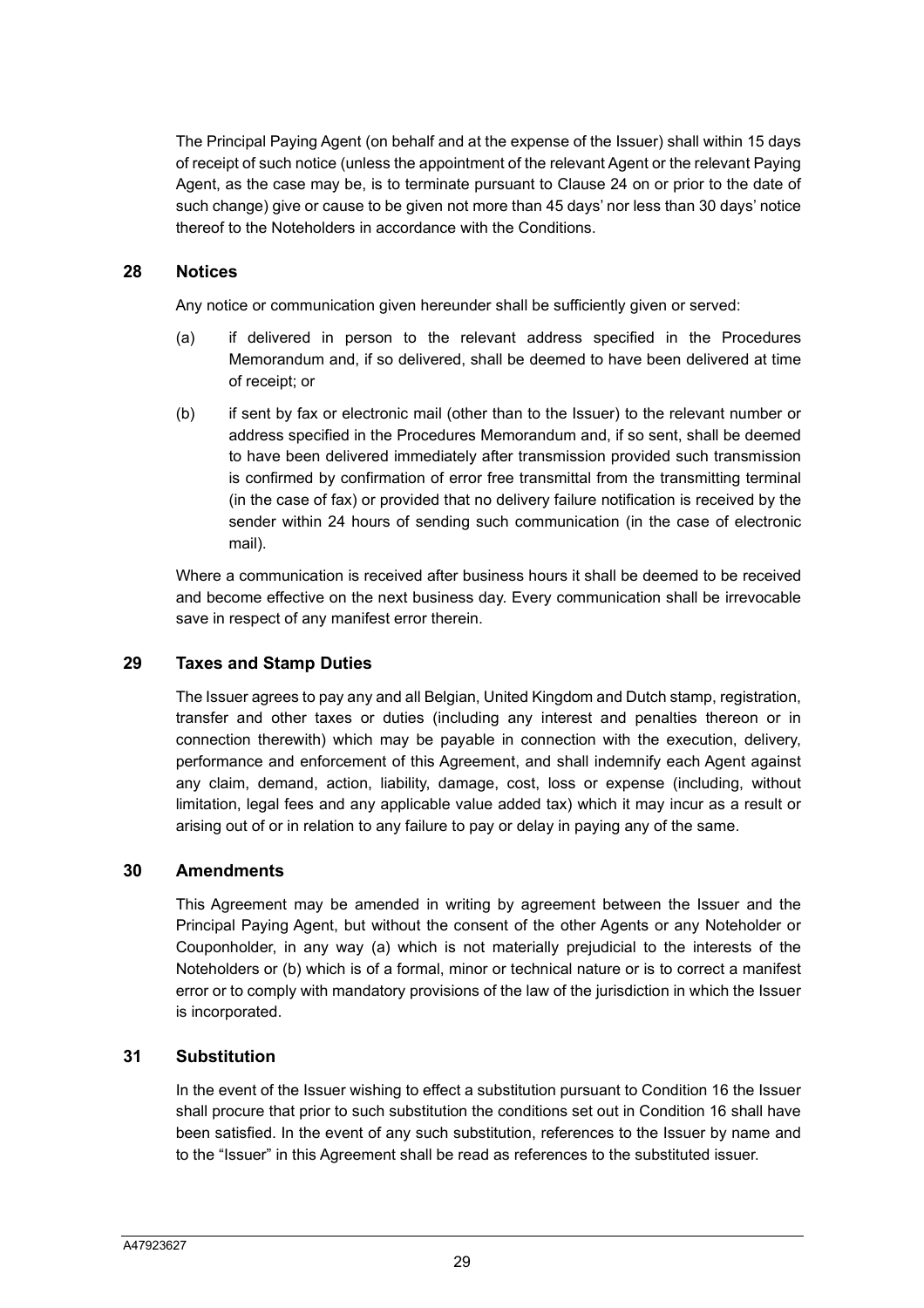## **32 Appointment of a New Issuer**

Subject as provided in the Dealer Agreement, a further Issuer (being a subsidiary of the Issuer (the "**New Issuer**")) may be joined as a party to this Agreement upon the execution by it of a letter in the form of Appendix F to the Dealer Agreement and the delivery thereof to the Arranger. Upon receipt of such a letter and satisfaction of the conditions referred to in the Dealer Agreement, the Arranger will deliver a copy of the letter and of any documents evidencing such conditions as are relevant to it to the Principal Paying Agent and will confirm to the Principal Paying Agent, the existing Issuer and the New Issuer that all such conditions have been satisfied, whereupon the New Issuer shall be joined as a party to this Agreement.

## **33 Furnishing of Information**

- **33.1** This clause shall take effect for the benefit of the Holders and the prospective purchasers from time to time and for the benefit of the Dealers (*derdenbeding*). This Agreement shall be deposited with and held by the Registrar until all the obligations of the Issuer under this clause have been discharged in full.
- **33.2** The Issuer acknowledges the right of every Holder, prospective purchaser and Dealer to the production of, and the right of every Holder, prospective purchaser and Dealer to obtain (upon payment of a reasonable charge) a copy of, this Agreement, and further acknowledges and covenants that the obligations binding upon it contained in this clause are owed to, and shall be for the account of, each and every Holder, prospective purchaser and Dealer, and that each Holder, prospective purchaser and Dealer shall be entitled severally to enforce those obligations against the Issuer.

#### **34 Recognition of Bail-in Powers**

Notwithstanding and to the exclusion of any other term of this Agreement or any other agreements, arrangements, or understanding between the Agent and the Issuer, the Issuer acknowledges and accepts that a BRRD Liability arising under this Agreement may be subject to the exercise of Bail-in Powers by the Relevant Resolution Authority, and acknowledges, accepts, and agrees to be bound by:

- (a) the effect of the exercise of Bail-in Powers by the Relevant Resolution Authority in relation to any BRRD Liability of any Agent to the Issuer under this agreement, that (without limitation) may include and result in any of the following, or some combination thereof:
	- (i) the reduction of all, or a portion, of the BRRD Liability or outstanding amounts due thereon;
	- (ii) the conversion of all, or a portion, of the BRRD Liability into shares, other securities or other obligations of any of the Agents or another person, and the issue to or conferral on the Issuer of such shares, securities or obligations;
	- (iii) the cancellation of the BRRD Liability;
	- (iv) the amendment or alteration of any interest, if applicable, thereon, the maturity or the dates on which any payments are due, including by suspending payment for a temporary period;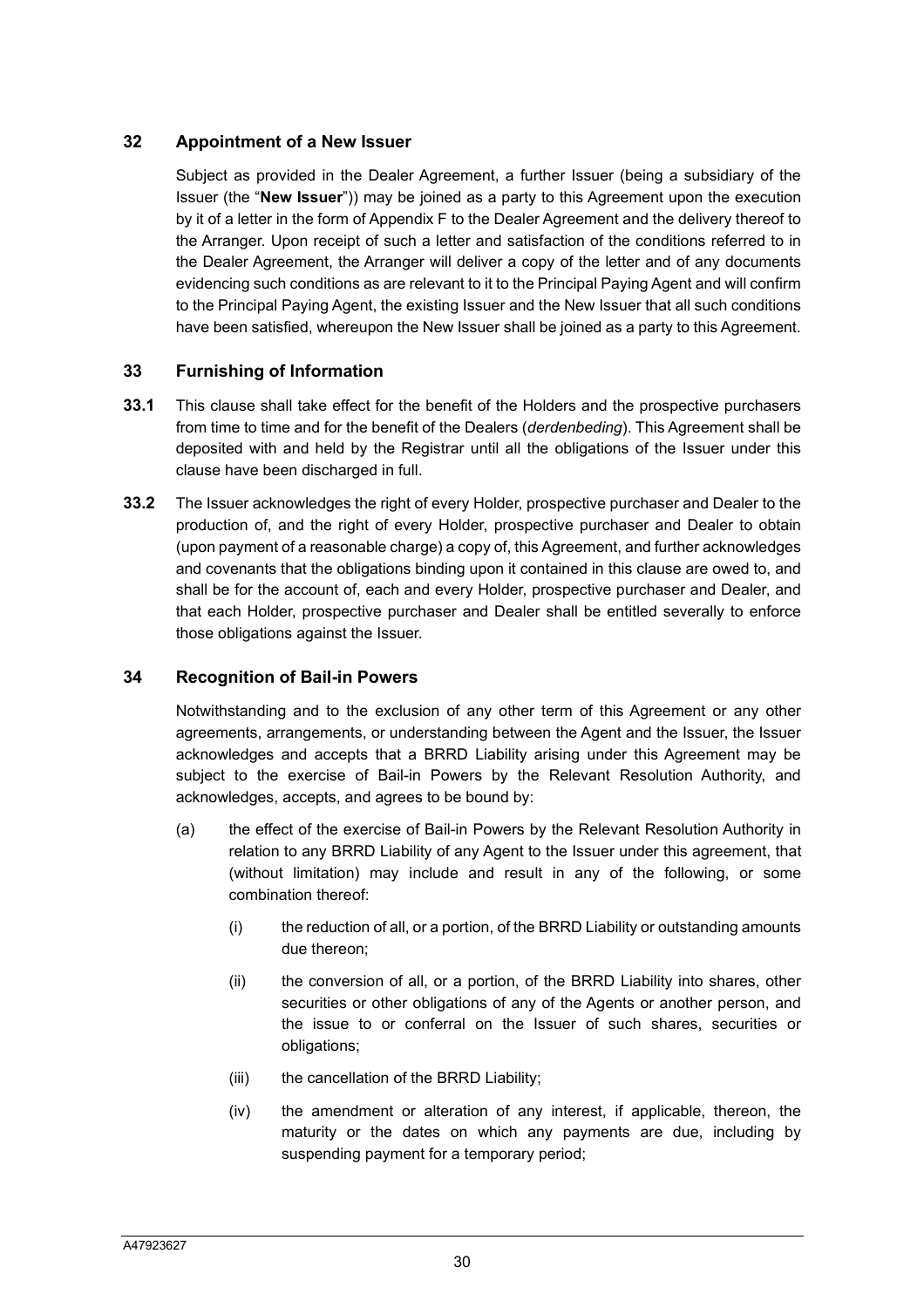(b) the variation of the terms of this Agreement, as deemed necessary by the Relevant Resolution Authority, to give effect to the exercise of Bail-in Powers by the Relevant Resolution Authority.

For the purposes of this Clause 34:

"**Bail-in Legislation**" means in relation to a member state of the European Economic Area which has implemented, or which at any time implements, the BRRD, the relevant implementing law, regulation, rule or requirement as described in the EU Bail-in Legislation Schedule from time to time:

"**Bail-in Powers**" means any Write-down and Conversion Powers as defined in the EU Bailin Legislation Schedule, in relation to the relevant Bail-in Legislation;

"**BRRD**" means Directive 2014/59/EU establishing a framework for the recovery and resolution of credit institutions and investment firms;

"**BRRD Liability**" means a liability under this Agreement in respect of which the relevant Bail-in Powers may be exercised;

"**EU Bail-in Legislation Schedule**" means the document described as such, then in effect, and published by the Loan Market Association (or any successor person) from time to time on the LMA's website under "EU Bail-in Legislation Schedule"; and

"**Relevant Resolution Authority**" means in respect of any Agent the resolution authority with the ability to exercise any Bail-in Powers in relation to such Agent.

#### **35 Governing Law and Submission to Jurisdiction**

- **35.1** This Agreement and any non-contractual obligations arising out of or in connection with it are governed by, and shall be construed in accordance with, the laws of The Netherlands.
- **35.2** Each party irrevocably submits, for the benefit of the others, to the exclusive jurisdiction of the courts of Amsterdam, The Netherlands, judging in the first instance, and its appellate courts.

#### **36 General**

- **36.1** This Agreement may be executed in any number of counterparts, each of which shall be deemed to be an original, but all such counterparts shall together constitute one and the same instrument.
- **36.2** If any provision in or obligation under this Agreement is or becomes invalid, illegal or unenforceable in any respect under the law of any jurisdiction, that will not affect or impair (i) the validity, legality or enforceability under the law of that jurisdiction of any other provision in or obligation under this Agreement, and (ii) the validity, legality or enforceability under the law of any other jurisdiction of that or any other provision in or obligation under this Agreement.

#### **37 Entire Agreement**

**37.1** This Agreement contains the whole agreement between the parties relating to the subject matter of this Agreement at the date of this Agreement to the exclusion of any terms implied by law which may be excluded by contract and supersedes any previous written or oral agreement between the parties in relation to the matters dealt with in this Agreement.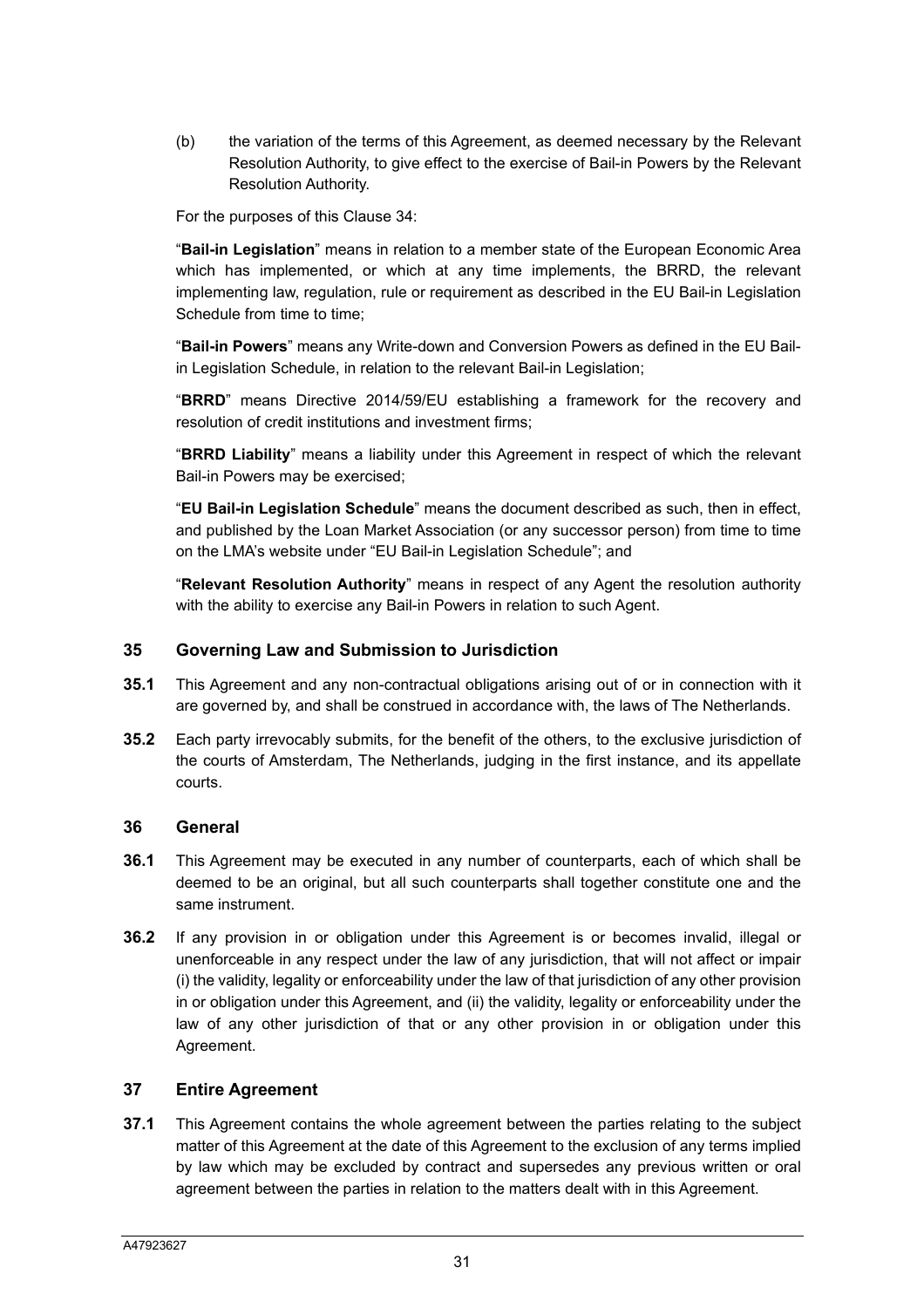- **37.2** Each party acknowledges that it has not been induced to enter into this Agreement by any representation, warranty or undertaking not expressly incorporated into it.
- **37.3** So far as is permitted by law and except in the case of fraud, each party agrees and acknowledges that its only right and remedy in relation to any representation, warranty or undertaking made or given in connection with this Agreement shall be for breach of the terms of this Agreement to the exclusion of all other rights and remedies (including those in tort or arising under statute).
- **37.4** In this Clause 37, "Agreement" includes any fee letters and all documents entered into pursuant to this Agreement.

**IN WITNESS** whereof the parties hereto have executed this Agreement as of the date first above written.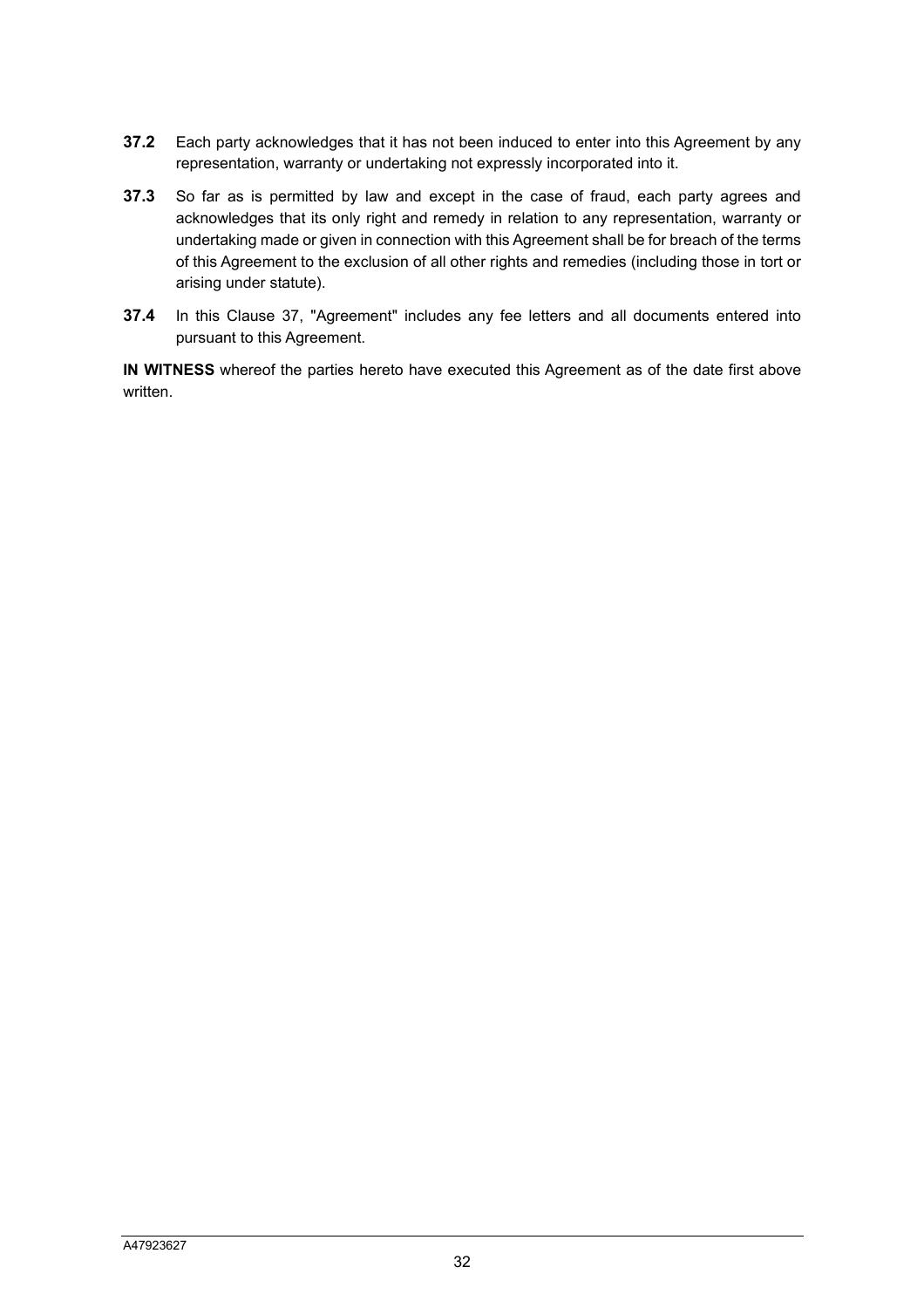**Schedule 1 Form of Calculation Agency Agreement** 

#### **CALCULATION AGENCY AGREEMENT**

# **[●] 20[●]**

#### **UNIVERSAL MUSIC GROUP N.V.**

**as Issuer** 

**and** 

# **[●]**

**as Calculation Agent** 

#### **EURO MEDIUM TERM NOTE PROGRAMME**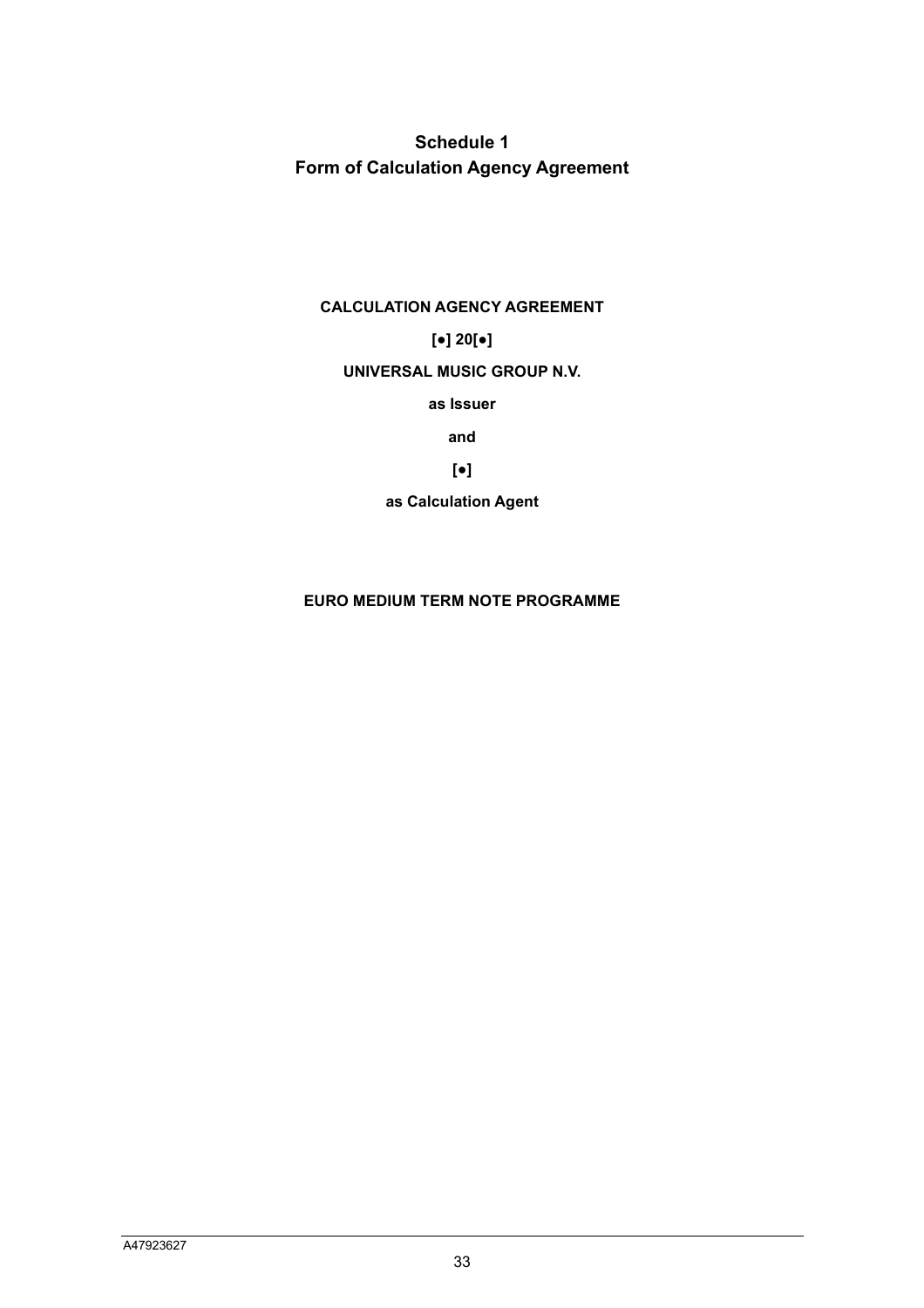# **Table of Contents**

| <b>Contents</b>         |  | Page |
|-------------------------|--|------|
| $\mathbf 1$             |  |      |
| $\overline{2}$          |  |      |
| $\mathbf{3}$            |  |      |
| $\overline{\mathbf{4}}$ |  |      |
| 5                       |  |      |
| 6                       |  |      |
| $\overline{7}$          |  |      |
| 8                       |  |      |
| 9                       |  |      |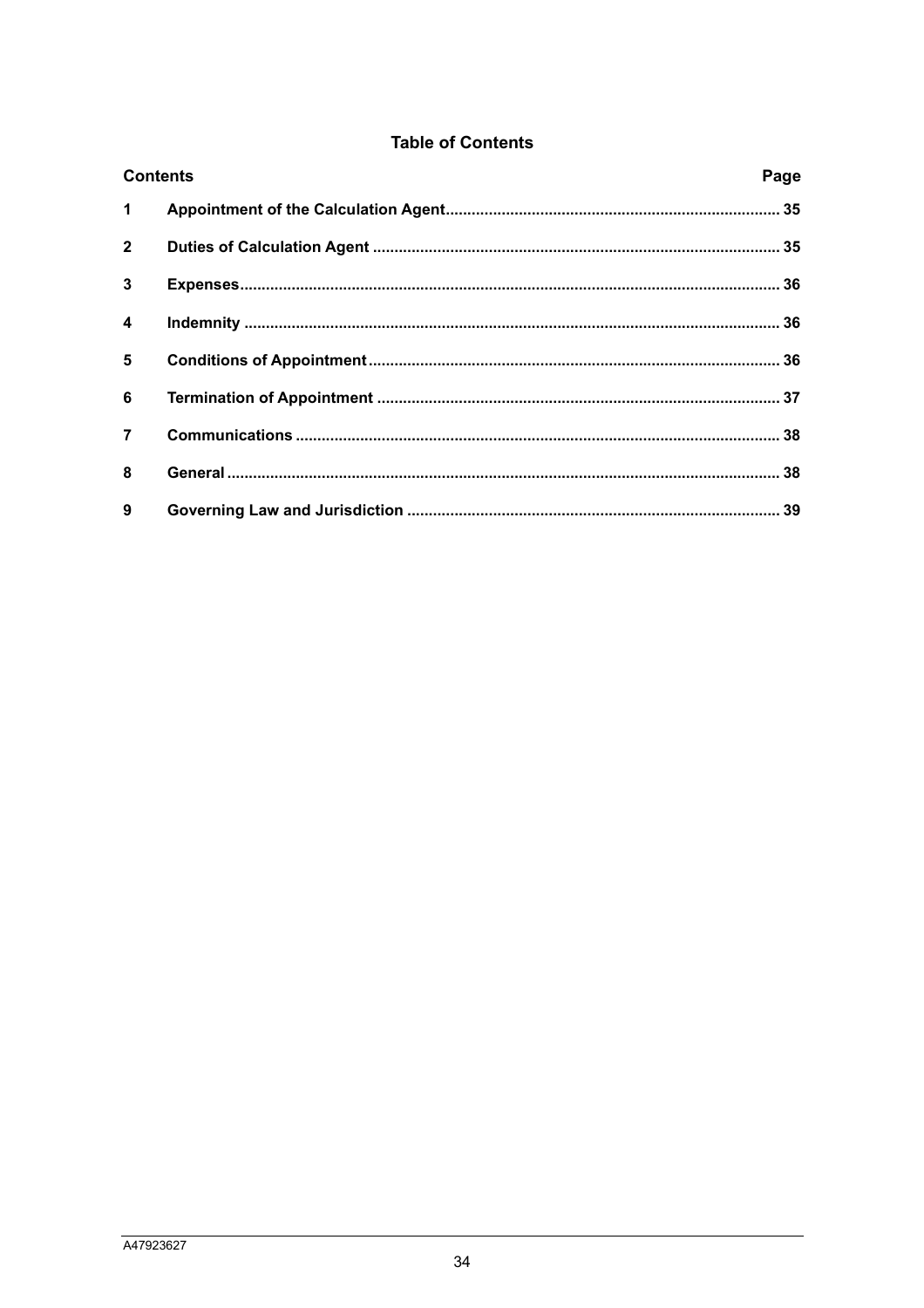### **CALCULATION AGENCY AGREEMENT**

### **in respect of a**

### **EURO MEDIUM TERM NOTE PROGRAMME**

### **THIS AGREEMENT** is made on [●] 20[●]

### **BETWEEN**:

- **(1) UNIVERSAL MUSIC GROUP N.V.**, a public company with limited liability (*naamloze vennootschap*) incorporated under the laws of the Netherlands, having its statutory seat (*statutaire zetel*) in Amsterdam, the Netherlands, and having its registered office at 's-Gravelandseweg 80, 1217 EW Hilversum, the Netherlands, and registered with the trade register of the Dutch chamber of commerce (*Kamer van Koophandel*) under number 81106661 as issuer (the "**Issuer**"); and
- **(2) [●]** of [●] (the "**Calculation Agent**", which expression shall include any successor calculation agent appointed under this Agreement).

### **WHEREAS**:

- (A) The Issuer has entered into a dealer agreement (the "**Dealer Agreement**", which expression shall be construed as a reference to that agreement as the same may be further amended, supplemented and/or restated from time to time) with the Dealers named therein dated 16 June 2022 under which the Issuer may issue Notes ("**Notes**").
- (B) The Notes will be issued subject to and with the benefit of an agency agreement (the "**Agency Agreement**" which expression shall be construed as a reference to that agreement as the same may be further amended, supplemented and/or restated from time to time) dated 16 June 2022 and entered into between the Issuer, Citibank, N.A. as principal paying agent (the "**Principal Paying Agent**" which expression shall include its successor or successors for the time being under the Agency Agreement) and the other parties named therein.

### **NOW IT IS HEREBY AGREED** that:

### **1 Appointment of the Calculation Agent**

The Issuer hereby appoints [●] as Calculation Agent in respect of each Series of Notes described in the Schedule hereto (the "**Relevant Notes**") for the purposes set out in Clause 2 below, all upon the terms hereinafter set out. The agreement of the parties hereto that this Agreement is to apply to each Series of Relevant Notes shall be evidenced by the manuscript annotation and signature in counterpart of the Schedule hereto.

### **2 Duties of Calculation Agent**

The Calculation Agent shall in relation to each Series of Relevant Notes perform all the functions and duties imposed on the Calculation Agent by the terms and conditions of the Relevant Notes (the "**Conditions**") including endorsing the Schedule hereto appropriately in relation to each Series of Relevant Notes. In addition, the Calculation Agent agrees that it will provide a copy of all calculations made by it which affect the nominal amount outstanding of any Relevant Notes which are identified on the Schedule as being NGNs to [[●] to the contact details set out on the signature page hereof.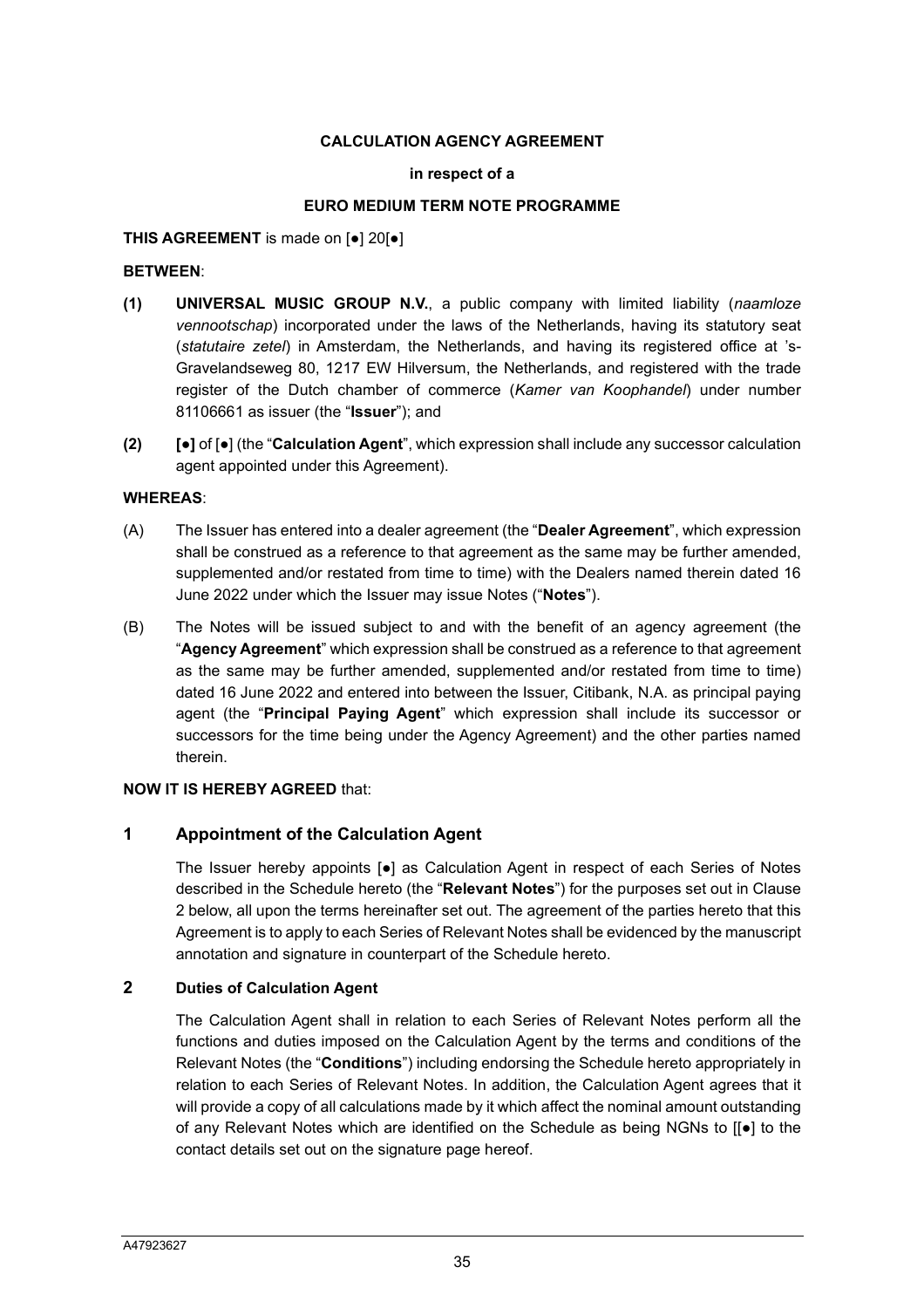# **3 Expenses**

Save as provided in Clause 4 below, the Calculation Agent shall bear all expenses incurred by it in connection with its said services.

# **4 Indemnity**

- **4.1** The Issuer shall indemnify and keep indemnified the Calculation Agent against any losses (other than consequential losses), liabilities, costs, claims, actions or demands or expenses (including, but not limited to, all reasonable costs, legal fees, charges and expenses paid or incurred in disputing or defending any of the foregoing) which it may incur or which may be made against it as a result of or in connection with its appointment or the exercise of its powers and duties under this Agreement except such as may result from its own default, negligence or bad faith or that of its officers, directors or employees, or the breach by it of the terms of this Agreement.
- **4.2** The Calculation Agent shall indemnify the Issuer against any losses (other than consequential losses), liabilities, costs, claims, actions, demands or expenses (including, but not limited to, all reasonable costs, legal fees, charges and expenses paid or incurred in disputing or defending any of the foregoing) which the Issuer may incur or which may be made against the Issuer as a result of the breach by the Calculation Agent of the terms of this Agreement or its default, negligence or bad faith or that of its officers, directors or employees or the breach by it of the terms of this Agreement.

# **5 Conditions of Appointment**

- **5.1** In acting hereunder and in connection with the Relevant Notes, the Calculation Agent shall not act as agent of the Issuer and shall not thereby assume any obligations towards or relationship of agency or trust for or with any of the owners or holders of the Relevant Notes or the coupons (if any) appertaining thereto (the "**Coupons**").
- **5.2** In relation to each issue of Relevant Notes, the Calculation Agent shall be obliged to perform such duties and only such duties as are herein and in the Conditions specifically set forth and no implied duties or obligations shall be read into this Agreement or the Conditions against the Calculation Agent, other than the duty to act honestly and in good faith and to exercise the diligence of a reasonably prudent agent in comparable circumstances.
- **5.3** The Calculation Agent may, having first consulted with the Issuer, consult with legal and other professional advisers approved by the Issuer and the opinion of such advisers shall be full and complete protection in respect of any action taken, omitted or suffered hereunder in good faith and in accordance with the opinion of such advisers.
- **5.4** The Calculation Agent shall be protected and shall incur no liability for or in respect of any action taken, omitted or suffered in reliance upon any instruction, request or order from the Issuer or any notice, resolution, direction, consent, certificate, affidavit, statement, fax, electronic mail or other paper or document which it reasonably believes to be genuine and to have been delivered, signed or sent by the proper party or parties or upon written instructions from the Issuer.
- **5.5** The Calculation Agent, and any of its officers, directors and employees, may become the owner of, or acquire any interest in, any Notes or Coupons (if any) with the same rights that it or he would have if the Calculation Agent were not appointed hereunder, and may engage or be interested in any financial or other transaction with the Issuer and may act on, or as depositary, trustee or agent for, any committee or body of holders of Notes or Coupons (if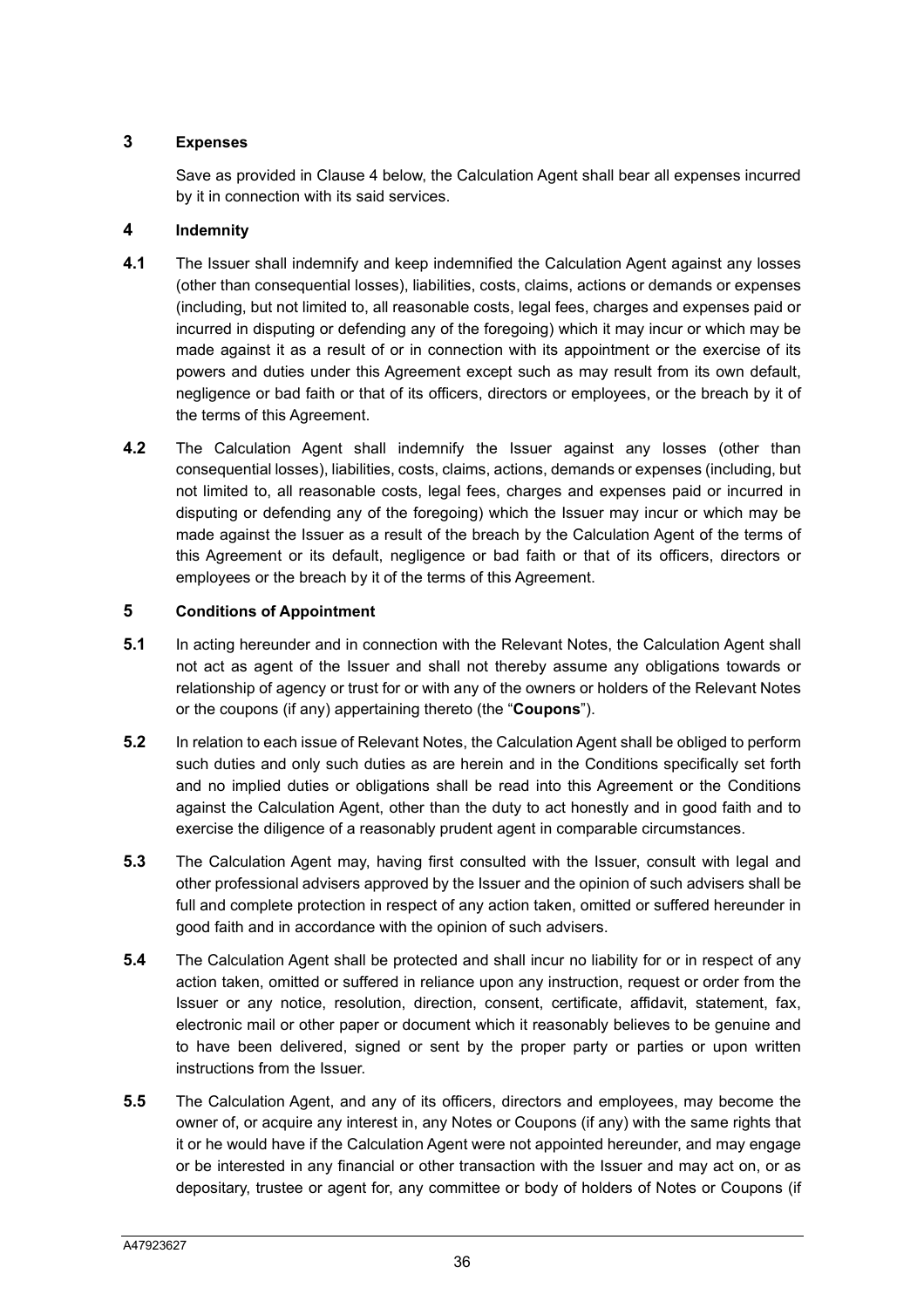any) or in connection with any other obligations of the Issuer as freely as if the Calculation Agent were not appointed hereunder.

### **6 Termination of Appointment**

- **6.1** The Issuer may terminate the appointment of the Calculation Agent at any time by giving to the Calculation Agent at least 45 days' prior written notice to that effect, provided that, so long as any of the Relevant Notes is outstanding:
	- **6.1.1** such notice shall not expire less than 45 days before any date upon which any payment is due in respect of any Relevant Notes; and
	- **6.1.2** notice shall be given in accordance with Condition 13 to the holders of the Relevant Notes at least 30 days prior to any removal of the Calculation Agent.
- **6.2** Notwithstanding the provisions of Subclause 6.1 above, if at any time:
	- **6.2.1** the Calculation Agent becomes incapable of acting, or is adjudged bankrupt or insolvent, or files a voluntary petition in bankruptcy or makes an assignment for the benefit of its creditors or consents to the appointment of an administrator, liquidator or administrative or other receiver of all or any substantial part of its property, or it admits in writing its inability to pay or meet its debts as they may mature or suspends payment thereof, or if any order of any court is entered approving any petition filed by or against it under the provisions of any applicable bankruptcy or insolvency law or if a receiver of it or of all or a substantial part of its property is appointed or if any officer takes charge or control of the Calculation Agent or of its property or affairs for the purpose of rehabilitation, conservation or liquidation; or
	- **6.2.2** the Calculation Agent fails duly to perform any function or duty imposed upon it by the Conditions and this Agreement,

the Issuer may forthwith without notice terminate the appointment of the Calculation Agent, in which event notice thereof shall be given to the holders of the Relevant Notes in accordance with Condition 13 as soon as practicable thereafter.

- **6.3** The termination of the appointment pursuant to Subclause 6.1 or 6.2 above of the Calculation Agent hereunder shall not entitle the Calculation Agent to any amount by way of compensation but shall be without prejudice to any amount then accrued due.
- **6.4** The Calculation Agent may resign its appointment hereunder at any time by giving to the Issuer at least 45 days' prior written notice to that effect. Following receipt of a notice of resignation from the Calculation Agent, the Issuer shall promptly give notice thereof to the holders of the Relevant Notes in accordance with Condition 13.
- **6.5** Notwithstanding the provisions of subclauses 6.1, 6.2 and 6.4 above, so long as any of the Relevant Notes is outstanding, the termination of the appointment of the Calculation Agent (whether by the Issuer or by the resignation of the Calculation Agent) shall not be effective unless upon the expiry of the relevant notice a successor Calculation Agent has been appointed. The Issuer agrees with the Calculation Agent that if, by the day falling ten days before the expiry of any notice under Subclause 6.1 or 6.4 above, the Issuer has not appointed a replacement Calculation Agent, the Calculation Agent shall be entitled, on behalf of the Issuer, to appoint as a successor Calculation Agent in its place a reputable financial institution of good standing which the Issuer shall approve.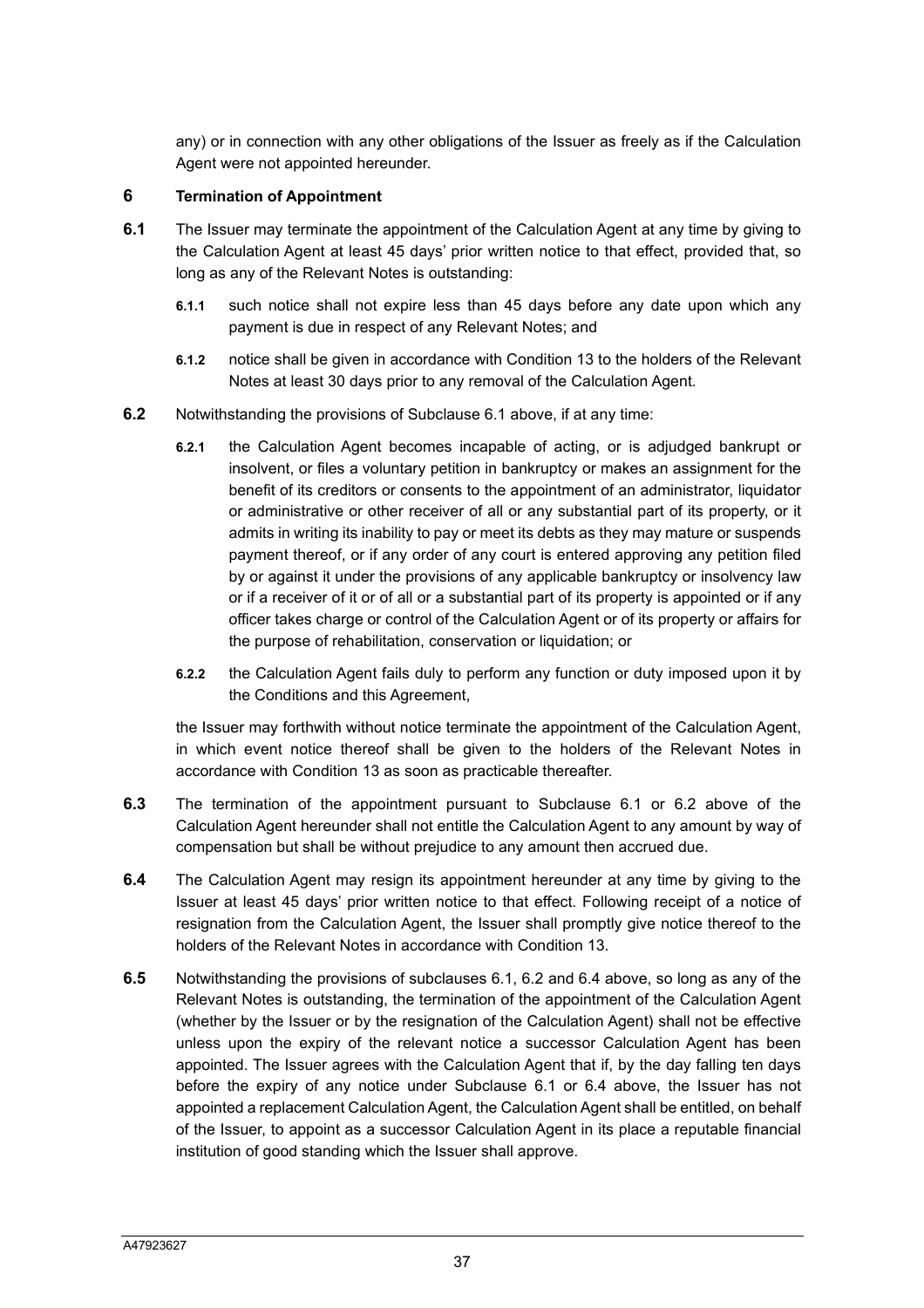- **6.6** Upon its appointment becoming effective, a successor Calculation Agent shall without further act, deed or conveyance, become vested with all the authority, rights, powers, trusts, immunities, duties and obligations of such predecessor with like effect as if originally named as the Calculation Agent hereunder.
- **6.7** If the appointment of the Calculation Agent hereunder is terminated (whether by the Issuer or by the resignation of the Calculation Agent), the Calculation Agent shall on the date on which such termination takes effect deliver to the successor Calculation Agent all records concerning the Relevant Notes maintained by it (except such documents and records as it is obliged by law or regulation to retain or not to release), but shall have no other duties or responsibilities hereunder.
- **6.8** Any corporation into which the Calculation Agent may be legally merged or converted, or any corporation with which the Calculation Agent may be consolidated, or any corporation resulting from any legal merger, conversion or consolidation to which the Calculation Agent shall be a party, or any corporation to which the Calculation Agent shall sell or otherwise transfer all or substantially all of its assets shall, on the date when such merger, consolidation or transfer becomes effective and to the extent permitted by any applicable laws, become the successor Calculation Agent under this Agreement without the execution or filing of any paper or any further act on the part of any of the parties hereto, unless otherwise required by the Issuer, and after the said effective date all references in this Agreement to the Calculation Agent shall be deemed to be references to such corporation. Written notice of any such merger, conversion, consolidation or transfer shall forthwith be given to the Issuer and the Agent.
- **6.9** Upon giving notice of the intended termination of the appointment of the Calculation Agent, the Issuer shall use all reasonable endeavours to appoint a reputable financial institution of good standing as successor Calculation Agent.

# **7 Communications**

Any notice or communication given hereunder shall be sufficiently given or served:

- (a) if delivered in person to the relevant address specified in the Procedures Memorandum or (in the case of the Calculation Agent) on the signature page hereof and, if so delivered, shall be deemed to have been delivered at time of receipt; or
- (b) if sent by fax or electronic mail (other than to the Issuer) to the relevant number or electronic mail address specified in the Procedures Memorandum or (in the case of the Calculation Agent) on the signature page hereof and, if so sent, shall be deemed to have been delivered immediately after transmission provided such transmission is confirmed by confirmation of error free transmission from the transmitting terminal (in the case of fax) or provided that no delivery failure notification is received by the sender within 24 hours of sending such communication (in the case of electronic mail).

Where a communication is received after business hours it shall be deemed to be received and become effective on the next business day. Every communication shall be irrevocable save in respect of any manifest error therein.

### **8 General**

**8.1** The descriptive headings in this Agreement are for convenience of reference only and shall not define or limit the provisions hereof.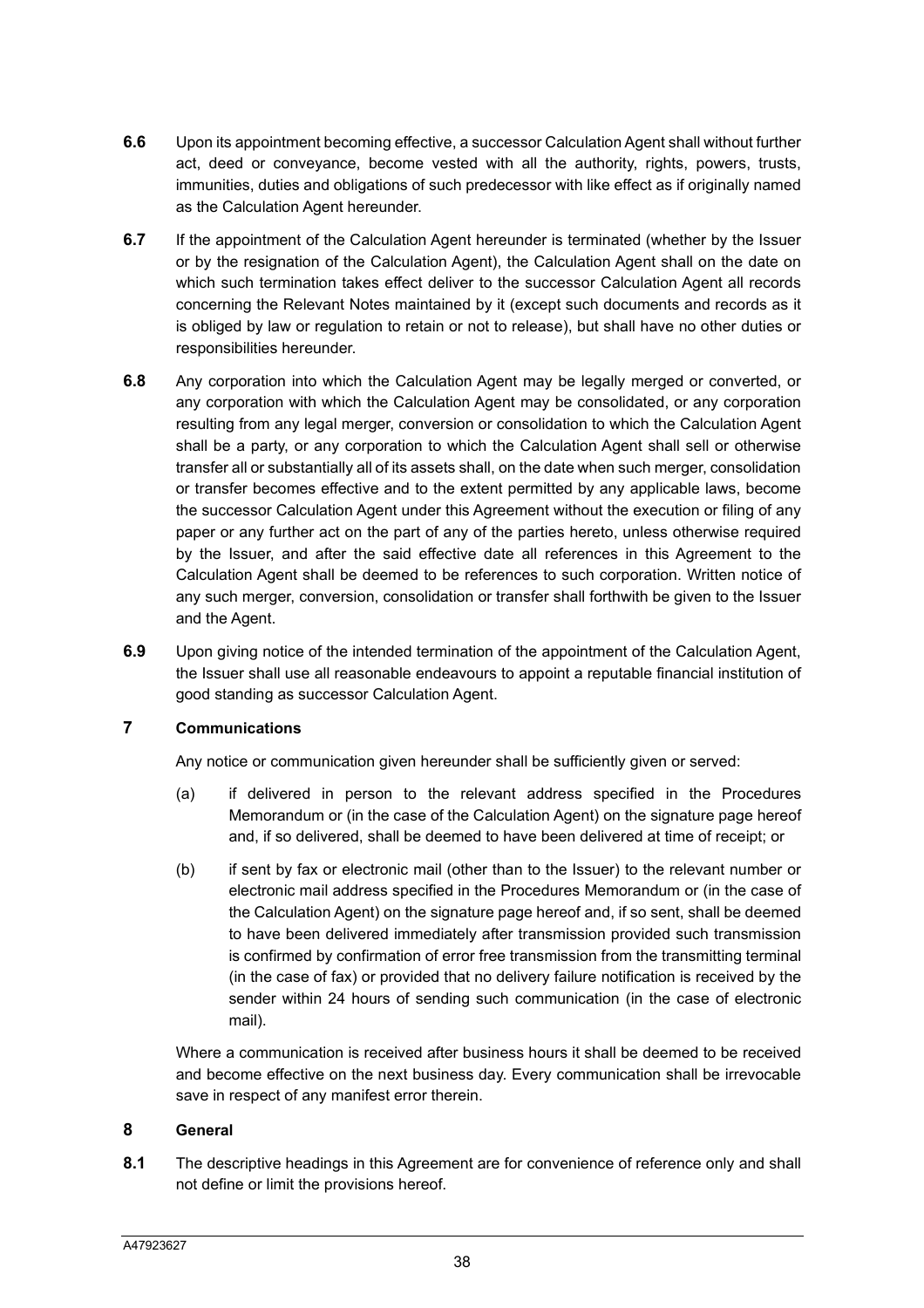- **8.2** This Agreement may be executed in two counterparts, each of which, taken together, shall constitute one and the same agreement and either party may enter into this Agreement by executing a counterpart.
- **8.3** If any provision in or obligation under this Agreement is or becomes invalid, illegal or unenforceable in any respect under the law of any jurisdiction, that will not affect or impair (i) the validity, legality or enforceability under the law of that jurisdiction of any other provision in or obligation under this Agreement, and (ii) the validity, legality or enforceability under the law of any other jurisdiction of that or any other provision in or obligation under this Agreement.

### **9 Governing Law and Jurisdiction**

- **9.1** This Agreement and any non-contractual obligations arising out of or in connection with it are governed by, and shall be construed in accordance with, the laws of The Netherlands.
- **9.2** Each party hereby irrevocably submits, for the benefit of the other, to the jurisdiction of the courts of Amsterdam, The Netherlands, judging in the first instance, and its appellate courts.

**IN WITNESS** whereof this Agreement has been entered into the day and year first above written.

| <b>Series</b><br>number | <b>Issue Date</b> | <b>Maturity</b><br><b>Date</b> | <b>Title and Nominal</b><br><b>Amount</b> | <b>Annotation by Calculation</b><br>Agent/Issuer |
|-------------------------|-------------------|--------------------------------|-------------------------------------------|--------------------------------------------------|
|                         |                   |                                |                                           |                                                  |
|                         |                   |                                |                                           |                                                  |
|                         |                   |                                |                                           |                                                  |
|                         |                   |                                |                                           |                                                  |
|                         |                   |                                |                                           |                                                  |
|                         |                   |                                |                                           |                                                  |
|                         |                   |                                |                                           |                                                  |
|                         |                   |                                |                                           |                                                  |
|                         |                   |                                |                                           |                                                  |
|                         |                   |                                |                                           |                                                  |
|                         |                   |                                |                                           |                                                  |
|                         |                   |                                |                                           |                                                  |
|                         |                   |                                |                                           |                                                  |
|                         |                   |                                |                                           |                                                  |
|                         |                   |                                |                                           |                                                  |
|                         |                   |                                |                                           |                                                  |
|                         |                   |                                |                                           |                                                  |

**Schedule to the Calculation Agency Agreement**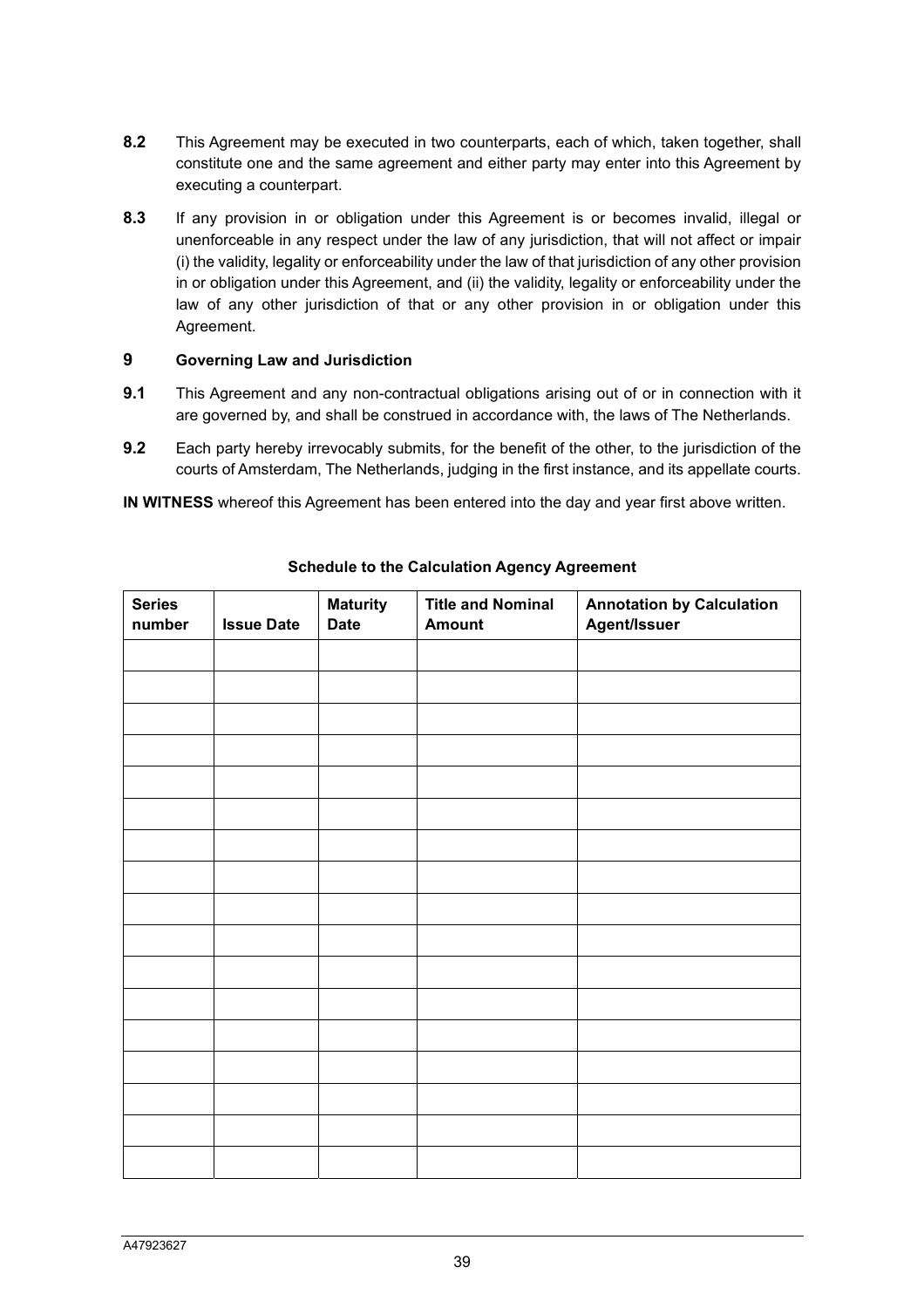# **UNIVERSAL MUSIC GROUP N.V.**

By:

| [Name and address of Calculation Agent] |                         |  |  |  |
|-----------------------------------------|-------------------------|--|--|--|
| [Telefax No:                            | $  \bullet  $           |  |  |  |
| Electronic Mail Address                 | $\lceil \bullet \rceil$ |  |  |  |
| Attention:                              | $\lceil \bullet \rceil$ |  |  |  |

By: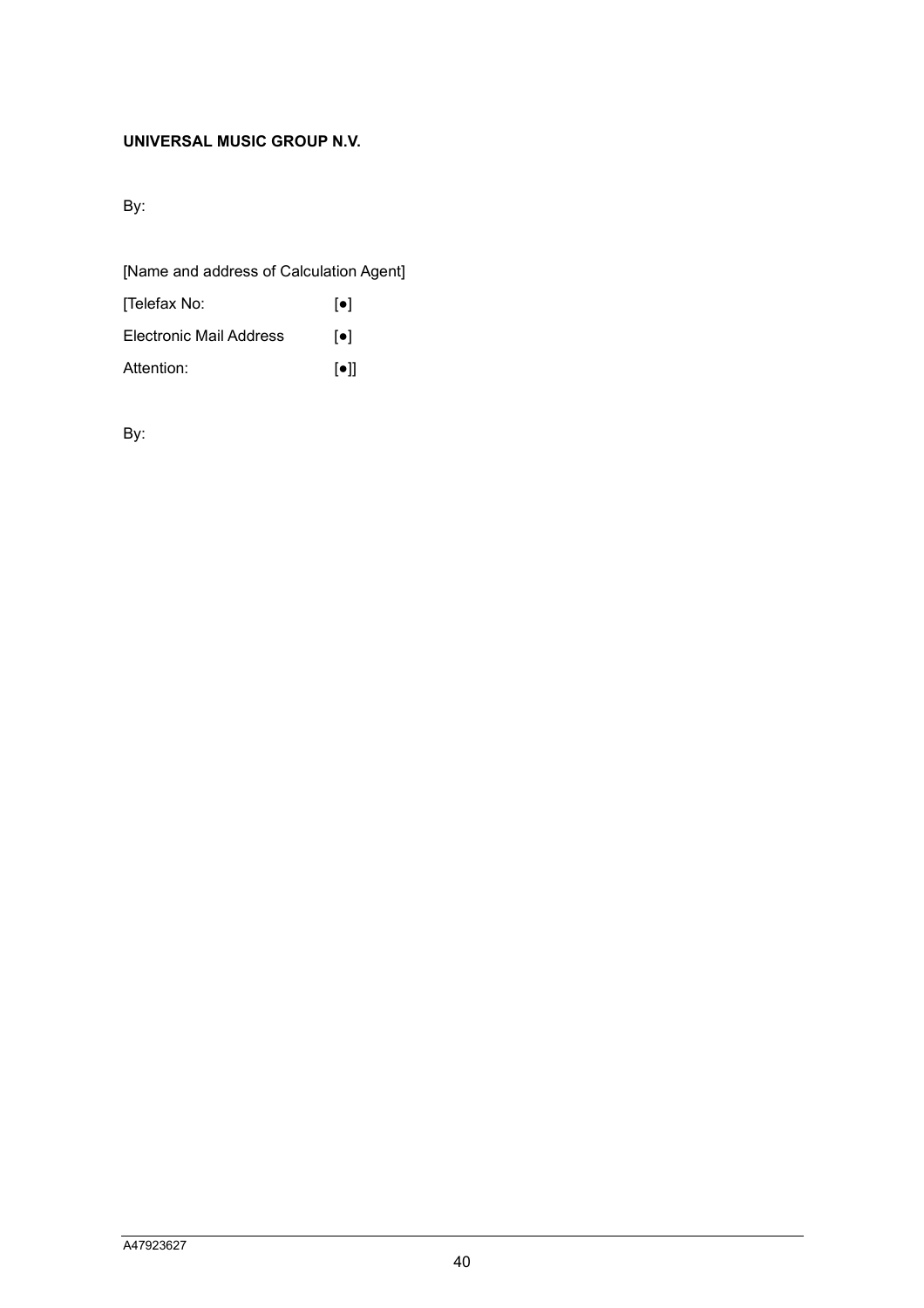# **Schedule 2 Terms and Conditions of the Notes**

*The following are the Terms and Conditions of Notes to be issued by the Issuer which will be incorporated by reference into each global Note and which will be endorsed on (or, if permitted by the rules of Euronext Amsterdam and agreed between the Issuer and the relevant Dealer, incorporated by reference into) each definitive Note in the standard euromarket form. The applicable Final Terms will be endorsed on, incorporated by reference into, or attached to, each global Note and definitive Note. Reference should be made to "Applicable Final Terms" above for a description of the content of Final Terms which includes the definition of certain terms used in the following Terms and Conditions.* 

This Note is one of a series of Notes issued by Universal Music Group N.V. (the "**Issuer**," which expression shall include any Substituted Debtor (as defined in Condition 16)) pursuant to the Agency Agreement (as defined below). References herein to the 'Notes' shall be references to the Notes of this Series (as defined below) and shall mean (i) in relation to any Notes represented by a global Note, units of each Specified Denomination in the Specified Currency, (ii) definitive Notes in bearer form ("**Bearer Notes**") issued in exchange (or part exchange) for a global Note in bearer form, (iii) any definitive Notes in registered form ("**Registered Notes**") (whether or not issued in exchange (or part exchange) for a global Note in registered form) and (iv) any global Note. The holders of the Notes and the Coupons (as defined below) are deemed to have notice of, are entitled to the benefit of and are subject to the provisions of an Agency Agreement dated 16 June 2022 (the "**Agency Agreement**"), as further amended and/or supplemented and/or restated from time to time and made between the Issuer, Citibank, N.A. as issuing and principal paying agent and agent bank (the "**Principal Paying Agent**," which expression shall include any successor principal paying agent) and the other paying agents named therein (together with the Principal Paying Agent, the "**Paying Agents**," which expression shall include any additional or successor paying agents), Citibank Europe PLC as registrar (the "**Registrar**," which expression shall include any successor registrar), Citibank, N.A. as exchange agent (the "**Exchange Agent**," which expression shall include any successor exchange agent) and as transfer agent and the other transfer agents named therein (together with the Registrar, the "**Transfer Agents**" (such agents being together referred to as "**Agents**"), which expression shall include any additional or successor transfer agents).

Interest bearing definitive Bearer Notes (unless otherwise indicated in the applicable Final Terms) have interest coupons ("**Coupons**") and, if indicated in the applicable Final Terms, talons for further Coupons ("**Talons**") attached on issue. Any reference herein to Coupons or coupons shall, unless the context otherwise requires, be deemed to include a reference to Talons or talons. Registered Notes and global Notes do not have Coupons or Talons attached on issue. Any reference herein to "**Noteholders**" shall mean (in the case of Bearer Notes) the holders of the Notes, and (in the case of Registered Notes) the persons in whose names the Notes are registered, and shall, in relation to any Notes represented by a global Note, be construed as provided below. Any reference herein to "**Couponholders**" shall mean the holders of the Coupons, and shall, unless the context otherwise requires, include the holders of the Talons. Any holders mentioned above include those having a credit balance in the collective depots held by a participant of Nederlands Centraal Instituut voor Giraal Effectenverkeer B.V. ("**Euroclear Nederland**").

The Final Terms for this Note is endorsed hereon or attached hereto or applicable hereto or incorporated by reference herein and supplements these Terms and Conditions. References herein to the **applicable Final Terms** are to the Final Terms for this Note.

As used herein, "**Tranche**" means Notes which are identical in all respects (including as to listing) and "**Series**" means a Tranche of Notes together with any further Tranche or Tranches of Notes which are (i) expressed to be consolidated and form a single series and (ii) identical in all respects (including as to listing) from the date on which such consolidation is expressed to take effect except for their respective Issue Dates, Interest Commencement Dates and/or Issue Prices.

Copies of the applicable Final Terms are available free of charge at the registered office of the Issuer and at the specified offices of the Paying Agents and in an electronic form on the website of the Issuer (https://investors.universalmusic.com).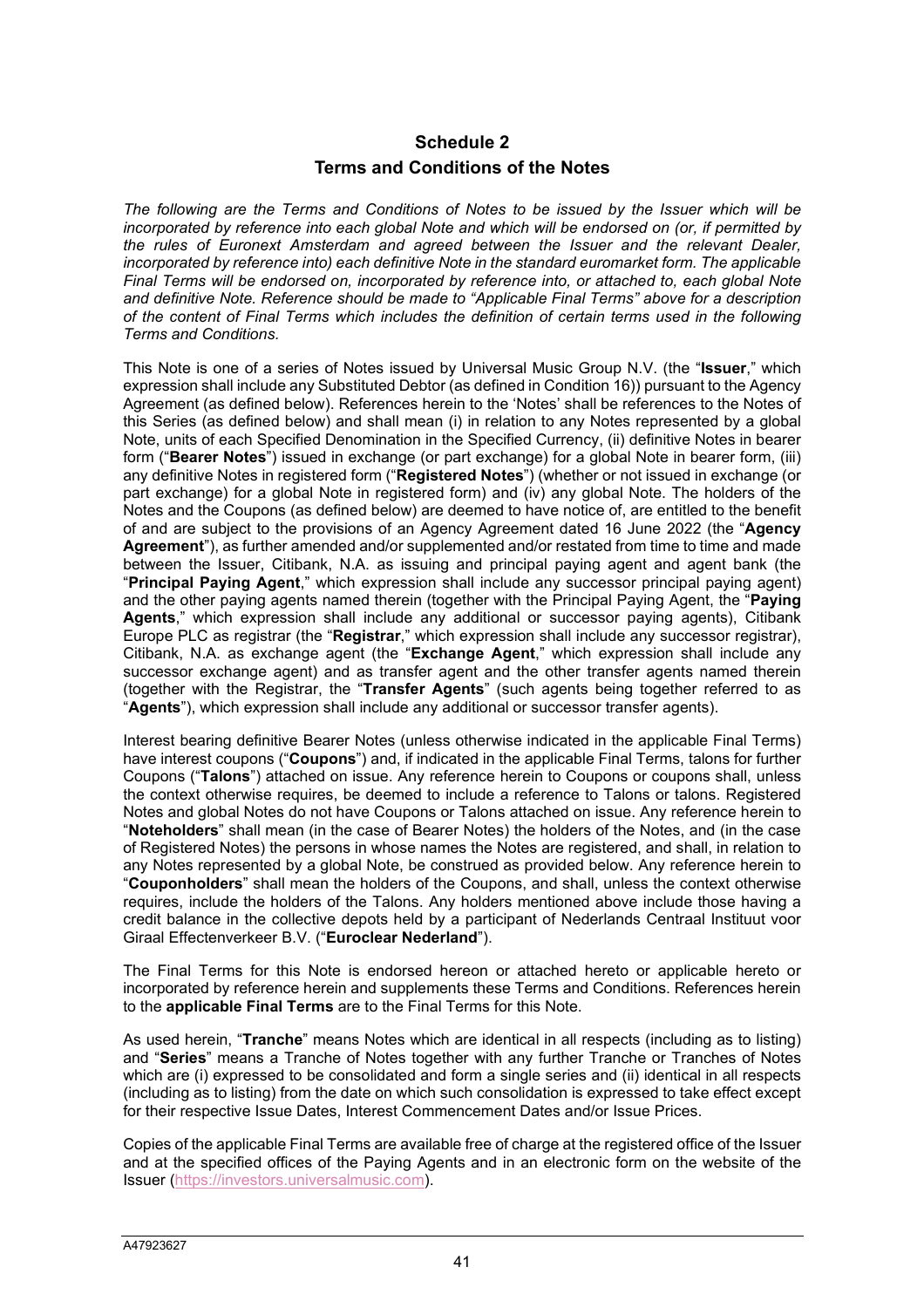The Noteholders and the Couponholders are deemed to have notice of, are entitled to the benefit of and are subject to all the provisions of the applicable Final Terms which are binding on them.

Words and expressions defined in the Agency Agreement or used in the applicable Final Terms shall have the same meanings where used in these Terms and Conditions unless the context otherwise requires or unless otherwise stated, and provided that, in the event of inconsistency between the Agency Agreement and the applicable Final Terms, the applicable Final Terms will prevail.

### **1. Form, Denomination and Title**

The Notes are in bearer form or in registered form as specified in the applicable Final Terms and, in the case of definitive Notes, serially numbered, in the Specified Currency, the Specified Denomination(s) and the Form(s) specified in the applicable Final Terms, provided that in the case of any Notes which are to be admitted to trading on a regulated market within the European Economic Area or offered to the public in a Member State of the European Economic Area in circumstances which require the publication of a prospectus under Regulation (EU) 2017/1129 (as amended, the "**Prospectus Regulation**"), the minimum Specified Denomination shall be €100,000.

This Note is a Senior Note or a Subordinated Note as indicated in the applicable Final Terms. This Note may be a Fixed Rate Note, a Floating Rate Note, a Zero Coupon Note or a combination of any of the foregoing, depending on the Interest Basis and Redemption/Payment Basis indicated in the applicable Final Terms.

Bearer Notes in definitive form are issued with Coupons attached, unless they are Zero Coupon Notes in which case references to Coupons and Couponholders in these Terms and Conditions are not applicable.

Subject as set out below, title to the Bearer Notes and Coupons will pass by delivery and title to Registered Notes will pass upon registration of transfers in accordance with the provisions of the Agency Agreement. For Notes held by Euroclear Nederland deliveries will be made in accordance with the Securities Giro Transfer Act (*Wet giraal effectenverkeer*). Except as ordered by a court of competent jurisdiction or as required by law or applicable regulations, the Issuer and the Agents may deem and treat the bearer of any Bearer Note or Coupon and the registered holder of any Registered Note as the absolute owner thereof (whether or not overdue and notwithstanding any notice of ownership or writing thereon or notice of any previous loss or theft thereof) for all purposes but, in the case of any global Note, without prejudice to the provisions set out in the next succeeding paragraph.

Notes denominated in euro or, as the case may be, such other currency recognised from time to time for the purposes of eligible collateral for Eurosystem monetary policy and intraday credit operations by the Eurosystem, are intended to be held in a manner, which would allow Eurosystem eligibility. Therefore, these Notes will initially be deposited upon issue with Euroclear Bank SA/NV ("**Euroclear**") or Clearstream Banking, S.A. ("**Clearstream, Luxembourg**") as common safekeeper. Adoption of the safekeeping procedure does not necessarily mean that the Notes will be recognised as eligible collateral for Eurosystem monetary policy and intra-day credit operations by the Eurosystem either upon issue or at any or all times during their life. Such recognition will depend upon satisfaction of the Eurosystem eligibility criteria.

For so long as any of the Notes is represented by a global Note held on behalf of or deposited with Euroclear and/or Clearstream, Luxembourg, each person (other than Euroclear or Clearstream, Luxembourg) who is for the time being shown in the records of Euroclear or of Clearstream, Luxembourg as the holder of a particular nominal amount of such Notes (in which regard any certificate or other document issued by Euroclear or Clearstream, Luxembourg as to the nominal amount of Notes standing to the account of any person shall be conclusive and binding for all purposes save in the case of manifest error) shall be treated by the Issuer and any Agent as the holder of such nominal amount of such Notes for all purposes other than with respect to the payment of principal or interest on the Notes, for which purpose the bearer of the relevant global Bearer Note or the registered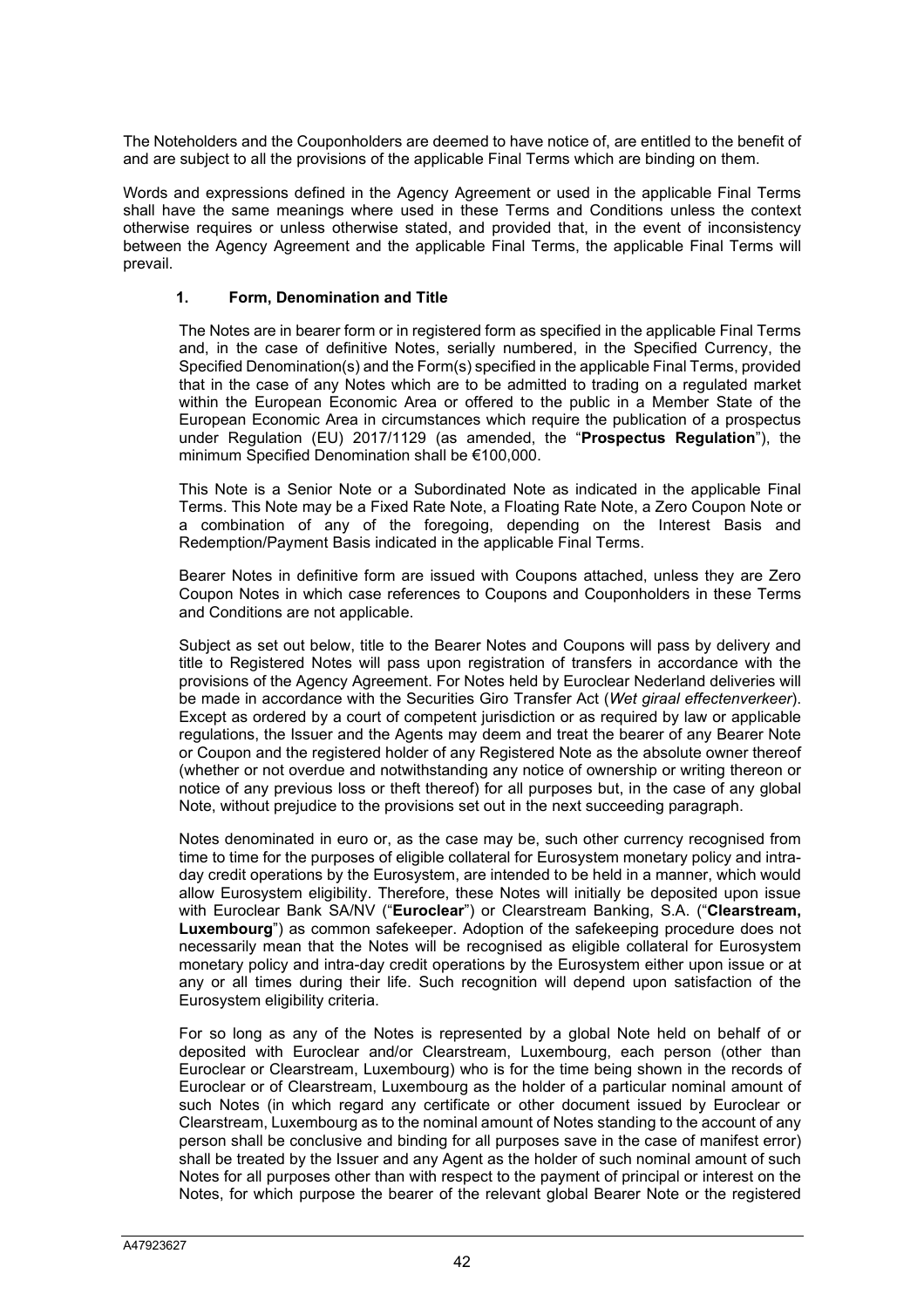holder of the relevant Registered Global Note shall be treated by the Issuer and any Agent as the holder of such Notes in accordance with and subject to the terms of the relevant global Note (and the expressions "**Noteholder**" and "**holder of Notes**" and related expressions shall be construed accordingly). Notes which are represented by a global Note held by a common depositary for Euroclear or Clearstream, Luxembourg or deposited with Euroclear or Clearstream, Luxembourg as common safekeeper will be transferable only in accordance with the rules and procedures for the time being of Euroclear or of Clearstream, Luxembourg, as the case may be.

References to Euroclear and/or Clearstream, Luxembourg shall, whenever the context so permits, be deemed to include a reference to any additional or alternative clearing system specified in the applicable Final Terms but shall not include Euroclear Nederland.

### **2. Transfers of Registered Notes**

### (a) *Transfers of interests in Registered Global Notes*

Transfers of beneficial interests in Registered Global Notes will be effected by Euroclear or Clearstream, Luxembourg, as the case may be, and, in turn, by other participants and, if appropriate, indirect participants in such clearing systems acting on behalf of beneficial transferors and transferees of such interests. A beneficial interest in a Registered Global Note will, subject to compliance with all applicable legal and regulatory restrictions, be exchangeable for Registered Notes in definitive form or for a beneficial interest in another Registered Global Note only in the authorised denominations set out in the applicable Final Terms and only in accordance with the rules and operating procedures for the time being of Euroclear or Clearstream, Luxembourg, as the case may be and in accordance with the terms and conditions specified in the Agency Agreement.

### (b) *Transfers of Registered Notes in definitive form*

Subject as provided in paragraphs (e), (f) and (g) below, upon the terms and subject to the conditions set forth in the Agency Agreement, a Registered Note in definitive form may be transferred in whole or in part (in the authorised denominations set out in the applicable Final Terms). In order to effect any such transfer (i) the holder or holders must (a) surrender the Registered Note for registration of the transfer of the Registered Note (or the relevant part of the Registered Note) at the specified office of any Transfer Agent with the form of transfer thereon duly executed by the holder or holders thereof or their attorney or attorneys duly authorised in writing and (b) complete and deposit such other certifications as may be required by the relevant Transfer Agent and (ii) the relevant Transfer Agent must, after due and careful enquiry, be satisfied with the documents of title and the identity of the person making the request and that the transfer is in compliance with the transfer restrictions set forth in such Registered Note. Any such transfer will be subject to such regulations as the Issuer and the Registrar may from time to time prescribe (the initial such regulations being set out in Schedule 9 to the Agency Agreement). Subject as provided above, the relevant Transfer Agent will, within three business days (being for this purpose a day on which banks are open for business in the city where the specified office of the relevant Transfer Agent is located) of the request (or such longer period as may be required to comply with any applicable fiscal or other laws or regulations), authenticate and deliver, or procure the authentication and delivery of, at its specified office to the transferee or (at the risk of the transferee) send by uninsured mail, to such address as the transferee may request, a new Registered Note in definitive form of a like aggregate nominal amount to the Registered Note (or the relevant part of the Registered Note) transferred. In the case of the transfer of part only of a Registered Note in definitive form, a new Registered Note in definitive form in respect of the balance of the Registered Note not transferred will be so authenticated and delivered or (at the risk of the transferor) sent to the transferor.

Prior to expiry of the applicable Distribution Compliance Period, transfers by the holder of a Registered Note in definitive form to a transferee in the United States or who is a U.S. person will not permitted. After expiry of the applicable Distribution Compliance Period such restriction will no longer apply to such transfers.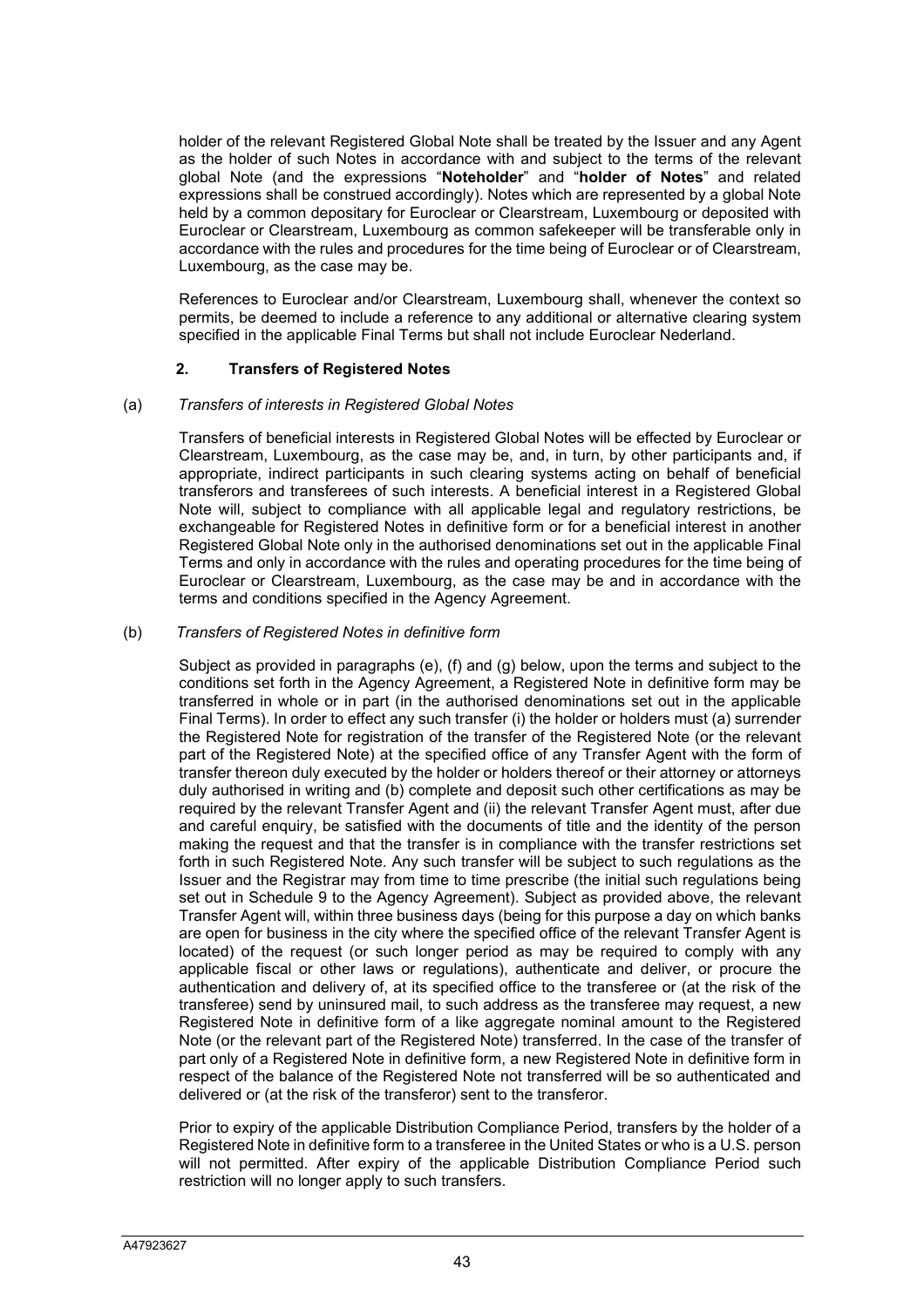### (c) *Registration of transfer upon partial redemption*

In the event of a partial redemption of Notes under Condition 6, the Issuer shall not be required to register the transfer of any Registered Note, or part of a Registered Note, called for partial redemption.

#### (d) *Costs of registration*

Noteholders will not be required to bear the costs and expenses of effecting any registration of transfer as provided above, except for any costs or expenses of delivery other than by regular uninsured mail and except that the Issuer may require the payment of a sum sufficient to cover any stamp duty, tax or other governmental charge that may be imposed in relation to the registration.

### (e) *Transfers of interests in Global Notes*

Prior to expiry of the applicable Distribution Compliance Period, transfers by the holder of, or of a beneficial interest in, a Registered Global Note to a transferee in the United States or who is a U.S. person will not be permitted. After expiry of the applicable Distribution Compliance Period such restriction will no longer apply to such transfers.

### (f) *Definitions*

In this Condition, the following expressions shall have the following meanings:

"**Distribution Compliance Period**" means the period that ends 40 days after the completion of the distribution of each Tranche of Notes;

"**Registered Global Note**" means a Registered Global Note representing Notes sold outside the United States in reliance on Regulation S;

"**Regulation S**" means Regulation S under the Securities Act;

"**Securities Act**" means the United States Securities Act of 1933, as amended.

### **3. Status of the Notes and Negative Pledge**

(a) *Status of the Senior Notes* 

The Senior Notes and the relative Coupons constitute direct, unsecured and unsubordinated obligations of the Issuer and rank *pari passu* without any preference among themselves and (with the exception of obligations in respect of national and local taxes and certain other statutory exceptions) equally with all other unsecured and unsubordinated obligations of the Issuer.

### (b) *Negative Pledge relating to the Senior Notes*

So long as the Senior Notes or any relative Coupons remain outstanding, the Issuer will not, and will procure that its subsidiaries Universal International Music B.V. and Universal Music Group, Inc. (the "**Specified Subsidiaries**") will not, secure by lien, pledge or other charge upon the whole or part of their assets any present or future Public Debt (as defined below) of the Issuer or the Specified Subsidiaries without at the same time securing the Senior Notes equally and rateably with such Public Debt or providing such other security as the Senior Noteholders may approve by an Extraordinary Resolution (as defined in the Agency Agreement). "**Public Debt**" means any loan, debt, guarantee or other obligation for repayment of borrowed money which is represented by bonds or notes or other securities which have an initial life exceeding one year and which are capable of being listed on any stock exchange or over the counter or similar securities market. For the purposes of avoiding any doubt in respect of asset-backed financings originated by the Issuer or the Specified Subsidiaries, the expression "assets" as used in this clause (b) does not include assets of the Issuer or the Specified Subsidiaries that are charged or sold on a customary non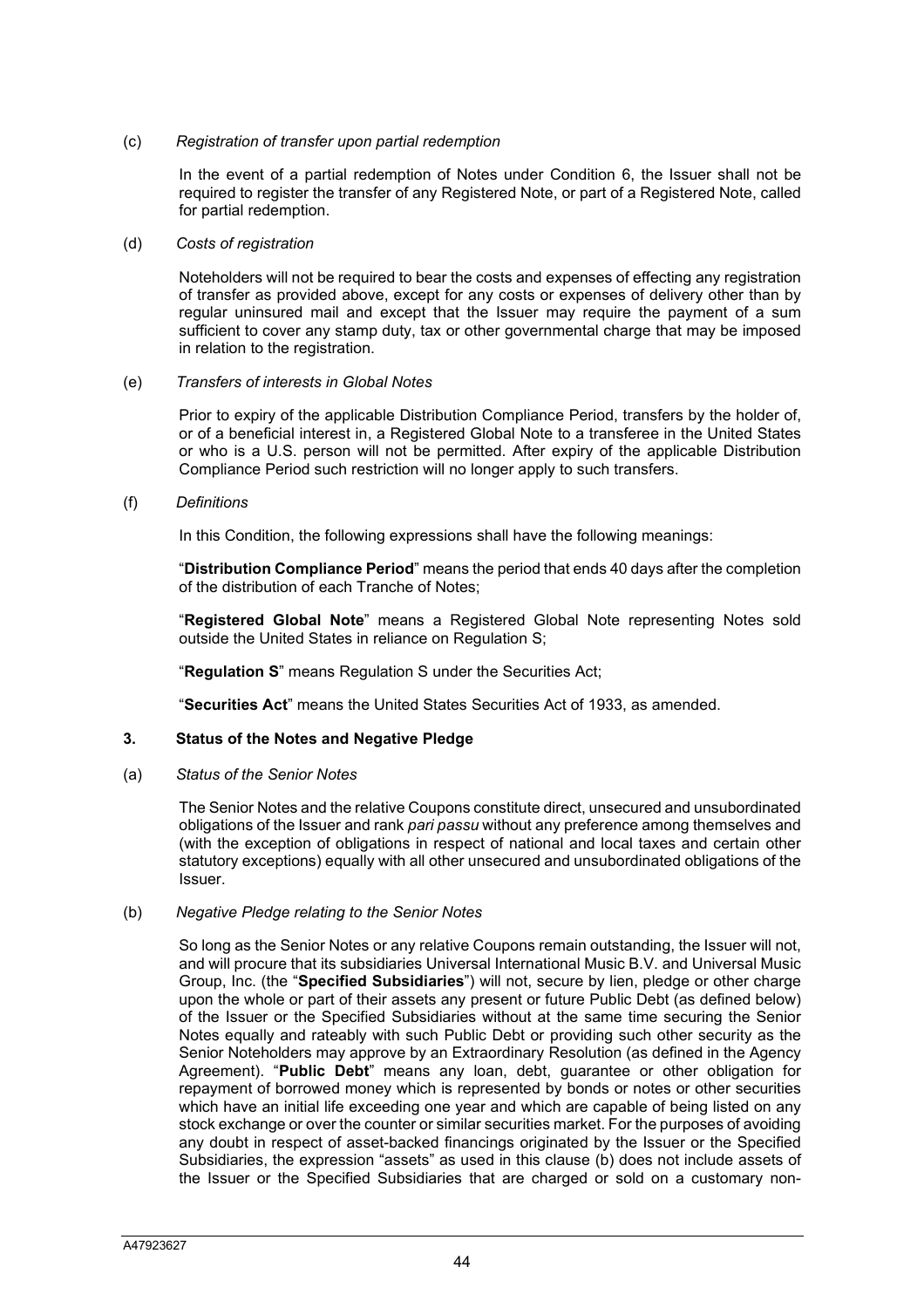recourse basis for the purposes of securing such asset-backed financings, determined in accordance with the law applicable to such transaction.

#### (c) *Status and Subordination of the Subordinated Notes*

The Subordinated Notes (being those Notes that specify their status as Subordinated) and the Coupons relating to them constitute unsecured and subordinated obligations of the Issuer and rank *pari passu* and without any preference among themselves. In the event of the insolvency (bankruptcy) (*faillissement*) or moratorium (*surseance van betaling*) or dissolution (*ontbinding*) or liquidation (*vereffening*) of the Issuer, the payment obligations of the Issuer under or in respect of the Subordinated Notes and the Coupons relating to them, shall rank in right of payment after unsubordinated unsecured creditors of the Issuer, and any set-off by holders of a Subordinated Note shall be excluded until all obligations of the Issuer vis-à-vis its unsubordinated unsecured creditors have been satisfied, but at least *pari passu* with all other subordinated obligations of the Issuer that are not expressed by their terms to rank junior to the obligations of the Issuer under or in respect of the Subordinated Notes, and in priority to the claims of shareholders of the Issuer.

#### **4. Interest**

#### (a) *Interest on Fixed Rate Notes*

Each Fixed Rate Note bears interest from and including the Interest Commencement Date at the rate(s) per annum equal to the Rate(s) of Interest. Interest will be payable in arrear on the Interest Payment Date(s) in each year up to (and including) the Maturity Date.

If the notes are in definitive form, except as provided in the applicable Final Terms, the amount of interest payable on each Interest Payment Date in respect of the Fixed Interest Period ending on (but excluding) such date will amount to the Fixed Coupon Amount. Payments of interest on any Interest Payment Date will, if so specified in the applicable Final Terms, amount to the Broken Amount so specified.

As used in these Terms and Conditions, "**Fixed Interest Period**" means the period from (and including) an Interest Payment Date (or the Interest Commencement Date) to (but excluding) the next (or first) Interest Payment Date.

Except in the case of Notes in definitive form where an applicable Fixed Coupon Amount or Broken Amount is specified in the applicable Final Terms, interest shall be calculated in respect of any period by applying the Rate of Interest to:

- (A) in the case of Fixed Rate Notes which are (i) represented by a Global Note or (ii) Registered Notes in definitive form, the aggregate outstanding nominal amount of (A) the Fixed Rate Notes represented by such Global Note or (B) such Registered Notes; or
- (B) in the case of Fixed Rate Notes which are Bearer Notes in definitive form, the Calculation Amount;

and, in each case, multiplying such sum by the applicable Day Count Fraction.

The resultant figure (including after application of any Fixed Coupon Amount or Broken Amount, as applicable, to the aggregate outstanding nominal amount of Fixed Rates Notes which are Registered Notes in definitive form or the Calculation Amount in the case of Fixed Rate Notes which are Bearer Notes in definitive form) shall be rounded to the nearest subunit of the relevant Specified Currency, half of any such sub-unit being rounded upwards or otherwise in accordance with applicable market convention.

Where the Specified Denomination of a Fixed Rate Note which is a Bearer Note in definitive form is a multiple of the Calculation Amount, the amount of interest payable in respect of such Fixed Rate Note shall be the product of the amount (determined in the manner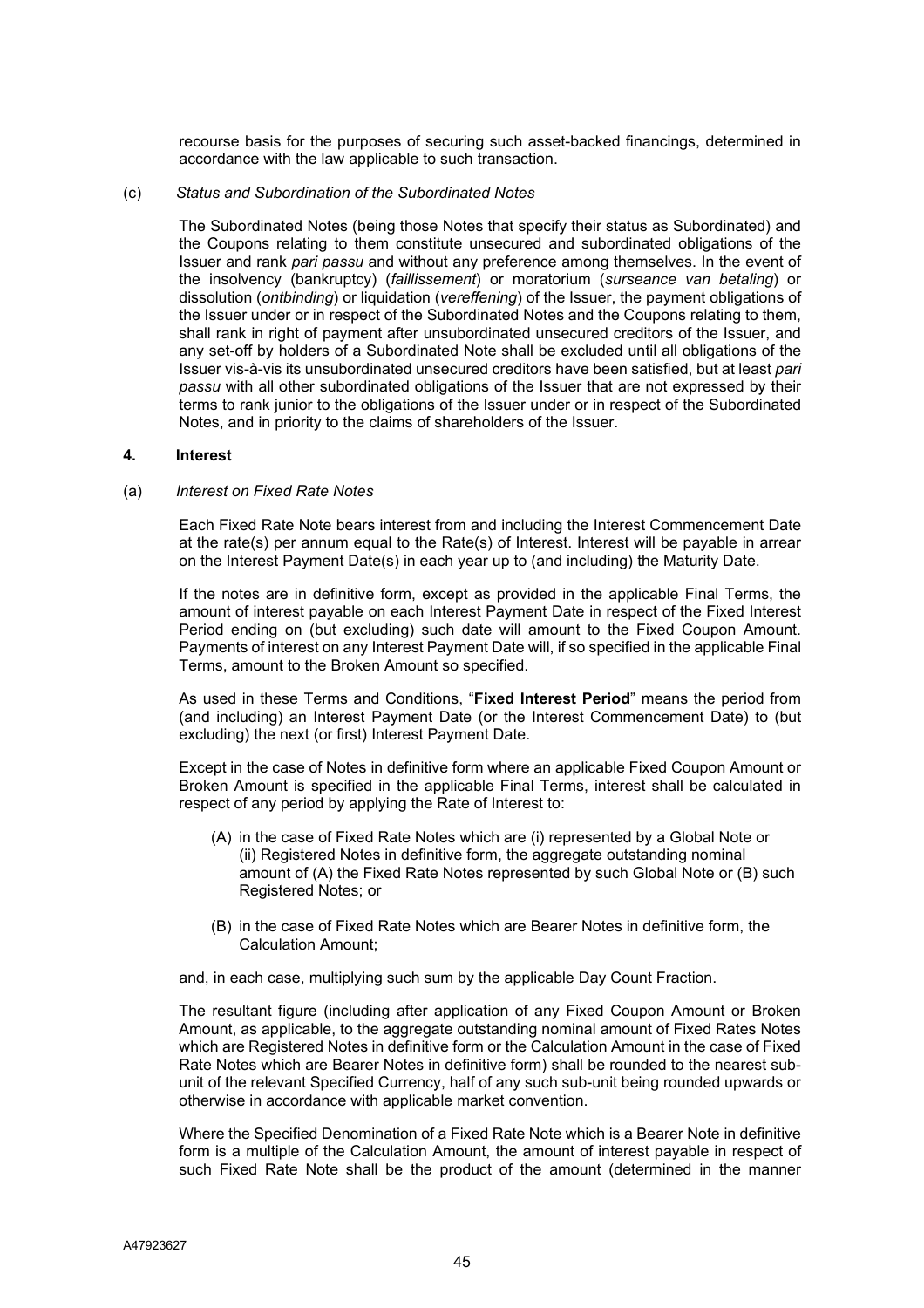provided above) for the Calculation Amount and the amount by which the Calculation Amount is multiplied to reach the Specified Denomination, without any further rounding.

"**Day Count Fraction**" means, in respect of the calculation of an amount of interest in accordance with this Condition 4(a):

- (i) if 'Actual/Actual (ICMA)' is specified in the applicable Final Terms:
	- (A) in the case of Notes where the number of days in the relevant period from (and including) the most recent Interest Payment Date (or, if none, the Interest Commencement Date) to (but excluding) the relevant payment date (the "**Accrual Period**") is equal to or shorter than the Determination Period during which the Accrual Period ends, the number of days in such Accrual Period divided by the product of (1) the number of days in such Determination Period and (2) the number of Determination Dates that would occur in one calendar year; or
	- (B) in the case of Notes where the Accrual Period is longer than the Determination Period during which the Accrual Period ends, the sum of:
		- (i) the number of days in such Accrual Period falling in the Determination Period in which the Accrual Period begins divided by the product of (x) the number of days in such Determination Period and (y) the number of Determination Dates that would occur in one calendar year; and
		- (ii) the number of days in such Accrual Period falling in the next Determination Period divided by the product of (x) the number of days in such Determination Period and (y) the number of Determination Dates that would occur in one calendar year;
- (ii) if '30/360' is specified in the applicable Final Terms, the number of days in the period from and including the most recent Interest Payment Date (or, if none, the Interest Commencement Date) to but excluding the relevant payment date (such number of days being calculated on the basis of 12 30-day months) divided by 360.

In these Terms and Conditions:

"**Determination Period**" means the period from (and including) a Determination Date to (but excluding) the next Determination Date (including, where either the Interest Commencement Date or the final Interest Payment Date is not a Determination Date, the period commencing on the first Determination Date prior to, and ending on the first Determination Date falling after, such date); and

"**sub-unit**" means, with respect to any currency other than euro, the lowest amount of such currency that is available as legal tender in the country of such currency and, with respect to euro, means one cent.

#### (b) *Interest on Floating Rate Notes*

(i) Interest Payment Dates

Each Floating Rate Note bears interest on its outstanding nominal amount from (and including) the Interest Commencement Date at the rate equal to the Rate of Interest payable in arrear on either:

- (A) the Specified Interest Payment Date(s) in each year specified in the applicable Final Terms; or
- (B) if no Specified Interest Payment Date(s) is/are specified in the applicable Final Terms, each date (each such date, together with each Specified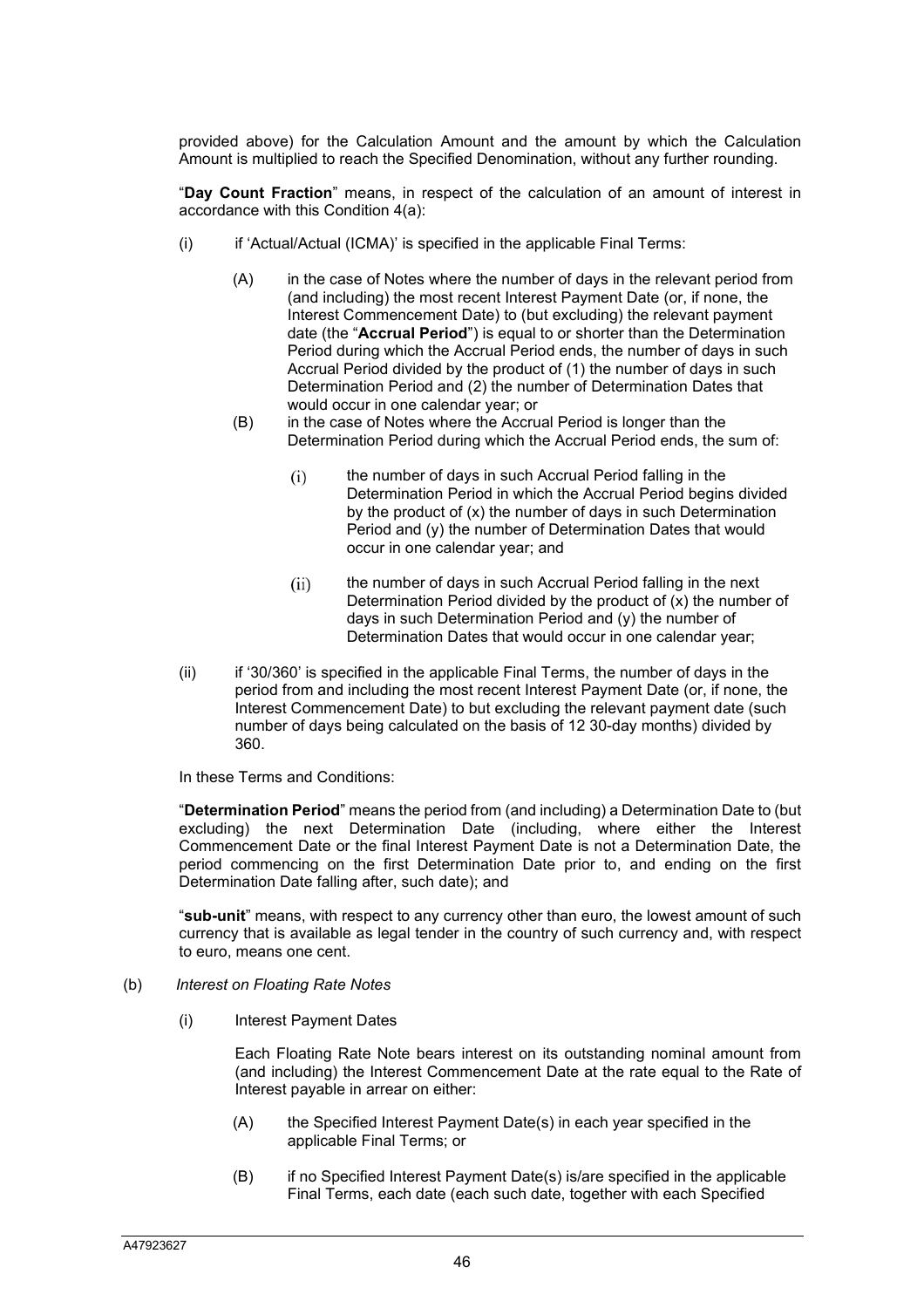Interest Payment Date, an "**Interest Payment Date**") which falls on the number of months or other period specified as the Specified Period in the applicable Final Terms after the preceding Interest Payment Date or, in the case of the first Interest Payment Date, after the Interest Commencement Date.

Such interest will be payable in respect of each Interest Period (which expression shall, in these Terms and Conditions, mean the period from (and including) an Interest Payment Date (or the Interest Commencement Date) to (but excluding) the next (or first) Interest Payment Date) or the relevant payment date if the Notes become payable on a date other than an Interest Payment Date.

If a Business Day Convention is specified in the applicable Final Terms and  $(x)$  if there is no numerically corresponding day on the calendar month in which an Interest Payment Date should occur or (y) if any Interest Payment Date would otherwise fall on a day which is not a Business Day, then, if the Business Day Convention specified is:

- (1) in any case where Specified Periods are specified in accordance with Condition  $4(b)(i)(B)$  above, the Floating Rate Convention, such Interest Payment Date (i) in the case of (x) above, shall be the last day that is a Business Day in the relevant month and the provisions of (B) below shall apply *mutatis mutandis* or (ii) in the case of (y) above, shall be postponed to the next day which is a Business Day unless it would thereby fall into the next calendar month, in which event (A) such Interest Payment Date shall be brought forward to the immediately preceding Business Day and (B) each subsequent Interest Payment Date shall be the last Business Day in the month which falls the Specified Period after the preceding applicable Interest Payment Date occurred; or
- (2) the Following Business Day Convention, such Interest Payment Date shall be postponed to the next day which is a Business Day; or
- (3) the Modified Following Business Day Convention, such Interest Payment Date shall be postponed to the next day which is a Business Day unless it would thereby fall into the next calendar month, in which event such Interest Payment Date shall be brought forward to the immediately preceding Business Day; or
- (4) the Preceding Business Day Convention, such Interest Payment Date shall be brought forward to the immediately preceding Business Day.

In these Terms and Conditions, "**Business Day**" means a day which is both:

- (A) a day on which commercial banks and foreign exchange markets settle payments and are open for general business (including dealing in foreign exchange and foreign currency deposits) in London and in any Additional Business Centre specified in the applicable Final Terms; and
- (B) either (1) in relation to any sum payable in a Specified Currency other than euro, a day on which commercial banks and foreign exchange markets settle payments and are open for general business (including dealing in foreign exchange and foreign currency deposits) in the principal financial centre of the country of the relevant Specified Currency or (2) in relation to any sum payable in euro, a day on which Trans-European Automated Real-Time Gross Settlement Express Transfer (TARGET2) System (the "**TARGET2 System**") or any successor thereto is open.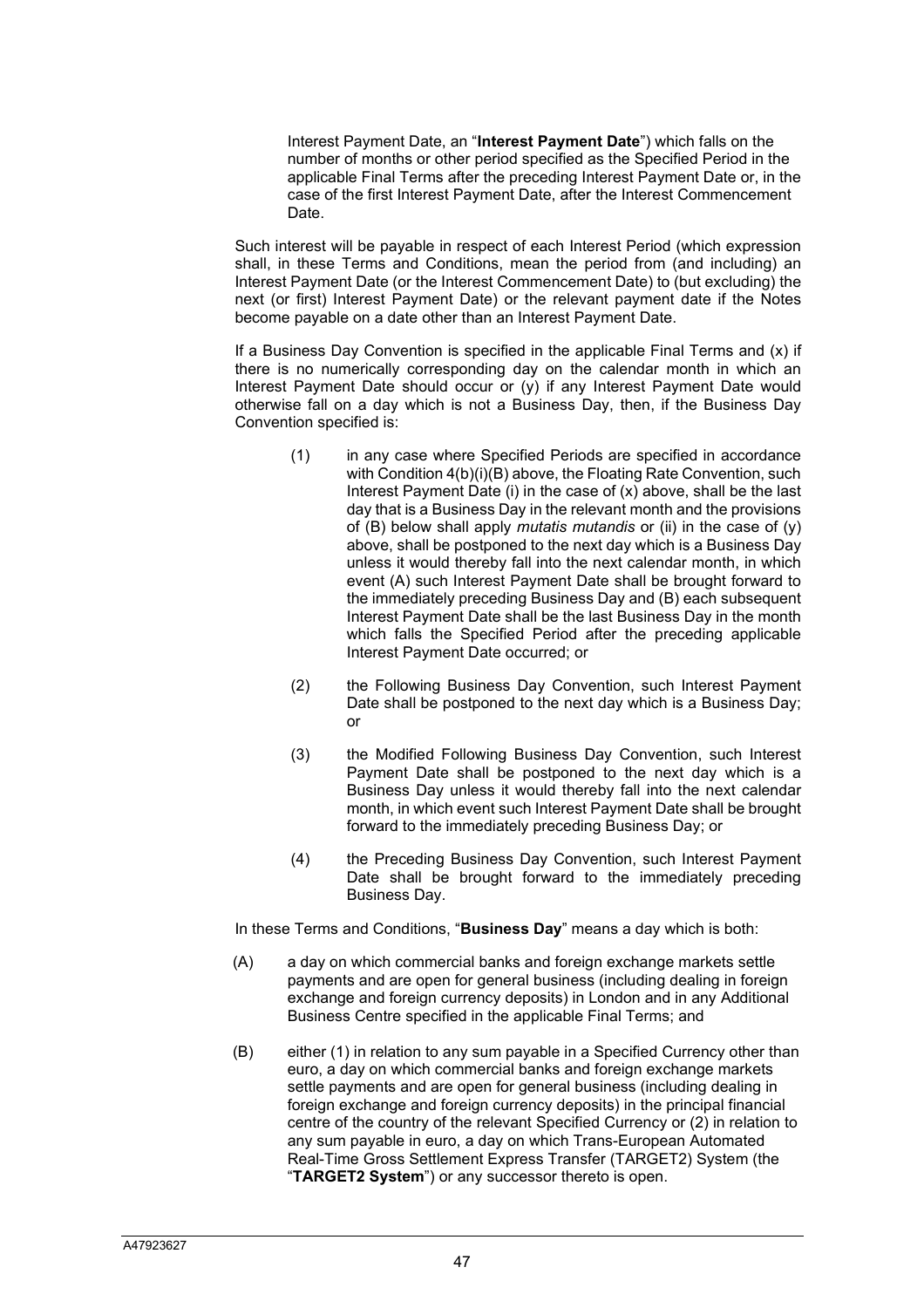### (ii) Rate of Interest

The Rate of Interest payable from time to time in respect of the Floating Rate Notes will be determined in the manner specified in the applicable Final Terms.

(A) ISDA Determination for Floating Rate Notes

Where ISDA Determination is specified in the applicable Final Terms as the manner in which the Rate of Interest is to be determined, the Rate of Interest for each Interest Period will be the relevant ISDA Rate plus or minus (as indicated in the applicable Final Terms) the Margin (if any). For the purposes of this sub-paragraph (A), "**ISDA Rate**" for an Interest Period means a rate equal to the Floating Rate that would be determined by the Calculation Agent under an interest rate swap transaction if the Calculation Agent were acting as Calculation Agent (as defined in the ISDA Definitions (as defined below)) for that swap transaction under the terms of an agreement incorporating the 2021 ISDA Definitions, as published by the International Swaps and Derivatives Association, Inc. ("**ISDA**") as at the Issue Date of the first Tranche of the Notes (the "**ISDA Definitions**") and under which:

- (1) the Floating Rate Option is as specified in the applicable Final Terms;
- (2) the Designated Maturity is the period specified in the applicable Final Terms; and
- (3) the relevant Reset Date is the day specified in the applicable Final Terms.

For the purposes of this sub-paragraph (A), "**Floating Rate**," "**Calculation Agent**," "**Floating Rate Option**," "**Designated Maturity**" and "**Reset Date**" have the meanings given to those terms in the ISDA Definitions.

Unless otherwise stated in the applicable Final Terms, the Minimum Rate of Interest shall be deemed to be zero.

(B) Screen Rate Determination for Floating Rate Notes

Where Screen Rate Determination is specified in the applicable Final Terms as the manner in which the Rate of Interest is to be determined, the Rate of Interest for each Interest Period will, subject as provided below, be either:

- (1) the offered quotation (if there is only one quotation on the Relevant Screen Page); or
- (2) the arithmetic mean (rounded if necessary to the fifth decimal place, with 0.000005 being rounded upwards) of the offered quotations,

(expressed as a percentage rate per annum) for the Reference Rate which appears or appear, as the case may be, on the Relevant Screen Page (or such replacement page on that service which displays the information) as at 11.00 a.m. (Brussels time, in the case of EURIBOR) on the Determination Date in question plus or minus (as indicated in the applicable Final Terms) the Margin (if any), all as determined by the Calculation Agent. If five or more such offered quotations are available on the Relevant Screen Page, the highest (or, if there is more than one such highest quotation, one only of such quotations) and the lowest (or, if there is more than one such lowest quotation, one only of such quotations) shall be disregarded by the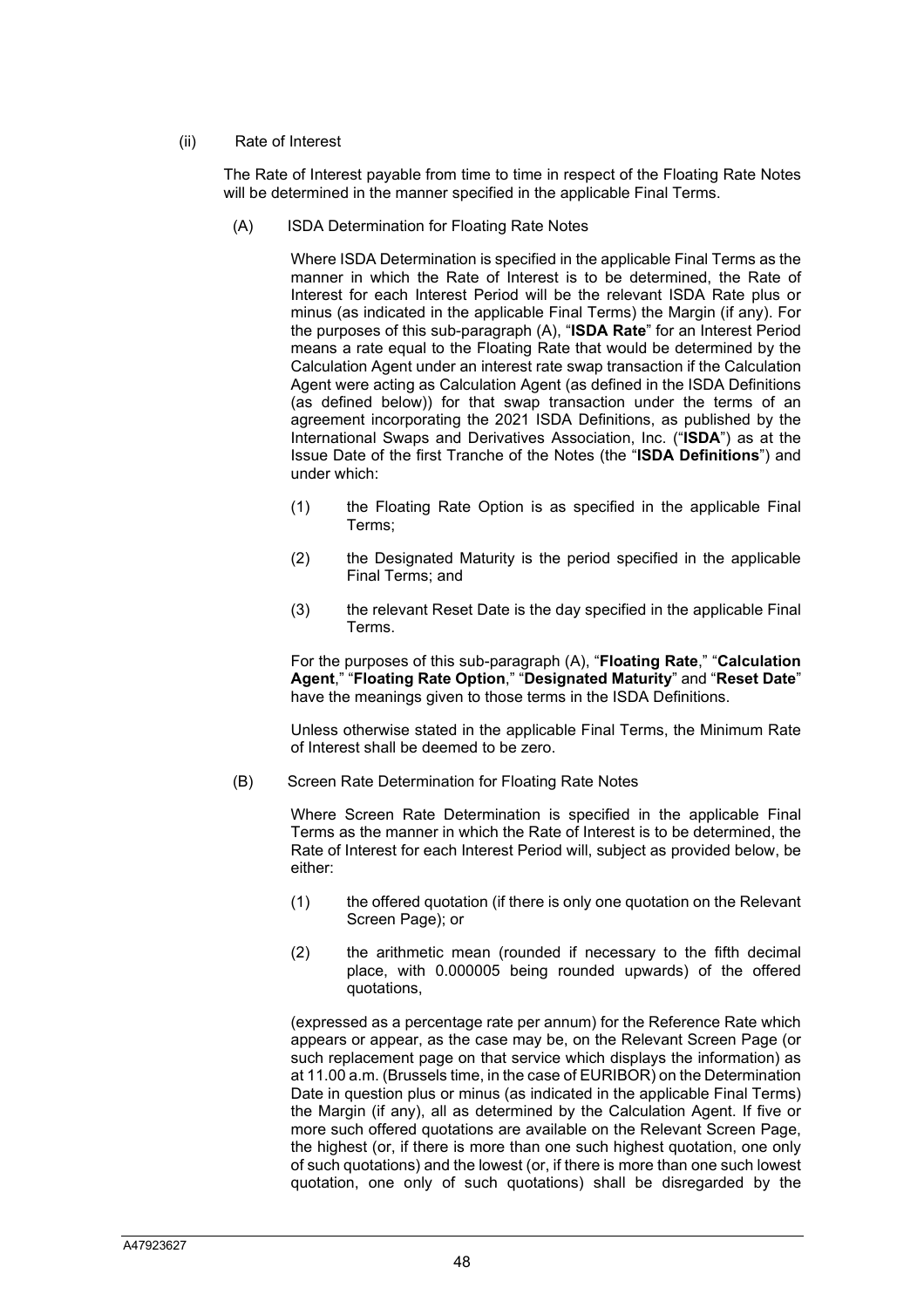Calculation Agent for the purpose of determining the arithmetic mean (rounded as provided above) of such offered quotations.

If the Relevant Screen Page is not available or if, in the case of (1) above, no offered quotation appears or, in the case of (2), fewer than three offered quotations appear, in each case as at the Specified Time, any international credit institution or financial services institution appointed by the Issuer shall request each of the Reference Banks to provide such international credit institution or financial services institution appointed by the Issuer with its offered quotation (expressed as a percentage rate per annum) for the Reference Rate at approximately the Specified Time on the Determination Date in question, and the international credit institution or financial services institution shall pass on such quotation to the Calculation Agent. If two or more of the Reference Banks provide the international credit institution or financial services institution appointed by the Issuer with offered quotations, the Rate of Interest for the Interest Period shall be the arithmetic mean (rounded if necessary to the fifth decimal place with 0.000005 being rounded upwards) of the offered quotations plus or minus (as appropriate) the Margin (if any), all as determined by the Calculation Agent.

If on any Determination Date one only or none of the Reference Banks provides the international credit institution or financial services institution appointed by the Issuer with an offered quotation as provided in the preceding paragraph, the Rate of Interest for the relevant Interest Period shall be the rate per annum which the Calculation Agent determines as being the arithmetic mean (rounded if necessary to the fifth decimal place, with 0.000005 being rounded upwards) of the rates, as communicated to (and at the request of) the international credit institution or financial services institution appointed by the Issuer (which shall then communicate this to the Calculation Agent) by the Reference Banks or any two or more of them, at which such banks were offered, at approximately the Specified Time on the relevant Determination Date, deposits in the Specified Currency for a period equal to that which would have been used for the Reference Rate by leading banks in the Euro-zone inter-bank market (if the Reference Rate is EURIBOR) plus or minus (as appropriate) the Margin (if any) or, if fewer than two of the Reference Banks provide the international credit institution or financial services institution appointed by the Issuer with offered rates, the offered rate for deposits in the Specified Currency for a period equal to that which would have been used for the Reference Rate, or the arithmetic mean (rounded as provided above) of the offered rates for deposits in the Specified Currency for a period equal to that which would have been used for the Reference Rate, at which, at approximately the Specified Time on the relevant Determination Date, any one or more banks (which bank or banks is or are in the opinion of the Issuer suitable for the purpose) informs the international credit institution or financial services institution appointed by the Issuer (which shall in turn inform the Calculation Agent) it is quoting to leading banks in the Euro-zone inter-bank market (if the Reference Rate is EURIBOR) plus or minus (as appropriate) the Margin (if any), provided that, if the Rate of Interest cannot be determined in accordance with the foregoing provisions of this paragraph, the Rate of Interest shall be determined as at the last preceding Determination Date (though substituting, where a different Margin is to be applied to the relevant Interest Period from that which applied to the last preceding Interest Period, the Margin relating to the relevant Interest Period in place of the Margin relating to that last preceding Interest Period).

In this Condition 4(b)(ii)(B):

"**Reference Banks**" means, in the case of a determination of EURIBOR, the principal Euro-zone office of four major banks in the Euro-zone inter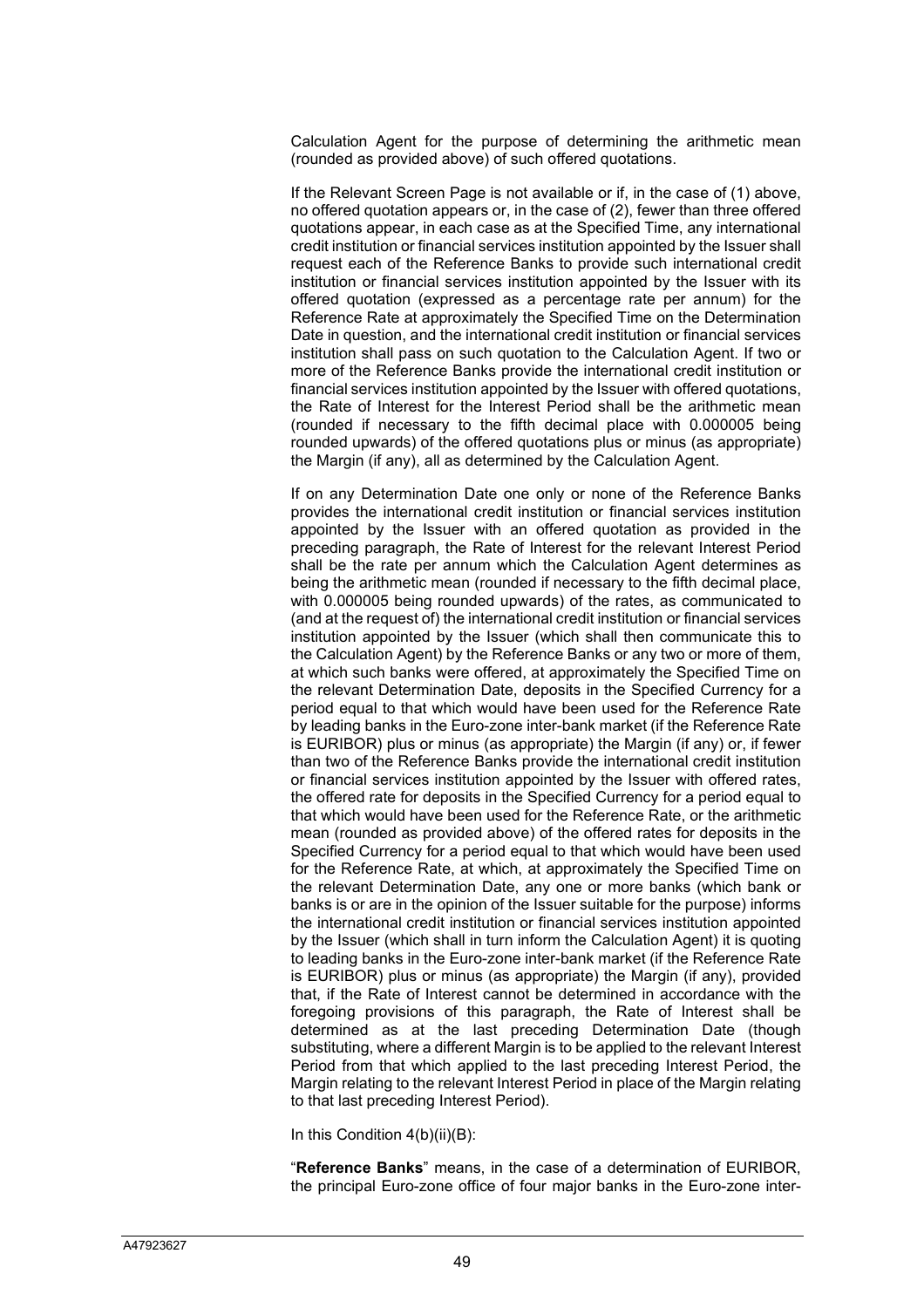bank market, in each case selected by any international credit institution or financial services institution appointed by the Issuer after consulation with the Issuer.

"**Specified Time**" means 11.00 a.m. (Brussels time, in the case of a determination of EURIBOR).

Unless otherwise stated in the applicable Final Terms, the Minimum Rate of Interest shall be deemed to be zero.

(iii) Minimum Rate of Interest and/or Maximum Rate of Interest

If the applicable Final Terms specify a Minimum Rate of Interest for any Interest Period, then the Rate of Interest for such Interest Period shall in no event be less than such Minimum Rate of Interest and/or if it specifies a Maximum Rate of Interest for any Interest Period, then the Rate of Interest for such Interest Period shall in no event be greater than such Maximum Rate of Interest.

(iv) Determination of Rate of Interest and Calculation of Interest Amount

The Calculation Agent will, at or as soon as practicable after each time at which the Rate of Interest is to be determined, determine the Rate of Interest for the relevant Interest Period.

The Calculation Agent will calculate the amount of interest (the "**Interest Amount**") payable on the Floating Rate Notes in respect of each Specified Denomination for the relevant Interest Period. Each Interest Amount shall be calculated by applying the Rate of Interest to:

- (A) in the case of Floating Rate Notes which are (i) represented by a Global Note or (ii) Registered Notes in definitive form, the aggregate outstanding nominal amount of (x) the Notes represented by such Global Note or (y) such Registered Notes; or
- (B) in the case of Floating Rate Notes which are Bearer Notes in definitive form, the Calculation Amount;

and, in each case, multiplying such sum by the applicable Day Count Fraction, and rounding the resultant figure to the nearest sub-unit of the relevant Specified Currency, half of any such sub-unit being rounded upwards or otherwise in accordance with applicable market convention. Where the Specified Denomination of a Floating Rate Note which is a Bearer Note in definitive form is a multiple of the Calculation Amount, the Interest Amount payable in respect of such Note shall be the product of the amount (determined in the manner provided above) for the Calculation Amount and the amount by which the Calculation Amount is multiplied to reach the Specified Denomination, without any further rounding.

"**Day Count Fraction**" means, in respect of the calculation of an amount of interest in accordance with this Condition 4(b):

- (1) if 'Actual/Actual (ISDA)' or 'Actual/Actual' is specified in the applicable Final Terms, the actual number of days in the Interest Period divided by 365 (or, if any portion of that Interest Period falls in a leap year, the sum of (A) the actual number of days in that portion of the Interest Period falling in a leap year divided by 366 and (B) the actual number of days in that portion of the Interest Period falling in a non-leap year divided by 365);
- (2) if 'Actual/365 (Fixed)' is specified in the applicable Final Terms, the actual number of days in the Interest Period divided by 365;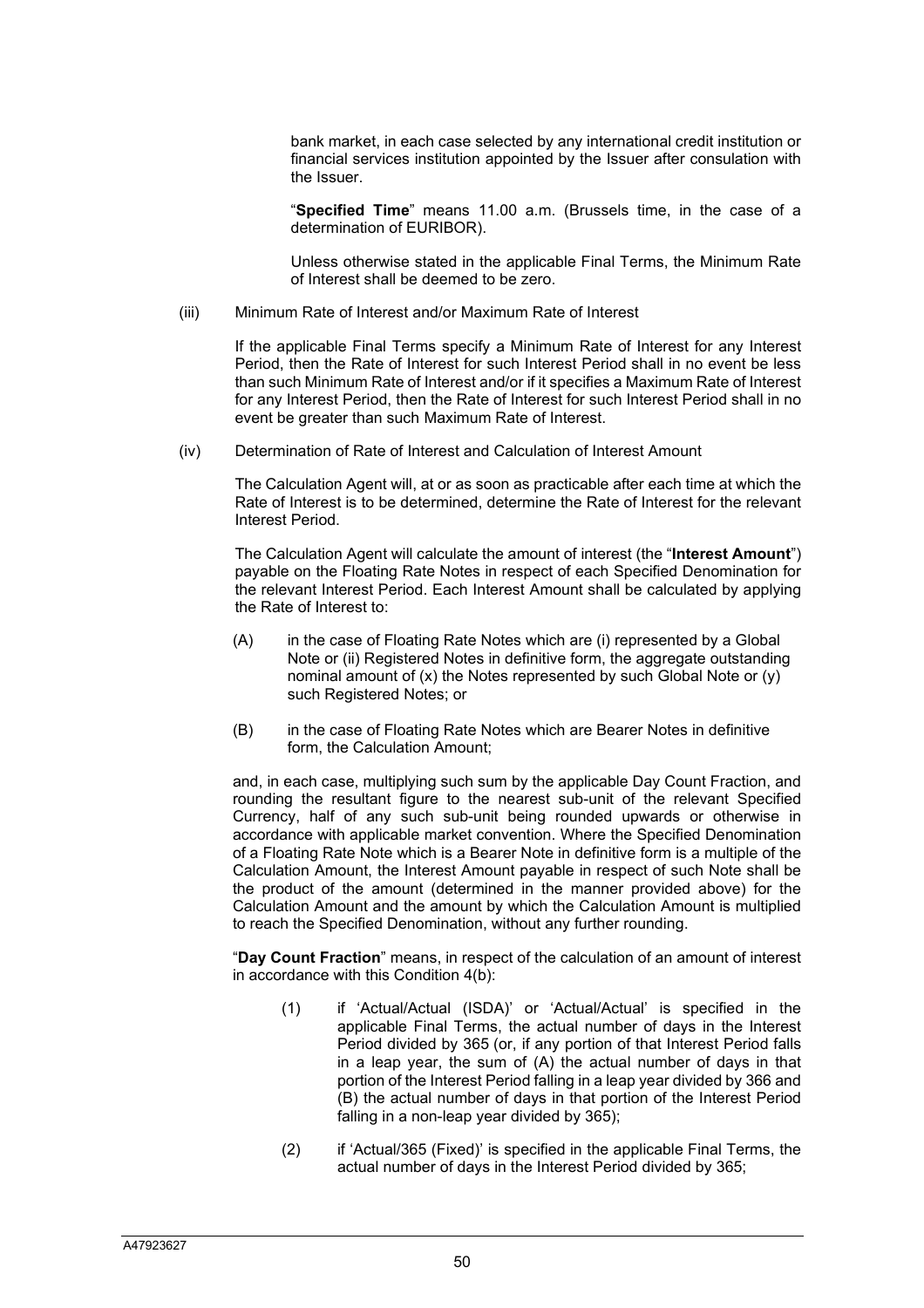- (3) if 'Actual/365 (Sterling)' is specified in the applicable Final Terms, the actual number of days in the Interest Period divided by 365 or, in the case of an Interest Payment Date falling in a leap year, 366;
- (4) if 'Actual/360' is specified in the applicable Final Terms, the actual number of days in the Interest Period divided by 360;
- (5) if "30/360," "360/360" or "Bond Basis" is specified in the applicable Final Terms, the number of days in the Interest Period divided by 360, calculated on a formula basis as follows:

"M1" is the calendar month, expressed as a number, in which the first day of the Interest Period falls;

"M2" is the calendar month, expressed as a number, in which the day immediately following the last day of the Interest Period falls;

"D1" is the first calendar day, expressed as a number, of the Interest Period, unless such number is 31, in which case  $D_1$  will be 30; and

"D2" is the calendar day, expressed as a number, immediately following the last day included in the Interest Period, unless such number would be 31 and  $D_1$  is greater than 29, in which case  $D_2$  will be 30;

(F) if "30E/360" or "Eurobond Basis" is specified in the applicable Final Terms, the number of days in the Interest Period divided by 360, calculated on a formula basis as follows:

Day Count Fraction = [360 x (Y2 - Y1)] + [30 x (M2 - M1)] + (D2 - D1)  $\mathcal{L}_\mathcal{L}$  , and the contract of the contract of the contract of the contract of the contract of the contract of the contract of the contract of the contract of the contract of the contract of the contract of the cont

<u>360 and the state of the state of the state of the state of the state of the state of the state of the state o</u>

where:

" $Y_1$ " is the year, expressed as a number, in which the first day of the Interest Period falls;

" $Y_2$ " is the year, expressed as a number, in which the day immediately following the last day of the Interest Period falls;

"M1" is the calendar month, expressed as a number, in which the first day of the Interest Period falls;

"M2" is the calendar month, expressed as a number, in which the day immediately following the last day of the Interest Period falls;

"D1" is the first calendar day, expressed as a number, of the Interest Period, unless such number would be  $31$ , in which case  $D_1$  will be  $30$ ; and

"D2" is the calendar day, expressed as a number, immediately following the last day included in the Interest Period, unless such number would be 31, in which case  $D_2$  will be  $30$ :

(G) if "30E/360 (ISDA)" is specified in the applicable Final Terms, the number of days in the Interest Period divided by 360, calculated on a formula basis as follows:

" $M_1$ " is the calendar month, expressed as a number, in which the first day of the Interest Period falls;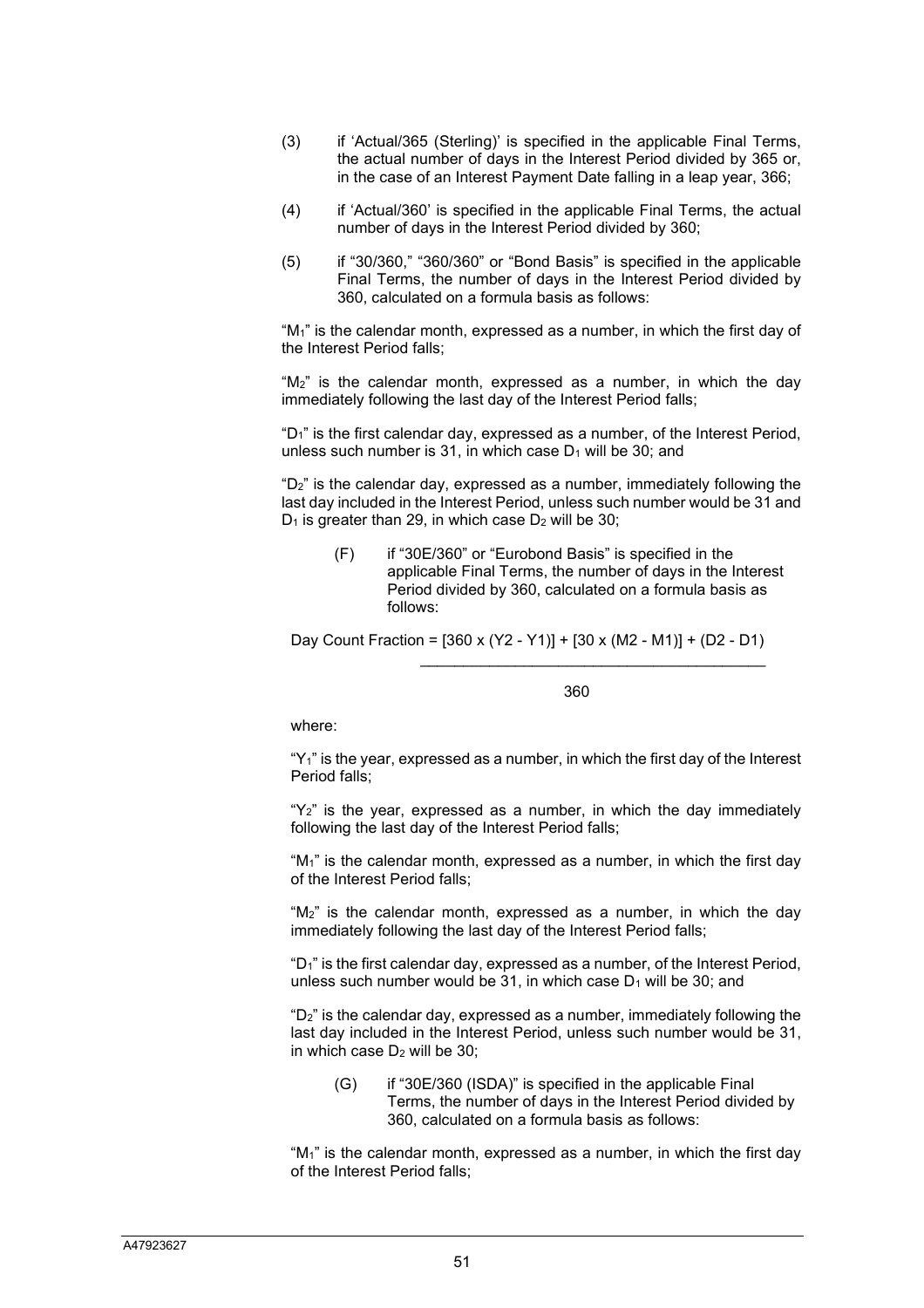"M2" is the calendar month, expressed as a number, in which the day immediately following the last day of the Interest Period falls;

"D1" is the first calendar day, expressed as a number, of the Interest Period, unless (i) that day is the last day of February or (ii) such number would be 31, in which case  $D_1$  will be 30; and

" $D_2$ " is the calendar day, expressed as a number, immediately following the last day included in the Interest Period, unless (i) that day is the last day of February but not the Maturity Date or (ii) such number would be 31, in which case  $D_2$  will be 30.

(v) Notification of Rate of Interest and Interest Amount.

The Calculation Agent will cause the Rate of Interest and each Interest Amount for each Interest Period and the relevant Interest Payment Date to be notified to the Issuer and, so long as the relevant Floating Rate Notes are listed and admitted to trading on the regulated market of Euronext Amsterdam, the Issuer shall notify to Euronext Amsterdam and notice thereof shall be published in accordance with Condition 13 as soon as possible after the Calculation Agent's determination but in no event later than the fourth London Business Day (as defined below) following the commencement of the relevant Interest Period. Each Interest Amount and Interest Payment Date so notified may subsequently be amended (or appropriate alternative arrangements made by way of adjustment) in the event of an extension or shortening of the Interest Period. Any such amendment will be promptly notified to the Noteholders and, so long as the relevant Floating Rate Notes are listed and admitted to trading on the regulated market of Euronext Amsterdam, to Euronext Amsterdam in accordance with Condition 13. For the purposes of this paragraph, the expression "**London Business Day**" means a day (other than a Saturday or a Sunday) on which banks and foreign exchange markets are open for business in London.

(vi) Certificates to be Final

All certificates, communications, opinions, determinations, calculations, quotations and decisions given, expressed, made or obtained for the purposes of the provisions of this paragraph (b) by the Calculation Agent shall (in the absence of wilful default, bad faith or manifest error) be binding on the Issuer, the Principal Paying Agent, the Calculation Agent, if applicable, the other Agents and all Noteholders and Couponholders and (in the absence as aforesaid) no liability to the Issuer, the Noteholders or the Couponholders shall attach to the Calculation Agent in connection with the exercise or non-exercise by it of its powers, duties and discretions pursuant to such provisions.

- (vii) Benchmark Discontinuation
	- (A) If a Benchmark Event occurs in relation to the Reference Rate when the Rate of Interest (or any component part thereof) for any Interest Period remains to be determined by reference to such Reference Rate, then the Issuer shall use its reasonable endeavours to appoint an Independent Advisor, as soon as reasonably practicable, to determine a Successor Rate, failing which an Alternative Rate (in accordance with this Condition 4(b)(vii)(B)) and, in either case, an Adjustment Spread, if any (in accordance with Condition 4(b)(vii)(D)) and any Benchmark Amendments (in accordance with Condition  $4(b)(vii)(E)$ ).

In the absence of bad faith or fraud, the Independent Advisor shall have no liability whatsoever to the Issuer, the Paying Agents or the Noteholders for any determination made by it pursuant to this Condition 4(b)(vii).

(B) If (i) the Issuer is unable to appoint an Independent Advisor or (ii) the Independent Advisor appointed by it fails to determine a Successor Rate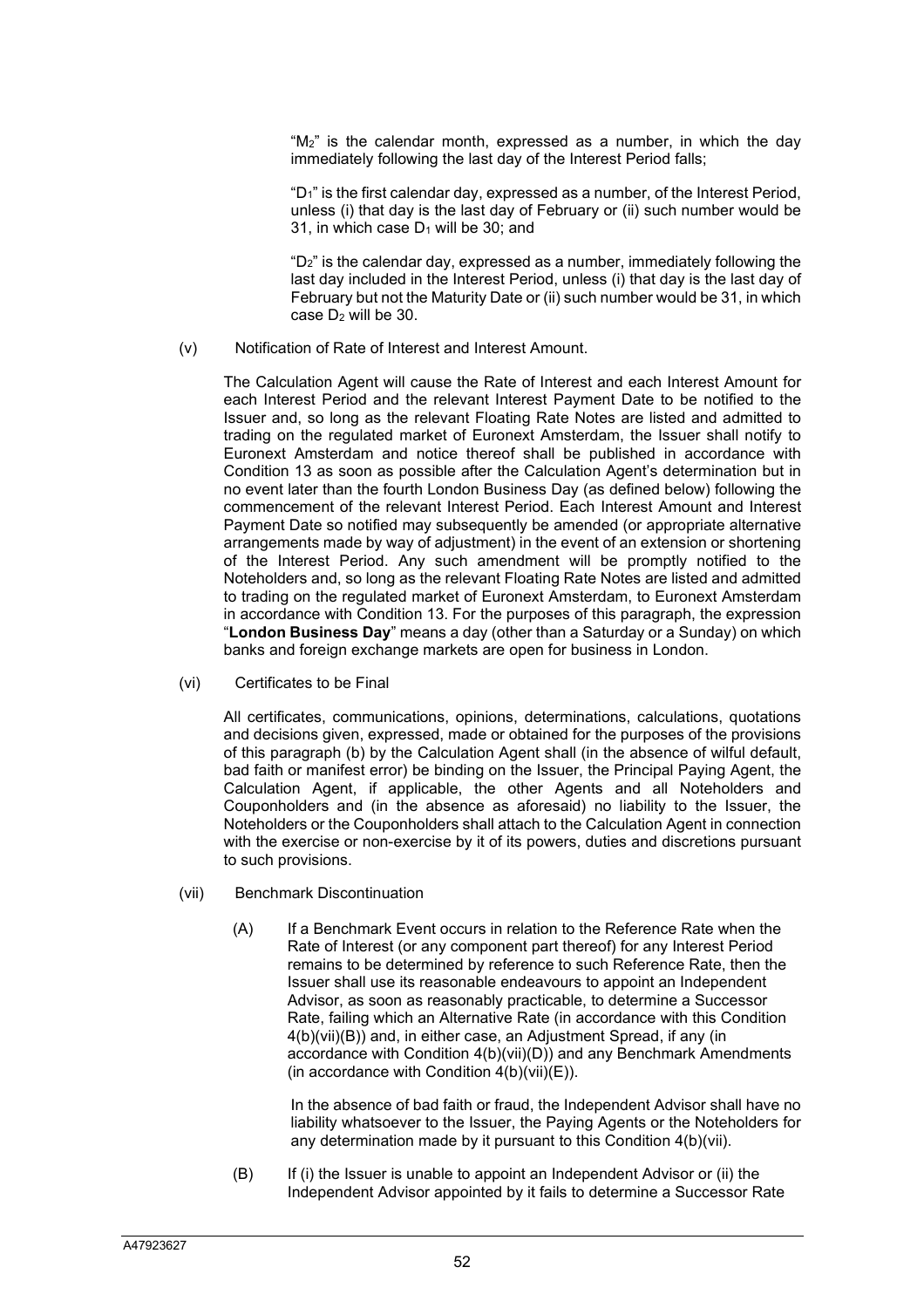or, failing which, an Alternative Rate in accordance with this Condition 4(b)(vii) prior to the relevant Determination Date, the Reference Rate applicable to the immediate following Interest Period shall be the Reference Rate applicable as at the last preceding Determination Date. If there has not been a first Interest Payment Date, the Reference Rate shall be the Reference Rate applicable to the first Interest Period. For the avoidance of doubt, any adjustment pursuant to this paragraph of Condition 4(b)(vii) shall apply to the immediately following Interest Period only. Any subsequent Interest Period may be subject to the subsequent operation of this Condition 4(b)(vii).

- (C) If the Independent Advisor determines in its discretion that:
	- (i) there is a Successor Rate, then such Successor Rate shall (subject to adjustment as provided in Condition 4(b)(vii)(D)) subsequently be used in place of the Reference Rate to determine the Rate of Interest for the immediately following Interest Period and all following Interest Periods, subject to the subsequent operation of this Condition 4(b)(vii); or
	- (ii) there is no Successor Rate but that there is an Alternative Rate, then such Alternative Rate shall (subject to adjustment as provided in Condition 4(b)(vii)(D)) subsequently be used in place of the Reference Rate to determine the Rate of Interest for the immediately following Interest Period and all following Interest Periods, subject to the subsequent operation of this Condition 4(b)(vii).
- (D) If the Independent Advisor determines in its discretion (i) that an Adjustment Spread is required to be applied to the Successor Rate or the Alternative Rate (as the case may be) and (ii) the quantum of, or a formula or methodology for determining, such Adjustment Spread, then such Adjustment Spread shall apply to the Successor Rate or the Alternative Rate (as the case may be).
- (E) If any relevant Successor Rate, Alternative Rate or Adjustment Spread is determined in accordance with this Condition 4(b)(vii) and the Independent Advisor determines in its discretion (i) that amendments to these Conditions are necessary to ensure the proper operation of such Successor Rate, Alternative Rate and/or Adjustment Spread (such amendments, the "**Benchmark Amendments**") and (ii) the terms of the Benchmark Amendments, then the Issuer shall, following consultation with the Calculation Agent (or the person specified in the applicable Final Terms as the party responsible for calculating the Rate of Interest and the Interest Amount(s)), subject to giving notice thereof in accordance with Condition 4(b)(vii)(F), without any requirement for the consent or approval of relevant Noteholders, vary these Conditions to give effect to such Benchmark Amendments with effect from the date specified in such notice (and for the avoidance of doubt, the Principal Paying Agent shall, at the direction and expense of the Issuer, consent to and effect such consequential amendments to the Agency Agreement and these Conditions as may be required in order to give effect to this Condition 4(b)(vii)).

In connection with any such variation in accordance with this Condition 4(b)(vii)(E), so long as the Notes are being listed and admitted to trading on the regulated market of Euronext Amsterdam, the Issuer shall comply with the rules of Euronext Amsterdam.

(F) Any Successor Rate, Alternative Rate, Adjustment Spread and the specific terms of any Benchmark Amendments, determined under this Condition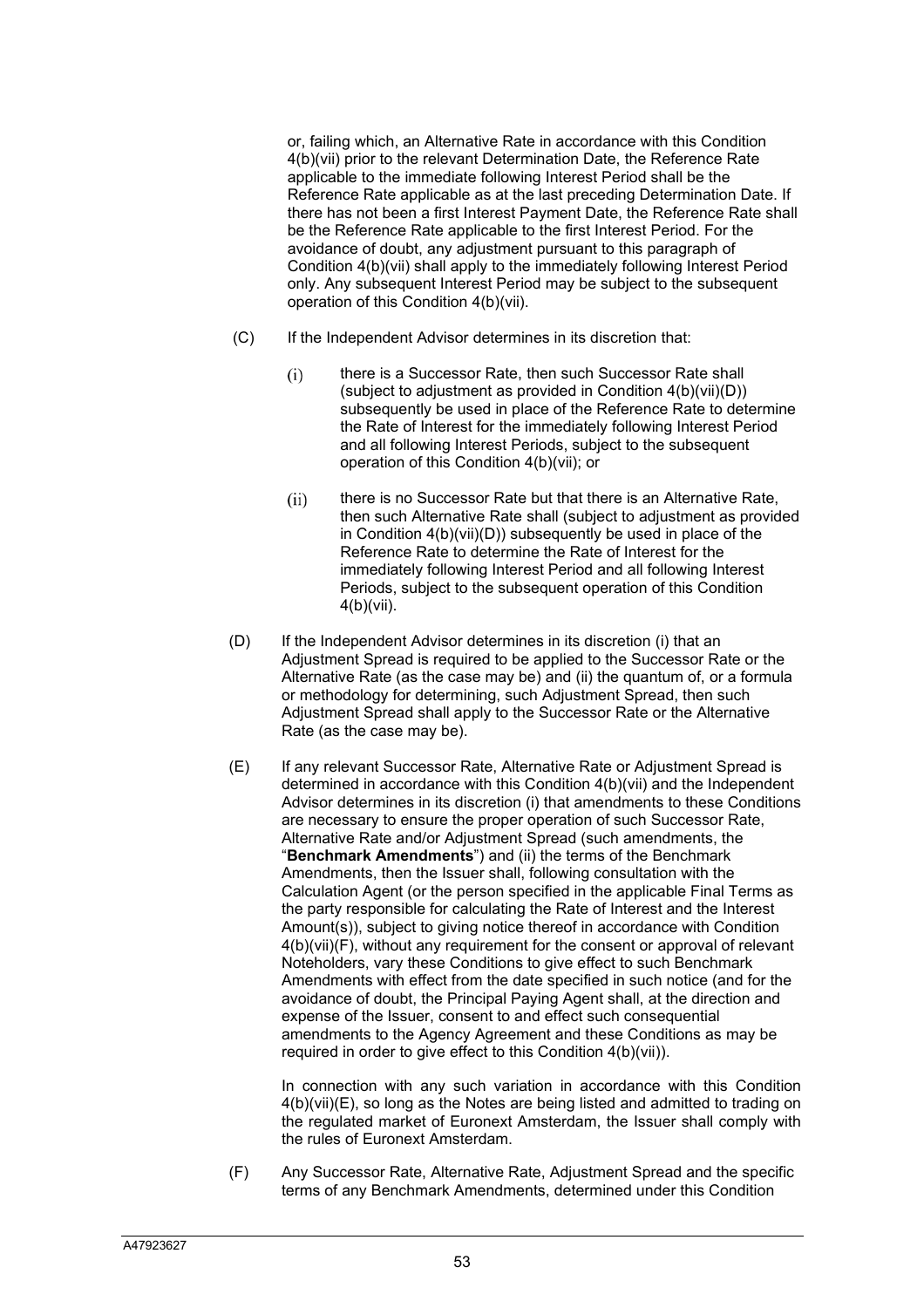4(b)(vii) will be notified promptly by the Issuer to the Principal Paying Agent, the Calculation Agent, the Paying Agents and, in accordance with Condition 13 (*Notices*), the Noteholders. Such notice shall be irrevocable and shall specify the effective date of the Benchmark Amendments, if any.

- (G) No later than notifying the Principal Paying Agent of the same, the Issuer shall deliver to the Principal Paying Agent a certificate signed by two authorised signatories of the Issuer:
	- confirming (x) that a Benchmark Event has occurred, (y) the relevant Successor Rate, or, as the case may be, the relevant Alternative Rate and, (z) where applicable, any relevant Adjustment Spread and/or the specific terms of any relevant Benchmark Amendments, in each case as determined in accordance with the provisions of this Condition 4(b)(vii); and
	- certifying that the relevant Benchmark Amendments are necessary to ensure the proper operation of such relevant Successor Rate, Alternative Rate and/or Adjustment Spread.
- (H) Without prejudice to the obligations of the Issuer under Condition 4(b)(vii)(A), (B), (C), (D) and (E), the Reference Rate and the fallback provisions provided for in Condition 4(b)(ii)(B) will continue to apply unless and until the Calculation Agent has been notified of the Successor Rate or the Alternative Rate (as the case may be), and any Adjustment Spread and Benchmark Amendments, in accordance with Condition 4(b)(vii)(F).
- (I) The Successor Rate or Alternative Rate and the Adjustment Spread (if any) and the Benchmark Amendments (if any) specified in such certificate will (in the absence of manifest error or bad faith in the determination of such Successor Rate or Alternative Rate and such Adjustment Spread (if any) and such Benchmark Amendments (if any)) be binding on the Issuer, the Principal Paying Agent, the Calculation Agent, the other Paying Agents and the Noteholders.
- (J) As used in this Condition 4(b)(vii):

"**Adjustment Spread**" means either a spread (which may be positive or negative), or the formula or methodology for calculating a spread, in either case, which the Independent Advisor determines is required to be applied to the relevant Successor Rate or the relevant Alternative Rate (as the case may be) to reduce or eliminate, to the extent reasonably practicable in the circumstances, any economic prejudice or benefit (as the case may be) to Noteholders as a result of the replacement of the Reference Rate with the Successor Rate or the Alternative Rate (as the case may be) and is the spread, formula or methodology which:

- in the case of a Successor Rate, is formally recommended, or formally provided as an option for parties to adopt, in relation to the replacement of the Reference Rate with the Successor Rate by any Relevant Nominating Body; or
- (if no such recommendation has been made, or in the case of an Alternative Rate), the Independent Advisor, determines is customarily applied to the relevant Successor Rate or Alternative Rate (as the case may be) in international debt capital markets transactions to produce an industry-accepted replacement rate for the Reference Rate; or
- (iii) (if no such recommendation has been made, or in the case of an Alternative Rate) the Independent Advisor determines, is recognised or acknowledged as being the industry standard for over-the-counter derivative transactions which reference the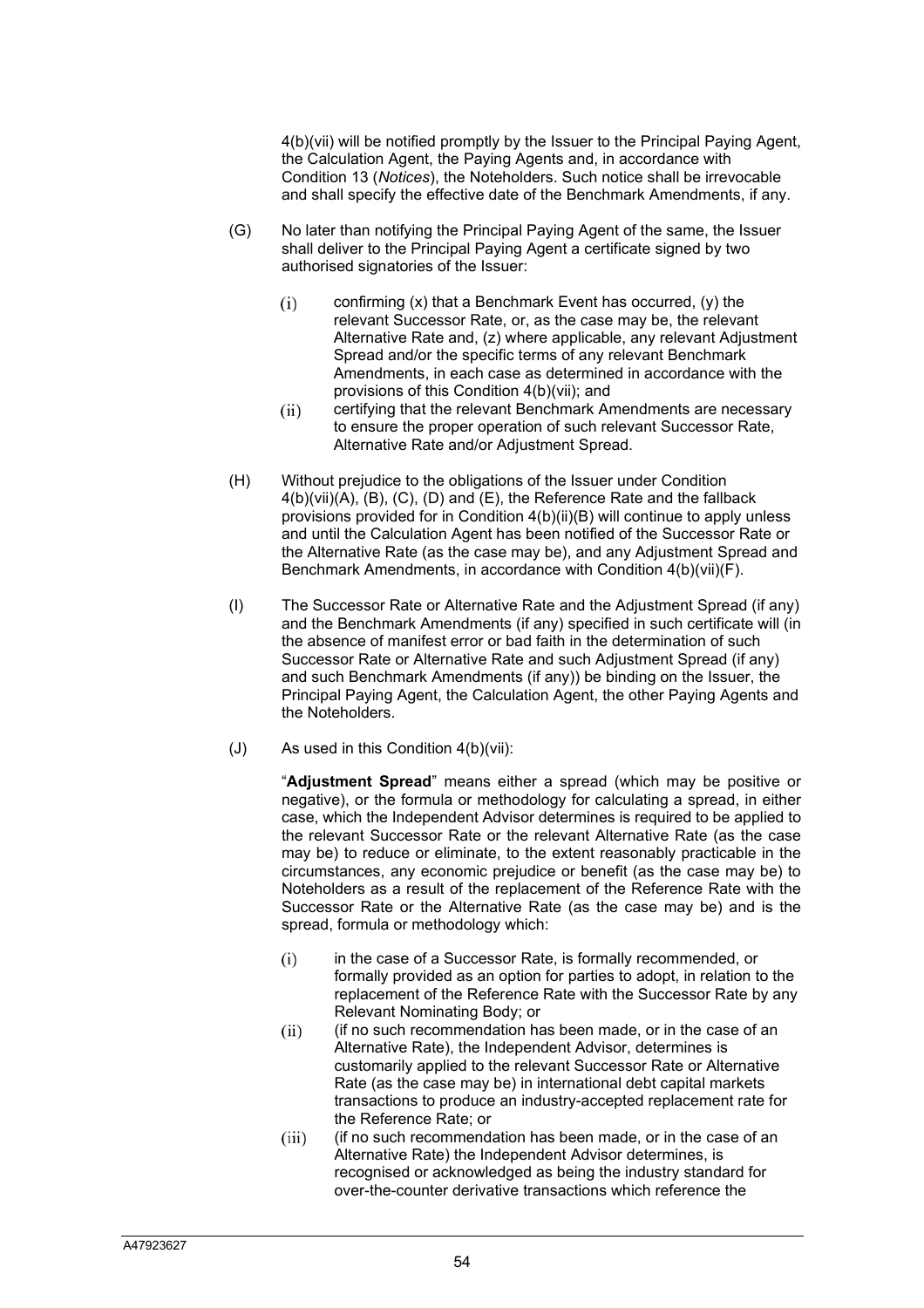Reference Rate, where such rate has been replaced by the Successor Rate or the Alternative Rate (as the case may be); or

 $(iv)$  (if the Independent Advisor determines that no such industry standard is recognised or acknowledged) the Independent Advisor determines to be appropriate.

"**Alternative Rate**" means an alternative benchmark or screen rate which the Independent Advisor determines in accordance with Condition 4(b)(vii) is customary in market usage in the international debt capital markets for the purposes of determining floating rates of interest (or the relevant component part thereof) in the Specified Currency.

"**Benchmark Event**" means:

- (A) the relevant Reference Rate ceasing to be published for at least five Business Days or ceasing to exist or be administered;
- (B) the later of (I) the making of a public statement by the administrator of the relevant Reference Rate that it will, on or before a specified date, cease, publishing such Reference Rate permanently or indefinitely (in circumstances where no successor administrator has been appointed that will continue publication of such Reference Rate) and (II) the date falling six months prior to the specified date referred to in (B)(I) above;
- (C) the making of a public statement by the supervisor of the administrator of the relevant Reference Rate that such Reference Rate has been permanently or indefinitely discontinued;
- (D) the later of (I) the making of a public statement by the supervisor of the administrator of the Reference Rate that the Reference Rate will, on or before a specified date, be permanently or indefinitely discontinued and (II) the date falling six months prior to the specified date referred to in (D)(I) above;
- $(E)$  the later of (I) the making of a public statement by the supervisor of the administrator of the relevant Reference Rate that means that such Reference Rate will be prohibited from being used or that its use will be subject to restrictions or adverse consequences, in each case on or before a specified date and (II) the date falling six months prior to the specified date referred to in (E)(I) above;
- (F) the making of a public statement by the supervisor of the administrator of the relevant Reference Rate announcing that such Reference Rate is no longer representative or may no longer be used; and/or it has or will become unlawful or otherwise prohibited for the Issuer, the Calculation Agent, any Paying Agent or any other party to calculate any payments due to be made to any Noteholder using the relevant Reference Rate or otherwise make use of the relevant Reference Rate with respect to the Notes.

"**Benchmark Amendments**" has the meaning given to it in Condition 4(b)(vii)(E).

"**Independent Advisor**" means an independent financial institution of international repute or other independent financial advisor experienced in the international capital markets, in each case appointed by the Issuer at its own expense under Condition  $4(b)(vii)$ .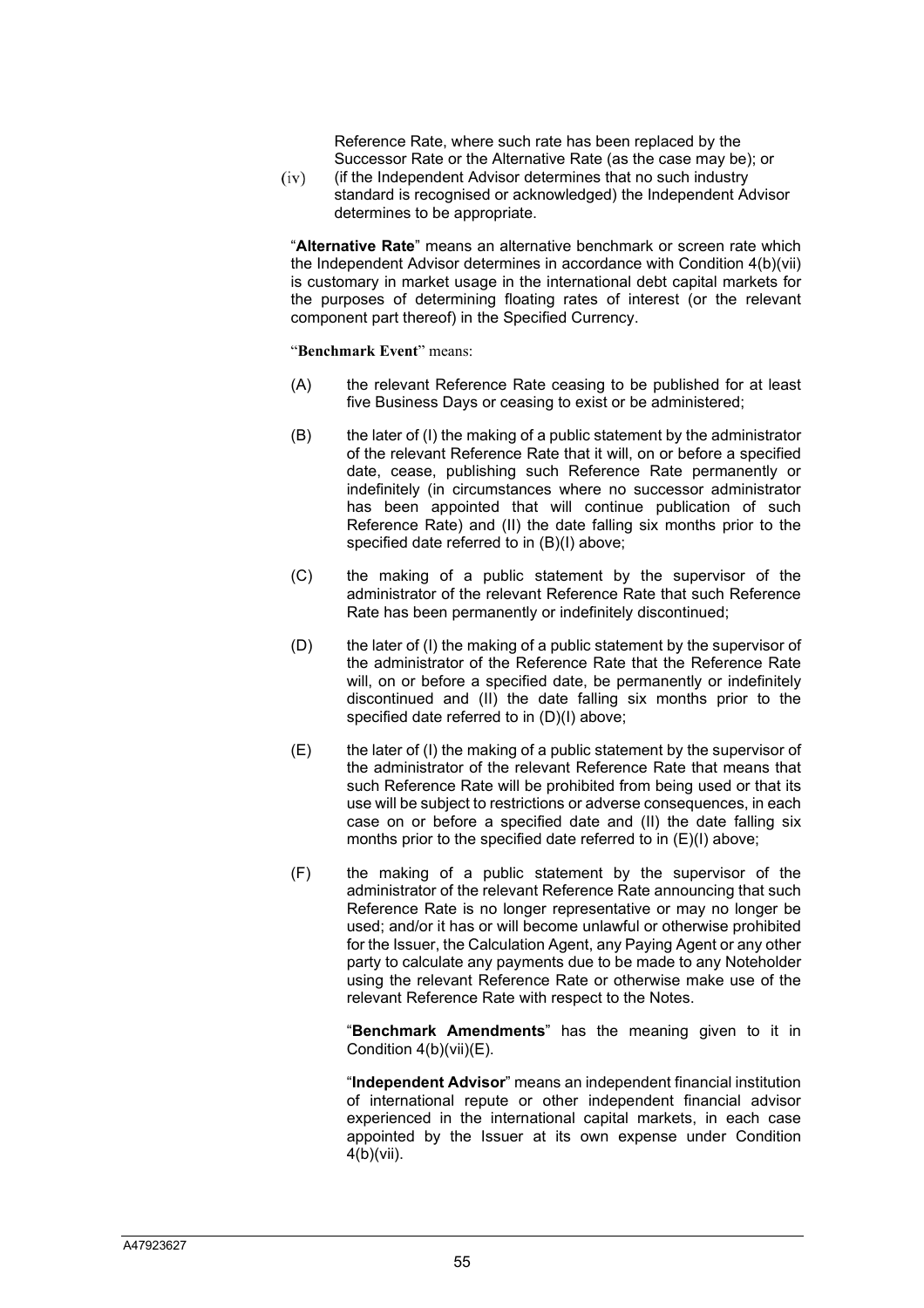"**Relevant Nominating Body**" means, in respect of a benchmark or screen rate (as applicable):

- (i) the central bank for the currency to which the benchmark or screen rate (as applicable) relates, or any central bank or other supervisory authority which is responsible for supervising the administrator of the benchmark or screen rate (as applicable); or
- (ii) any working group or committee sponsored by, chaired or co-chaired by or constituted at the request of (a) the central bank for the currency to which the benchmark or screen rate (as applicable) relates, (b) any central bank or other supervisory authority which is responsible for supervising the administrator of the benchmark or screen rate (as applicable), (c) a group of the aforementioned central banks or other supervisory authorities or (d) the Financial Stability Board or any part thereof.

"**Successor Rate**" means a successor to or replacement of the Reference Rate which is formally recommended by any Relevant Nominating Body.

(c) Accrual of Interest

Each Note (or in the case of the redemption of part only of a Note, that part only of such Note) will cease to bear interest (if any) from the date for its redemption unless, upon due presentation thereof, payment of principal is improperly withheld or refused. In such event, interest will continue to accrue until whichever is the earlier of:

- (i) the date on which all amounts due in respect of such Note have been paid; and
- $(iii)$  five days after the date on which the full amount of the moneys payable has been received by the Principal Paying Agent or the Registrar, as the case may be, and notice to that effect has been given to the Noteholders in accordance with Condition 13.

### **5. Payments**

(a) Method of Payment

Subject as provided below:

- i) payments in a Specified Currency other than euro will be made by transfer to an account in the relevant Specified Currency maintained by the payee with, or by a cheque in such Specified Currency drawn on, a bank in the principal financial centre of the country of such Specified Currency; and
- ii) payments in euro will be made by credit or transfer to a euro account (or any other account to which euro may be credited or transferred) specified by the payee or, at the option of the payee, by a euro cheque.

Payments will be subject in all cases to (A) any fiscal or other laws and regulations applicable thereto in the place of payment, but without prejudice to the provisions of Condition 7 and (B) any withholding or deduction required pursuant to an agreement described in Section 1471(b) of the U.S. Internal Revenue Code of 1986 (the "**Code**") or otherwise imposed pursuant to Sections 1471 through 1474 of the Code, any regulations or agreements thereunder, any official interpretations thereof, or (without prejudice to the provisions of Condition 7) any law implementing an intergovernmental approach thereto.

(b) Presentation of definitive Notes and Coupons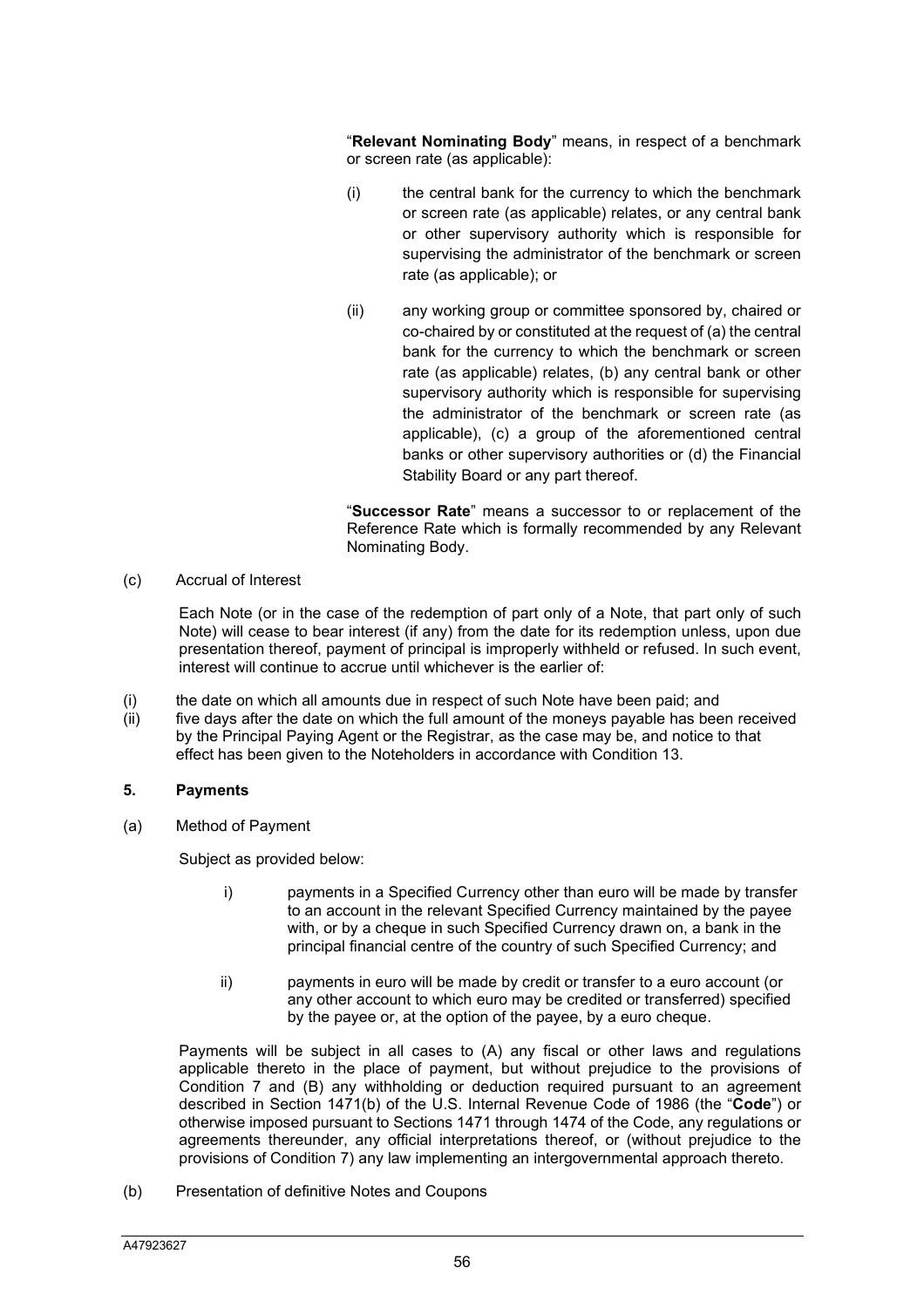Payments of principal in respect of definitive Bearer Notes will (subject as provided below) be made in the manner provided in paragraph (a) above only against surrender of definitive Bearer Notes, and payments of interest in respect of definitive Bearer Notes will (subject as provided below) be made as aforesaid only against surrender of Coupons, in each case at the specified office of any Paying Agent outside the United States.

Fixed Rate Notes in definitive bearer form (other than Long Maturity Notes (as defined below)) should be presented for payment together with all unmatured Coupons appertaining thereto (which expression shall for this purpose include Coupons falling to be issued on exchange of matured Talons), failing which the amount of any missing unmatured Coupon (or, in the case of payment not being made in full, the same proportion of the amount of such missing unmatured Coupon as the sum so paid bears to the sum due) will be deducted from the sum due for payment. Each amount of principal so deducted will be paid in the manner mentioned above against surrender of the relative missing Coupon at any time before the expiry of ten years after the Relevant Date (as defined in Condition 7) in respect of such principal (whether or not such Coupon would otherwise have become void under Condition 8) or, if later, five years from the date on which such Coupon would otherwise have become due. Upon any Fixed Rate Note in bearer form becoming due and repayable prior to its Maturity Date, all unmatured Talons (if any) appertaining thereto will become void and no further Coupons in respect of any such Talons will be issued.

Upon the date on which any Floating Rate Note or Long Maturity Note in definitive bearer form becomes due and repayable, unmatured Coupons and Talons (if any) relating thereto (whether or not attached) shall become void and no payment or, as the case may be, exchange for further Coupons shall be made in respect thereof. Where any such Note is presented for redemption without all unmatured Coupons or Talons relating to it, redemption shall be made only against the provision of such indemnity as the Issuer may require. A "**Long Maturity Note**" is a Fixed Rate Note in bearer form (other than a Fixed Rate Note which on issue had a Talon attached) whose nominal amount on issue is less than the aggregate interest payable thereon provided that such Note shall cease to be a Long Maturity Note on the Interest Payment Date on which the aggregate amount of interest remaining to be paid after that date is less than the nominal amount of such Note.

If the due date for redemption of any definitive Bearer Note is not an Interest Payment Date, interest (if any) accrued in respect of such Note from (and including) the preceding Interest Payment Date or, as the case may be, the Interest Commencement Date shall be payable only against surrender of the relevant definitive Bearer Note.

#### (c) Payments in respect of global Bearer Notes

Payments of principal and interest (if any) in respect of Notes represented by any global Note in bearer form will (subject as provided below) be made in the manner specified above in relation to definitive Bearer Notes and otherwise in the manner specified in the relevant global Bearer Note against presentation or surrender, as the case may be, of such global Bearer Note at the specified office of any Paying Agent outside the United States. A record of each payment made against presentation or surrender of such global Bearer Note, distinguishing between any payment of principal and any payment of interest, will be made on such global Bearer Note by such Paying Agent (and such record shall be *prima facie*  evidence that the payment in question has been made) or in the records of Euroclear and Clearstream, Luxembourg, as applicable.

#### (d) Payments in respect of Registered Notes

Payments of principal in respect of each Registered Note (whether or not in global form) will be made against presentation and surrender (or, in the case of part payment of any sum due, endorsement) of the Registered Note at the specified office of the Registrar or any of the Paying Agents. Such payments will be made by transfer to the Designated Account (as defined below) of the holder (or the first named of joint holders) of the Registered Note appearing in the register of holders of the Registered Notes maintained by the Registrar (the "**Register**") (i) where in global form, at the close of the business day (being for this purpose a day on which Euroclear and Clearstream, Luxembourg are open for business) before the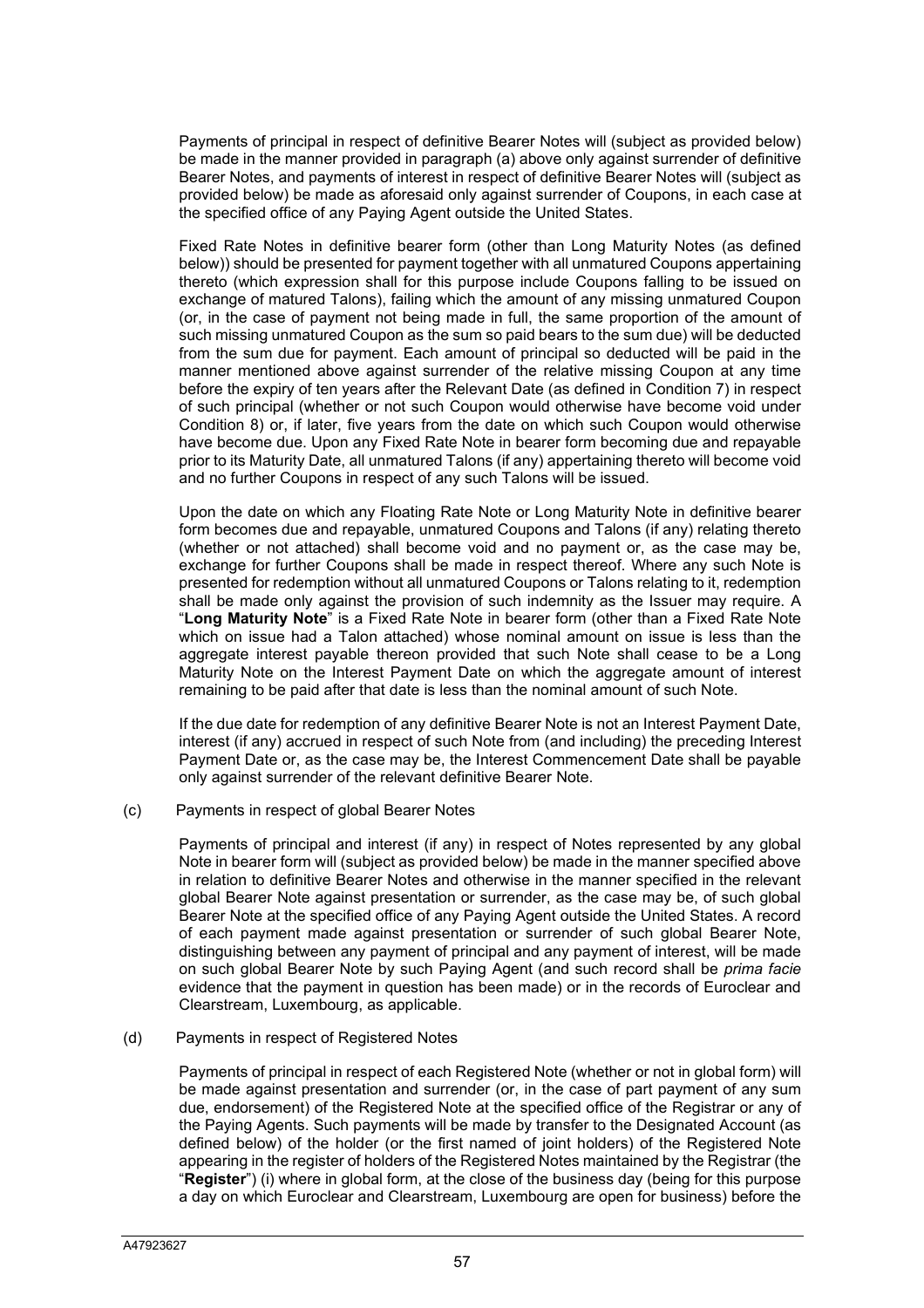relevant due date, and (ii) where in definitive form, at the close of business on the third business day (being for this purpose a day on which banks are open for business in the city where the specified office of the Registrar is located) before the relevant due date. Notwithstanding the previous sentence, if (i) a holder does not have a Designated Account or (ii) the nominal amount of the Notes held by a holder is less than U.S.\$250,000 (or its approximate equivalent in any other Specified Currency), payment will instead be made by a cheque in the Specified Currency drawn on a Designated Bank (as defined below). For these purposes, "**Designated Account**" means the account maintained by a holder with a Designated Bank and identified as such in the Register and "**Designated Bank**" means (in the case of payment in a Specified Currency other than euro) a bank in the principal financial centre of the country of such Specified Currency and (in the case of a payment in euro) any bank which processes payments in euro.

Payments of interest in respect of each Registered Note (whether or not in global form) will be made by a cheque in the Specified Currency drawn on a Designated Bank and mailed by uninsured mail on the business day in the city where the specified office of the Registrar is located immediately preceding the relevant due date to the holder (or the first named of joint holders) of the Registered Note appearing in the Register (i) where in global form, at the close of the business day (being for this purpose a day on which Euroclear and Clearstream, Luxembourg are open for business) before the relevant due date, and (ii) where in definitive form and at the close of business on the fifteenth day (whether or not such fifteenth day is a business day) before the relevant due date (the "**Record Date**") at their address shown in the Register on the Record Date and at their risk. Upon application of the holder to the specified office of the Registrar not less than three business days in the city where the specified office of the Registrar is located before the due date for any payment of interest in respect of a Registered Note, the payment may be made by transfer on the due date in the manner provided in the preceding paragraph. Any such application for transfer shall be deemed to relate to all future payments of interest (other than interest due on redemption) in respect of the Registered Notes which become payable to the holder who has made the initial application until such time as the Registrar is notified in writing to the contrary by such holder. Payment of the interest due in respect of each Registered Note on redemption will be made in the same manner as payment of the nominal amount of such Registered Note.

Holders of Registered Notes will not be entitled to any interest or other payment for any delay in receiving any amount due in respect of any Registered Note as a result of a cheque posted in accordance with this Condition arriving after the due date for payment or being lost in the post. No commissions or expenses shall be charged to such holders by the Registrar in respect of any payments of principal or interest in respect of the Registered Notes.

None of the Issuer or the Agents will have any responsibility or liability for any aspect of the records relating to, or payments made on account of, beneficial ownership interests in the Registered Global Notes or for maintaining, supervising or reviewing any records relating to such beneficial ownership interests.

(e) General provisions applicable to payments

The holder of a global Note shall be the only person entitled to receive payments in respect of Notes represented by such global Note and the Issuer will be discharged by payment to, or to the order of, the holder of such global Note in respect of each amount so paid. Each of the persons shown in the records of Euroclear or Clearstream, Luxembourg as the beneficial holder of a particular nominal amount of Notes represented by such global Note must look solely to Euroclear and/or Clearstream, Luxembourg, for their share of each payment so made by the Issuer to, or to the order of, the holder of such global Note. No person other than the holder of such global Note shall have any claim against the Issuer in respect of any payments due on that global Note.

(f) Payment Day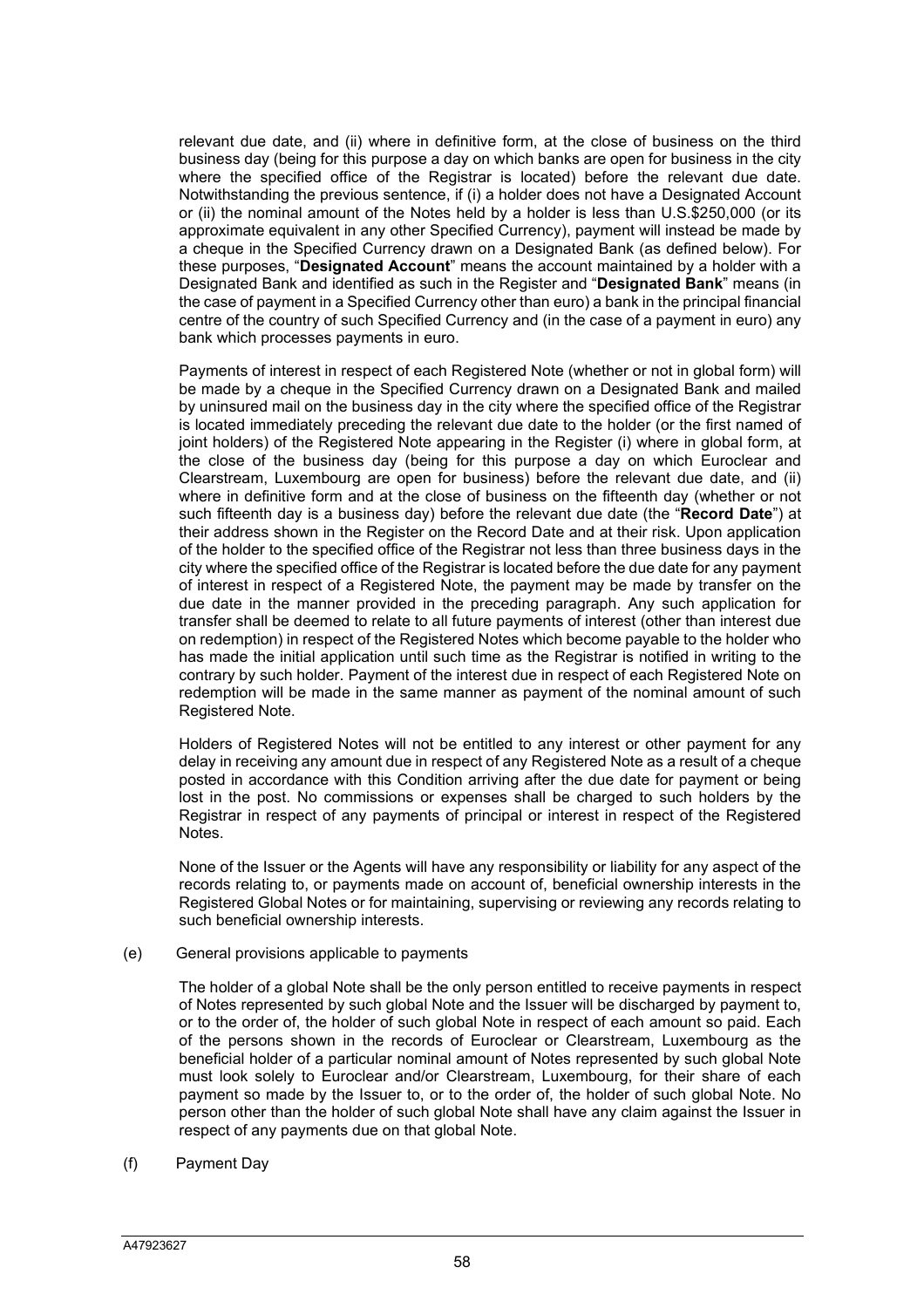If the date for payment of any amount in respect of any Note or Coupon is not a Payment Day, the holder thereof shall not be entitled to payment until the next following Payment Day in the relevant place and shall not be entitled to any further interest or other payment in respect of such delay. For these purposes, "**Payment Day**" means any day which, subject to Condition 8, is:

- i) a day on which commercial banks and foreign exchange markets settle payments and are open for general business (including dealing in foreign exchange and foreign currency deposits) in:
	- (A) in the case of Notes in definitive form, the relevant place of presentation; and
	- (B) any Additional Financial Centre specified in the applicable Final Terms; and

either (1) in relation to any sum payable in a Specified Currency other than euro, a day on which commercial banks and foreign exchange markets settle payments and are open for general business (including dealing in foreign exchange and foreign currency deposits) in the principal financial centre of the country of the relevant Specified Currency or (2) in relation to any sum payable in euro, a day on which the TARGET2 System or any successor thereto is open.

(g) Interpretation of Principal and Interest

Any reference in these Terms and Conditions to principal in respect of the Notes shall be deemed to include, as applicable:

- i) any additional amounts which may be payable with respect to principal under Condition 7;
- ii) the Final Redemption Amount of the Notes;
- iii) the Early Redemption Amount of the Notes;
- iv) the Optional Redemption Amount(s) (if any) of the Notes; and
- v) any premium and any other amounts (other than interest) which may be payable by the Issuer under or in respect of the Notes.

Any reference in these Terms and Conditions to interest in respect of the Notes shall be deemed to include, as applicable, any additional amounts which may be payable with respect to interest under Condition 7.

### **6. Redemption and Purchase**

(a) At Maturity

Unless previously redeemed or purchased and cancelled as specified below, each Note will be redeemed by the Issuer at its Final Redemption Amount specified in, or determined in the manner specified in, the applicable Final Terms in the relevant Specified Currency on the Maturity Date.

(b) Redemption for Tax Reasons

Notes may be redeemed at the option of the Issuer in whole, but not in part, at any time (in the case of Notes other than Floating Rate Notes,) or on any Interest Payment Date (in the case of Floating Rate Notes), on giving not less than 30 nor more than 60 days' notice to the Noteholders in accordance with Condition 13 (which notice shall be irrevocable) if, on the occasion of the next payment due under the Notes, the Issuer has or will become obliged to pay additional amounts as provided or referred to in Condition 7 as a result of any change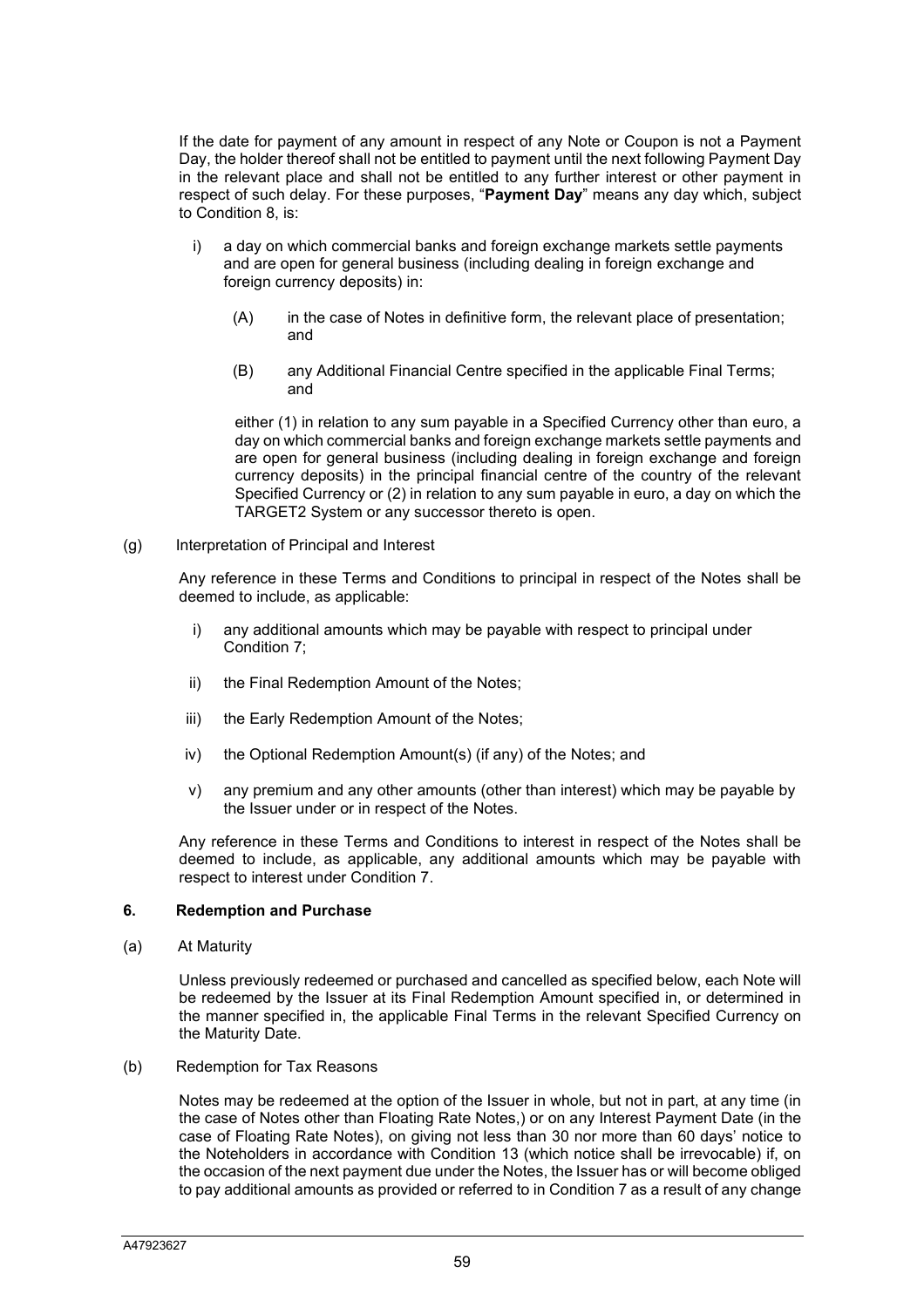in, or amendment to, the laws or regulations of the Netherlands or any political subdivision or any authority thereof or therein having power to tax, or any change in the application or official interpretation of such laws or regulations, which change or amendment becomes effective on or after the Issue Date of the first Tranche of the Notes. Notes redeemed pursuant to this Condition 6(b) will be redeemed at their Early Redemption Amount referred to in paragraph (e) below together (if appropriate) with interest accrued to (but excluding) the date of redemption.

- (c) Redemption at the Option of the Issuer
	- (A) Issuer Call

If Issuer Call is specified in the applicable Final Terms, the Issuer may, having given:

- not less than 10 nor more than 60 days' notice or such other period of notice as is specified in the applicable Final Terms to the Noteholders in accordance with Condition 13; and
- not less than 10 days before the giving of the notice referred to in (i), notice to the Principal Paying Agent and, in the case of a redemption of Registered Notes, the Registrar,

(both of which notices shall be irrevocable and shall specify the date fixed for redemption), redeem all or some only of the Notes then outstanding on the Optional Redemption Date(s) and at the Optional Redemption Amount(s) specified in, or determined in the manner specified in, the applicable Final Terms together, if appropriate, with interest accrued to (but excluding) the Optional Redemption Date(s).

Any such redemption must be of a nominal amount not less than the Minimum Redemption Amount or not more than a Maximum Redemption Amount, in each case as may be specified in the applicable Final Terms.

In the case of a partial redemption of Notes, the Notes to be redeemed ("**Redeemed Notes**") will be selected individually by lot, in the case of Redeemed Notes represented by definitive Notes, and in accordance with the rules of Euroclear, Clearstream, Luxembourg (to be reflected in the records of Euroclear and Clearstream, Luxembourg as either a pool factor or a reduction in nominal amount, at their discretion) and/or Euroclear Nederland, in the case of Redeemed Notes represented by a global Note, not more than 30 days prior to the date fixed for redemption (such date of selection being hereinafter called the "**Selection Date**"). In the case of Redeemed Notes represented by definitive Notes, a list of the serial numbers of such Redeemed Notes will be published in accordance with Condition 13 not less than 10 days prior to the date fixed for redemption. No exchange of the relevant global Note will be permitted during the period from and including the Selection Date to and including the date fixed for redemption pursuant to this paragraph (A) and notice to that effect shall be given by the Issuer to the Noteholders in accordance with Condition 13 at least 3 days prior to the Selection Date.

(B) Issuer Refinancing Call

If Issuer Refinancing Call is specified in the applicable Final Terms, the Issuer may, having given:

> not less than 10 nor more than 60 days' notice or such other period of notice as is specified in the applicable Final Terms to the Noteholders in accordance with Condition 13; and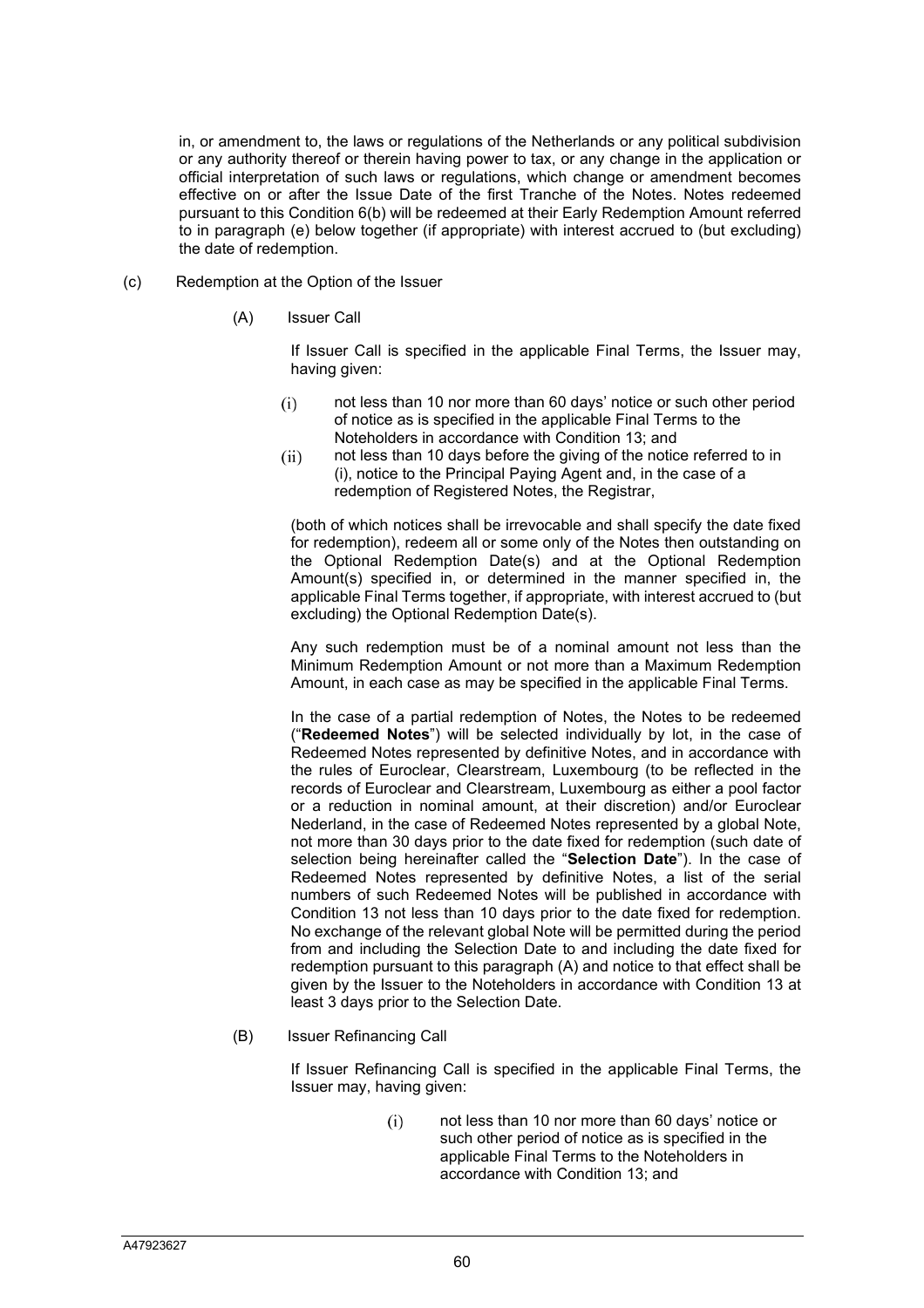not less than 10 days before the giving of the notice referred to in (i), notice to the Principal Paying Agent and, in the case of a redemption of Registered Notes, the Registrar,

(both of which notices shall be irrevocable and shall specify the date fixed for redemption), at any time, or from time to time, on or after the date that is three months prior to the Maturity Date of the Notes (unless another date is specified in the applicable Final Terms for Notes issued with an initial maturity of less than five years), redeem all or some of the Notes then outstanding on such redemption date (the "**Refinancing Repurchase Date**") at their nominal amount together, if appropriate, with interest accrued to (but excluding) the Refinancing Repurchase Date. Any such notice of redemption may, at the Issuer's discretion, be subject to one or more conditions precedent, in which case such notice shall state that, in the Issuer's discretion, the Refinancing Repurchase Date may be delayed until such time as any or all such conditions shall be satisfied (or waived by the Issuer in its sole discretion), or such redemption may not occur and such notice may be rescinded in the event that any or all such conditions shall not have been satisfied (or waived by the Issuer in its sole discretion) by the Refinancing Repurchase Date, or by the Refinancing Repurchase Date as so delayed.

In the case of a partial redemption of Notes, the relevant provisions of Condition 6(c)(A) shall apply *mutatis mutandis* to this Condition 6(c)(B).

(C) Issuer Make-whole Redemption Call

If the Issuer Make-whole Redemption Call is specified in the applicable Final Terms, the Issuer may, having given:

- not less than 10 nor more than 60 days' notice or such other period of notice as is specified in the applicable Final Terms to the Noteholders in accordance with Condition 13; and
- not less than 15 days before the giving of the notice referred to in (i) above, notice to the Principal Paying Agent or, in the case of a redemption of Registered Notes, the Quotation Agent and such other parties as may be specified in the applicable Final Terms,

(both of which notices shall be irrevocable and shall specify the date fixed for redemption), on the dates specified in the applicable Final Terms redeem all or some only of the Notes then outstanding on such redemption date (each such date, a "**Make-whole Redemption Date**") at their relevant Make-whole Redemption Amount. Any such notice of redemption may, at the Issuer's discretion, be subject to one or more conditions precedent, in which case such notice shall state that, in the Issuer's discretion, the Makewhole Redemption Date may be delayed until such time as any or all such conditions shall be satisfied (or waived by the Issuer in its sole discretion), or such redemption may not occur and such notice may be rescinded in the event that any or all such conditions shall not have been satisfied (or waived by the Issuer in its sole discretion) by the Make-whole Redemption Date, or by the Make-whole Redemption Date so delayed.

"**Calculation Date**" means the third Business Day (as defined in Condition 4 above) prior to the Make-whole Redemption Date.

"**Make-whole Redemption Amount**" means the sum of: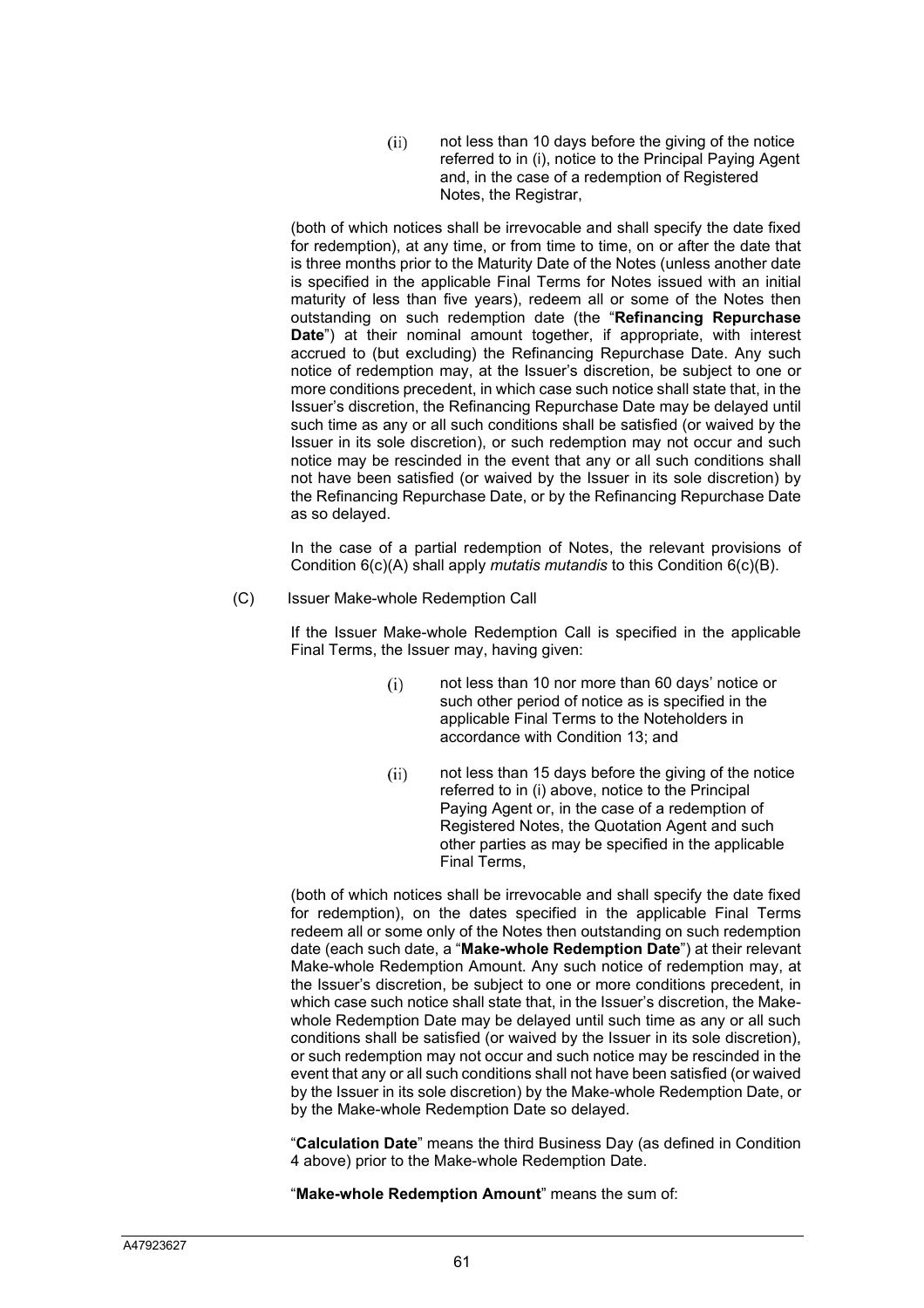- (i) the greater of (x) the Final Redemption Amount of the Notes so redeemed and (y) the sum of the then present values of the remaining scheduled payments of principal and interest on such Notes to the Maturity Date or, if Issuer Refinancing Call is specified in the applicable Final Terms, to the date that is three months prior to the Maturity Date or such other date as is specified in the applicable Final Terms for Notes issued with an initial maturity of less than five years (in each case, excluding any interest accruing on the Notes to, but excluding, the relevant Make-whole Redemption Date), discounted to the relevant Make-whole Redemption Date on either an annual, a semi-annual or a quarterly basis (as specified in the applicable Final Terms) at the Makewhole Redemption Rate plus a Make-whole Redemption Margin; and
- (ii) any interest accrued but not paid on the Notes to, but excluding, the Make-whole Redemption Date,

as determined by the Quotation Agent and as notified on the Calculation Date by the Quotation Agent to the Issuer, the Principal Paying Agent and such other parties as may be specified in the applicable Final Terms.

"**Make-whole Redemption Margin**" means the margin specified as such in the applicable Final Terms.

"**Make-whole Redemption Rate**" means the average of the number of quotations given by the Reference Dealers of the mid-market yield to maturity of the Reference Security on the third Business Day preceding the Make-whole Redemption Date at 11:00 a.m. (Central European Time ("**CET**")).

"**Quotation Agent**" means any Dealer if so appointed by the Issuer or any other international credit institution or financial services institution appointed by the Issuer for the purpose of determining the Make-whole Redemption Amount, in each case as such Quotation Agent is identified in the applicable Final Terms.

"**Reference Dealers**" means each of the banks, as specified in the applicable Final Terms, selected by the Quotation Agent, which are primary European government security dealers, and their respective successors, or market makers in pricing corporate bond issues.

"**Reference Security**" means the security specified as such in the applicable Final Terms. If a Reference Security is no longer outstanding, a Similar Security will be chosen by the Quotation Agent at 11:00 a.m. (CET) on the Calculation Date, quoted in writing by the Quotation Agent to the Issuer and published in accordance with Condition 13 (Notices).

"**Similar Security**" means a reference bond or reference bonds issued by the same issuer as the Reference Security having actual or interpolated maturity comparable with the remaining term of the Notes (which shall be determined by reference to the maturity of the Notes, unless the Issuer Refinancing Call is specified in the applicable Final Terms, in which case the term shall be determined by reference to the date from which Issuer Refinancing Call may be exercised) that would be utilised, at the time of selection and in accordance with customary financial practice, in pricing new issues of corporate debt securities of comparable maturity to the remaining term of the Notes.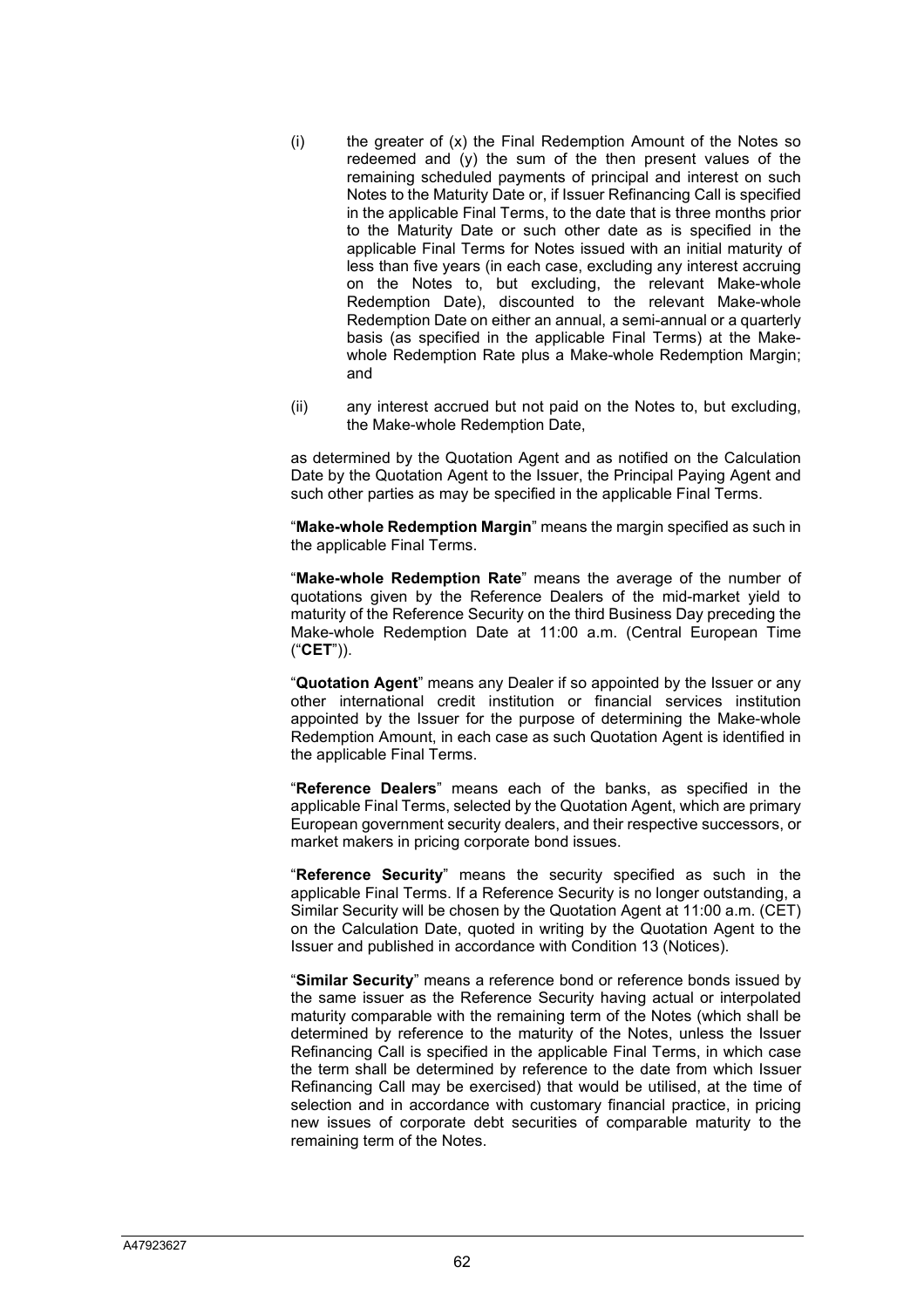The determination of any rate or amount, the obtaining of each quotation and the making of each determination or calculation by the Quotation Agent shall (in the absence of manifest error) be final and binding upon all parties.

In the case of a partial redemption of Notes, the relevant provisions of Condition 6(c)(A) shall apply *mutatis mutandis* to this Condition 6(c)(C).

(D) Issuer Residual Call

Unless the Issuer has at any time notified the Noteholders that it is exercising the Issuer Make-whole Redemption Call set out Condition 6(c)(C) in respect of the Notes, if Issuer Residual Call is specified in the applicable Final Terms and, at any time, the outstanding aggregate nominal amount of the Notes is, unless any other threshold is specified in the applicable Final Terms, 20 per cent. or less of the aggregate nominal amount of the Series issued, the Issuer may, having given:

- not less than 10 nor more than 60 days' notice or such other period of notice as is specified in the applicable Final Terms to the Noteholders in accordance with Condition 13; and
- not less than 10 days before the giving of the notice referred to in (i), notice to the Principal Paying Agent and, in the case of a redemption of Registered Notes, the Registrar,

(both of which notices shall be irrevocable and shall specify the date fixed for redemption), redeem the Notes then outstanding at the option of the Issuer in whole, but not in part, at any time (if this Note is not a Floating Rate Note) or on any Interest Payment Date (if this Note is a Floating Rate Note), at the Early Redemption Amount, together, if appropriate, with interest accrued to (but excluding) the date fixed for redemption.

#### (d) Redemption of Notes at the Option of the Noteholders in the event of a Change of Control (Investor Put)

If Investor Put – Change of Control is specified in the applicable Final Terms, the following provisions will apply. If there occurs a Change of Control (as defined below) and within the Change of Control Period (as defined below) a Rating Downgrade (as defined below) in respect of that Change of Control occurs (together called a "**Put Event**"), the holder of each Note will have the option (unless, prior to the giving of the Put Event Notice referred to below, the Issuer gives notice to redeem the Notes under Condition  $6(c)$ ) to require the Issuer to redeem or, at the Issuer's option, purchase (or procure the purchase of) that Note on the Optional Redemption Date (as defined below) at its nominal amount together with (or, where purchased, together with an amount equal to) accrued interest to but excluding the Optional Redemption Date.

"**Rating Agency**" means Moody's Investors Service, S&P Investors Ratings Services or Fitch Ratings and their respective successors or affiliates or any other rating agency of equivalent international standing specified from time to time by the Issuer.

"**A Rating Downgrade**" shall be deemed to have occurred in respect of a Change of Control if within the Change of Control Period the ratings previously assigned to the Issuer by any two Rating Agencies (if three Rating Agencies have assigned a prior rating to the Issuer) or the rating previously assigned to the Issuer by any Rating Agency (if only one or two Rating Agencies have assigned a prior rating to the Issuer) is  $(x)$  withdrawn or  $(y)$  changed from an investment grade rating (BBB-/Baa3, or their respective equivalents for the time being, or better) to a non-investment grade rating (BB+/Ba1, or their respective equivalents for the time being, or worse) or (z) (if the rating assigned to the Issuer by any two Rating Agencies shall be below an investment grade rating at the time the Change of Control occurred) lowered one full rating category (from BB+/Ba1 to BB/Ba2 or such similar lower or equivalent rating); provided that no Rating Downgrade shall be deemed to have occurred in respect of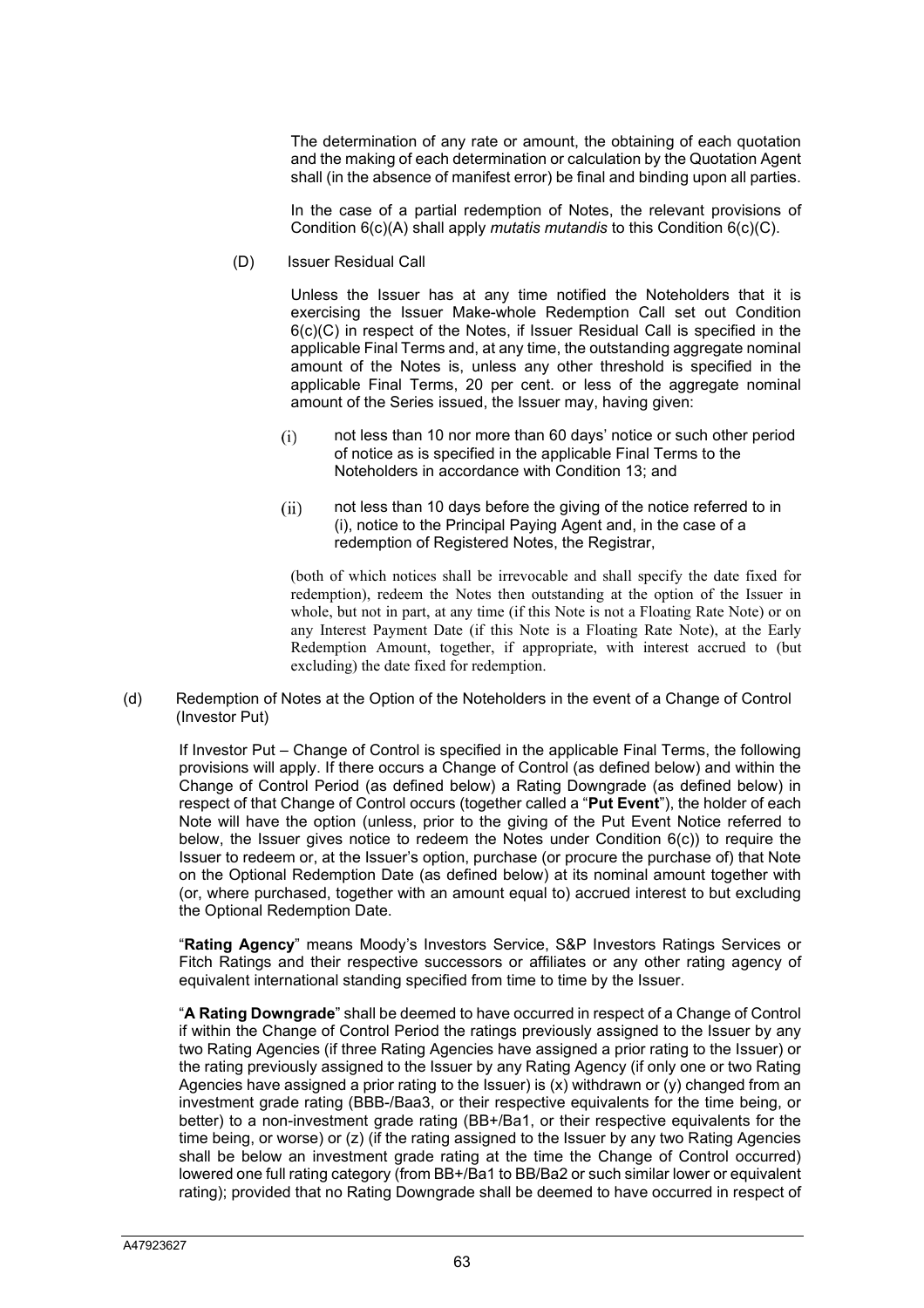a particular Change of Control if the Rating Agency making the change in or withdrawing the rating does not announce publicly or confirm in writing to the Issuer that the withdrawal or change was the result, in whole or part, of the Change of Control.

"**A Change of Control**" shall be deemed to have occurred at the time (whether or not approved by the Management Board or Supervisory Board of the Issuer) that any person or persons ("**Relevant Person(s)**") acting in concert or any person or persons acting on behalf of any such Relevant Person(s), at any time directly or indirectly or acquire(s) or come(s) to own (A) more than 50 per cent. of the issued ordinary share capital of the Issuer or (B) such number of the shares in the capital of the Issuer carrying more than 50 per cent. of the voting rights normally exercisable at a general meeting of shareholders of the Issuer.

"**Change of Control Period**" means the period ending 90 days after the occurrence of the Change of Control.

The "**Change of Control Redemption Date**" is the seventh day after the last day of the Put Period.

Within ten Business Days of becoming aware that a Put Event has occurred, the Issuer shall give notice (a "**Put Event Notice**") to the Noteholders in accordance with Condition 13 specifying the nature of the Put Event and the circumstances giving rise to it and the procedure for exercising the option contained in this Condition 6(d).

To exercise the option to require redemption or purchase of a Note under this Condition 6(d) in relation to a Change of Control, the holder of that Note must deliver such Note, on any Business Day (as defined in Condition 4) in the city of the specified office of the relevant Paying Agent, falling within the period (the "**Put Period**") of 45 days after a Put Event Notice is given, to any Paying Agent, as well as a duly signed and completed notice of exercise in the form (for the time being current) obtainable from the specified office of any Paying Agent (a "**Put Notice**") and in which the holder may specify a bank account to which payment is to be made under this Condition 6(d). The Paying Agent to which such Note and Put Notice are delivered will issue to the Noteholder concerned a non-transferable receipt (a "**Receipt**") in respect of the Notes so delivered. Payment by the Paying Agents in respect of any Notes so delivered shall be made either to the bank account duly specified in the relevant Put Notice or, if no account was so specified, by cheque on or after the Change of Control Redemption Date against presentation and surrender of such Receipt at the specified office of any Paying Agent. A Put Notice once given shall be irrevocable.

(e) Early Redemption Amount

For the purpose of paragraph (b) above and Condition 9, the Notes will be redeemed at the Early Redemption Amount calculated as follows by an international credit institution or financial services institution appointed by the Issuer:

- (i) in the case of a Note with a Final Redemption Amount equal to the Issue Price, at the Final Redemption Amount thereof;
- (ii) in the case of a Note (other than a Zero Coupon Note) with a Final Redemption Amount which is or may be less or greater than the Issue Price, at the Early Redemption Amount specified in the applicable Final Terms or, if no such amount or manner is so specified in the applicable Final Terms, at its nominal amount; or
- (iii) in the case of a Zero Coupon Note, at its Early Redemption Amount calculated in accordance with the following formula:

Early Redemption Amount = RP*x*(1+AY)y

where:

"**RP**" means the Reference Price specified in the applicable Final Terms;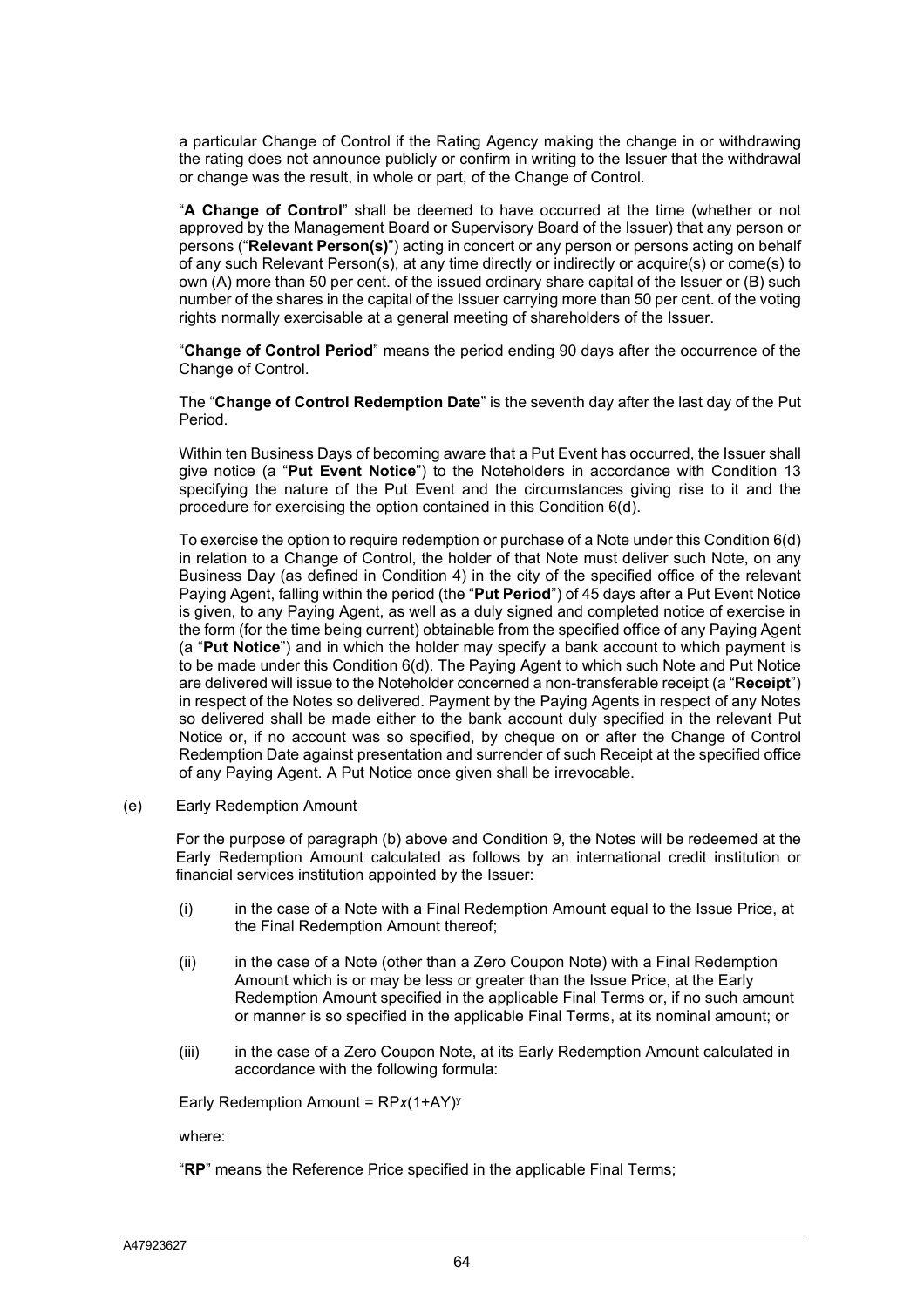"**AY**" means the Accrual Yield expressed as a decimal specified in the applicable Final Terms; and

"**y**" is the Day Count Fraction specified in the applicable Final Terms which will be either (i) 30/360 (in which case the numerator will be equal to the number of days (calculated on the basis of a 360-day year consisting of 12 months of 30 days each) from (and including) the Issue Date of the first Tranche of the Notes to (but excluding) the date fixed for redemption or (as the case may be) the date upon which such Note becomes due and repayable and the denominator will be 360) or (ii) Actual/360 (in which case the numerator will be equal to the actual number of days from (and including) the Issue Date of the first Tranche of the Notes to (but excluding) the date fixed for redemption or (as the case may be) the date upon which such Note becomes due and repayable and the denominator will be 360) or (iii) Actual/365 (in which case the numerator will be equal to the actual number of days from (and including) the Issue Date of the first Tranche of the Notes to (but excluding) the date fixed for redemption or (as the case may be) the date upon which such Note becomes due and repayable and the denominator will be 365).

#### (f) Purchases

The Issuer or any of its subsidiaries may at any time purchase Notes (provided that, in the case of definitive Bearer Notes, all unmatured Coupons and Talons appertaining thereto are purchased therewith) at any price in the open market or otherwise. Such Notes may be held, re-issued, resold or, at the option of the Issuer, surrendered to any Paying Agent and/or the Registrar for cancellation.

(g) Cancellation

All Notes which are redeemed will forthwith be cancelled (together with all unmatured Coupons attached thereto or surrendered therewith at the time of redemption). All Notes so cancelled and any Notes purchased and cancelled pursuant to paragraph (f) above (together with all unmatured Coupons cancelled therewith) shall be forwarded to the Principal Paying Agent and cannot be re-issued or resold.

#### (h) Late Payment on Zero Coupon Notes

If the amount payable in respect of any Zero Coupon Note upon redemption of such Zero Coupon Note pursuant to paragraph (a), (b), (c) or (d) above or upon its becoming due and repayable as provided in Condition 9 is improperly withheld or refused, the amount due and repayable in respect of such Zero Coupon Note shall be the amount calculated as provided in paragraph (e) (iii) above as though the references therein to the date fixed for the redemption or the date upon which such Zero Coupon Note becomes due and payable were replaced by references to the date which is the earlier of:

- (i) the date on which all amounts due in respect of such Zero Coupon Note have been paid; and
- (ii) five days after the date on which the full amount of the moneys payable has been received by the Principal Paying Agent or the Registrar and notice to that effect has been given to the Noteholders in accordance with Condition 13.

#### **7. Taxation**

All payments of principal and interest in respect of the Notes and Coupons by or on behalf of the Issuer will be made without withholding or deduction for or on account of any present or future taxes or duties, assessments or governmental charges of whatever nature imposed or levied by or on behalf of the Netherlands or any political subdivision or any authority thereof or therein having power to tax, unless such withholding or deduction is required by law. In such event, the Issuer will make the required withholding or deduction of such taxes, duties, assessments or governmental charges for the account of the holders of the Notes or Coupons, as the case may be, and shall, depending on which provision is specified in the applicable Final Terms, either: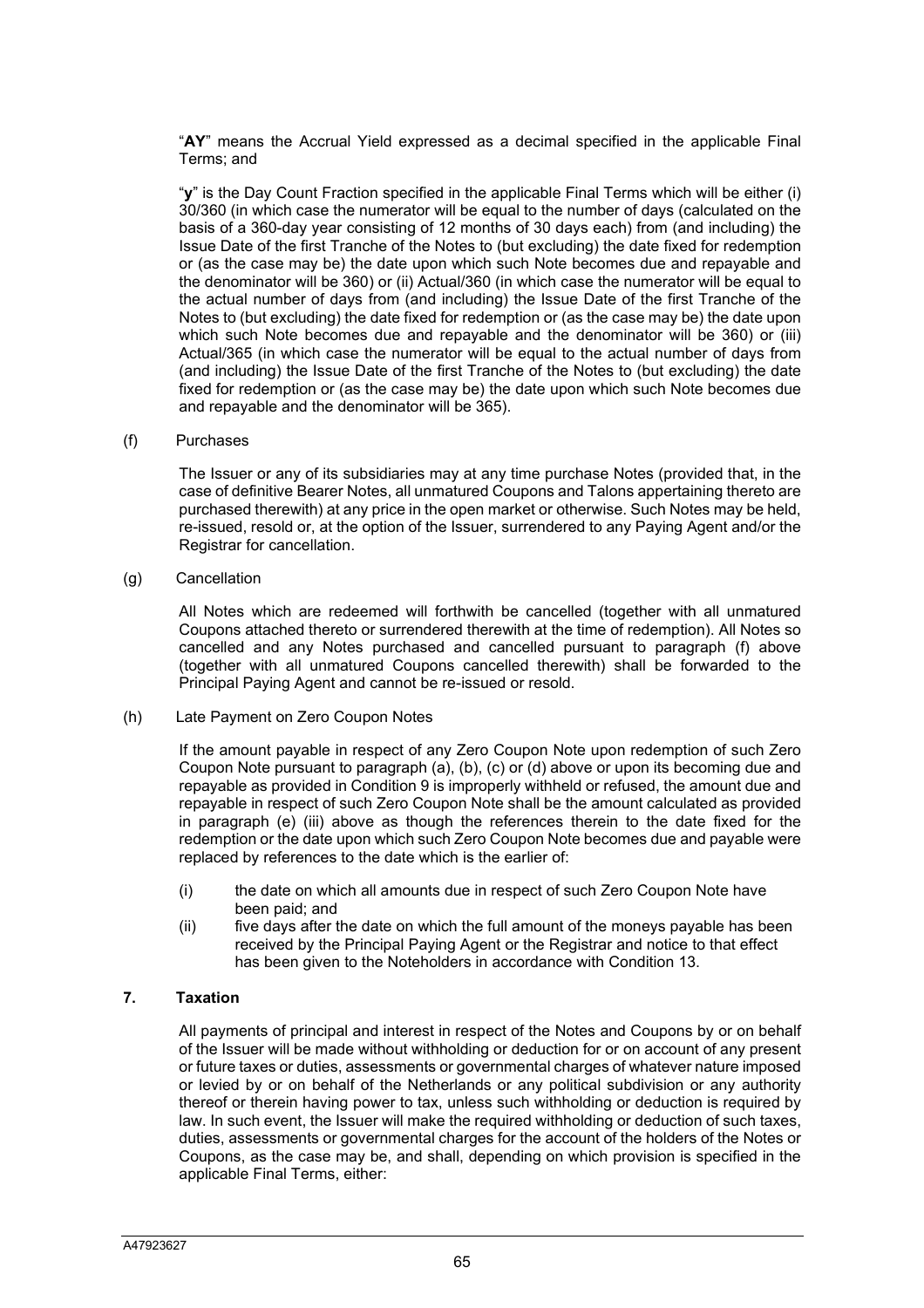- (a) not pay any additional amounts to the holders of the Notes or Coupons; or
- (b) pay such additional amounts as shall be necessary in order that the net amounts received by the holders of the Notes or Coupons after such withholding or deduction shall equal the respective amounts of principal and interest which would otherwise have been receivable in respect of the Notes or Coupons, as the case may be, in the absence of such withholding or deduction; except that no such additional amounts shall be payable with respect to any Note or Coupon:
	- (i) as a result of a withholding or deduction pursuant to the Dutch Withholding Tax Act 2021 (*Wet bronbelasting 2021*); or
	- (ii) to the extent such additional amount becomes payable as a result of a Noteholder or Couponholder having a substantial interest (*aanmerkelijk belang*) in the Issuer as laid down in the Dutch Income Tax Act 2001 (*Wet inkomstenbelasting 2001*);
	- (iii) presented for payment by or on behalf of a Noteholder or Couponholder who is liable for such taxes or duties in respect of such Note or Coupon by reason of the holder having some connection with the Netherlands other than the mere holding of such Note or Coupon or the receipt of principal or interest in respect thereof; or
	- (iv) presented for payment by or on behalf of a Noteholder or Couponholder who would not be liable or subject to the withholding or deduction by making a declaration of non residence or other similar claim for exemption to the relevant tax authority; or
	- (v) presented for payment more than 30 days after the Relevant Date (as defined below) except to the extent that the holder thereof would have been entitled to an additional amount on presenting the same for payment on such thirtieth day; or
	- (vi) for on account of any tax, deduction or withholding imposed under Section 1471(b) of the Code or otherwise imosed pursuant to Sections 1471 through 1484 of the Code, any regulations or agreements thereunder, any official interpretations thereof, or any law implementing an intergovernmental approach thereto.

As used herein, the "**Relevant Date**" means the date on which such payment first becomes due, except that, if the full amount of the moneys payable has not been duly received by the Principal Paying Agent or the Registrar, on or prior to such due date, it means the date on which, the full amount of such moneys having been so received, notice to that effect is duly given to the Noteholders in accordance with Condition 13.

### **8. Prescription**

The Notes and Coupons will become void unless claims in respect of principal and/or interest are made within a period of five years after the date on which the relevant payment first becomes due.

There shall not be included in any Coupon sheet issued on exchange of a Talon any Coupon the claim for payment in respect of which would be void pursuant to this Condition or Condition 5(b) or any Talon which would be void pursuant to Condition 5(b).

### **9. Events of Default**

#### **Senior Notes**

In the case of Senior Notes only, if any one or more of the following events (each an "**Event of Default**") shall have occurred and be continuing: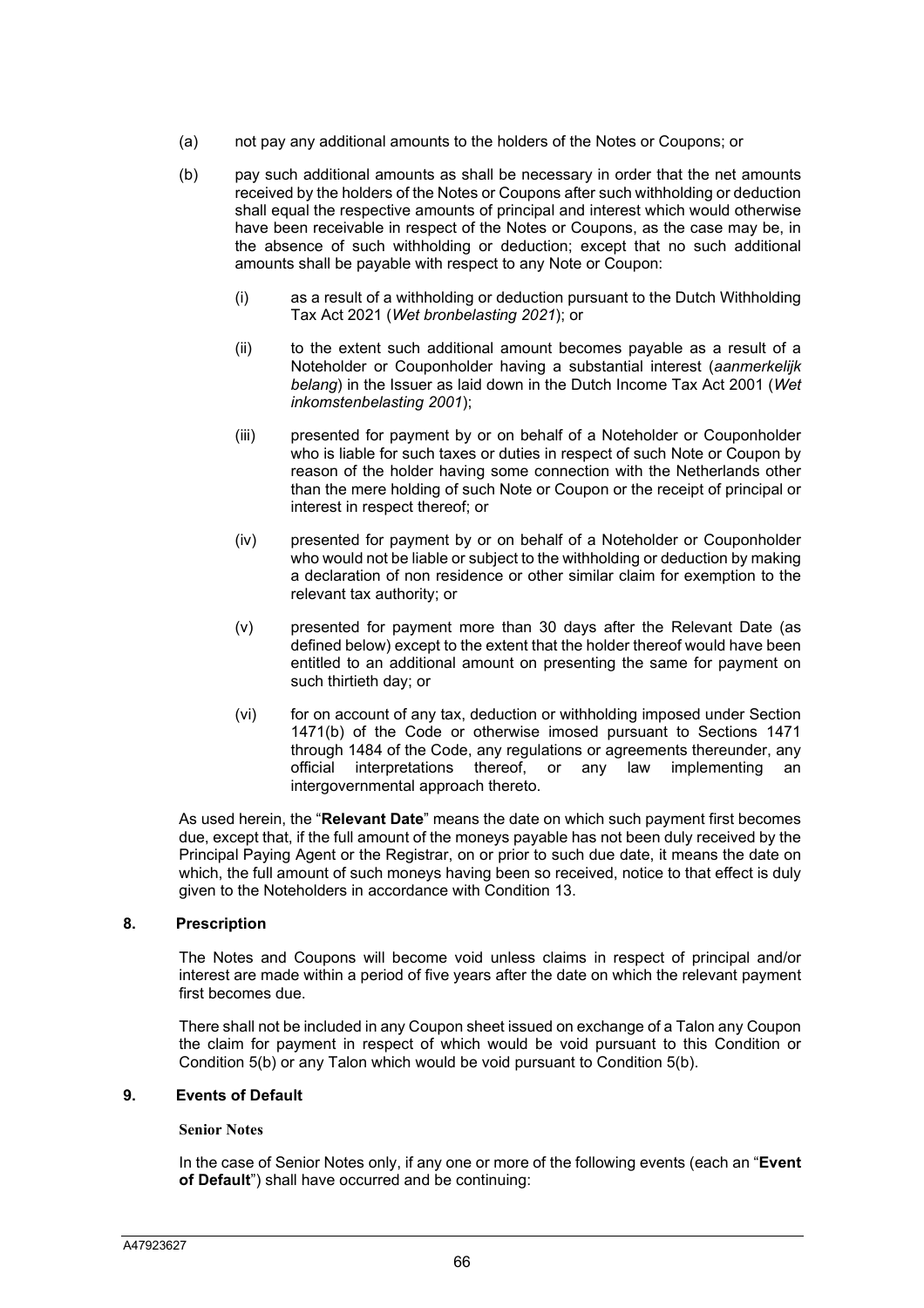- (a) there is failure for more than 14 days in the payment of any principal or interest in respect of any Note when and as the same is due to be paid; or
- (b) the Issuer fails to perform or observe any of its other obligations under the Notes and such failure continues for a period of 30 days next following the service on the Issuer of notice requiring the same to be remedied; or
- (c) the Issuer or any Specified Subsidiary fails in the payment of amounts due under Public Debt in an aggregate amount which exceeds €25,000,000 (or its equivalent in other currency or currencies) and, as a result of such failure, such Public Debt or any guarantee thereof becomes immediately due and payable or is declared due and payable by a competent court ; provided, however, that no Event of Default shall be deemed to have occurred if the Issuer or such Specified Subsidiary is contesting its liability in good faith or shall have been ordered not to make such payment by a competent court; or
- (d) the Issuer becomes bankrupt or subject to a moratorium (*surseance van betaling*) or an order is made or an effective resolution is passed for the winding-up or liquidation of the Issuer (except if such order or resolution is made or passed for the purposes of any merger, consolidation or reconstruction in the case where either (a) prior consent thereto has been given by Extraordinary Resolution of the Noteholders or (b) the surviving or resulting company assumes all of the rights and obligations of the Issuer with respect to the Notes); or
- (e) the Issuer ceases to carry on the whole or substantially the whole of its business except for the purposes of any merger, consolidation or reconstruction in the case where either (a) prior consent thereto has been given by Extraordinary Resolution of the Noteholders or (b) the surviving or resulting company assumes all of the rights and obligations of the Issuer with respect to the Notes. For the purposes of this provision, the Issuer shall be deemed to have ceased to carry out the whole or substantially whole of its business if it has disposed of assets which account for at least 80 per cent. of its consolidated assets as of the latest balance sheet date prior to such disposal;

then each Noteholder may by written notice to the Issuer, at the specified office of the Principal Paying Agent, effective upon the date of receipt thereof by the Principal Paying Agent, declare the principal of and all interest accrued on its Notes to the date of payment to be forthwith due and payable, and the same shall become immediately due and payable, unless prior to the time when such written notice is received all such Events of Defaults have been cured. Notwithstanding the foregoing, if an Event of Default occurs under the Notes for a failure by the Issuer to deliver a required certificate, notice or report, such Event of Default shall be cured upon the delivery of any such certificate, notice or report, even after the time when written notice of acceleration is received by the Issuer.

### **Subordinated Notes**

In the case of Subordinated Notes only, if the following event (an "**Event of Default**") shall occur and is continuing:

(a) the Issuer becomes bankrupt or subject to a moratorium (*surseance van betaling*) or an order is made or an effective resolution is passed for the winding-up or liquidation of the Issuer (except if such order or resolution is made or passed for the purposes of any merger, consolidation or reconstruction in the case where either (a) prior consent thereto has been given by Extraordinary Resolution of the Noteholders or (b) the surviving or resulting company assumes all of the rights and obligations of the Issuer with respect to the Notes),

then each Noteholder may by written notice to the Issuer, at the specified office of the Principal Paying Agent or the Registrar (in the case of Registered Notes), effective upon the date of receipt thereof by the Principal Paying Agent or the Registrar, declare the principal of and all interest accrued on its Notes to the date of payment to be forthwith due and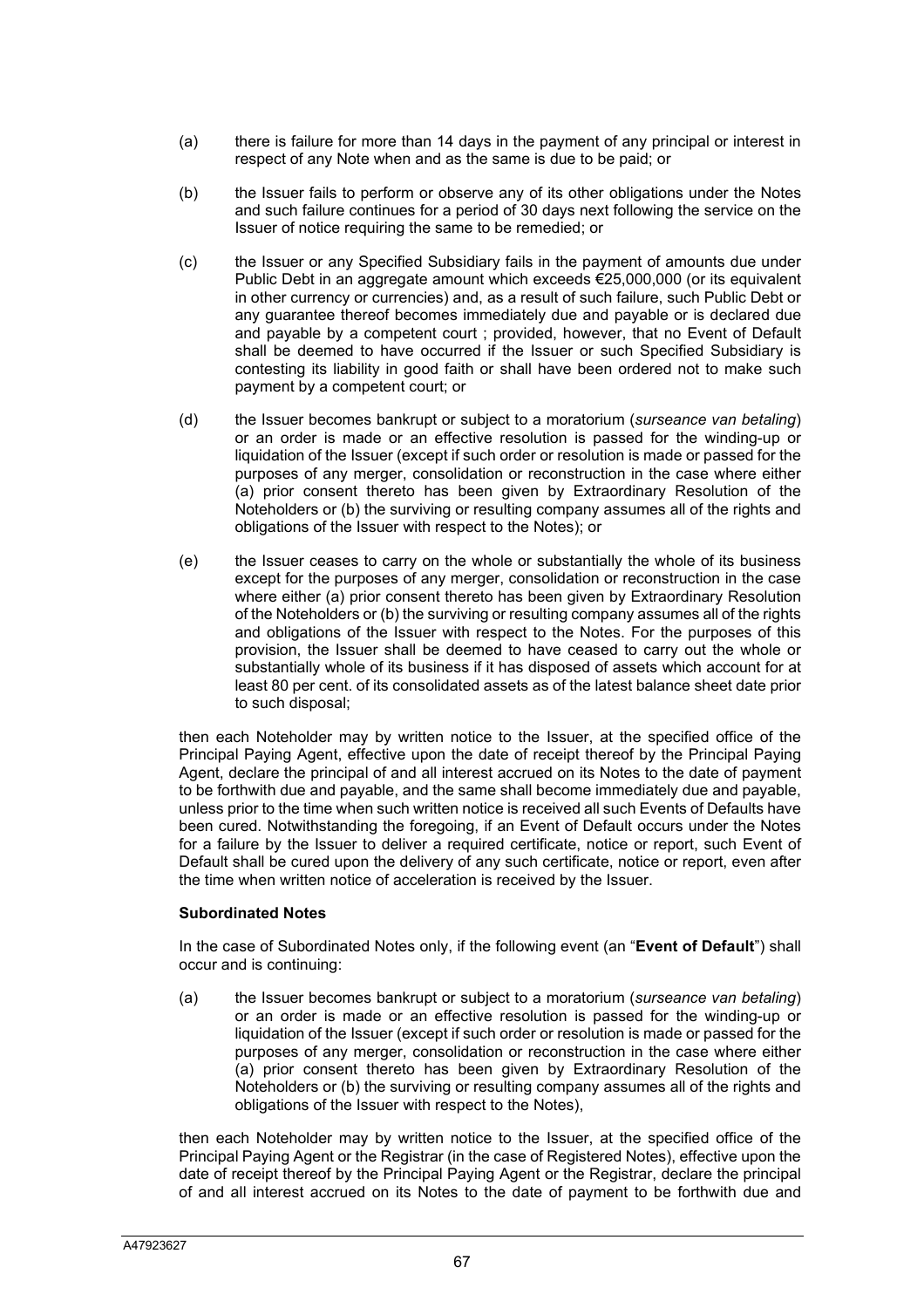payable, and the same shall become immediately due and payable, unless prior to the time when such written notice is received all such Events of Defaults have been cured.

#### **10. Replacement of Notes, Coupons and Talons**

Should any Note, Coupon or Talon be lost, stolen, mutilated, defaced or destroyed, it may be replaced at the specified office of the Principal Paying Agent (in the case of Bearer Notes or Coupons) or the Registrar (in the case of Registered Notes) upon payment by the claimant of such costs and expenses as may be incurred in connection therewith and on such terms as to evidence and indemnity as the Issuer may reasonably require. Mutilated or defaced Notes, Coupons or Talons must be surrendered before replacements will be issued.

### **11. Agents**

The names of the initial Agents and their initial specified offices are set out below.

The Issuer is entitled to vary or terminate the appointment of any Agent and/or appoint additional or other Agents and/or approve any change in the specified office through which any Agent acts, provided that:

- (i) so long as the Notes are listed or admitted to trading on the regulated market of Euronext Amsterdam, there will at all times be a Paying Agent, which may be the Principal Paying Agent, (in the case of Bearer Notes) and a Transfer Agent, which may be the Registrar, (in the case of Registered Notes) with a specified office in such place as may be required by the rules and regulations of Euronext Amsterdam (or any other relevant authority);
- (ii) there will at all times be a Paying Agent with a specified office in a city in a member country of the European Union;
- (iii) there will at all times be a Principal Paying Agent and a Registrar; and
- (iv) there will at all times be a Paying Agent with a specified office situated outside the Netherlands.

In addition, the Issuer shall forthwith appoint a Paying Agent having a specified office in New York City in the circumstances described in the final paragraph of Condition 5(e). Any variation, termination, appointment or change shall only take effect (other than in the case of insolvency, when it shall be of immediate effect) after not less than 30 nor more than 45 days' prior notice thereof shall have been given to the Noteholders in accordance with Condition 13.

The Agency Agreement contains provisions permitting any entity into which any Agent is merged or converted or with which it is consolidated or to which it transfers all or substantially all of its assets to become the successor agent. In the case of a change of any of the Paying Agents, a notice will be published in accordance with Condition 13.

## **12. Exchange of Talons**

On and after the Interest Payment Date on which the final Coupon comprised in any Coupon sheet matures, the Talon (if any) forming part of such Coupon sheet may be surrendered at the specified office of any Paying Agent in exchange for a further Coupon sheet including (if such further Coupon sheet does not include Coupons to (and including) the final date for the payment of interest due in respect of the Note to which it appertains) a further Talon, subject to the provisions of Condition 8. Each Talon shall, for the purposes of these Terms and Conditions, be deemed to mature on the Interest Payment Date on which the final Coupon comprised in the relative Coupon sheet matures.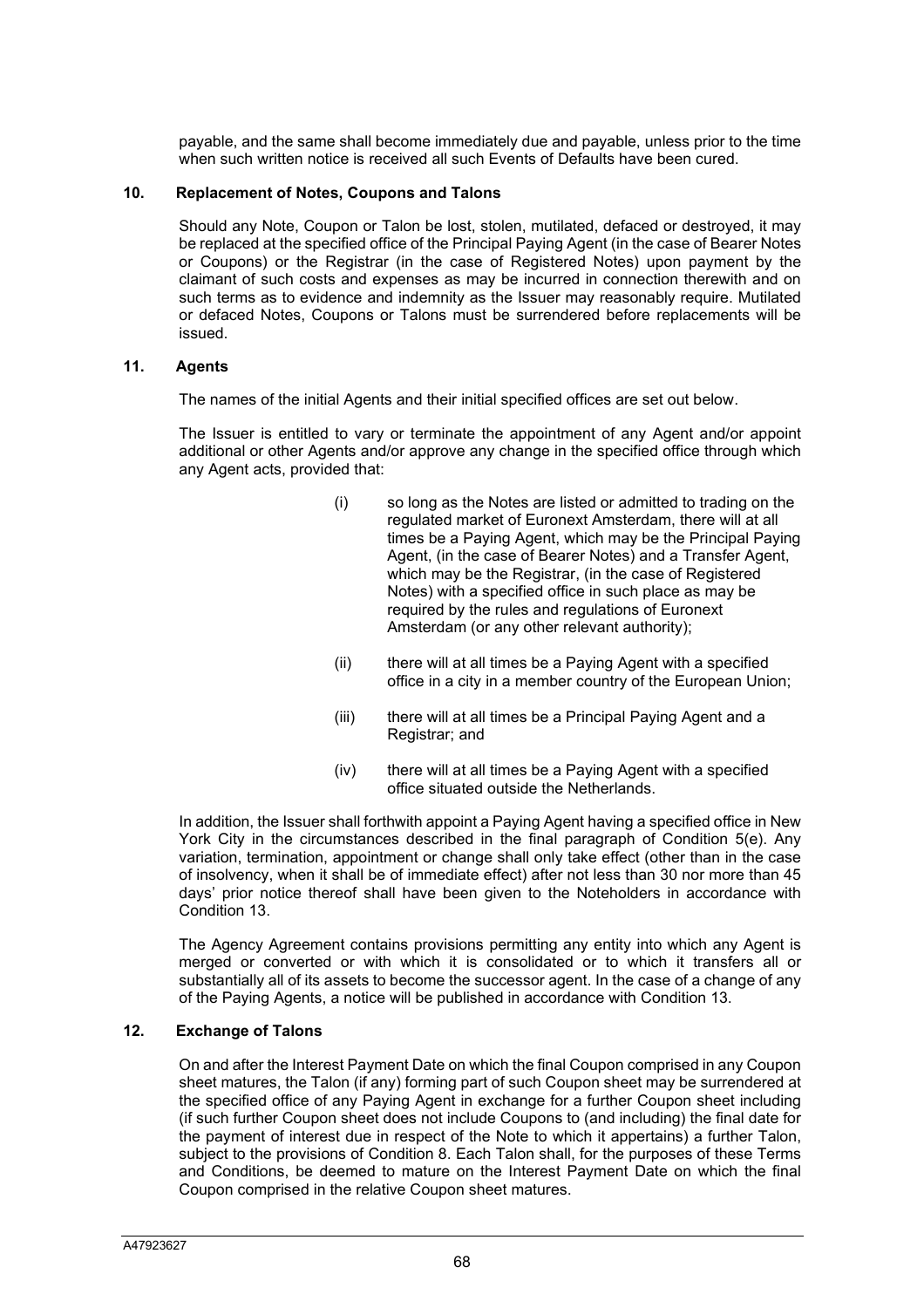### **13. Notices**

All notices regarding the Bearer Notes shall be published (i) in at least one daily newspaper of wide circulation in the Netherlands, (ii) if so specified in the applicable Final Terms, in a leading English language daily newspaper of general circulation in London and (iii) if and for so long as the Bearer Notes are listed on the regulated market of Euronext Amsterdam and the rules of Euronext Amsterdam so require, by the delivery of the relevant notice to Euronext Amsterdam and through a press release which will also be made available on the website of the Issuer ( https://investors.universalmusic.com/). In the case of (ii) above, it is expected that any such publication will be made in the Financial Times in London. In the case of (iii) above, it is expected that any such publication will be made in the Irish Times. Any such notice will be deemed to have been given on the date of the first publication in all the newspapers and/or via other channels through which such publication is required to be made.

All notices regarding the Registered Notes will be deemed to be validly given if sent by first class mail or (if posted to an address overseas) by airmail to the holders (or the first named of joint holders) at their respective addresses recorded in the Register and will be deemed to have been given on the fourth day after mailing.

Until such time as any definitive Notes are issued, there may (provided that, in the case of any publication required by Euronext Amsterdam, Euronext Amsterdam agrees), so long as the global Note(s) is or are held in its or their entirety on behalf of Euroclear and/or Clearstream, Luxembourg, be substituted for publication in some or all of the newspapers referred to above, the delivery of the relevant notice to Euroclear and/or Clearstream, Luxembourg for communication by them to the holders of the Notes. Any such notice shall be deemed to have been given to the holders of the Notes on the fifth day after the day on which the said notice was given to Euroclear and/or Clearstream, Luxembourg.

Where the identity of all the holders of the Notes is known to the Issuer, the Issuer may (provided that, in the case of any publication required by Euronext Amsterdam, Euronext Amsterdam agrees) give notices individually to such holders in lieu of publication as provided above.

Notices to be given by any holder of the Notes shall be in writing and given by lodging the same, together in the case of any Note in definitive form with the relative Note or Notes, with the Principal Paying Agent (in the case of Bearer Notes) or the Registrar (in the case of Registered Notes). Whilst any of the Notes are represented by a global Note, such notice may be given by any holder of a Note to the Principal Paying Agent or the Registrar via Euroclear and/or Clearstream, Luxembourg, as the case may be, in such manner as the Principal Paying Agent or the Registrar and Euroclear and/or Clearstream, Luxembourg, as the case may be, may approve for this purpose.

Whilst any of the Notes are represented by a global Note deposited with Euroclear Nederland, the Issuer, the Agents and Euroclear Nederland shall mutually agree on such rules for form and contents of communications between them as they may deem practical for the purpose of giving effect to these Terms and Conditions.

### **14. Meetings of Noteholders, Modification and Waiver**

The Agency Agreement contains provisions for convening both physical and virtual meetings of the Noteholders to consider any matter affecting their interests, including the sanctioning by Extraordinary Resolution of a modification of the Notes, the Coupons or certain provisions of the Agency Agreement. Such a meeting may be convened by the Issuer or the Noteholders holding not less than five per cent. in nominal amount of the Notes for the time being remaining outstanding. The quorum at any such meeting for passing an Extraordinary Resolution is one or more persons holding or representing not less than 50 per cent. in nominal amount of the Notes for the time being outstanding, or at any adjourned meeting one or more persons being or representing Noteholders whatever the nominal amount of the Notes so held or represented, except that at any meeting the business of which includes the modification of certain provisions of the Notes or Coupons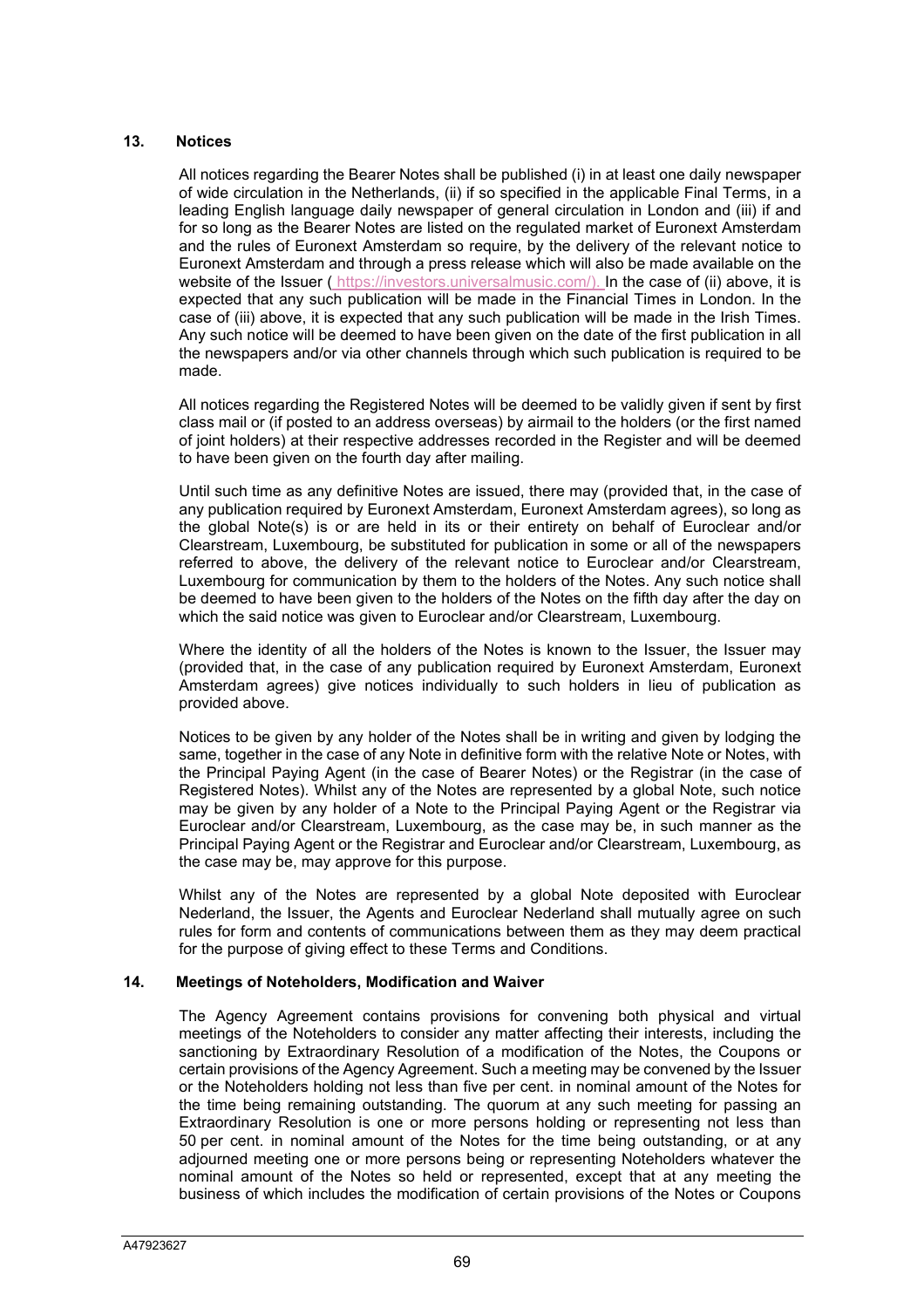(including modifying the date of maturity of the Notes or any date for payment of interest thereof, reducing or cancelling the amount of principal or the rate of interest payable in respect of the Notes or altering the currency of payment of the Notes or Coupons), the necessary quorum for passing an Extraordinary Resolution will be one or more persons holding or representing not less than two-thirds, or at any adjourned such meeting not less than one-third, in nominal amount of the Notes for the time being outstanding. The Agency Agreement provides that (i) a resolution passed at a meeting duly convened and held in accordance with the Agency Agreement by two thirds of the votes cast on such resolution, (ii) a resolution in writing signed by or on behalf of the holders of not less than two thirds in nominal amount of the Notes for the time being outstanding or (iii) consent given by way of electronic consents through the relevant clearing system(s) (in a form satisfactory to the Principal Paying Agent) by or on behalf of the holders of not less than two thirds in nominal amount of the Notes for the time being outstanding, shall, in each case, be effective as an Extraordinary Resolution of the Noteholders. An Extraordinary Resolution passed by the Noteholders will be binding on all the Noteholders, whether or not they are present at any meeting and whether or not they voted on the resolution, and on all Couponholders.

The Principal Paying Agent and the Issuer may agree, without the consent of the Noteholders or Couponholders, to:

- (i) any modification (except such modifications in respect of which an increased quorum is required as mentioned above) of the Notes, the Coupons or the Agency Agreement which is not materially prejudicial to the interests of the Noteholders; or
- (ii) any modification of the Notes, the Coupons or the Agency Agreement which is of a formal, minor or technical nature or is made to correct a manifest error or to comply with mandatory provisions of the law of the jurisdiction in which the Issuer is incorporated.

Any such modification shall be binding on the Noteholders and the Couponholders and any such modification shall be notified to the Noteholders in accordance with Condition 13 as soon as practicable thereafter.

#### **15. Further Issues**

The Issuer shall be at liberty from time to time without the consent of the Noteholders or Couponholders to create and issue further notes having terms and conditions the same as the Notes or the same in all respects save for the amount and date of the first payment of interest thereon and so that the same shall be consolidated and form a single Series with the outstanding Notes.

#### **16. Substitution of the Issuer**

- (a) The Issuer (which for the purpose of this Condition, save where the context requires otherwise, includes any previous substitute of the Issuer) under this Condition may and the Noteholders and the Couponholders hereby irrevocably agree in advance that the Issuer under this Condition may at any time substitute any company (incorporated in any country in the world), of which more than 90 per cent. of the shares or other equity interest carrying voting rights are directly or indirectly held by the Issuer, as the principal debtor in respect of the Notes (any such company, the "**Substituted Debtor**"), provided that:
	- (i) such documents shall be executed, and notices be given, by the Substituted Debtor and the Issuer as the Principal Paying Agent may deem reasonably necessary to give full effect to the substitution and pursuant to which (i) the Substituted Debtor shall undertake in favour of each Noteholder and Couponholders to be bound by these Terms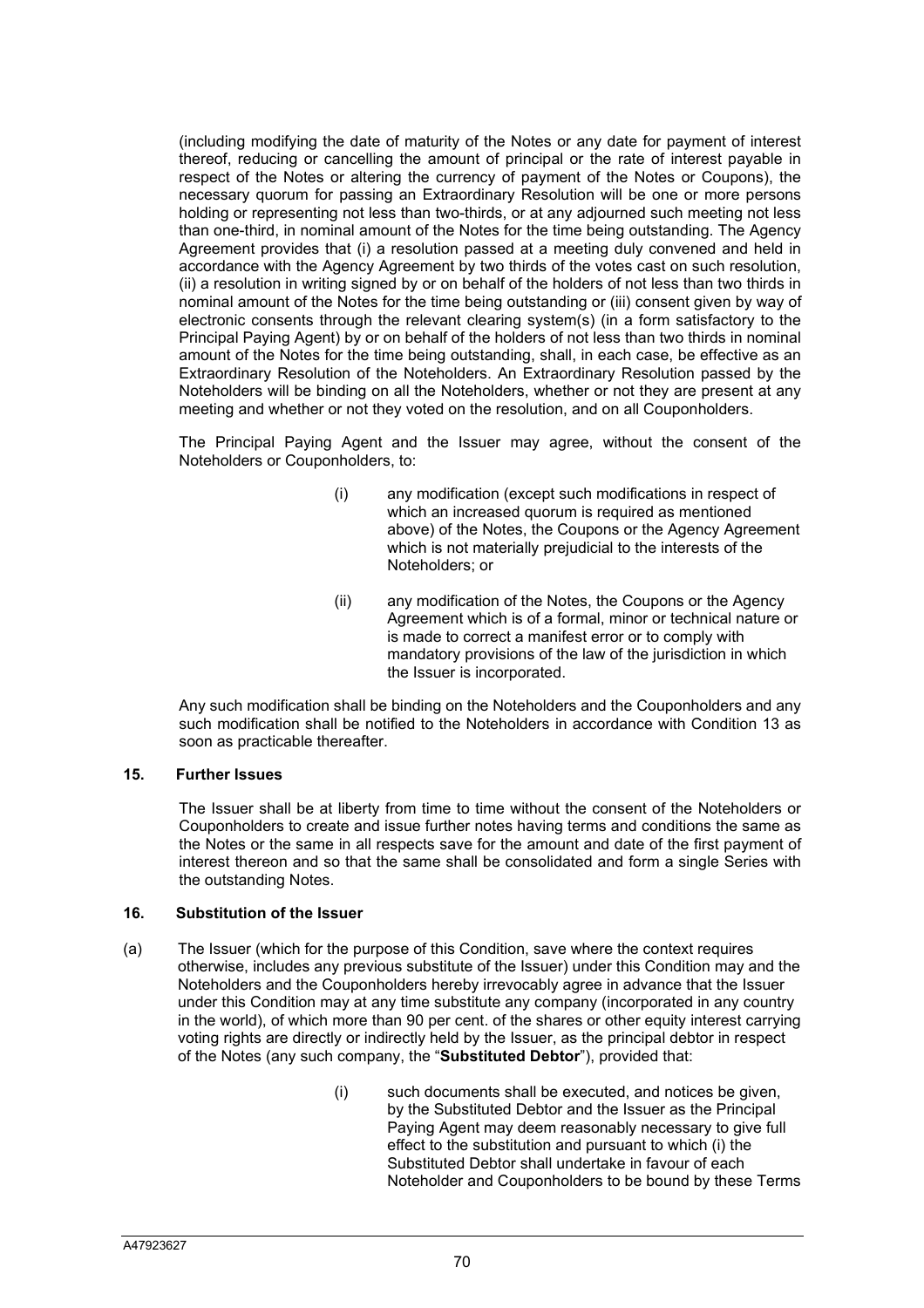and Conditions and the provisions of the Agency Agreement as the principal debtor in respect of the Notes and Coupons in place of the Issuer and (ii) the Issuer shall guarantee, which guarantee shall be unconditional and irrevocable, in favour of each Noteholder of the relative Coupons the payment of all sums in respect of the Notes and the relative Coupons;

- (ii) in accordance with and subject to Condition 7, no taxes or duties shall be required to be withheld or deducted at source in the territory where the Substituted Debtor is incorporated, domiciled or resident (unless the withholding or deduction would be borne by the Substituted Debtor, in which case sub-clause (b) of Condition 7 shall apply); and
- (iii) all necessary governmental and regulatory approvals and consents for such substitution shall have been obtained and be in full force and effect.
- (b) The Substituted Debtor shall forthwith give notice of the substitution to the Noteholders and the Couponholders in accordance with Condition 13.

#### **17. Governing Law and Submission to Jurisdiction**

The Agency Agreement, the Notes and the Coupons and any non-contractual obligations arising out of or in connection therewith are governed by, and shall be construed in accordance with, the laws of the Netherlands.

The Issuer irrevocably agrees, for the benefit of the Noteholders and the Couponholders, that the courts of Amsterdam are to have exclusive jurisdiction to settle any disputes which may arise out of or in connection with the Notes, and/or the Coupons (including a dispute relating to any non-contractual obligations arising out of or in connection with the Notes and/or the Coupons) and accordingly submits to the exclusive jurisdiction of the Amsterdam courts.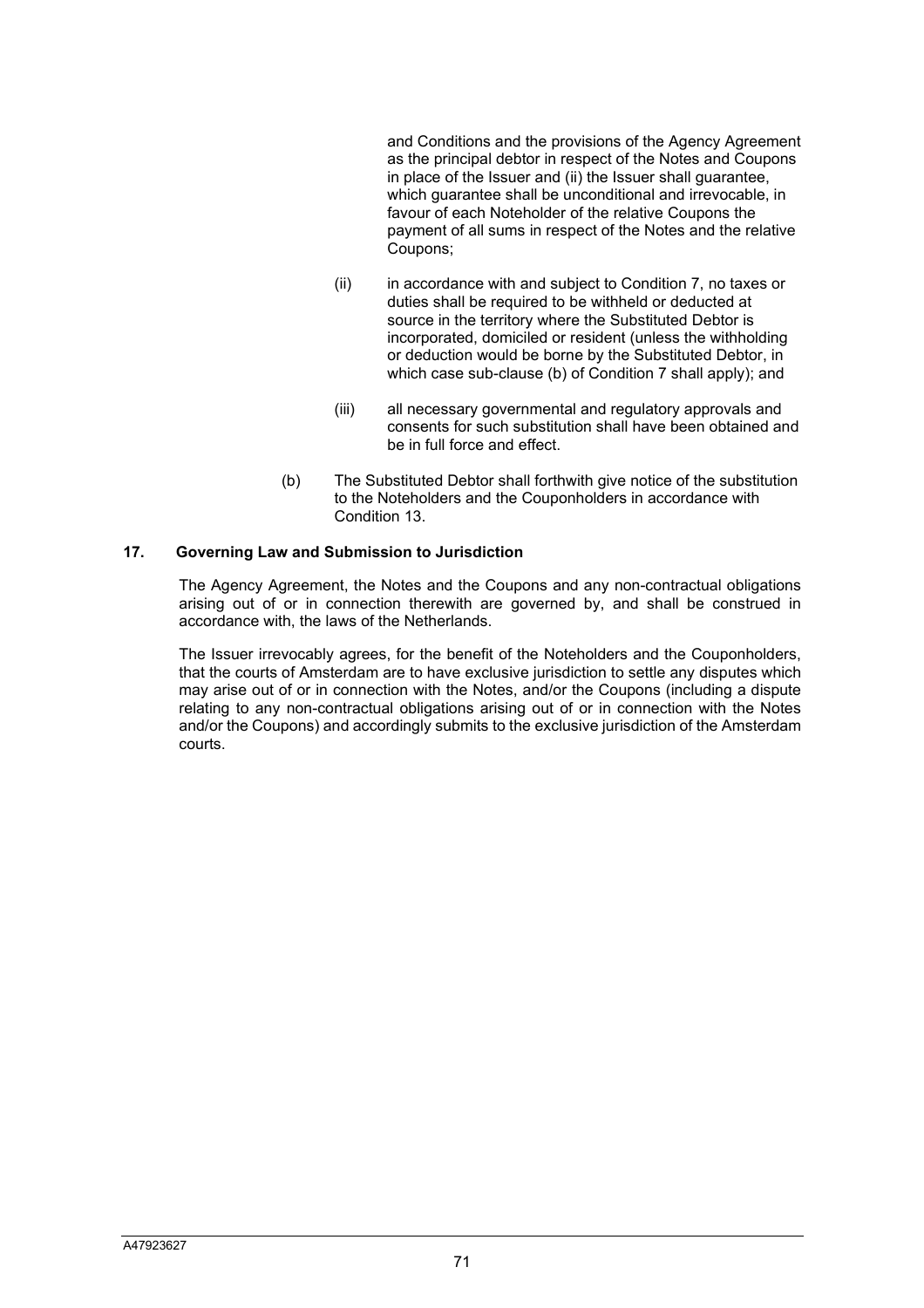## **Schedule 3**

## **Forms of Global and Definitive Bearer Notes Coupons and Talons**

### **Part I**

#### **Form of Temporary Bearer Global Note(1)**

[NOTICE: THIS NOTE IS ISSUED FOR TEMPORARY DEPOSIT WITH NEDERLANDS CENTRAAL INSTITUUT VOOR GIRAAL EFFECTENVERKEER B.V. (EUROCLEAR NEDERLAND) AT AMSTERDAM, THE NETHERLANDS. ANY PERSON BEING OFFERED THIS NOTE FOR TRANSFER OR ANY OTHER PURPOSE SHOULD BE AWARE THAT THEFT OR FRAUD IS ALMOST CERTAIN TO BE INVOLVED.](2)

[NOTICE: THE CUSTODY OF THIS GLOBAL NOTE BY EUROCLEAR NEDERLAND SHALL BE SUBJECT TO EUROCLEAR NEDERLAND'S CONDITIONS AS IN FORCE FROM TIME TO TIME. THE ISSUER HEREBY DECLARES THAT IT WILL ABIDE BY THESE CONDITIONS.](2)

[ANY UNITED STATES PERSON WHO HOLDS THIS OBLIGATION WILL BE SUBJECT TO LIMITATIONS UNDER THE UNITED STATES INCOME TAX LAWS, INCLUDING THE LIMITATIONS PROVIDED IN SECTIONS 165(j) AND 1287(a) OF THE INTERNAL REVENUE CODE.]3

## **UNIVERSAL MUSIC GROUP N.V. (having its corporate seat at Amsterdam, The Netherlands)**

#### **TEMPORARY BEARER GLOBAL NOTE**

### **[representing [amount] [●]%, due [●]](2)**

This Global Note is a Temporary Bearer Global Note (the "**Global Note**") without interest Coupons in respect of a duly authorised issue of Notes (the "**Notes**") of UNIVERSAL MUSIC GROUP N.V. (the "**Issuer**") described, and having the provisions specified, in the Final Terms attached hereto (the "**Final Terms**"). References herein to the Conditions shall be to the Terms and Conditions of the Notes as set out in Schedule 2 to the Agency Agreement (as defined below) as modified and supplemented by the information set out in the Final Terms, but in the event of any conflict between the provisions of that Schedule and the information set out in the Final Terms, the Final Terms will prevail.

Words and expressions defined or set out in the Conditions and/or the Final Terms shall bear the same meaning when used herein.

This Global Note is issued subject to, and with the benefit of, the Conditions and an agency agreement (the "**Agency Agreement**", which expression shall be construed as a reference to that agreement as the same may be further amended, supplemented and/or restated from time to time) dated 16 June 2022 and made between the Issuer, Citibank, N.A. as principal paying agent (the "**Principal Paying Agent**") and the other agents named therein.

For value received the Issuer, subject to and in accordance with the Conditions, promises to pay to the bearer hereof on the Maturity Date or on such earlier date as any of the Notes represented by

<sup>1</sup> ) To be used for Temporary Bearer Global Notes which are deposited with Euroclear and/or Clearstream Luxembourg or, as the case may be, Euroclear Nederland, subject to amendments as indicated.

<sup>2</sup> ) Include only on Temporary Bearer Global Notes deposited with Euroclear Nederland.

 $3$  The legend can be deleted if the Notes have an initial maturity of 365 days or less.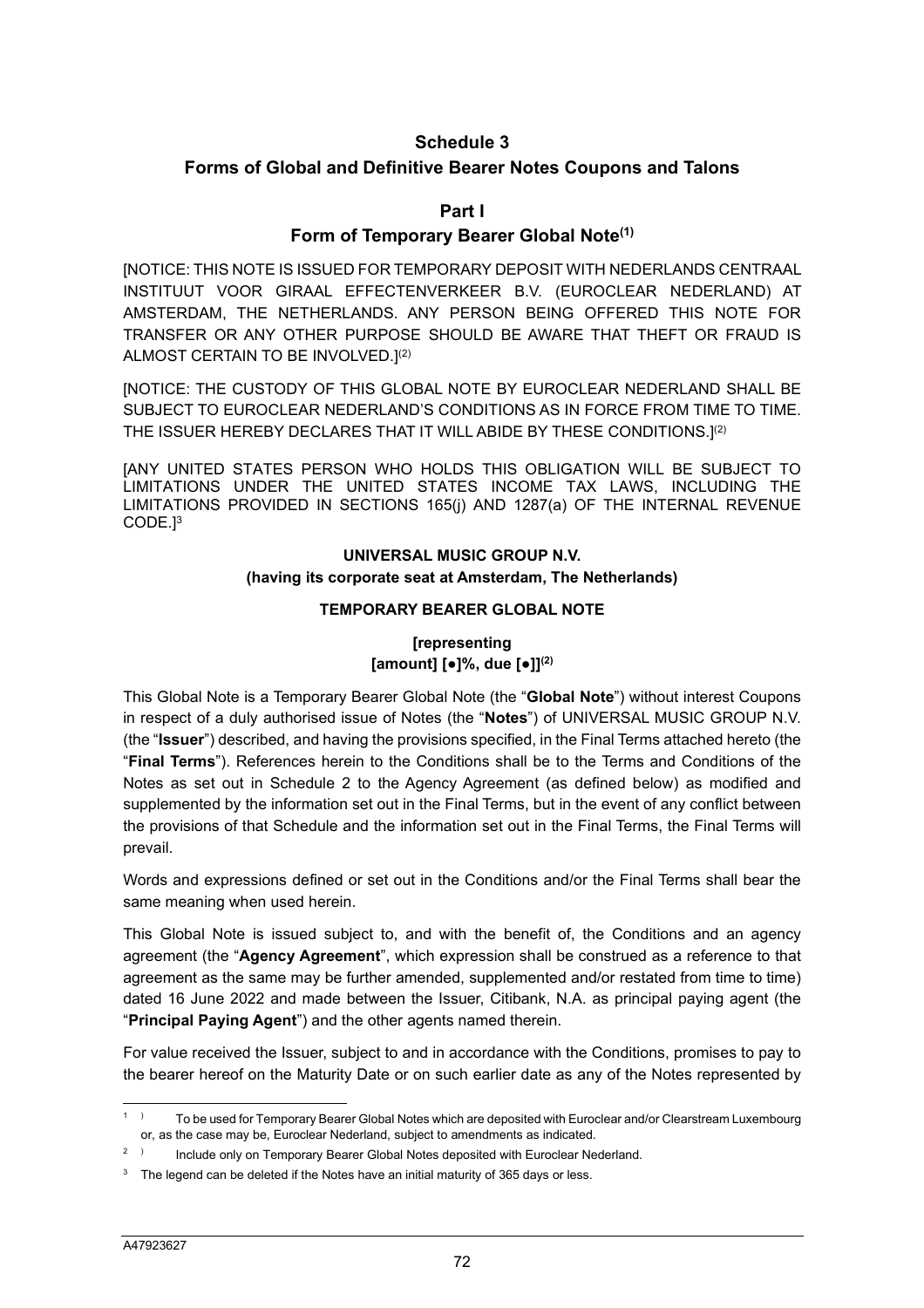this Global Note may become due and repayable in accordance with the Conditions, the amount payable on redemption of such Notes then represented by this Global Note becoming so due and repayable, and to pay interest (if any) on the Notes from time to time represented by this Global Note calculated and payable as provided in the Conditions together with any other sums payable under the Conditions, upon presentation and, at maturity, surrender of this Global Note to or to the order of the Principal Paying Agent at [6th Floor, Citigroup Centre, Canada Square, Canary Wharf, London E14 5LB, United Kingdom<sup>\*45</sup>/[•]<sup>\*\*</sup> or at the specified office of any of the other paying agents located outside the United States (except as provided in the Conditions) from time to time appointed by the Issuer in respect of the Notes, but (in the case only of Notes subject to TEFRA D selling restrictions, as indicated in the Final Terms, ("**TEFRA D Notes**") in each case subject to the requirements as to certification provided herein.

If the applicable Final Terms indicate that this Global Note is intended to be a New Global Note, the nominal amount of Notes represented by this Global Note shall be the aggregate amount from time to time entered in the records of both Euroclear Bank SA/NV and Clearstream Banking, S.A. (together, the "**relevant Clearing Systems**"). The records of the relevant Clearing Systems (which expression in this Global Note means the records that each relevant Clearing System holds for its customers which reflect the amount of such customer's interest in the Notes) shall be conclusive evidence of the nominal amount of Notes represented by this Global Note and, for these purposes, a statement issued by a relevant Clearing System stating the nominal amount of Notes represented by this Global Note at any time (which statement shall be made available to the bearer upon request) shall be conclusive evidence of the records of the relevant Clearing System at that time.

If the applicable Final Terms indicate that this Global Note is not intended to be a New Global Note, the nominal amount of the Notes represented by this Global Note shall be the amount stated in the applicable Final Terms or, if lower, the nominal amount most recently entered by or on behalf of the Issuer in the relevant column in Part II or III of Schedule One or in Schedule Two.

On any redemption or payment of interest being made in respect of, or purchase and cancellation of, any of the Notes represented by this Global Note the Issuer shall procure that:

- (a) if the applicable Final Terms indicate that this Global Note is intended to be a New Global Note, details of such redemption, payment or purchase and cancellation (as the case may be) shall be entered pro rata in the records of the relevant Clearing Systems and, upon any such entry being made, the nominal amount of the Notes recorded in the records of the relevant Clearing Systems and represented by this Global Note shall be reduced by the aggregate nominal amount of the Notes so redeemed or purchased and cancelled; or
- (b) if the applicable Final Terms indicate that this Global Note is not intended to be a New Global Note, details of such redemption, payment or purchase and cancellation (as the case may be) shall be entered by or on behalf of the Issuer in Schedule One and the relevant space in Schedule One recording any such redemption, payment or purchase and cancellation (as the case may be) shall be signed by or on behalf of the Issuer. Upon any such redemption or purchase and cancellation, the nominal amount of the Notes represented by this Global Note shall be reduced by the nominal amount of the Notes so redeemed or purchased and cancelled.

<sup>4</sup> Include only on Temporary Bearer Global Notes that are not deposited with Euroclear Nederland

<sup>5</sup> Include only on Temporary Bearer Global Notes that are deposited with Euroclear Nederland.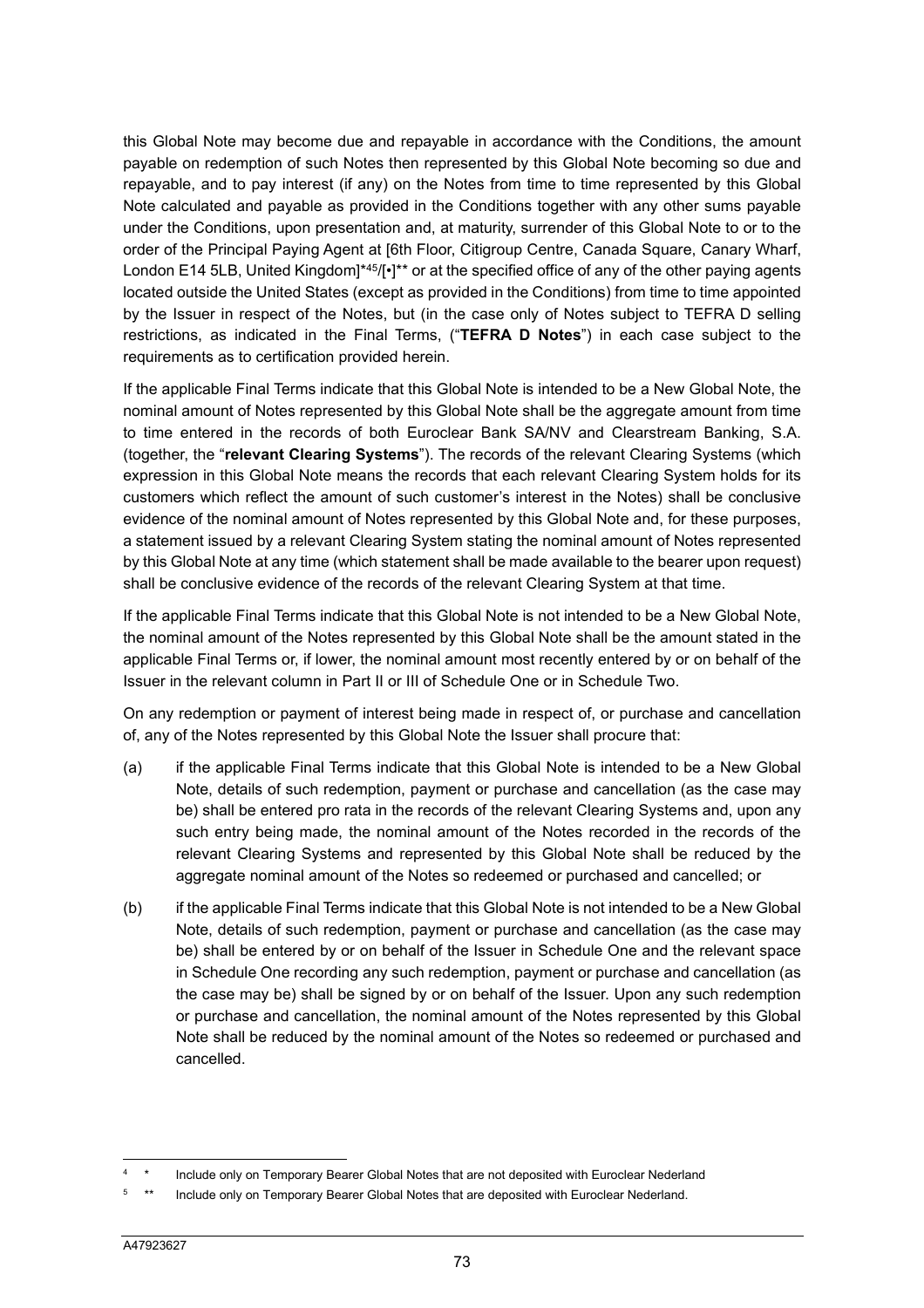Payments due in respect of Notes for the time being represented by this Global Note shall be made to the bearer of this Global Note and each payment so made will discharge the Issuer's obligations in respect thereof. Any failure to make the entries referred to above shall not affect such discharge.

Prior to the Exchange Date (as defined below) and if this Global Note is issued in representation of TEFRA D Notes, all payments (if any) on this Global Note will only be made to the bearer hereof to the extent that there is presented to the Principal Paying Agent either (i) by Clearstream Banking, S.A. ("**Clearstream, Luxembourg**") or Euroclear Bank SA/NV ("**Euroclear**") a certificate, substantially in the form set out in Schedule Three hereto, to the effect that it has received from or in respect of a person entitled to a particular nominal amount of the Notes (as shown by its records) a certificate in or substantially in the form of Certificate "A" as set out in Schedule Three hereto or (ii) by Nederlands Centraal Instituut voor Giraal Effectenverkeer B.V. ("**Euroclear Nederland**") at Amsterdam, The Netherlands a certificate, substantially in the form set out in Schedule Four hereto, to the effect that it has received from or in respect of a person entitled to a beneficial interest in a particular nominal amount of the Notes (as shown by its records) a certificate in or substantially in the form of Certificate "A" as set out in Schedule Four hereto or (iii) an appropriate certificate, to substantially the same effect, from any other Relevant Clearing System (as defined below). After the Exchange Date the bearer of this Global Note will not be entitled to receive any payment of interest hereon.

On or after the date (the "**Exchange Date**") which is not earlier than 40 days and, if this Global Note has been deposited with Euroclear Nederland, not later than 90 days after the Issue Date, this Global Note may be exchanged in whole or in part (free of charge) for, as specified in the Final Terms, either (a) security printed Definitive Bearer Notes and (if applicable) Coupons, Coupon sheets and/or Talons in the appropriate form set out in Parts III, IV and V respectively of Schedule 3 to the Agency Agreement (on the basis that all the appropriate details have been included on the face of such Definitive Bearer Notes and (if applicable) Coupons, Coupon sheets and/or Talons and the Final Terms has been incorporated on such Definitive Bearer Notes) or (b) either, if the applicable Final Terms indicate that this Global Note is intended to be a New Global Note, interests recorded in the records of the relevant Clearing Systems in a Permanent Bearer Global Note or, if the applicable Final Terms indicate that this Global Note is not intended to be a New Global Note, a Permanent Bearer Global Note, which, in either case, is in the form set out in Part II of Schedule 3 to the Agency Agreement (together with the Final Terms attached thereto), upon notice being given either (i) by Euroclear and/or Clearstream, Luxembourg or (ii) by Euroclear Nederland, in each case acting on the instructions of any holder of an interest in this Global Note. If Definitive Bearer Notes and (if applicable) Coupons, Coupon sheets and/or Talons have already been issued in exchange for all the Notes represented for the time being by the Permanent Bearer Global Note because Euroclear and/or Clearstream, Luxembourg do not regard the Permanent Bearer Global Note to be fungible with such Definitive Bearer Notes, then this Global Note may only thereafter be exchanged for Definitive Bearer Notes and (if applicable) Coupons, Coupon sheets and/or Talons pursuant to the terms hereof.

This Global Note may be exchanged by the bearer hereof on any day (other than a Saturday or Sunday) on which banks are open for general business in London. In the case of TEFRA D Notes, Definitive Bearer Notes or (as the case may be) the interests in the Permanent Bearer Global Note shall only be (in the case of Definitive Bearer Notes) issued and delivered and (in the case of the Permanent Bearer Global Note where the applicable Final Terms indicate that this Global Note is intended to be a New Global Note) recorded in the records of the relevant Clearing System in exchange for that portion of this Global Note in respect of which there shall have been presented to the Principal Paying Agent either (i) by Clearstream, Luxembourg or Euroclear a certificate, substantially in the form set out in Schedule Three hereto, to the effect that it has received from or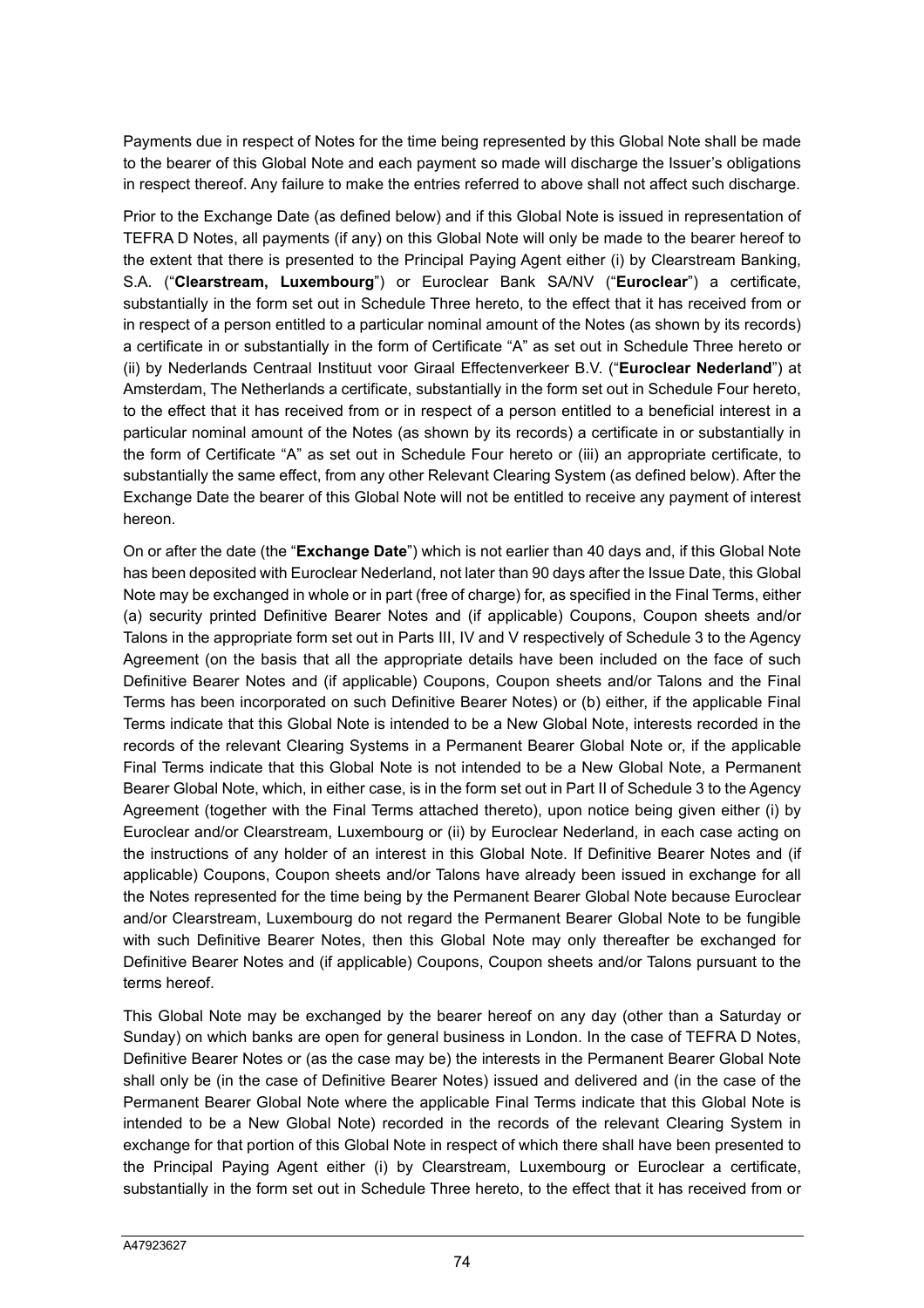in respect of a person entitled to a beneficial interest in a particular nominal amount of the Notes (as shown by its records) a certificate in or substantially in the form of Certificate "A" as set out in Schedule Three hereto or (ii) by Euroclear Nederland a certificate, substantially in the form set out in Schedule Four hereto, to the effect that it has received from or in respect of a person entitled to a beneficial interest in a particular nominal amount of the Notes (as shown by its records) a certificate in or substantially in the form of Certificate "A" as set out in Schedule Four hereto or (iii) an appropriate certificate, to substantially the same effect, from any other Relevant Clearing System, unless, in any such case, such certificate has already been given in accordance with the above provisions. The aggregate nominal amount of Definitive Bearer Notes or interests in a Permanent Bearer Global Note issued upon an exchange of this Global Note will, subject to the terms hereof, be equal to the aggregate nominal amount of this Global Note submitted by the bearer hereof for exchange.

On an exchange of the whole of this Global Note, this Global Note shall be cancelled and surrendered to the Principal Paying Agent. On an exchange of part only of this Global Note, the Issuer shall procure that:

- (a) if the applicable Final Terms indicate that this Global Note is intended to be a New Global Note, details of such exchange shall be entered pro rata in the records of the relevant Clearing Systems; or
- (b) if the applicable Final Terms indicate that this Global Note is not intended to be a New Global Note, details of such exchange shall be entered by or on behalf of the Issuer in Schedule Two hereto and the relevant space in Schedule Two hereto recording such exchange shall be signed by or on behalf of the Issuer and the nominal amount of this Global Note and the Notes represented by this Global Note shall be reduced by the nominal amount so exchanged. If, following the issue of a Permanent Bearer Global Note in exchange for some of the Notes represented by this Global Note, further Notes represented by this Global Note are to be exchanged for interests in a Permanent Bearer Global Note, such exchange may be effected, subject as provided herein, without the issue of a new Permanent Bearer Global Note, by the Issuer or its agent endorsing Schedule Two of the Permanent Bearer Global Note previously issued to reflect an increase in the aggregate nominal amount of such Permanent Bearer Global Note by an amount equal to the aggregate nominal amount of the Permanent Bearer Global Note which would otherwise have been issued on such exchange.

Until the exchange of the whole of this Global Note as aforesaid, the bearer hereof shall in all respects (except as otherwise provided herein) be entitled to the same benefits as if such bearer were the bearer of Definitive Bearer Notes and (if applicable) Coupons, Coupon sheets and/or Talons. Accordingly, except as ordered by a court of competent jurisdiction or as required by law or applicable regulations, the Issuer and any Paying Agents may deem and treat the holder hereof as the absolute owner of this Global Note for all purposes. All payments of any amounts payable and paid to such holder shall be valid and, to the extent of the sums so paid, effectual to satisfy and discharge the liability for the moneys payable hereon and on the relevant Definitive Bearer Notes and/or Coupons or Coupon sheets.

In the event that this Global Note (or any part hereof) has become due and repayable in accordance with the Conditions and payment in full of the amount due has not been made to the bearer in accordance with the foregoing then, unless within the period of 15 days commencing on the relevant due date payment in full of the amount due in respect of this Global Note is received by the bearer in accordance with the foregoing, at 8.00 p.m. (London time) on such 15th day (the "**Relevant Time**"), each Relevant Account Holder shall automatically acquire, without the need for any further action on behalf of any person, against the Issuer all those rights which such Relevant Account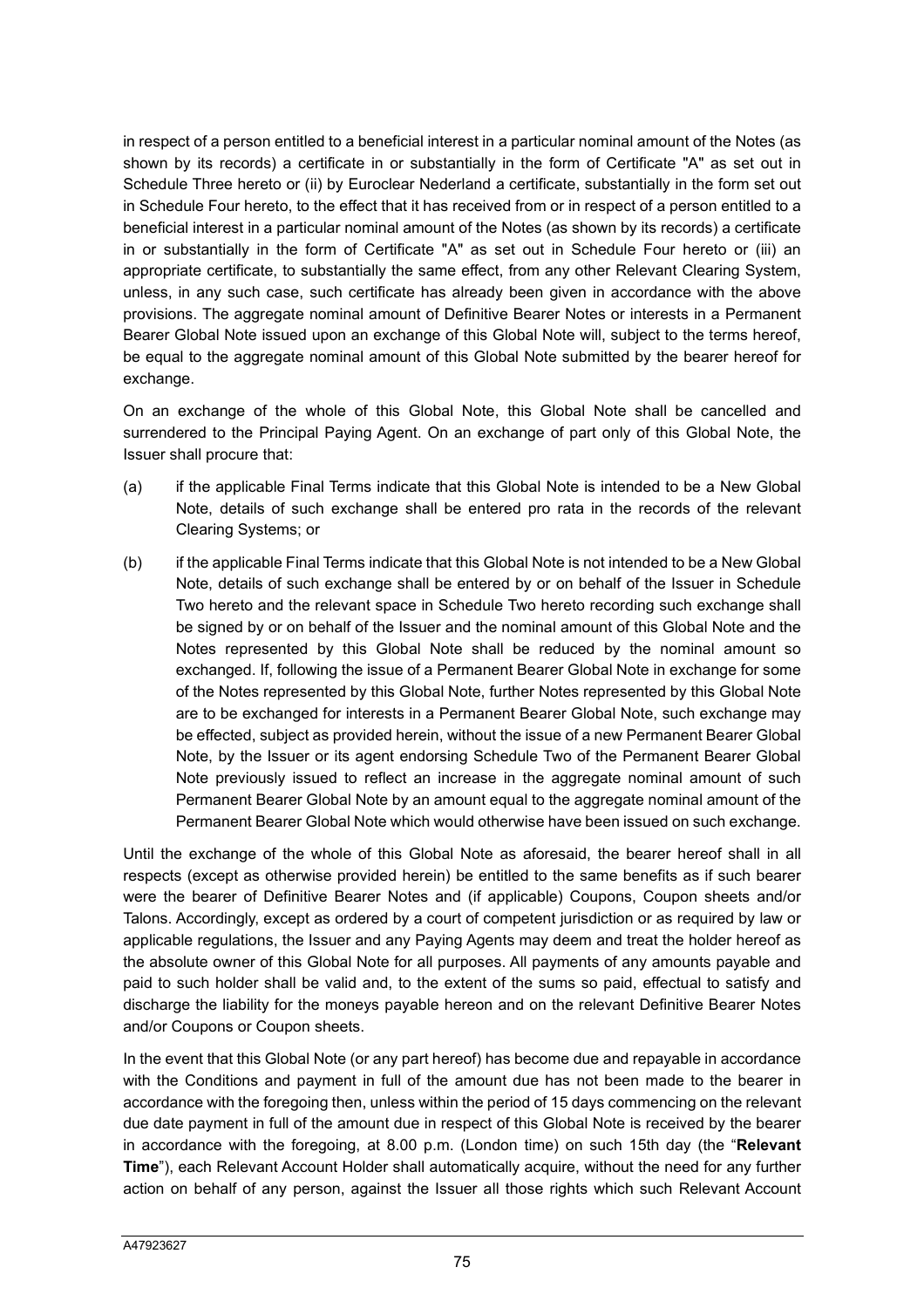Holder would have had if at the Relevant Time it held and owned duly executed and authenticated Definitive Bearer Notes and (if applicable) Coupons, Coupon sheets, and/or Talons in respect of each underlying Note represented by such Global Note which such Relevant Account Holder has credited to its securities account with the Relevant Clearing System at the Relevant Time. The Issuer's obligation pursuant to this paragraph shall be a separate and independent obligation by reference to each relevant underlying Note and the Issuer agrees that a Relevant Account Holder may assign its rights hereunder in whole or in part.

"**Relevant Account Holder**" means any account holder with the Relevant Clearing System which has underlying Notes credited to its securities account from time to time.

"**Relevant Clearing System**" means, as applicable, Euroclear, Clearstream, Luxembourg and any other additional clearing system or systems specified in the applicable Final Terms (but does not include Euroclear Nederland whether or not so specified).

If any provision in or obligation under this Global Note is or becomes invalid, illegal or unenforceable in any respect under the law of any jurisdiction, that will not affect or impair (i) the validity, legality or enforceability under the law of that jurisdiction of any other provision in or obligation under this Global Note, and (ii) the validity, legality or enforceability under the law of any other jurisdiction of that or any other provision in or obligation under this Global Note.

This Global Note is governed by, and shall be construed in accordance with, the laws of The Netherlands. All disputes in connection with or arising from the Global Note or its execution will be judged by the courts of Amsterdam, The Netherlands, judging in the first instance, and its appellate courts.

This Global Note shall not be valid unless authenticated by or on behalf of [the Principal Paying Agent<sup>[6</sup> [ $\bullet$ ]<sup>7</sup> and, if the applicable Final Terms indicate that this Global Note is intended to be held in a manner which would allow Eurosystem eligibility, effectuated by the entity appointed as common safekeeper by the Relevant Clearing Systems.

IN WITNESS whereof the Issuer has caused this Global Note to be duly executed on its behalf.

### **UNIVERSAL MUSIC GROUP N.V.**

By:

Issued in Amsterdam as of [●] 20[●]

[This Global Note is authenticated by or on behalf of the Principal Paying Agent.

Citibank, N.A.

By  $\qquad \qquad$  ]\*

[This Global Note is authenticated by or on behalf of [●], at [●], [*country*], which hereby certifies, (if applicable) in its capacity as participant of Euroclear Nederland, that this Global Note has been validly executed by the Issuer.

 $\lceil \bullet \rceil$ 

By:  $By:$   $]^{**}$ 

Effectuated without recourse, warranty or liability by

<sup>6</sup> \* Include only on Temporary Bearer Global Notes that are not deposited with Euroclear Nederland.

<sup>7</sup> Include only on Temporary Bearer Global Notes that are deposited with Euroclear Nederland.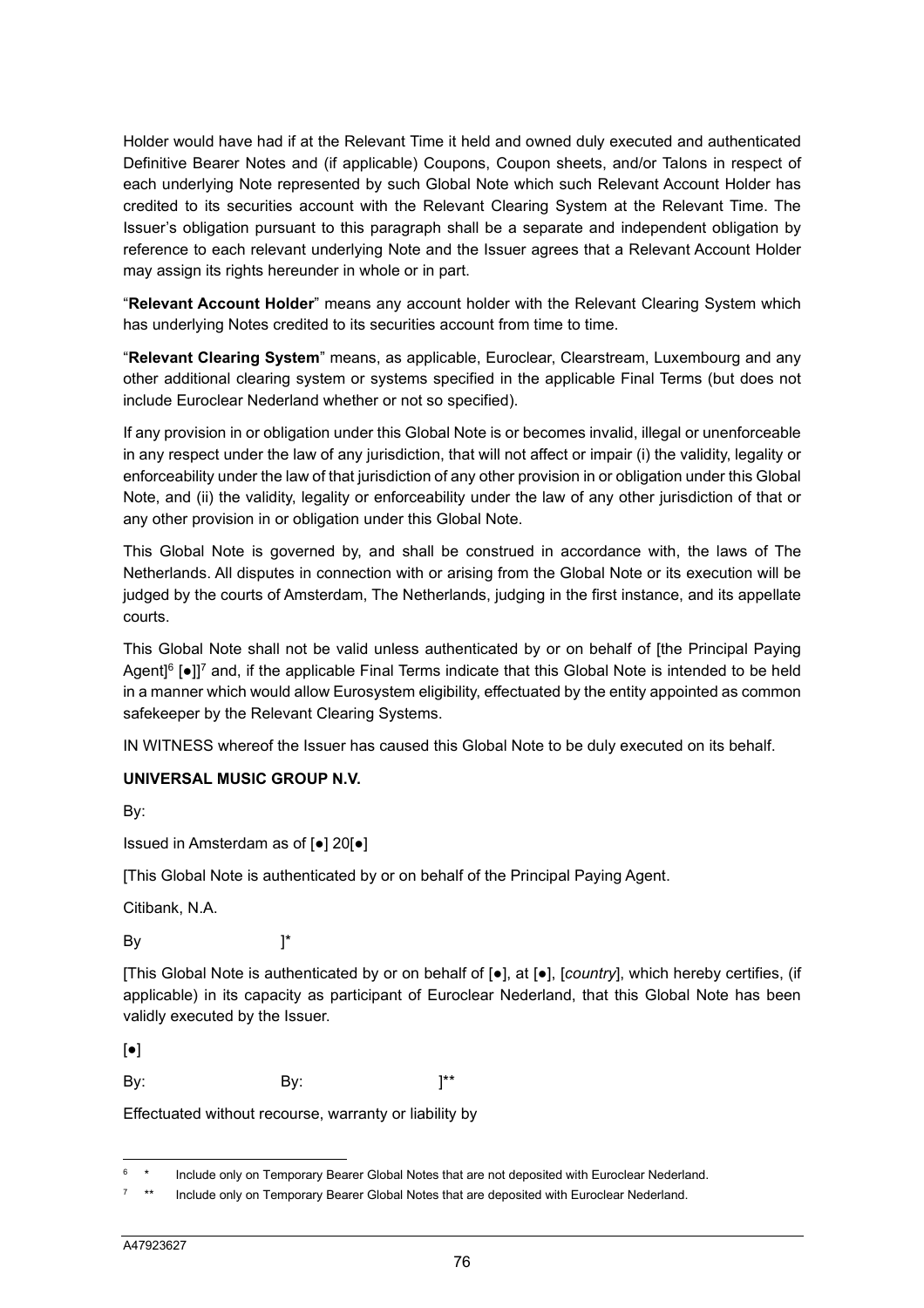……………………………….

as common safekeeper

By: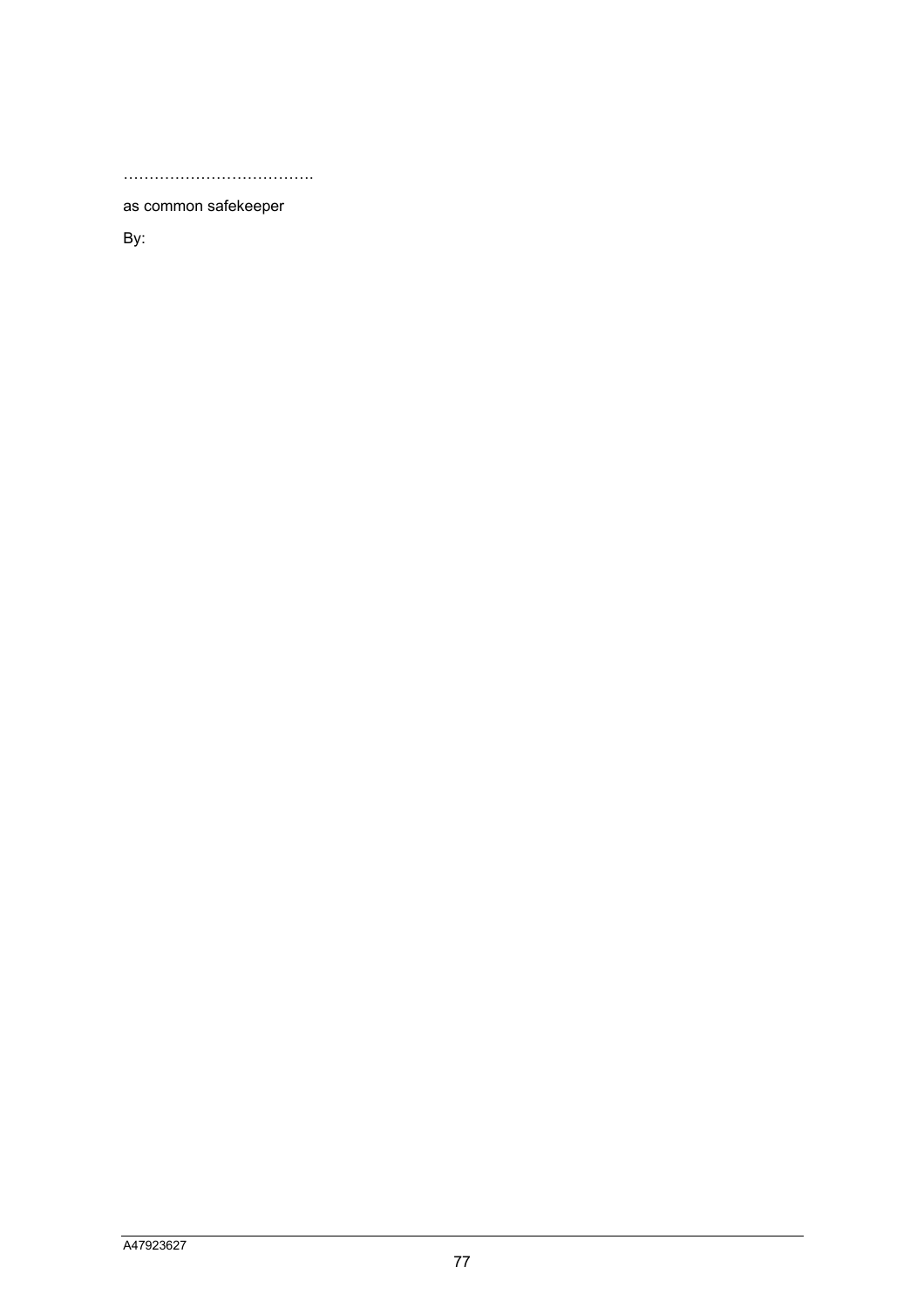# **Schedule One8 [●]**

# **Part I Interest Payments**

| <b>Interest</b><br><b>Payment Date</b> | Date of<br><b>Payment</b> | <b>Total amount of</b><br><b>Interest</b><br>Payable | <b>Amount of</b><br><b>Interest Paid</b> | <b>Confirmation of</b><br>payment by or<br>on behalf of the<br><b>Issuer</b> |
|----------------------------------------|---------------------------|------------------------------------------------------|------------------------------------------|------------------------------------------------------------------------------|
| First                                  |                           |                                                      |                                          |                                                                              |
| Second                                 |                           |                                                      |                                          |                                                                              |

[continue numbering until the appropriate number of Interest Payment Dates for the particular Tranche of Notes is reached]

<sup>8</sup> \* Schedule One should only be completed where the applicable Final Terms indicate that this Global Note is not intended to be a New Global Note.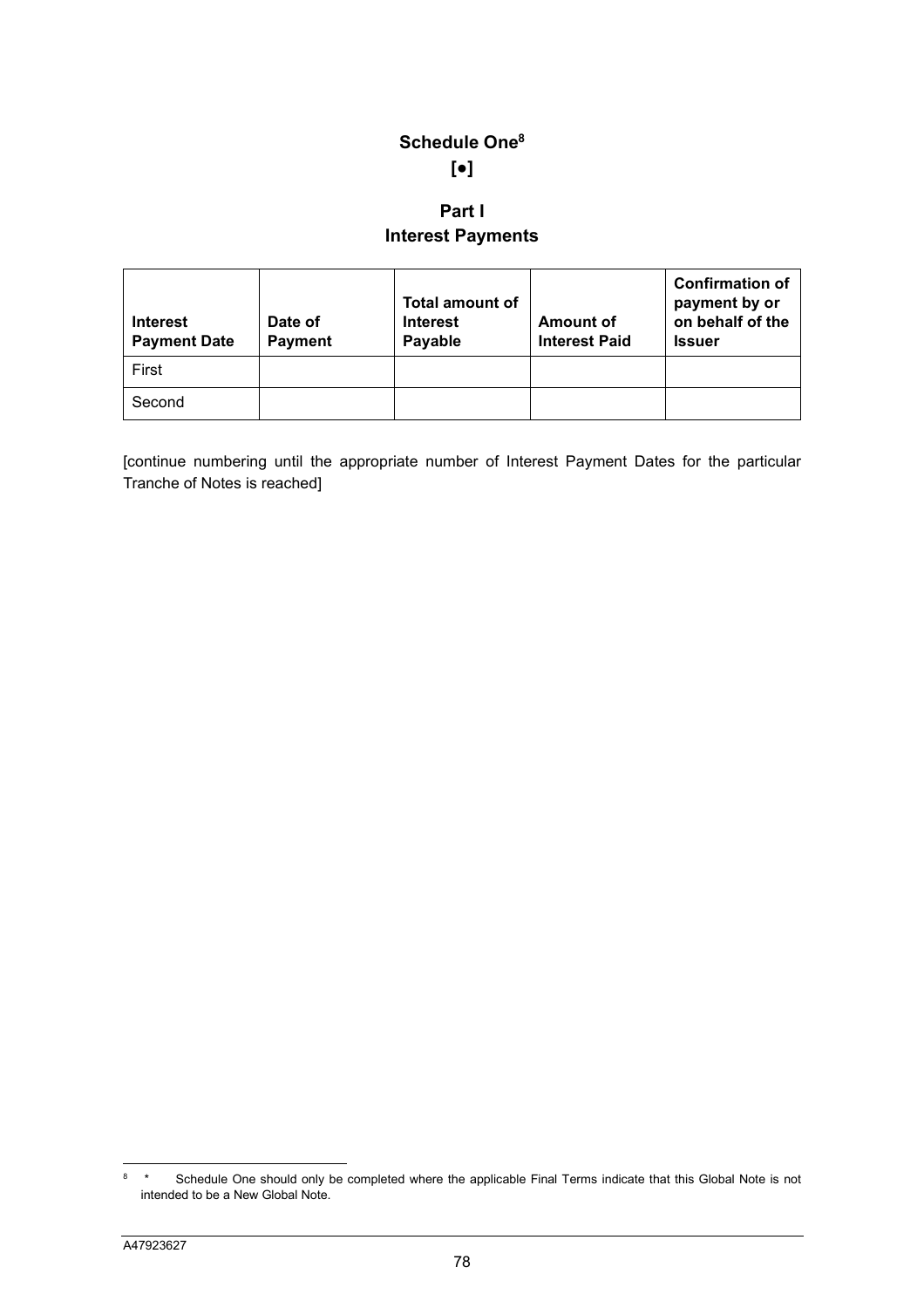# **Part II Redemptions**

| Date of<br>redemption | <b>Total nominal</b><br>amount of this<br><b>Global Note to</b><br>be redeemed | <b>Nominal</b><br>amount<br><b>Redeemed</b> | Remaining<br>nominal<br>amount of this<br><b>Global Note</b><br>following such<br>redemption <sup>9*</sup> | <b>Confirmation of</b><br>redemption by<br>or on behalf of<br>the Issuer |
|-----------------------|--------------------------------------------------------------------------------|---------------------------------------------|------------------------------------------------------------------------------------------------------------|--------------------------------------------------------------------------|
| First                 |                                                                                |                                             |                                                                                                            |                                                                          |
| Second                |                                                                                |                                             |                                                                                                            |                                                                          |
|                       |                                                                                |                                             |                                                                                                            |                                                                          |
|                       |                                                                                |                                             |                                                                                                            |                                                                          |
|                       |                                                                                |                                             |                                                                                                            |                                                                          |
|                       |                                                                                |                                             |                                                                                                            |                                                                          |
|                       |                                                                                |                                             |                                                                                                            |                                                                          |
|                       |                                                                                |                                             |                                                                                                            |                                                                          |
|                       |                                                                                |                                             |                                                                                                            |                                                                          |
|                       |                                                                                |                                             |                                                                                                            |                                                                          |
|                       |                                                                                |                                             |                                                                                                            |                                                                          |
|                       |                                                                                |                                             |                                                                                                            |                                                                          |
|                       |                                                                                |                                             |                                                                                                            |                                                                          |

<sup>9</sup> See most recent entry in Part II or III of Schedule One or Schedule Two in order to determine this amount.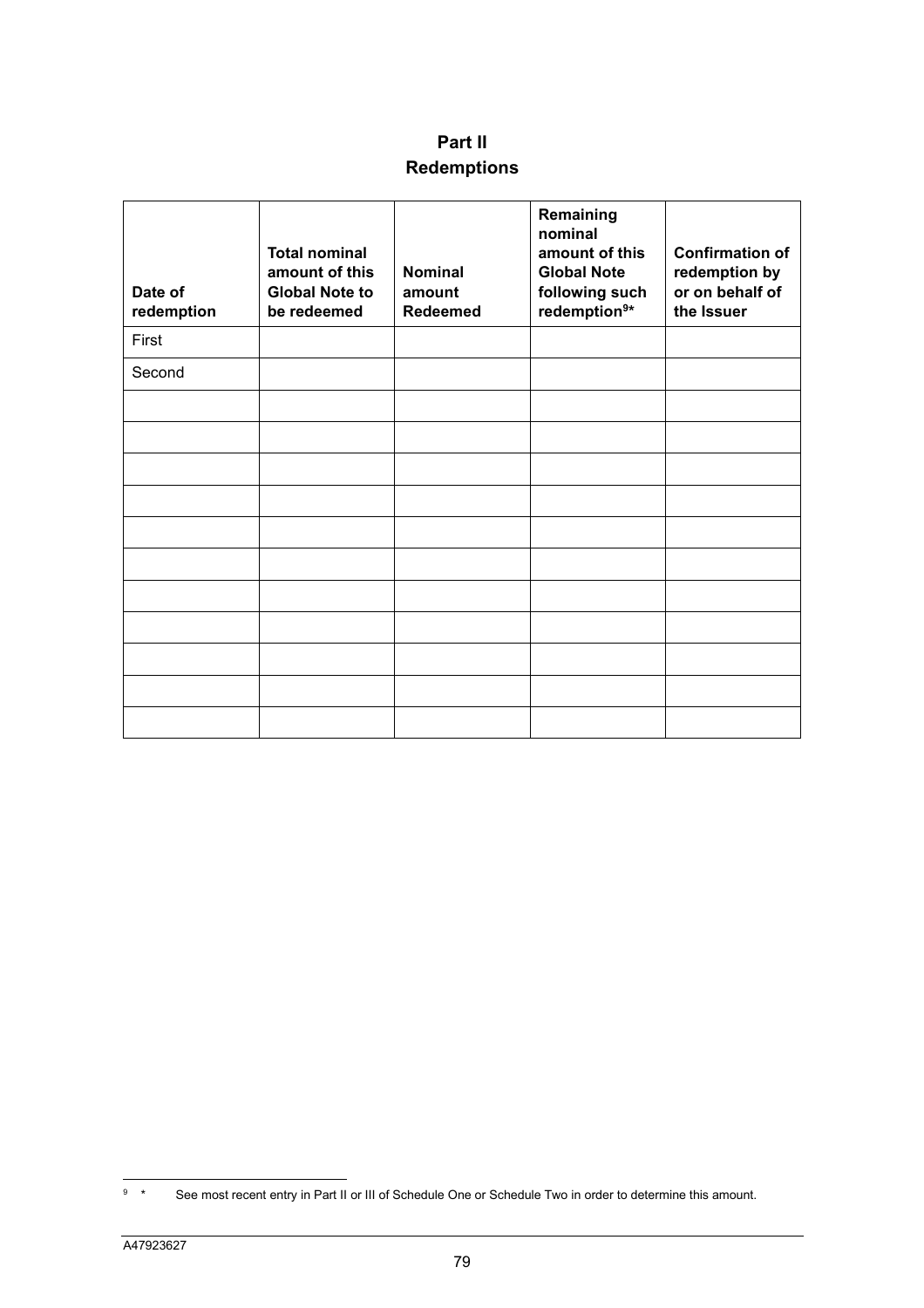**Part III Purchases and Cancellations** 

| Date of purchase<br>and cancellation | Part of nominal<br>amount of this<br><b>Global Note</b><br>purchased and<br><b>Cancelled</b> | <b>Remaining Nominal</b><br>amount of this<br><b>Global Note</b><br>following such<br>purchase and<br>cancellation <sup>10*</sup> | <b>Confirmation of</b><br>purchase and<br>cancellation by or<br>on behalf of the<br><b>Issuer</b> |
|--------------------------------------|----------------------------------------------------------------------------------------------|-----------------------------------------------------------------------------------------------------------------------------------|---------------------------------------------------------------------------------------------------|
|                                      |                                                                                              |                                                                                                                                   |                                                                                                   |
|                                      |                                                                                              |                                                                                                                                   |                                                                                                   |
|                                      |                                                                                              |                                                                                                                                   |                                                                                                   |
|                                      |                                                                                              |                                                                                                                                   |                                                                                                   |
|                                      |                                                                                              |                                                                                                                                   |                                                                                                   |
|                                      |                                                                                              |                                                                                                                                   |                                                                                                   |
|                                      |                                                                                              |                                                                                                                                   |                                                                                                   |
|                                      |                                                                                              |                                                                                                                                   |                                                                                                   |
|                                      |                                                                                              |                                                                                                                                   |                                                                                                   |
|                                      |                                                                                              |                                                                                                                                   |                                                                                                   |
|                                      |                                                                                              |                                                                                                                                   |                                                                                                   |
|                                      |                                                                                              |                                                                                                                                   |                                                                                                   |
|                                      |                                                                                              |                                                                                                                                   |                                                                                                   |
|                                      |                                                                                              |                                                                                                                                   |                                                                                                   |
|                                      |                                                                                              |                                                                                                                                   |                                                                                                   |
|                                      |                                                                                              |                                                                                                                                   |                                                                                                   |
|                                      |                                                                                              |                                                                                                                                   |                                                                                                   |

<sup>10 \*</sup> See most recent entry in Part II or III of Schedule One or Schedule Two in order to determine this amount.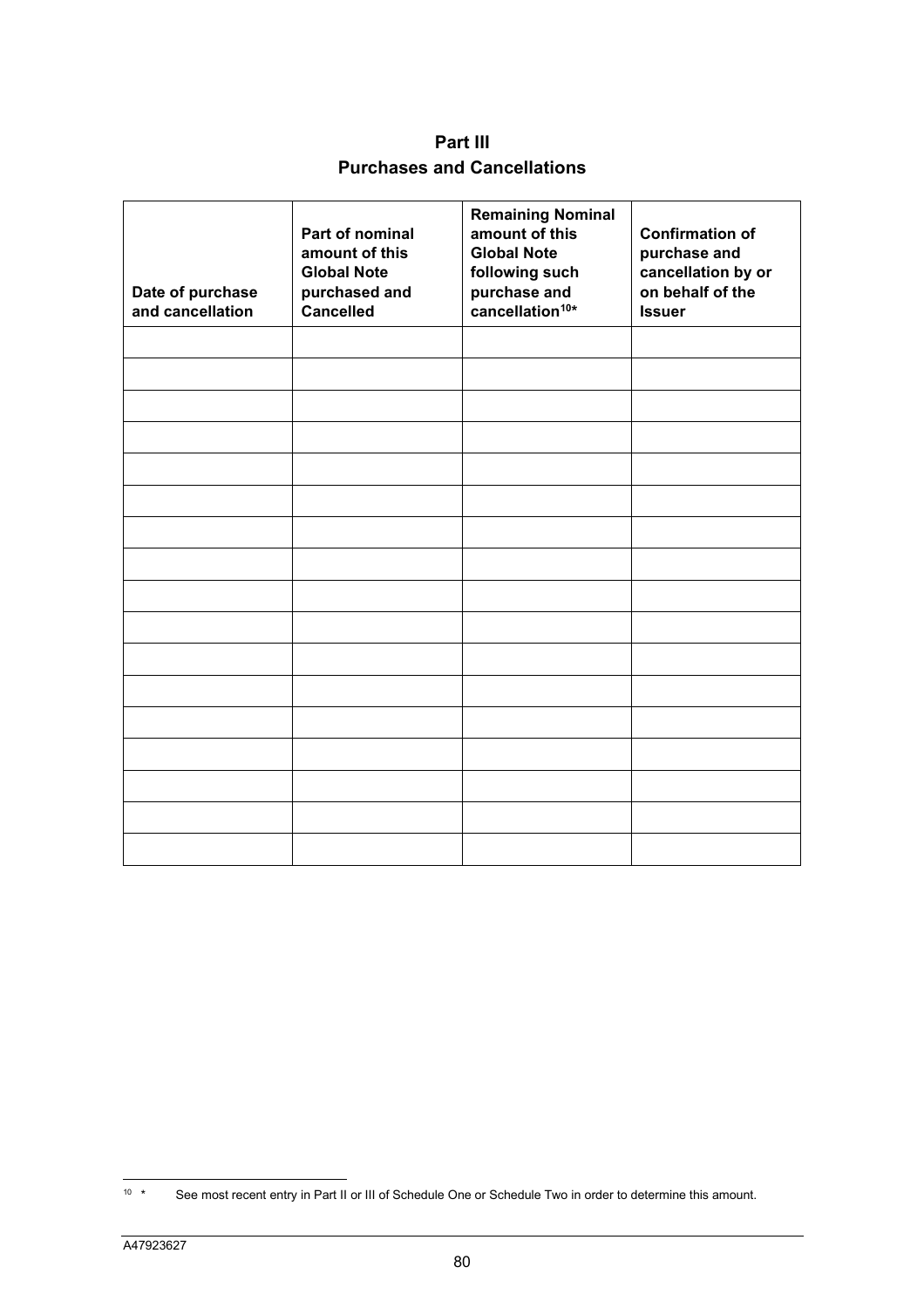## Schedule Two<sup>11</sup>

## **Schedule of Exchanges for Definitive Bearer Notes or Permanent Bearer Global Note**

The following exchanges of a part of this Global Note for Definitive Bearer Notes or Notes represented by a Permanent Bearer Global Note have been made:

| Date of exchange | Nominal amount of<br>this Global Note<br>exchanged for<br><b>Definitive Bearer</b><br><b>Notes or Notes</b><br>represented by a<br><b>Permanent Bearer</b><br><b>Global Note</b> | <b>Remaining Nominal</b><br><b>Amount of this</b><br><b>Global Note</b><br>following such<br>exchange <sup>12**</sup> | Notation made by or<br>on behalf of the<br><b>Issuer</b> |
|------------------|----------------------------------------------------------------------------------------------------------------------------------------------------------------------------------|-----------------------------------------------------------------------------------------------------------------------|----------------------------------------------------------|
|                  |                                                                                                                                                                                  |                                                                                                                       |                                                          |
|                  |                                                                                                                                                                                  |                                                                                                                       |                                                          |
|                  |                                                                                                                                                                                  |                                                                                                                       |                                                          |
|                  |                                                                                                                                                                                  |                                                                                                                       |                                                          |
|                  |                                                                                                                                                                                  |                                                                                                                       |                                                          |
|                  |                                                                                                                                                                                  |                                                                                                                       |                                                          |
|                  |                                                                                                                                                                                  |                                                                                                                       |                                                          |
|                  |                                                                                                                                                                                  |                                                                                                                       |                                                          |
|                  |                                                                                                                                                                                  |                                                                                                                       |                                                          |
|                  |                                                                                                                                                                                  |                                                                                                                       |                                                          |
|                  |                                                                                                                                                                                  |                                                                                                                       |                                                          |
|                  |                                                                                                                                                                                  |                                                                                                                       |                                                          |
|                  |                                                                                                                                                                                  |                                                                                                                       |                                                          |
|                  |                                                                                                                                                                                  |                                                                                                                       |                                                          |
|                  |                                                                                                                                                                                  |                                                                                                                       |                                                          |
|                  |                                                                                                                                                                                  |                                                                                                                       |                                                          |
|                  |                                                                                                                                                                                  |                                                                                                                       |                                                          |
|                  |                                                                                                                                                                                  |                                                                                                                       |                                                          |
|                  |                                                                                                                                                                                  |                                                                                                                       |                                                          |

<sup>&</sup>lt;sup>11 \*</sup> Schedule Two should only be completed where the applicable Final Terms indicate that this Global Note is not intended to be a New Global Note.

<sup>12 \*\*</sup> See most recent entry in Part II or III of Schedule One or Schedule Two in order to determine this amount.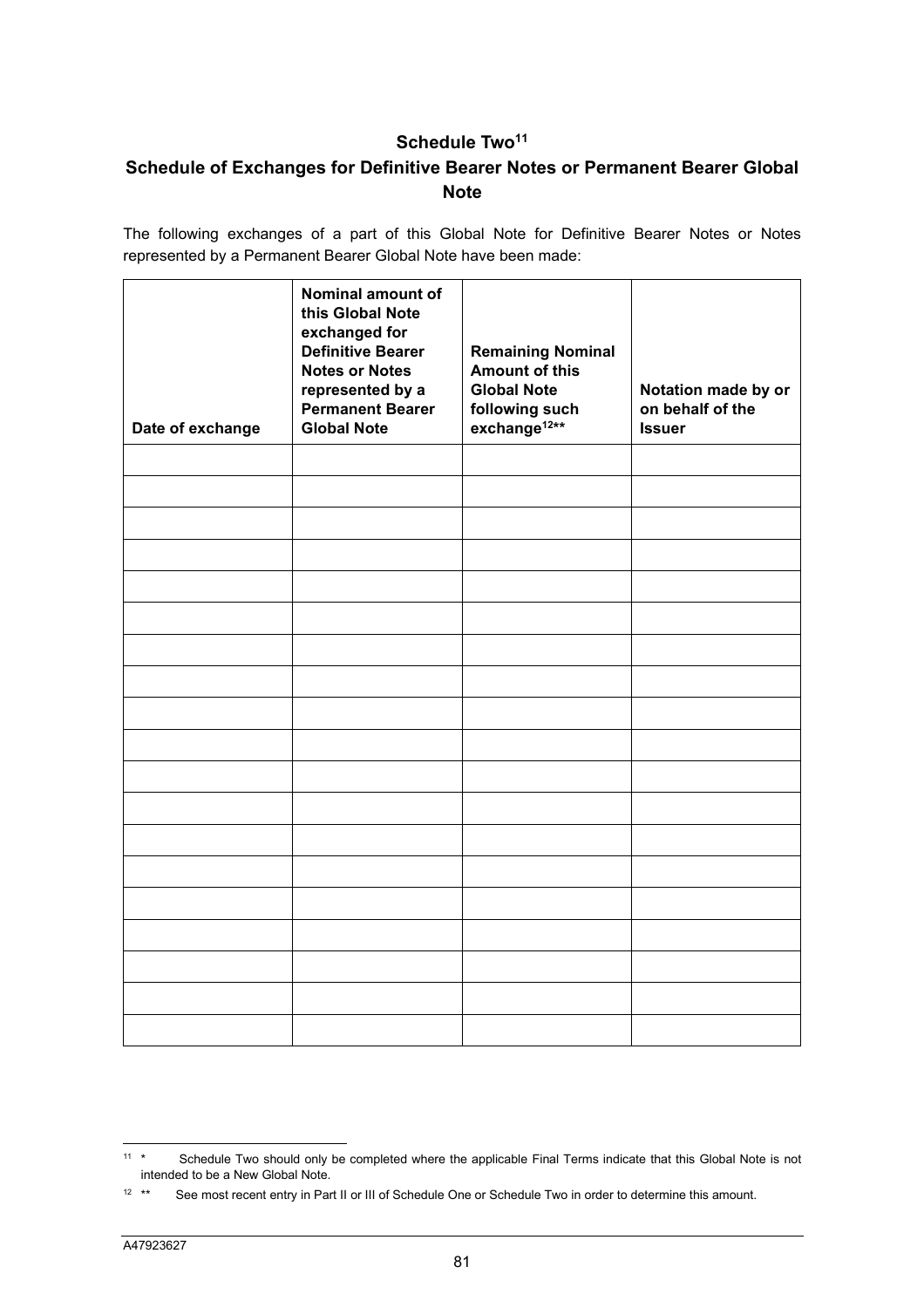## **Schedule Three Form of Certificate to be presented by Euroclear or Clearstream, Luxembourg**

#### UNIVERSAL MUSIC GROUP N.V.

[Title of Securities]

#### (the "**Securities**")

This is to certify that, based solely on certifications we have received in writing, by tested fax or by electronic transmission from our participants appearing in our records as persons having a credit balance in their account(s) with us to a portion of the principal amount set forth below (our "**Member Organisations**") substantially to the effect set forth in the Agency Agreement relating to the Securities, as of the date hereof, [●] principal amount of the Securities (i) is owned by persons that are not citizens or residents of the United States, domestic partnerships, domestic corporations or any estate or trust the income of which is subject to United States federal income taxation regardless of its source ("**United States persons**"), (ii) is owned by United States persons that (a) are foreign branches of United States financial institutions (as defined in U.S. Treasury Regulations Sections 1.165-12(c)(1)(iv) (or any successor U.S. Treasury regulation section including, without limitation, regulations issued in accordance with U.S. Internal Revenue Service Notice 2012-20 or otherwise in connection with the U.S. Hiring Incentives to Restore Employment Act of 2010)) ("**financial institutions**") purchasing for their own account or for resale, or (b) acquired the Securities through foreign branches of United States financial institutions and who hold the Securities through such United States financial institutions on the date hereof (and in either case (a) or (b), each such United States financial institution has agreed, on its own behalf or through its agent, that we may advise the Issuer or the Issuer's agent that it will comply with the requirements of Section 165(j)(3)(A), (B) or (C) of the Internal Revenue Code of 1986, as amended, and the regulations thereunder), or (iii) is owned by United States or foreign financial institutions for purposes of resale during the restricted period (as defined in U.S. Treasury Regulations Section 1.163-5(c)(2)(i)(D)(7) (or any successor U.S. Treasury regulation section including, without limitation, regulations issued in accordance with U.S. Internal Revenue Service Notice 2012-20 or otherwise in connection with the U.S. Hiring Incentives to Restore Employment Act of 2010)), and to the further effect that United States or foreign financial institutions described in clause (iii) above (whether or not also described in clause (i) or (ii)) have certified that they have not acquired the Securities for purposes of resale directly or indirectly to a United States person or to a person within the United States or its possessions.

As used herein, "**United States**" means the United States of America (including the States and the District of Columbia), its territories, its possessions and other areas subject to its jurisdiction; and its "**possessions**" include Puerto Rico, the U.S. Virgin Islands, Guam, American Samoa, Wake Island and the Northern Mariana Islands.

If the Securities are of the category contemplated in Section 230.903(c)(3) of Regulation S under the Securities Act of 1933, as amended (the "**Act**") then this is also to certify with respect to such principal amount of Securities set forth above that, except as set forth below, we have received in writing, by tested fax or by electronic transmission, from our Member Organisations entitled to a portion of such principal amount, certifications with respect to such portion, substantially to the effect set forth in the Agency Agreement.

We further certify (i) that we are not making available herewith for exchange (or, if relevant, exercise of any rights or collection of any interest) any portion of the temporary global Security excepted in such certifications and (ii) that as of the date hereof we have not received any notification from any of our Member Organisations to the effect that the statements made by such Member Organisations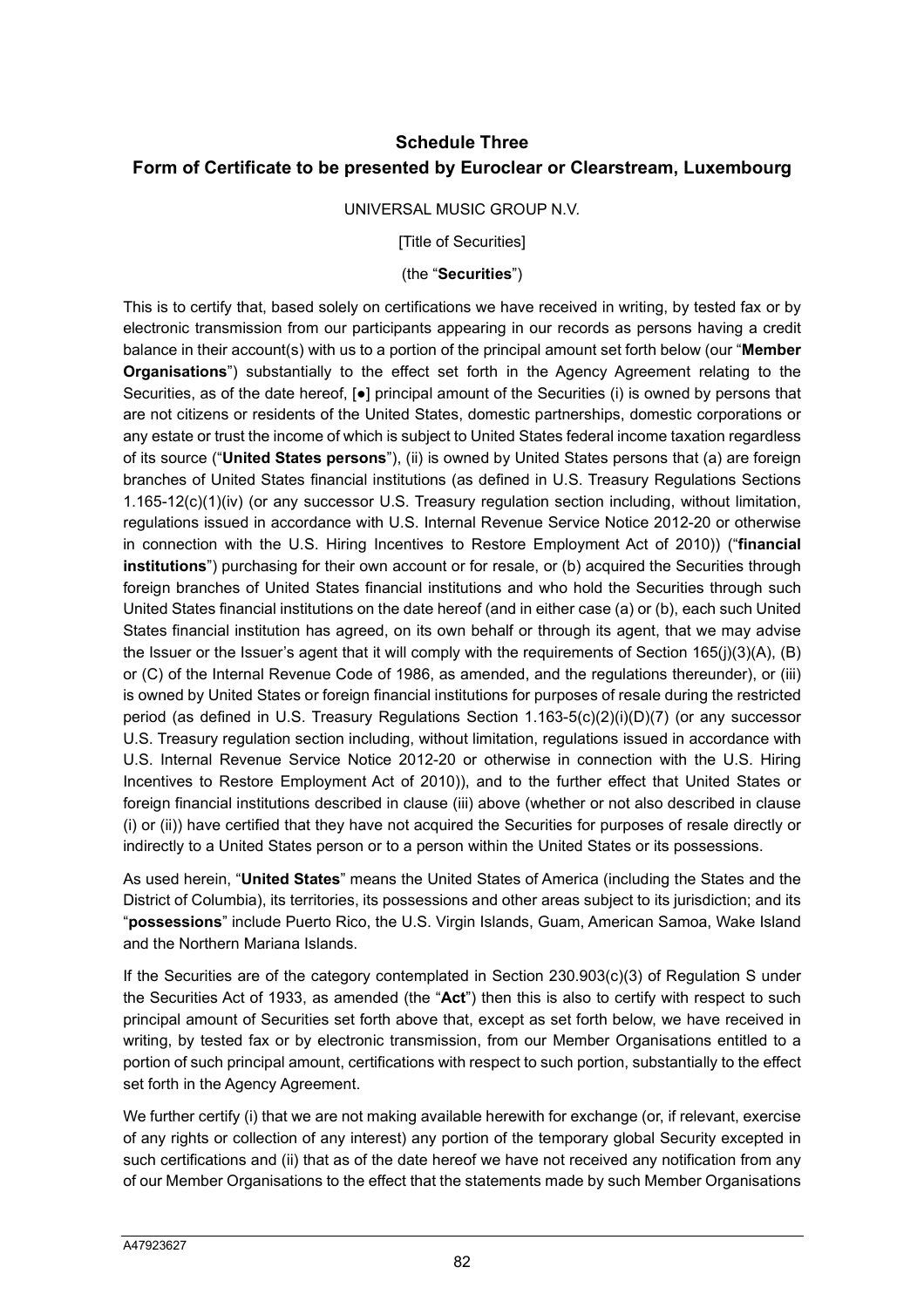with respect to any portion of the part submitted herewith for exchange (or, if relevant, exercise of any rights or collection of any interest) are no longer true and cannot be relied upon as of the date hereof.

We understand that this certification is required in connection with certain tax laws and, if applicable, certain securities laws of the United States. In connection therewith, if administrative or legal proceedings are commenced or threatened in connection with which this certification is or would be relevant, we irrevocably authorise you to produce this certification to any interested party in such proceedings.

Dated: [•] 20[•]<sup>13</sup>

Yours faithfully,

[Euroclear Bank SA/NV]

or

[Clearstream Banking, S.A.]

By:

 $13 *$  To be dated no earlier than the Exchange Date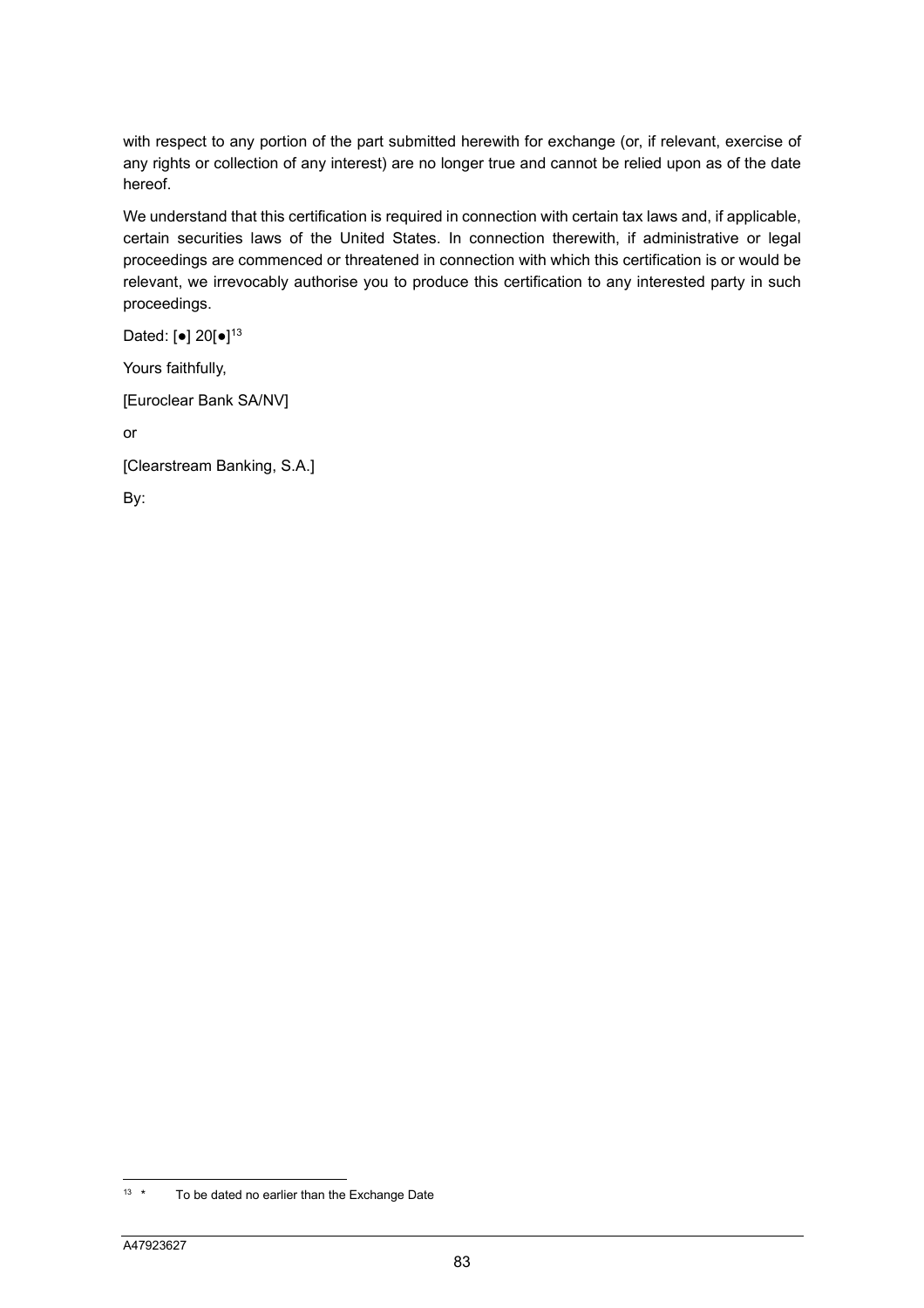## **CERTIFICATE "A"**

#### UNIVERSAL MUSIC GROUP N.V.

**[Title of Securities]** 

#### (the "**Securities**")

This is to certify that as of the date hereof, and except as set forth below, the above-captioned Securities held by you for our account (i) are owned by person(s) that are not citizens or residents of the United States, domestic partnerships, domestic corporations or any estate or trust the income of which is subject to United States federal income taxation regardless of its source ("**United States person(s)**"), (ii) are owned by United States person(s) that (a) are foreign branches of United States financial institutions (as defined in U.S. Treasury Regulations Section 1.165-12(c)(1)(iv) (or any successor U.S. Treasury regulation section including, without limitation, regulations issued in accordance with U.S. Internal Revenue Service Notice 2012-20 or otherwise in connection with the U.S. Hiring Incentives to Restore Employment Act of 2010)) ("**financial institutions**") purchasing for their own account or for resale, or (b) acquired the Securities through foreign branches of United States financial institutions and who hold the Securities through such United States financial institutions on the date hereof (and in either case (a) or (b), each such United States financial institution hereby agrees, on its own behalf or through its agent, that you may advise the Issuer or the Issuer's agent that it will comply with the requirements of Section 165(j)(3)(A), (B) or (C) of the Internal Revenue Code of 1986, as amended, and the regulations thereunder), or (iii) are owned by United States or foreign financial institution(s) for purposes of resale during the restricted period (as defined in U.S. Treasury Regulations Section 1.163-5(c)(2)(i)(D)(7) (or any successor U.S. Treasury regulation section including, without limitation, regulations issued in accordance with U.S. Internal Revenue Service Notice 2012-20 or otherwise in connection with the U.S. Hiring Incentives to Restore Employment Act of 2010)), and in addition if the owner of the Securities is a United States or foreign financial institution described in clause (iii) above (whether or not also described in clause (i) or (ii)) this is to further certify that such financial institution has not acquired the Securities for purposes of resale directly or indirectly to a United States person or to a person within the United States or its possessions.

As used herein, "**United States**" means the United States of America (including the States and the District of Columbia), its territories, its possessions and other areas subject to its jurisdiction; and its "**possessions**" include Puerto Rico, the U.S. Virgin Islands, Guam, American Samoa, Wake Island and the Northern Mariana Islands.

We undertake to advise you promptly by tested fax on or prior to the date on which you intend to submit your certification relating to the Securities held by you for our account in accordance with your documented procedures if any applicable statement herein is not correct on such date, and in the absence of any such notification it may be assumed that this certification applies as of such date.

This certification excepts and does not relate to [●] of such interest in the above Securities in respect of which we are not able to certify and as to which we understand exchange and delivery of definitive Securities (or, if relevant, exercise of any right or collection of any interest) cannot be made until we do so certify.

We understand that this certification is required in connection with certain tax laws and, if applicable, certain securities laws of the United States. In connection therewith, if administrative or legal proceedings are commenced or threatened in connection with which this certification is or would be relevant, we irrevocably authorise you to produce this certification to any interested party in such proceedings.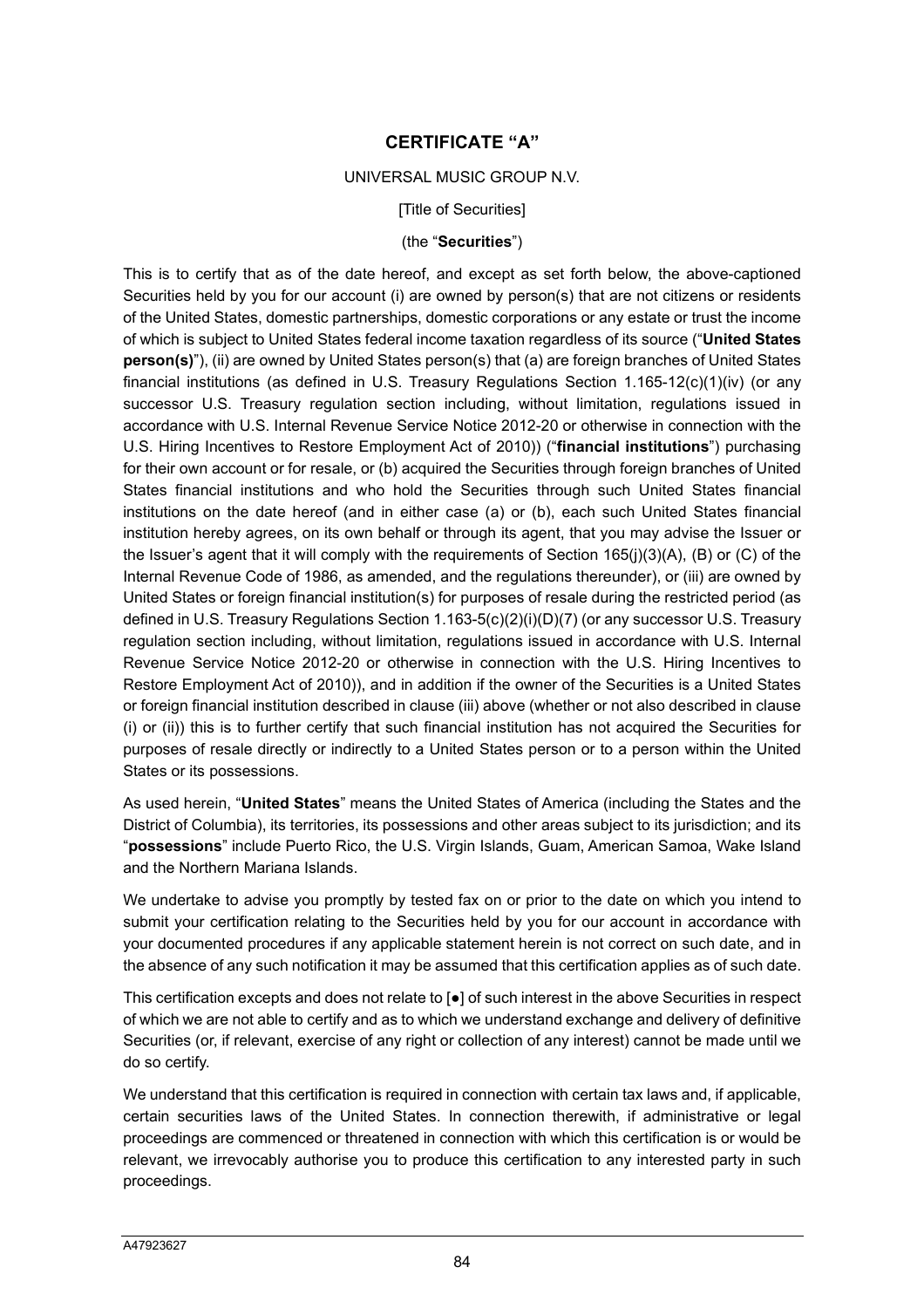Dated: 20[●]<sup>14</sup> Name of Person Making Certification By:

<sup>&</sup>lt;sup>14</sup> \* To be dated no earlier than the fifteenth day prior to the Exchange Date.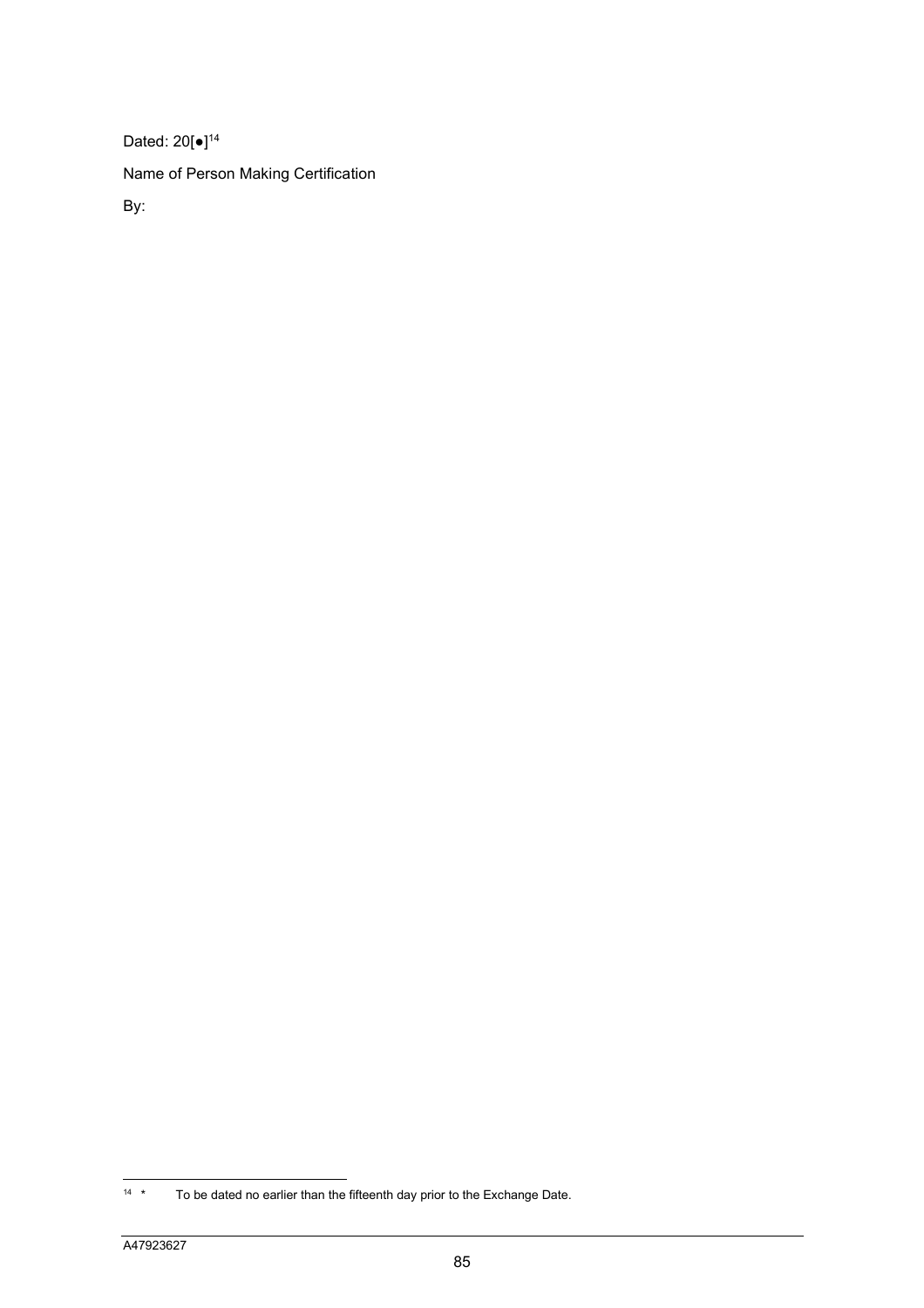## **Schedule Four Form of Certificate to be Presented by Euroclear Nederland**

#### UNIVERSAL MUSIC GROUP N.V.

[Title of Securities]

#### (the "**Securities**")

This is to certify that, based solely on certifications we have received in writing, by tested fax or by electronic transmission from member organisations appearing in our records as persons having a credit balance in their account(s) with us equivalent to a portion of the principal amount set forth below (our "**Participants**") substantially to the effect set forth in the Agency Agreement relating to the Securities, as of the date hereof, [●] principal amount of the Securities (i) is owned by persons that are not citizens or residents of the United States, domestic partnerships, domestic corporations or any estate or trust the income of which is subject to United States federal income taxation regardless of its source ("**United States persons**"), (ii) is owned by United States persons that (a) are foreign branches of United States financial institutions (as defined in U.S. Treasury Regulations Sections 1.165-12(c)(1)(iv) (or any successor U.S. Treasury regulation section including, without limitation, regulations issued in accordance with U.S. Internal Revenue Service Notice 2012-20 or otherwise in connection with the U.S. Hiring Incentives to Restore Employment Act of 2010)) ("**financial institutions**") purchasing for their own account or for resale, or (b) acquired the Securities through foreign branches of United States financial institutions and who hold the Securities through such United States financial institutions on the date hereof (and in either case (a) or (b), each such United States financial institution has agreed, on its own behalf or through its agent, that we may advise the Issuer or the Issuer's agent that it will comply with the requirements of Section 165(j)(3)(A), (B) or (C) of the Internal Revenue Code of 1986, as amended, and the regulations thereunder), or (iii) is owned by United States or foreign financial institutions for purposes of resale during the restricted period (as defined in U.S. Treasury Regulations Section 1.163-5(c)(2)(i)(D)(7) (or any successor U.S. Treasury regulation section including, without limitation, regulations issued in accordance with U.S. Internal Revenue Service Notice 2012-20 or otherwise in connection with the U.S. Hiring Incentives to Restore Employment Act of 2010)), and to the further effect that United States or foreign financial institutions described in clause (iii) above (whether or not also described in clause (i) or (ii)) have certified that they have not acquired the Securities for purposes of resale directly or indirectly to a United States person or to a person within the United States or its possessions.

As used herein, "**United States**" means the United States of America (including the States and the District of Columbia), its territories, its possessions and other areas subject to its jurisdiction; and its "**possessions**" include Puerto Rico, the U.S. Virgin Islands, Guam, American Samoa, Wake Island and the Northern Mariana Islands.

If the Securities are of the category contemplated in Section 230.903(c)(3) of Regulation S under the Securities Act of 1933, as amended (the "**Act**") then this is also to certify with respect to such principal amount of Securities set forth above that, except as set forth below, we have received in writing, by tested fax or by electronic transmission, from our Participants entitled to a portion of such principal amount, certifications with respect to such portion, substantially to the effect set forth in the Agency Agreement.

We further certify (i) that we are not making available herewith for exchange (or, if relevant, exercise of any rights or collection of any interest) any portion of the temporary global Security excepted in such certifications and (ii) that as of the date hereof we have not received any notification from any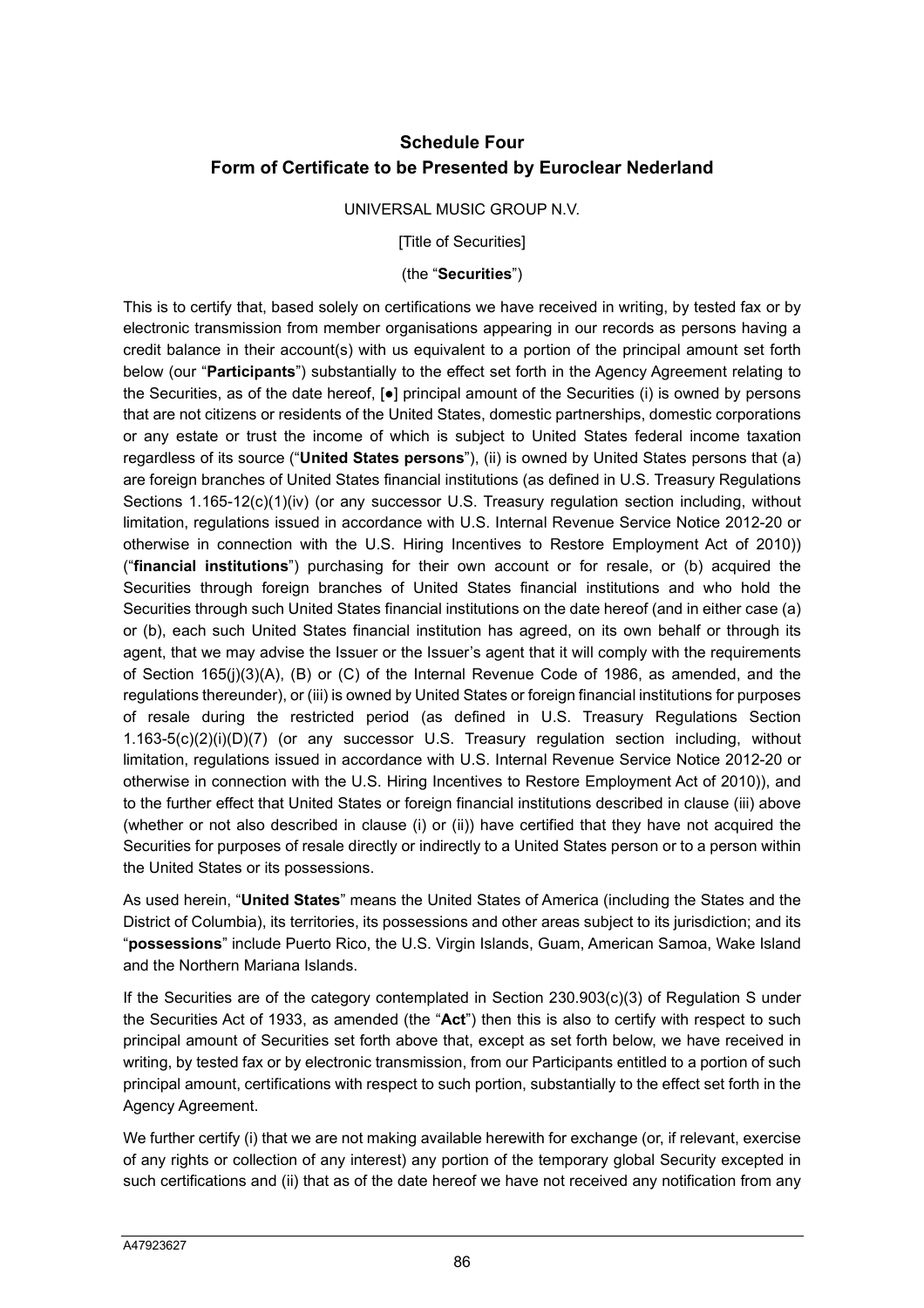of our Participants to the effect that the statements made by such Participants with respect to any portion of the part submitted herewith for exchange (or, if relevant, exercise of any rights or collection of any interest) are no longer true and cannot be relied upon as the date hereof.

We understand that this certification is required in connection with certain tax laws and, if applicable, certain securities laws of the United States. In connection therewith, if administrative or legal proceedings are commenced or threatened in connection with which this certification is or would be relevant, we irrevocably authorise you to produce this certification to any interested party in such proceedings.

Dated: [●] 20[●]

Yours faithfully,

Nederland Centraal Instituut voor Giraal Effectenverkeer B.V.

By: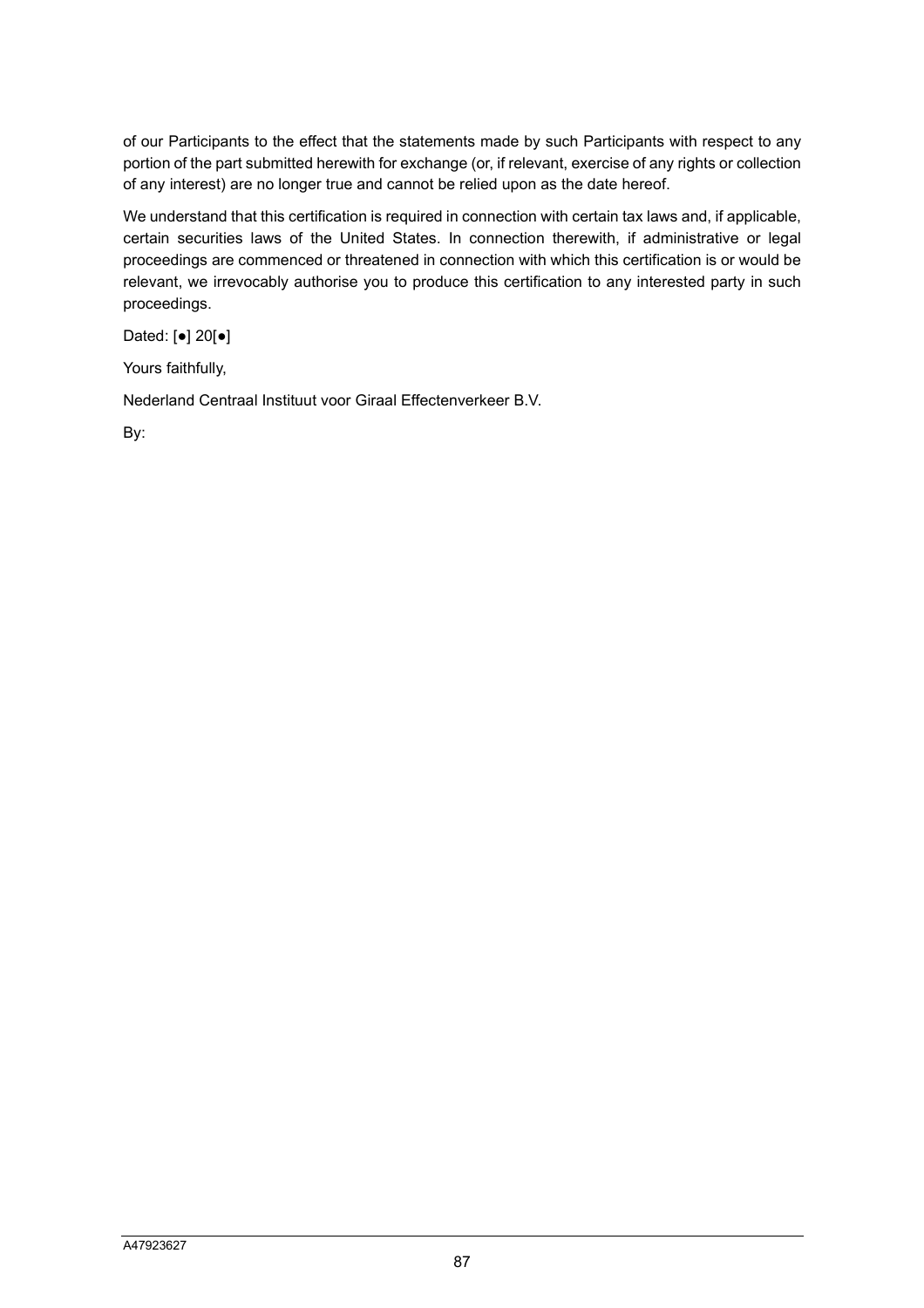## **CERTIFICATE "A"**

Persons, holding beneficial interests in a Temporary Bearer Global Note shall only be entitled to receive one or more permanent or Definitive Bearer Notes and hence payment of interest thereon when such persons have delivered, or caused to be delivered, in writing, by fax or by electronic transmission to Euroclear Nederland, a certification or certifications substantially to the effect set forth below.

#### UNIVERSAL MUSIC GROUP N.V.

[*Title of Securities*]

#### (the "**Securities**")

This is to certify that, and except as set forth below, the credit balance in the above-captioned Securities held by you for our account (i) are entitlements of person(s) that are not citizens or residents of the United States, domestic partnerships, domestic corporations or any estate or trust the income of which is subject to United States federal income taxation regardless of its source ("**United States person(s)**"), (ii) are entitlements of United States person(s) that (a) are foreign branches of United States financial institutions (as defined in U.S. Treasury Regulations Section 1.165-12(c)(1)(iv) (or any successor U.S. Treasury regulation section including, without limitation, regulations issued in accordance with U.S. Internal Revenue Service Notice 2012-20 or otherwise in connection with the U.S. Hiring Incentives to Restore Employment Act of 2010)) ("**financial institutions**") purchasing for their own account or for resale, or (b) acquired such credit balance in the Securities through foreign branches of United States financial institutions and who hold such credit balance in the Securities through such United States financial institutions on the date hereof (and in either case (a) or (b), each such United States financial institution hereby agrees, on its own behalf or through its agent, that you may advise the Issuer or the Issuer's agent that it will comply with the requirements of Section 165(j)(3)(A), (B) or (C) of the Internal Revenue Code of 1986, as amended, and the regulations thereunder), or (iii) are entitlements of United States or foreign financial institution(s) for purposes of resale during the restricted period (as defined in U.S. Treasury Regulations Section  $1.163-5(c)(2)(i)(D)(7)$  (or any successor U.S. Treasury regulation section including, without limitation, regulations issued in accordance with U.S. Internal Revenue Service Notice 2012-20 or otherwise in connection with the U.S. Hiring Incentives to Restore Employment Act of 2010)), and in addition if the owner of the Securities is a United States or foreign financial institution described in clause (iii) above (whether or not also described in clause (i) or (ii)) this is to further certify that such financial institution has not acquired such credit balance in the Securities for purposes of resale directly or indirectly to a United States person or to a person within the United States or its possessions.

As used herein, "**United States**" means the United States of America (including the States and the District of Columbia), its territories, its possessions and other areas subject to its jurisdiction; and its "**possessions**" include Puerto Rico, the U.S. Virgin Islands, Guam, American Samoa, Wake Island and the Northern Mariana Islands.

We undertake to advise you promptly by tested fax on or prior to the date on which you intend to submit your certification relating to the Securities held by you for our account in accordance with your documented procedures if any applicable statement herein is not correct on such date, and in the absence of any such notification it may be assumed that this certification applies as of such date.

This certification excepts and does not relate to [●] of such interest in the above Securities in respect of which we are not able to certify and as to which we understand exchange and delivery of definitive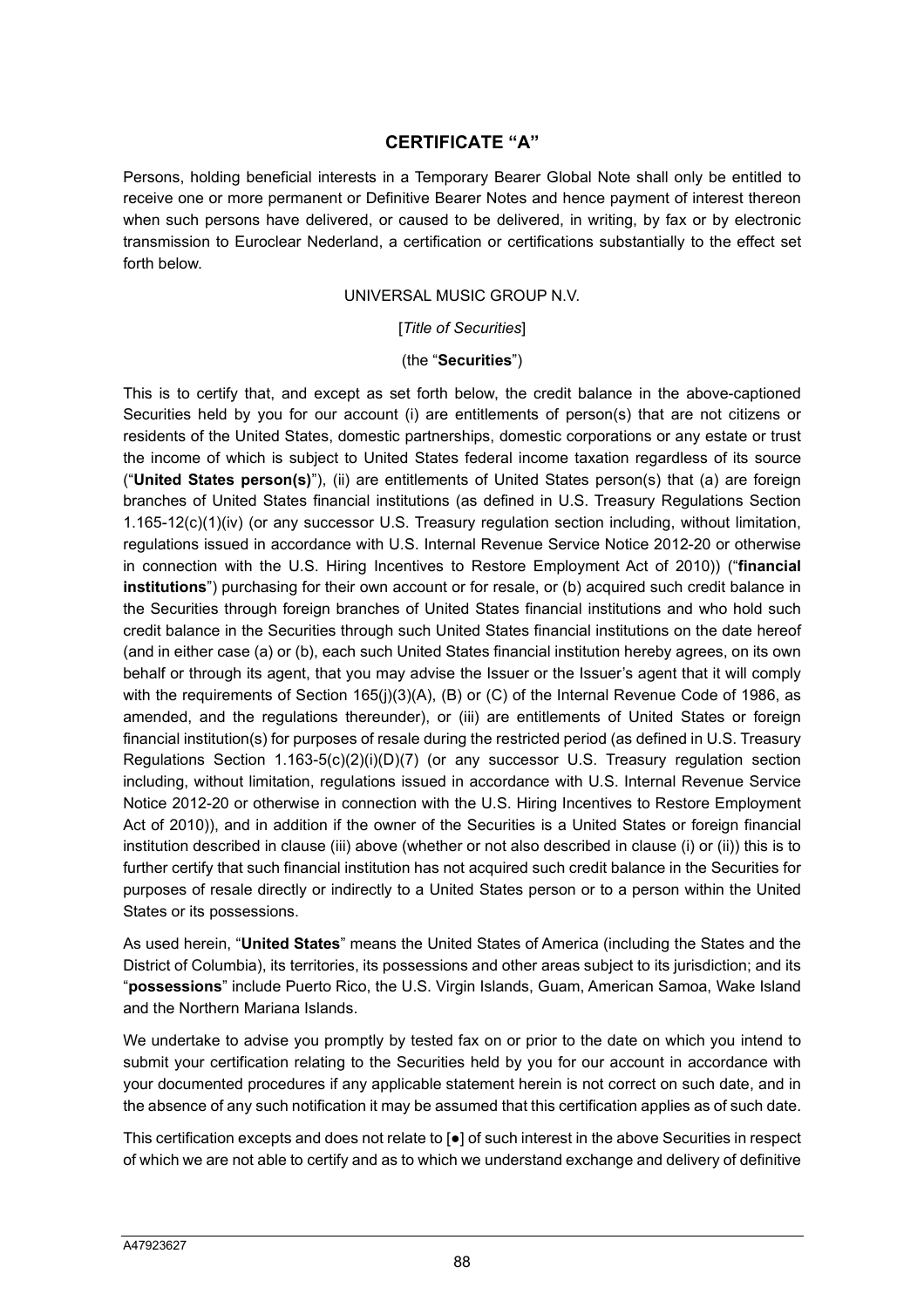Securities (or, if relevant, exercise of any right or collection of any interest) cannot be made until we do so certify.

We understand that this certification is required in connection with certain tax laws and, if applicable, certain securities laws of the United States. In connection therewith, if administrative or legal proceedings are commenced or threatened in connection with which this certification is or would be relevant, we irrevocably authorise you to produce this certification to any interested party in such proceedings.

Dated: 20[•]<sup>15</sup>

Name of Person Making Certification

By:

<sup>&</sup>lt;sup>15</sup> \* To be dated no earlier than the fifteenth day prior to the Exchange Date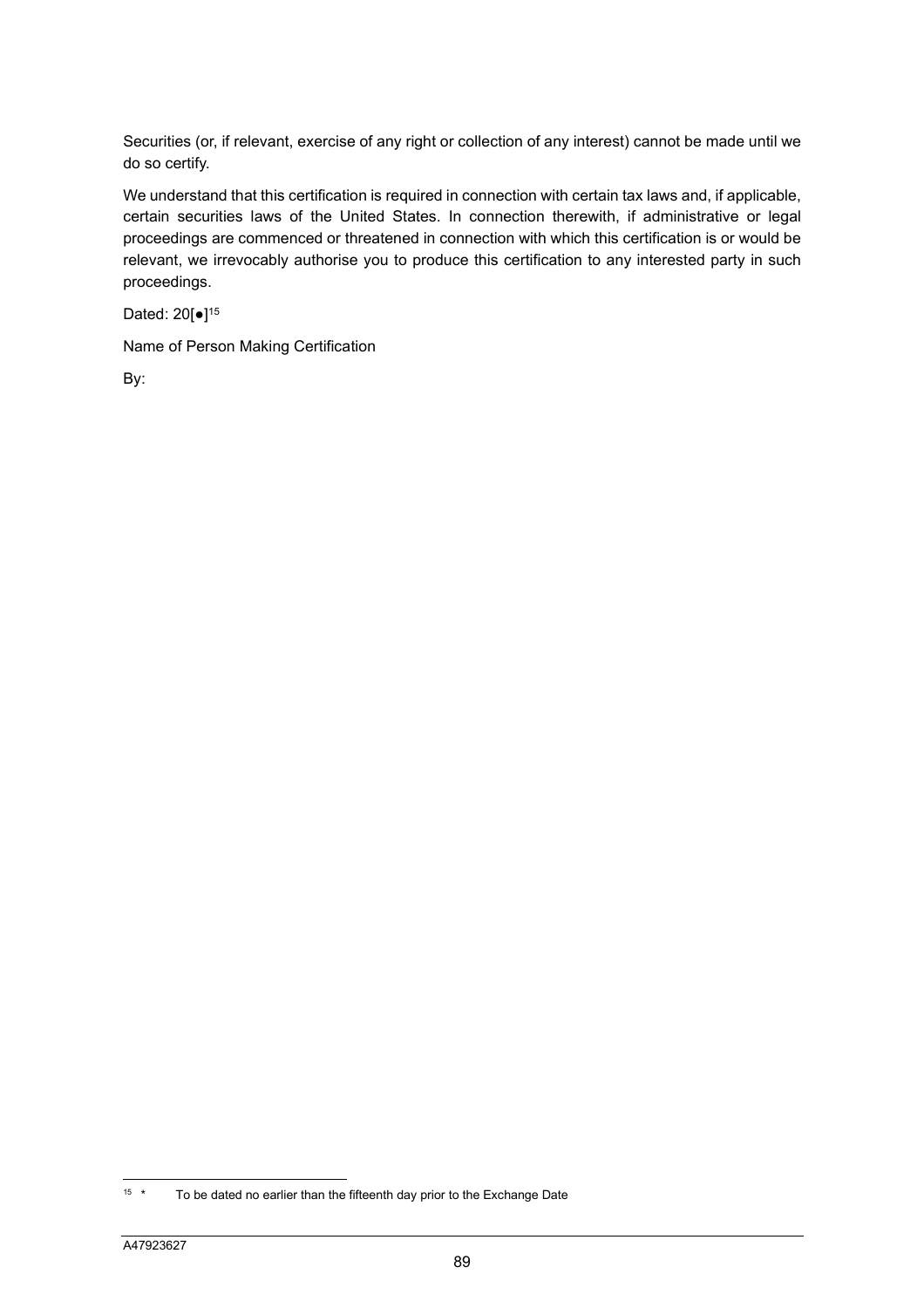### **Part II**

### **Form of Permanent Bearer Global Note**(16)

[ANY UNITED STATES PERSON WHO HOLDS THIS OBLIGATION WILL BE SUBJECT TO LIMITATIONS UNDER THE UNITED STATES INCOME TAX LAWS INCLUDING THE LIMITATIONS PROVIDED IN SECTIONS 165(j) AND 1287(a) OF THE INTERNAL REVENUE CODE.]<sup>(17)</sup>

[NOTICE: THIS NOTE IS ISSUED FOR DEPOSIT WITH NEDERLANDS CENTRAAL INSTITUUT VOOR GIRAAL EFFECTENVERKEER B.V. (EUROCLEAR NEDERLAND) AT AMSTERDAM, THE NETHERLANDS. ANY PERSON BEING OFFERED THIS NOTE FOR TRANSFER OR ANY OTHER PURPOSE SHOULD BE AWARE THAT THEFT OR FRAUD IS ALMOST CERTAIN TO BE INVOLVED.](18)

[NOTICE: THE CUSTODY OF THIS GLOBAL NOTE BY EUROCLEAR NEDERLAND SHALL BE SUBJECT TO EUROCLEAR NEDERLAND'S CONDITIONS AS IN FORCE FROM TIME TO TIME. THE ISSUER HEREBY DECLARES THAT IT WILL ABIDE BY THESE CONDITIONS.](3)

#### **UNIVERSAL MUSIC GROUP N.V. (having its corporate seat at Amsterdam, The Netherlands)**

### **PERMANENT BEARER GLOBAL NOTE**

### **[representing [amount] [●]%, due [●]](3)**

This Global Note is a Permanent Bearer Global Note in respect of a duly authorised Series of Notes (the "**Notes**") of UNIVERSAL MUSIC GROUP N.V. (the "**Issuer**") described, and having the provisions specified, in the Final Terms attached hereto (the "**Final Terms**"). References herein to the Conditions shall be to the Terms and Conditions of the Notes as set out in Schedule 2 to the Agency Agreement (as defined below) as modified and supplemented by the information set out in the Final Terms, but in the event of any conflict between the provisions of that Schedule and the information set out in the Final Terms, the Final Terms will prevail.

Words and expressions defined or set out in the Conditions and/or the Final Terms shall bear the same meaning when used herein.

This Global Note is issued subject to, and with the benefit of, the Conditions and an agency agreement (the "**Agency Agreement**", which expression shall be construed as a reference to that agreement as the same may be further amended, supplemented and/or restated from time to time) 16 June 2022 and made between the Issuer, Citibank, N.A. as principal paying agent (the "**Principal Paying Agent**") and the other agents named therein.

For value received the Issuer, subject to and in accordance with the Conditions, promises to pay to the bearer hereof on the Maturity Date or on such earlier date as any of the Notes represented by this Global Note may become due and repayable in accordance with the Conditions, the amount payable on redemption of such Notes then represented by this Global Note becoming so due and repayable, and to pay interest (if any) on the Notes from time to time represented by this Global Note calculated and payable as provided in the Conditions together with any other sums payable under the Conditions, upon presentation and, at maturity, surrender of this Global Note at the office

<sup>16</sup> ) To be used for Permanent Bearer Global Notes which are deposited with Euroclear and/or Clearstream Luxembourg or, as the case may be, Euroclear Nederland, subject to amendments as indicated.

<sup>17</sup> ) The legend can be deleted if the Notes have an initial maturity of 365 days or less.

<sup>18</sup> ) Include only on Permanent Bearer Global Notes deposited with Euroclear Nederland.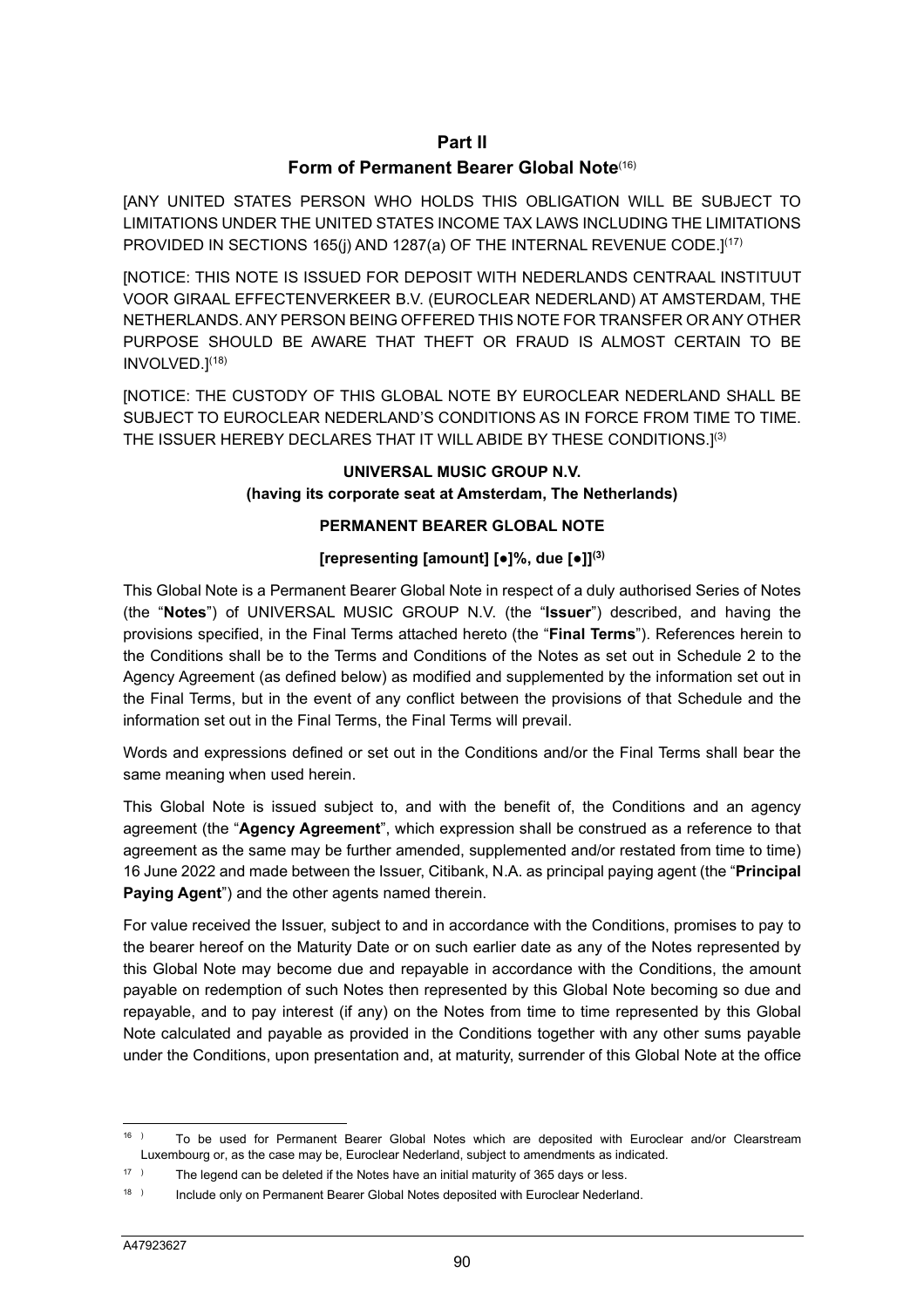of the Principal Paying Agent at [6th Floor, Citigroup Centre, Canada Square, Canary Wharf, London E14 5LB, United Kingdom]<sup>1920</sup>.

If the applicable Final Terms indicate that this Global Note is intended to be a New Global Note, the nominal amount of Notes represented by this Global Note shall be the aggregate amount from time to time entered in the records of both Euroclear Bank SA/NV and Clearstream Banking, S.A. (together, the "**relevant Clearing Systems**"). The records of the relevant Clearing Systems (which expression in this Global Note means the records that each relevant Clearing System holds for its customers which reflect the amount of such customer's interest in the Notes) shall be conclusive evidence of the nominal amount of Notes represented by this Global Note and, for these purposes, a statement issued by a relevant Clearing System stating the nominal amount of Notes represented by this Global Note at any time (which statement shall be made available to the bearer upon request) shall be conclusive evidence of the records of the relevant Clearing System at that time.

If the applicable Final Terms indicate that this Global Note is not intended to be a New Global Note, the nominal amount of the Notes represented by this Global Note shall be the amount stated in the applicable Final Terms or, if lower, the nominal amount most recently entered by or on behalf of the Issuer in the relevant column in Part 2 or 3 of Schedule One or in Schedule Two.

On any redemption or payment of interest being made in respect of, or purchase and cancellation of, any of the Notes represented by this Global Note the Issuer shall procure that:

- (i) if the applicable Final Terms indicate that this Global Note is intended to be a New Global Note, details of such redemption, payment or purchase and cancellation (as the case may be) shall be entered pro rata in the records of the relevant Clearing Systems and, upon any such entry being made, the nominal amount of the Notes recorded in the records of the relevant Clearing Systems and represented by this Global Note shall be reduced by the aggregate nominal amount of the Notes so redeemed or purchased and cancelled; or
- (ii) if the applicable Final Terms indicate that this Global Note is not intended to be a New Global Note, details of such redemption, payment or purchase and cancellation (as the case may be) shall be entered by or on behalf of the Issuer in Schedule One and the relevant space in Schedule One recording any such redemption, payment or purchase and cancellation (as the case may be) shall be signed by or on behalf of the Issuer. Upon any such redemption or purchase and cancellation, the nominal amount of the Notes represented by this Global Note shall be reduced by the nominal amount of the Notes so redeemed or purchased and cancelled.

Payments due in respect of Notes for the time being represented by this Global Note shall be made to the bearer of this Global Note and each payment so made will discharge the Issuer's obligations in respect thereof. Any failure to make the entries referred to above shall not affect such discharge.

Where the Notes have initially been represented by one or more Temporary Bearer Global Notes, on any exchange of any such Temporary Bearer Global Note for this Global Note or any part of it, the Issuer shall procure that:

(i) if the applicable Final Terms indicate that this Global Note is intended to be a New Global Note, details of such exchange shall be entered in the records of the relevant Clearing Systems; or

<sup>&</sup>lt;sup>19</sup> \* Include only on Permanent Bearer Global Notes that are not deposited with Euroclear Nederland

<sup>&</sup>lt;sup>20</sup> \*\* Include only on Permanent Bearer Global Notes that are deposited with Euroclear Nederland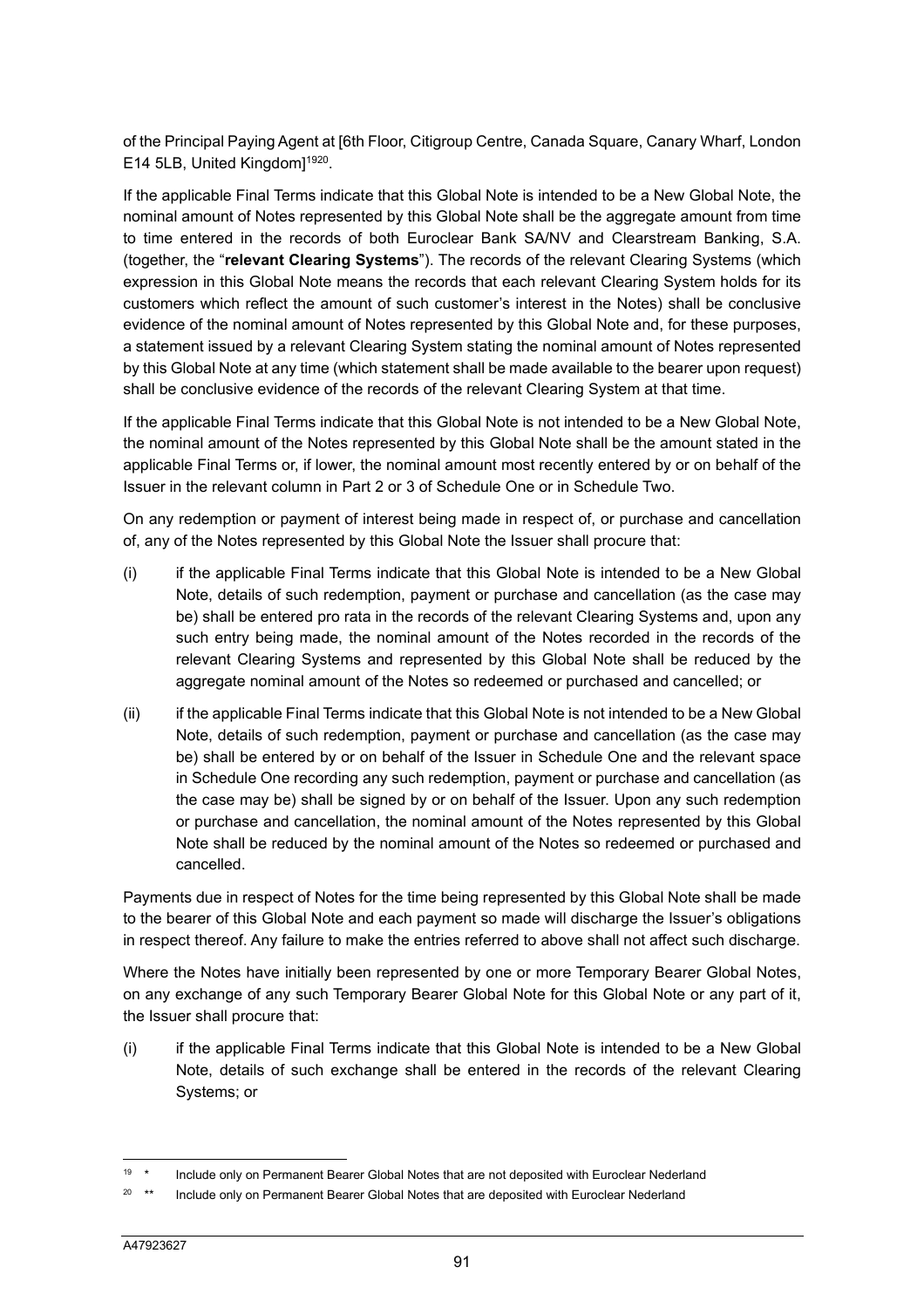(ii) if the applicable Final Terms indicate that this Global Note is not intended to be a New Global Note, details of such exchange shall be entered by or on behalf of the Issuer in Schedule Two and the relevant space in Schedule Two recording any such exchange shall be signed by or on behalf of the Issuer. Upon any such exchange, the nominal amount of the Notes represented by this Global Note shall be increased by the nominal amount of the Notes so exchanged.

In certain circumstances further notes may be issued which are intended on issue to be consolidated and form a single Series with the Notes. In such circumstances the Issuer shall procure that:

- (i) if the applicable Final Terms indicate that this Global Note is intended to be a New Global Note, details of such further notes may be entered in the records of the relevant Clearing Systems such that the nominal amount of Notes represented by this Global Note may be increased by the amount of such further notes so issued; or
- (ii) if the applicable Final Terms indicate that this Global Note is not intended to be a New Global Note, shall be entered by or on behalf of the Issuer in Schedule Two and the relevant space in Schedule Two recording such exchange shall be signed by or on behalf of the Issuer, whereupon the nominal amount of the Notes represented by this Global Note shall be increased by the nominal amount of any such Temporary Bearer Global Note so exchanged.

This Global Note may be exchanged in whole or (subject (in the case of Notes held in a Relevant Clearing System) (as defined below) to the Notes which continue to be represented by this Global Note being regarded by the Relevant Clearing System as fungible with the Definitive Bearer Notes issued in partial exchange for this Global Note) in part (free of charge), for security-printed Definitive Bearer Notes and (if applicable) Coupons and/or Talons in the appropriate form set out in Parts III, IV and V respectively of Schedule 3 to the Agency Agreement (on the basis that all the appropriate details have been included on the face of such Definitive Bearer Notes and (if applicable) Coupons and/or Talons and the Final Terms has been incorporated on such Definitive Bearer Notes). Such exchange may be made, as specified in the applicable Final Terms, either:

- (i) upon not less than 30 days' written notice being given to the Principal Paying Agent by Euroclear Bank SA/NV ("**Euroclear**") and/or Clearstream Banking, S.A. ("**Clearstream, Luxembourg**") and/or Nederlands Centraal Instituut voor Giraal Effectenverkeer B.V. ("**Euroclear Nederland**") and/or any other Relevant Clearing System, in each case acting on the instructions of any of its participants; or
- (ii) only upon the occurrence of any Exchange Event,

subject to mandatory provisions of applicable laws and regulations. If and for as long as a Permanent Bearer Global Note is deposited with Euroclear Nederland, such laws include the Securities Giro Transfer Act ('*Wet giraal effectenverkeer'*) and delivery ('*uitlevering*') will only be possible in the limited circumstances prescribed by the Securities Giro Transfer Act.

### An "**Exchange Event**" means:

(1) the Issuer has been notified that both Euroclear and Clearstream, Luxembourg and/or, if applicable, Euroclear Nederland has been closed for business for a continuous period of 14 days (other than by reason of holiday, statutory or otherwise) or has announced an intention permanently to cease business or has in fact done so and no alternative clearing system is available; or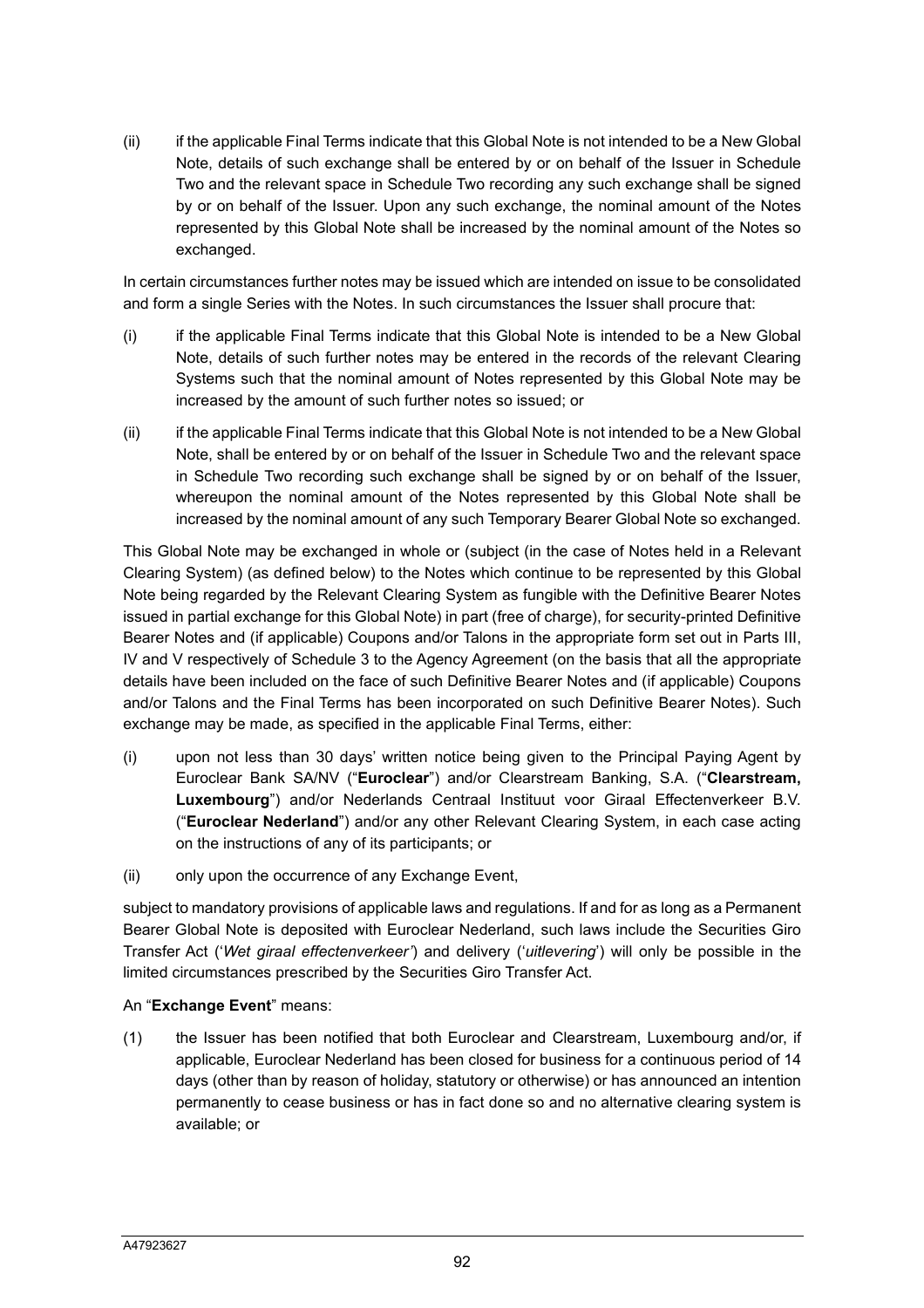(2) the Issuer has or will become obliged to pay additional amounts as provided for or referred to in Condition 7 which would not be required were the Notes represented by this Global Note in definitive form.

If this Global Note is only exchangeable following the occurrence of an Exchange Event:

- (A) the Issuer will promptly give notice to Noteholders in accordance with Condition 13 upon the occurrence of an Exchange Event; and
- (B) in the event of the occurrence of any Exchange Event, Euroclear and/or Clearstream, Luxembourg and/or Euroclear Nederland or the common service provider for Euroclear and/or Clearstream, Luxembourg (if the applicable Final Terms indicate that this Global Note is intended to be a New Global Note) or the common depositary (if the applicable Final Terms indicate that this Global Note is not intended to be a New Global Note) on their behalf acting on the instructions of any holder of an interest in this Global Note may give notice to the Principal Paying Agent requesting exchange and, in the event of the occurrence of an Exchange Event as described in (2) above, the Issuer may also give notice to the Principal Paying Agent requesting exchange. Any such exchange shall occur no later than 15 days after the date of receipt of the relevant notice by the Principal Paying Agent.

The first notice requesting exchange in accordance with the provisions of this paragraph (iii) shall give rise to the issue of Definitive Bearer Notes for the total amount of Notes represented by this Global Note.

Any such exchange as aforesaid will be made on any day (other than a Saturday or Sunday) on which banks are open for general business in London by the bearer of this Global Note. On an exchange of the whole of this Global Note, this Global Note shall be cancelled and surrendered to or to the order of the Principal Paying Agent. The aggregate nominal amount of Definitive Bearer Notes issued upon an exchange of this Global Note will be equal to the aggregate nominal amount of this Global Note at the time of such exchange.

Until the exchange of the whole of this Global Note as aforesaid, the bearer hereof shall in all respects be entitled to the same benefits as if such bearer were the bearer of Definitive Bearer Notes and (if applicable) Coupons and/or Talons. Accordingly, except as ordered by a court of competent jurisdiction or as required by law or applicable regulations, the Issuer and any Paying Agents may deem and treat the holder hereof as the absolute owner of this Global Note for all purposes. All payments of any amounts payable and paid to such holder shall be valid and, to the extent of the sums so paid, effectual to satisfy and discharge the liability for the moneys payable hereon and on the relevant Definitive Bearer Notes and/or Coupons.

In the event that this Global Note (or any part hereof) has become due and repayable in accordance with the Conditions and payment in full of the amount due has not been made to the bearer in accordance with the foregoing then, unless within the period of 15 days commencing on the relevant due date payment in full of the amount due in respect of this Global Note is received by the bearer in accordance with the foregoing, at 8.00 p.m. (London time) on such 15th day (the "**Relevant Time**"), each Relevant Account Holder shall automatically acquire, without the need for any further action on behalf of any person, against the Issuer all those rights which such Relevant Account Holder would have had if at the Relevant Time it held and owned duly executed and authenticated Definitive Bearer Notes and (if applicable) Coupons, Coupon sheets and/or Talons in respect of each underlying Note represented by such Global Note which such Relevant Account Holder has credited to its securities account with the Relevant Clearing System at the Relevant Time. The Issuer's obligation pursuant to this paragraph shall be a separate and independent obligation by reference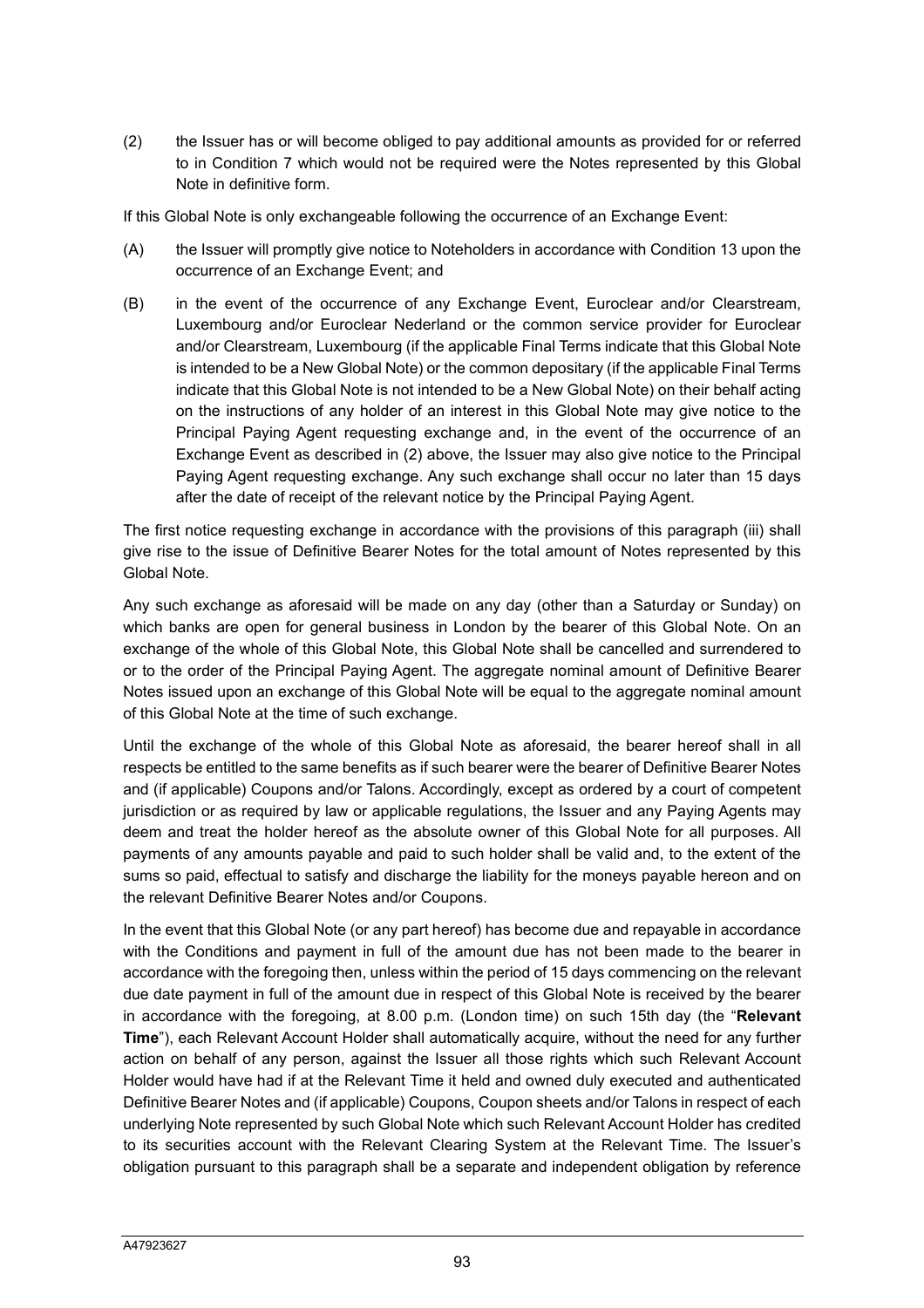to each relevant underlying Note and the Issuer agrees that a Relevant Account Holder may assign its rights hereunder in whole or in part.

"**Relevant Account Holder**" means any account holder with the Relevant Clearing System which has underlying Notes credited to its securities account from time to time.

"**Relevant Clearing System**" means, as applicable, Euroclear, Clearstream, Luxembourg and any other additional clearing system or systems specified in applicable Final Terms (but does not include Euroclear Nederland whether or not so specified).

If any provision in or obligation under this Global Note is or becomes invalid, illegal or unenforceable in any respect under the law of any jurisdiction, that will not affect or impair (i) the validity, legality or enforceability under the law of that jurisdiction of any other provision in or obligation under this Global Note, and (ii) the validity, legality or enforceability under the law of any other jurisdiction of that or any other provision in or obligation under this Global Note.

This Global Note is governed by, and shall be construed in accordance with, the laws of The Netherlands. All disputes in connection with or arising from the Global Note or its execution will be judged by the courts of Amsterdam, The Netherlands, judging in the first instance, and its appellate courts.

This Global Note shall not be valid unless authenticated by or on behalf of [the Principal Paying Agent]<sup>2122</sup> and, if the applicable Final Terms indicate that this Global Note is intended to be held in a manner which would allow Eurosystem eligibility, effectuated by the entity appointed as common safekeeper by the Relevant Clearing Systems.

IN WITNESS whereof the Issuer has caused this Global Note to be duly executed on its behalf.

UNIVERSAL MUSIC GROUP N.V.

By:

Issued in Amsterdam as of [●] 20[●]

[This global Note is authenticated by or on behalf of the Principal Paying Agent.

Citibank, N.A.

By:  $]^{23}$ 

[This Global Note is authenticated by or on behalf of [●], at [●], [*country*] which hereby certifies, (if applicable) in its capacity as participant of Euroclear Nederland, that this Global Note has been validly executed by the Issuer.

[●]

<sup>&</sup>lt;sup>21</sup> \* Include only on Permanent Bearer Global Notes that are not deposited with Euroclear Nederland

<sup>&</sup>lt;sup>22 \*\*</sup> Include only on Permanent Bearer Global Notes that are deposited with Euroclear Nederland

<sup>&</sup>lt;sup>23</sup> \* Include only on Permanent Bearer Global Notes that are not deposited with Euroclear Nederland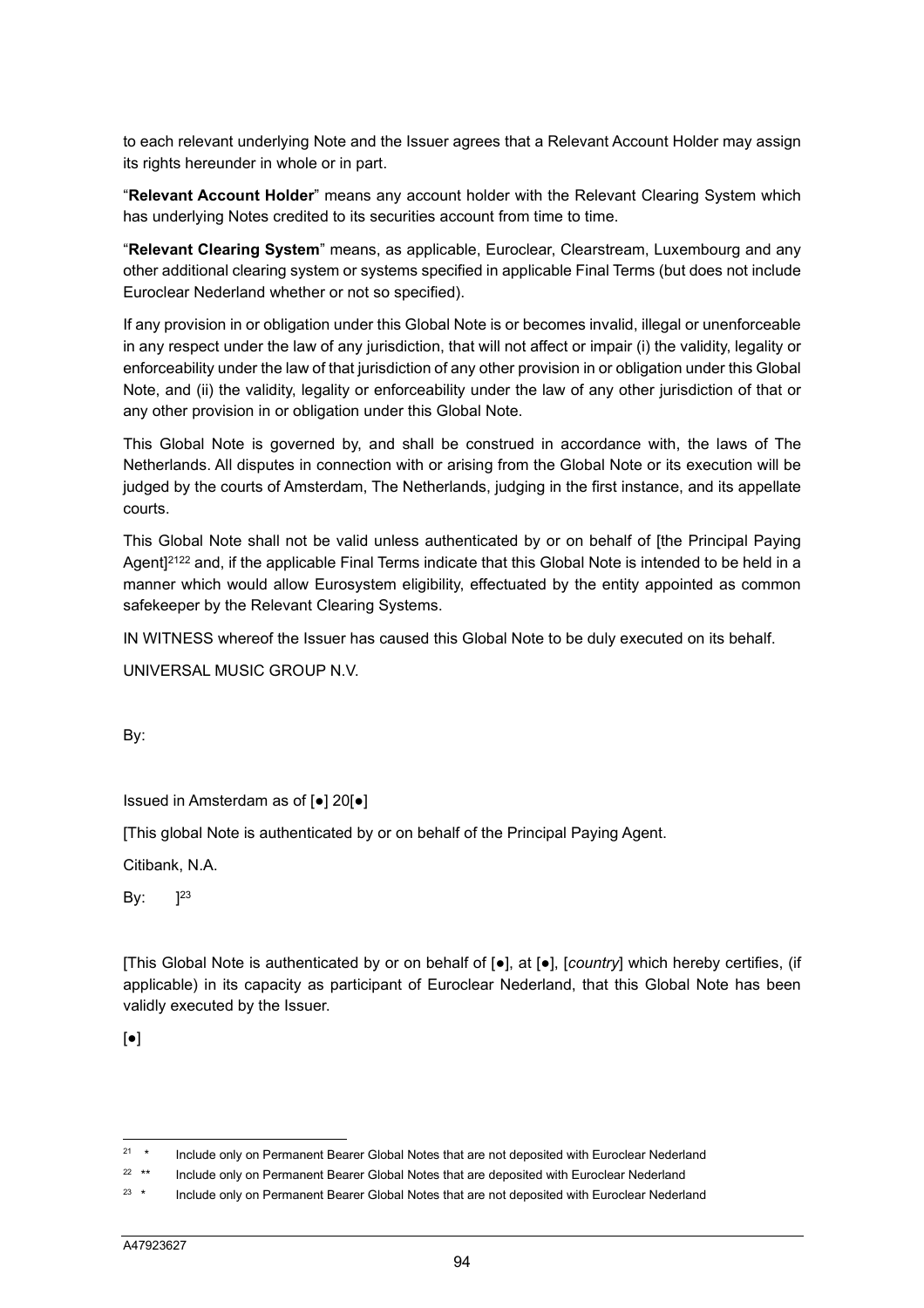## By: By:  $]^{24}$

Effectuated without recourse, warranty or liability by

……………………………….

as common safekeeper

By:

<sup>&</sup>lt;sup>24</sup> \*\* Include only on Permanent Bearer Global Notes that are deposited with Euroclear Nederland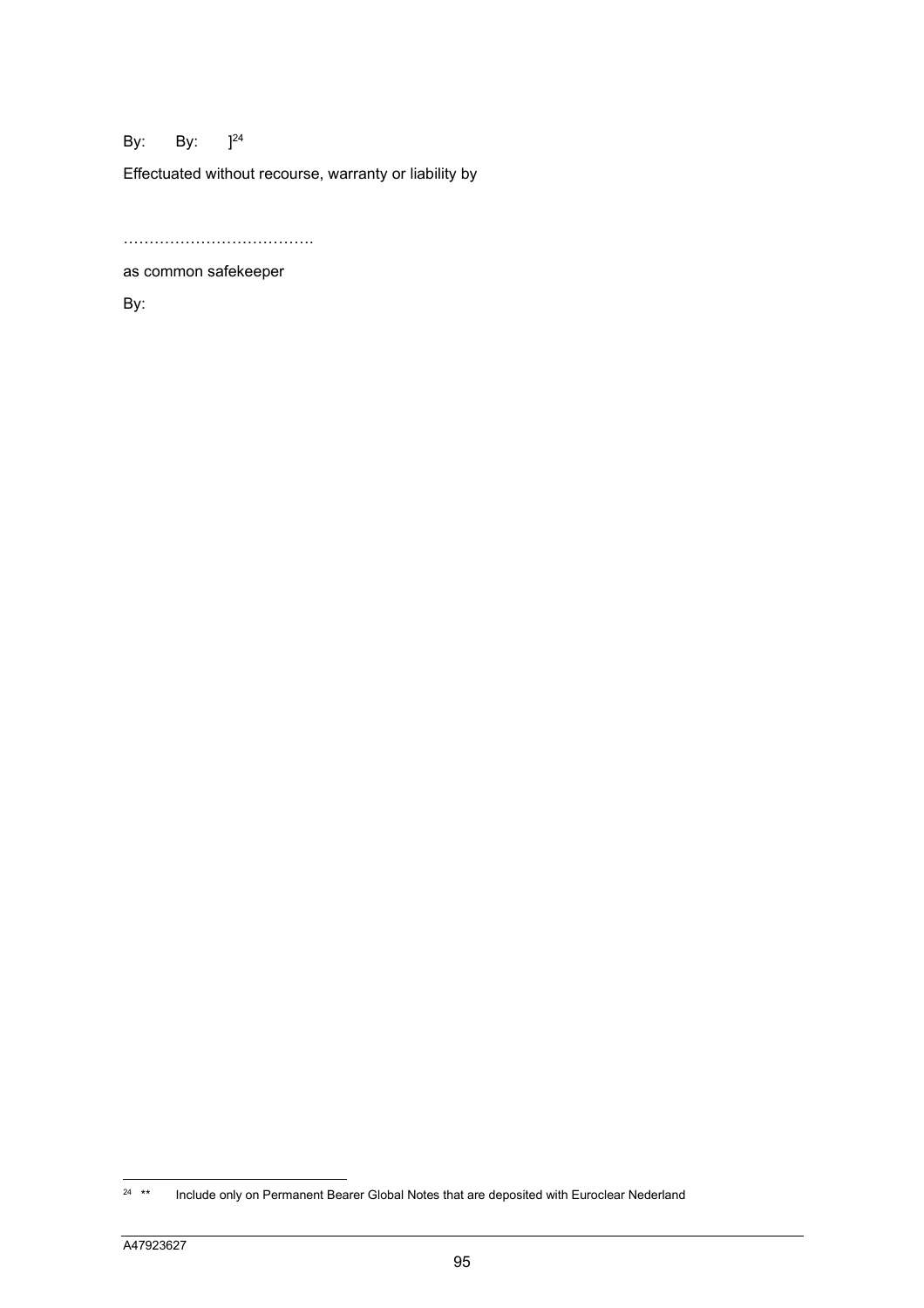## **Schedule One25**

# **Part I Interest Payments**

| <b>Interest</b><br><b>Payment Date</b> | Date of<br>payment | <b>Total amount of</b><br><b>Interest</b><br>Payable | Amount of<br><b>Interest Paid</b> | <b>Confirmation of</b><br>payment by or<br>on behalf of the<br><b>Issuer</b> |
|----------------------------------------|--------------------|------------------------------------------------------|-----------------------------------|------------------------------------------------------------------------------|
| First                                  |                    |                                                      |                                   |                                                                              |
| Second                                 |                    |                                                      |                                   |                                                                              |

[continue numbering until the appropriate number of Interest Payment Dates for the particular Series of Notes is reached]

<sup>&</sup>lt;sup>25</sup> \* Schedule One should only be completed where the applicable Final Terms indicate that this Global Note is not intended to be a New Global Note.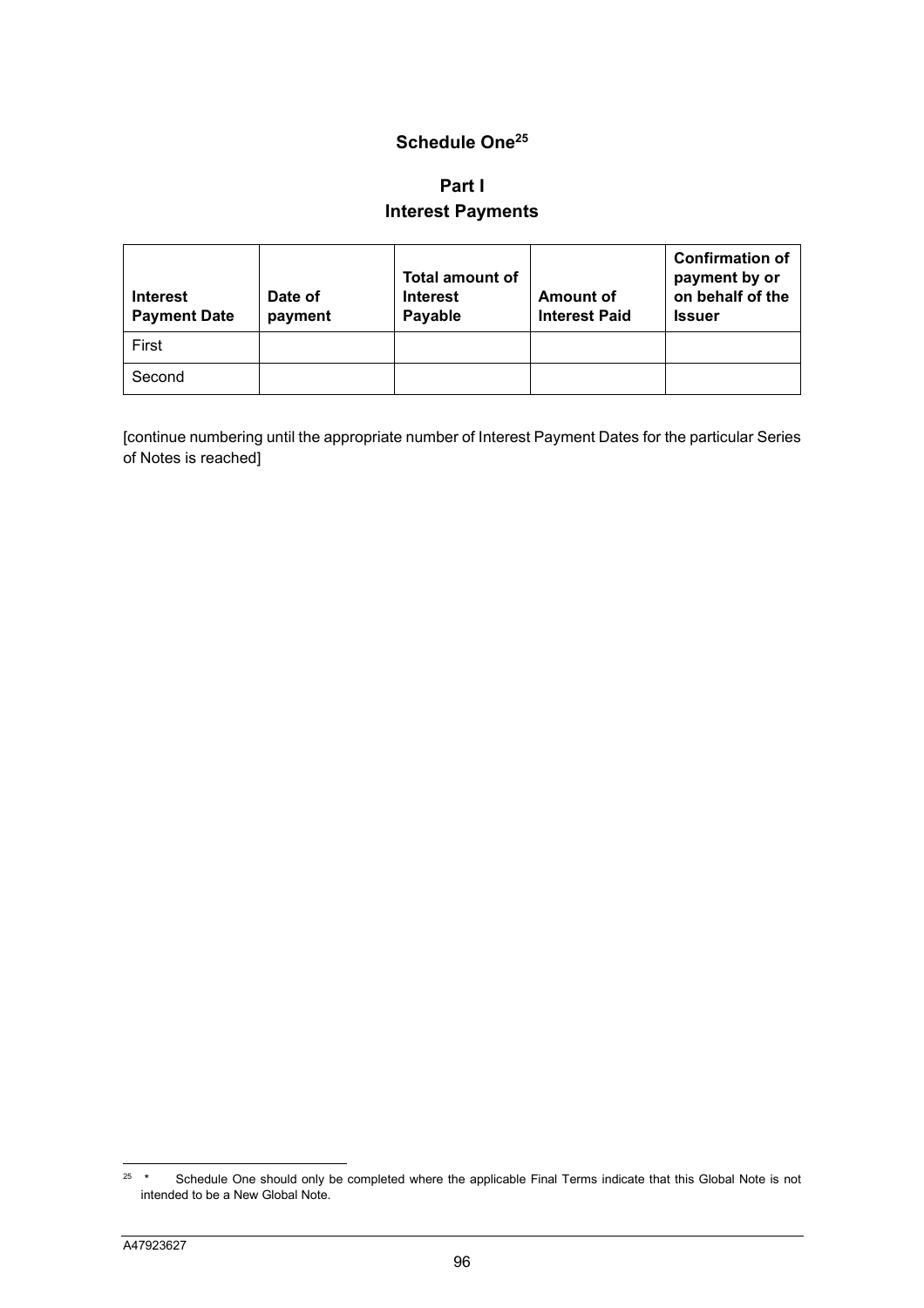# **Part II Redemptions**

| Date of<br>redemption | <b>Total nominal</b><br>amount of this<br><b>Global Note to</b><br>be redeemed | <b>Nominal</b><br><b>Amount</b><br>redeemed | Remaining<br><b>Nominal</b><br>amount of this<br><b>Global Note</b><br>following such<br>redemption <sup>26*</sup> | <b>Confirmation of</b><br>redemption by<br>or on behalf of<br>the Issuer |
|-----------------------|--------------------------------------------------------------------------------|---------------------------------------------|--------------------------------------------------------------------------------------------------------------------|--------------------------------------------------------------------------|
|                       |                                                                                |                                             |                                                                                                                    |                                                                          |
|                       |                                                                                |                                             |                                                                                                                    |                                                                          |
|                       |                                                                                |                                             |                                                                                                                    |                                                                          |
|                       |                                                                                |                                             |                                                                                                                    |                                                                          |
|                       |                                                                                |                                             |                                                                                                                    |                                                                          |
|                       |                                                                                |                                             |                                                                                                                    |                                                                          |
|                       |                                                                                |                                             |                                                                                                                    |                                                                          |
|                       |                                                                                |                                             |                                                                                                                    |                                                                          |
|                       |                                                                                |                                             |                                                                                                                    |                                                                          |
|                       |                                                                                |                                             |                                                                                                                    |                                                                          |
|                       |                                                                                |                                             |                                                                                                                    |                                                                          |
|                       |                                                                                |                                             |                                                                                                                    |                                                                          |
|                       |                                                                                |                                             |                                                                                                                    |                                                                          |
|                       |                                                                                |                                             |                                                                                                                    |                                                                          |
|                       |                                                                                |                                             |                                                                                                                    |                                                                          |
|                       |                                                                                |                                             |                                                                                                                    |                                                                          |

<sup>&</sup>lt;sup>26</sup> \* See most recent entry in Part II or, III of Schedule One or Schedule Two in order to determine this amount.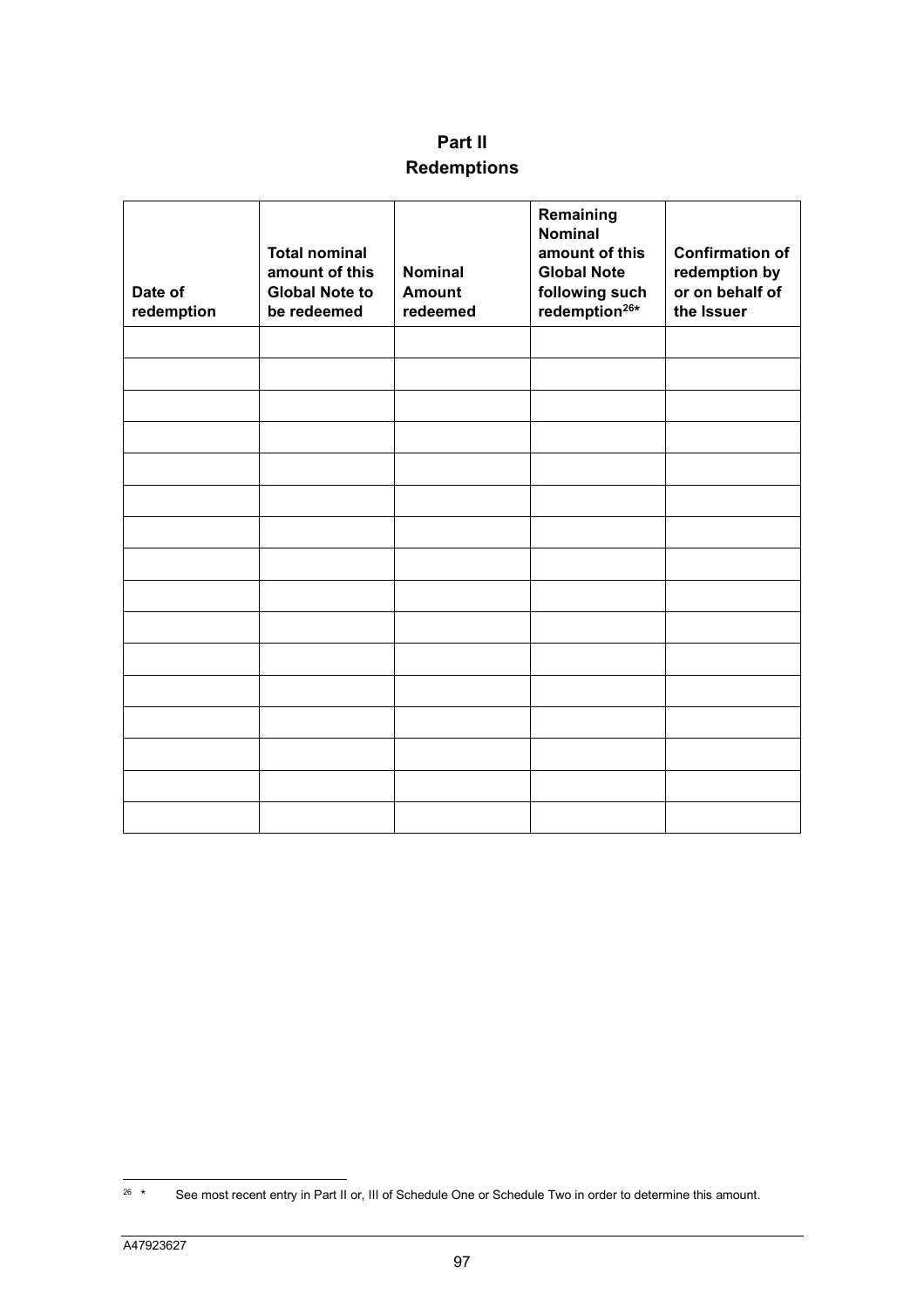**Part III Purchases and Cancellations** 

| Date of purchase<br>and cancellation | Part of nominal<br>amount of this<br><b>Global Note</b><br>purchased and<br>cancelled | <b>Remaining nominal</b><br>amount of this<br><b>Global Note</b><br>following such<br>purchase and<br>cancellation <sup>27*</sup> | <b>Confirmation of</b><br>purchase and<br>cancellation by or<br>on behalf of the<br><b>Issuer</b> |
|--------------------------------------|---------------------------------------------------------------------------------------|-----------------------------------------------------------------------------------------------------------------------------------|---------------------------------------------------------------------------------------------------|
|                                      |                                                                                       |                                                                                                                                   |                                                                                                   |
|                                      |                                                                                       |                                                                                                                                   |                                                                                                   |
|                                      |                                                                                       |                                                                                                                                   |                                                                                                   |
|                                      |                                                                                       |                                                                                                                                   |                                                                                                   |
|                                      |                                                                                       |                                                                                                                                   |                                                                                                   |
|                                      |                                                                                       |                                                                                                                                   |                                                                                                   |
|                                      |                                                                                       |                                                                                                                                   |                                                                                                   |
|                                      |                                                                                       |                                                                                                                                   |                                                                                                   |
|                                      |                                                                                       |                                                                                                                                   |                                                                                                   |
|                                      |                                                                                       |                                                                                                                                   |                                                                                                   |
|                                      |                                                                                       |                                                                                                                                   |                                                                                                   |
|                                      |                                                                                       |                                                                                                                                   |                                                                                                   |
|                                      |                                                                                       |                                                                                                                                   |                                                                                                   |
|                                      |                                                                                       |                                                                                                                                   |                                                                                                   |
|                                      |                                                                                       |                                                                                                                                   |                                                                                                   |
|                                      |                                                                                       |                                                                                                                                   |                                                                                                   |
|                                      |                                                                                       |                                                                                                                                   |                                                                                                   |
|                                      |                                                                                       |                                                                                                                                   |                                                                                                   |

<sup>&</sup>lt;sup>27</sup> \* See most recent entry in Part II or III of Schedule One or Schedule Two in order to determine this amount.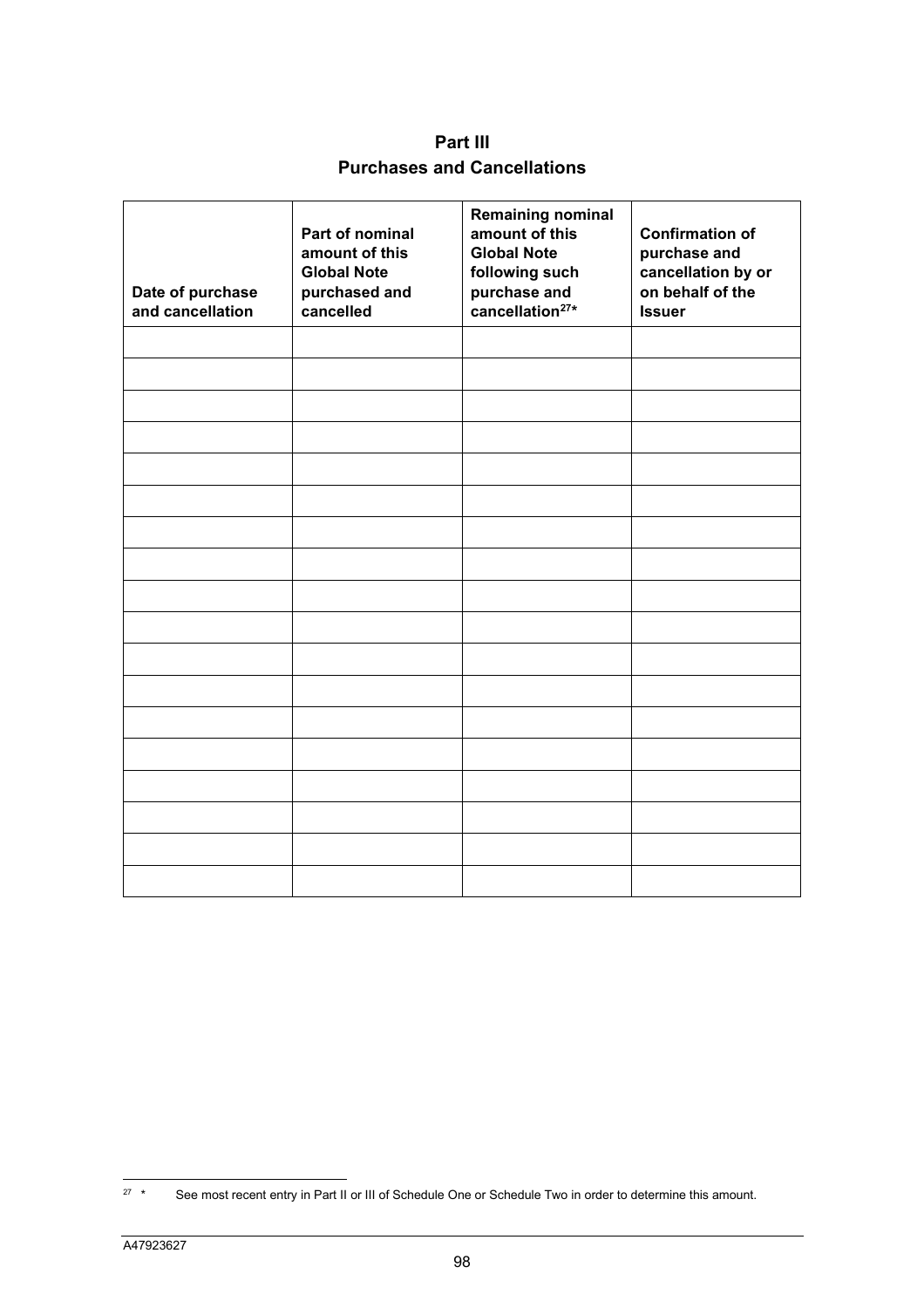## Schedule Two<sup>28</sup>

# **Schedule Of Exchanges**

The following exchanges affecting the nominal amount of this Global Note have been made:

| Date of<br>exchange | Increase in<br>nominal<br>amount of this<br><b>Global Note</b><br>due to<br>exchanges of a<br><b>Temporary</b><br><b>Bearer Global</b><br>Note for this<br><b>Global Note</b> | Part of nominal<br>amount of this<br><b>Global Note</b><br>exchanged for<br><b>Definitive</b><br><b>Bearer Notes</b> | Remaining<br>nominal<br>amount of this<br><b>Global Note</b><br>following such<br>exchange <sup>29**</sup> | <b>Notation made</b><br>by or on behalf<br>of the Issuer |
|---------------------|-------------------------------------------------------------------------------------------------------------------------------------------------------------------------------|----------------------------------------------------------------------------------------------------------------------|------------------------------------------------------------------------------------------------------------|----------------------------------------------------------|
|                     |                                                                                                                                                                               |                                                                                                                      |                                                                                                            |                                                          |
|                     |                                                                                                                                                                               |                                                                                                                      |                                                                                                            |                                                          |
|                     |                                                                                                                                                                               |                                                                                                                      |                                                                                                            |                                                          |
|                     |                                                                                                                                                                               |                                                                                                                      |                                                                                                            |                                                          |
|                     |                                                                                                                                                                               |                                                                                                                      |                                                                                                            |                                                          |
|                     |                                                                                                                                                                               |                                                                                                                      |                                                                                                            |                                                          |
|                     |                                                                                                                                                                               |                                                                                                                      |                                                                                                            |                                                          |
|                     |                                                                                                                                                                               |                                                                                                                      |                                                                                                            |                                                          |
|                     |                                                                                                                                                                               |                                                                                                                      |                                                                                                            |                                                          |
|                     |                                                                                                                                                                               |                                                                                                                      |                                                                                                            |                                                          |
|                     |                                                                                                                                                                               |                                                                                                                      |                                                                                                            |                                                          |
|                     |                                                                                                                                                                               |                                                                                                                      |                                                                                                            |                                                          |
|                     |                                                                                                                                                                               |                                                                                                                      |                                                                                                            |                                                          |
|                     |                                                                                                                                                                               |                                                                                                                      |                                                                                                            |                                                          |
|                     |                                                                                                                                                                               |                                                                                                                      |                                                                                                            |                                                          |
|                     |                                                                                                                                                                               |                                                                                                                      |                                                                                                            |                                                          |
|                     |                                                                                                                                                                               |                                                                                                                      |                                                                                                            |                                                          |
|                     |                                                                                                                                                                               |                                                                                                                      |                                                                                                            |                                                          |

<sup>&</sup>lt;sup>28</sup> \* Schedule Two should only be completed where the applicable Final Terms indicate that this Global Note is not intended to be a New Global Note.

<sup>&</sup>lt;sup>29 \*\*</sup> See most recent entry in Part II or III of Schedule One or Schedule Two in order to determine this amount.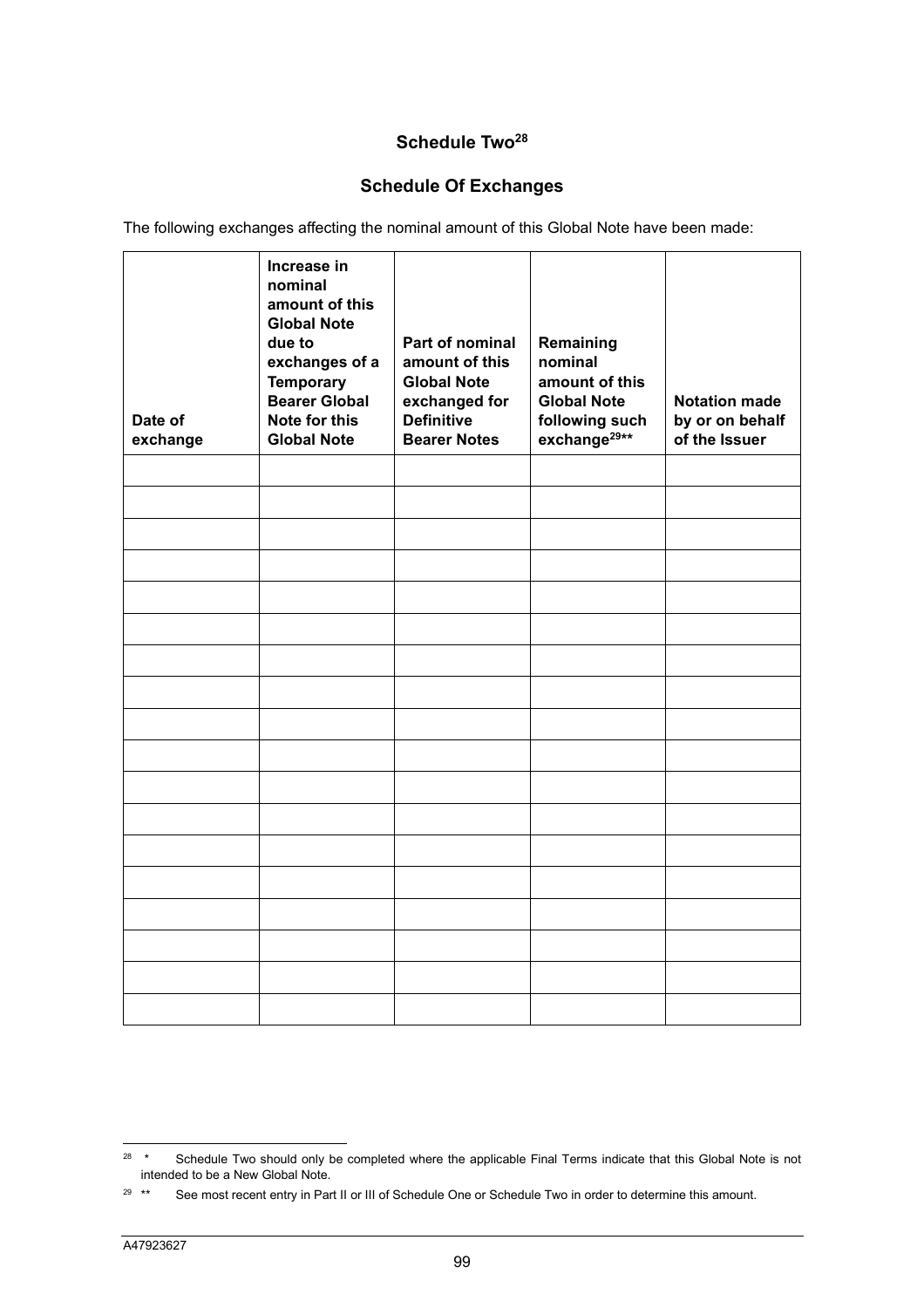## **Part IIIA Form of Definitive Note**

| <b>CINIT</b><br>$\cdots$<br>$\cdots$<br>00<br>00<br>) ( ) (<br>п<br>טע<br>ורו<br><br>,,,, |  |
|-------------------------------------------------------------------------------------------|--|
|-------------------------------------------------------------------------------------------|--|

[ANY UNITED STATES PERSON WHO HOLDS THIS OBLIGATION WILL BE SUBJECT TO LIMITATIONS UNDER THE UNITED STATES INCOME TAX LAWS INCLUDING THE LIMITATIONS PROVIDED IN SECTIONS 165(j) AND 1287(a) OF THE INTERNAL REVENUE CODE OF 1986.]<sup>30</sup>

[Bearer Zero Coupon Notes and other Notes which qualify as savings certificates as defined in the Savings Certificates Act (*Wet inzake spaarbewijzen*) may only be transferred or accepted through the mediation of either the Issuer or a member of Euronext Amsterdam N.V. with due observance of the Savings Certificates Act and its implementing regulations (including registration requirements), provided that no mediation is required in respect of (i) the initial issue of those Notes to the first holders thereof, (ii) any transfer and delivery by individuals who do not act in the conduct of a profession or trade, and (iii) the issue and trading of those Notes, if they are physically issued outside The Netherlands and are not distributed in the Netherlands in the course of primary trading or immediately thereafter.<sup>131</sup>

## **UNIVERSAL MUSIC GROUP N.V. (having its corporate seat at Amsterdam, The Netherlands)**

## **[Title of Issue]**

This Note is one of a duly authorised issue of Notes (the "**Notes**") of UNIVERSAL MUSIC GROUP N.V. (the "**Issuer**") described, and having the provisions specified, in the Final Terms (the "**Final Terms**"). References herein to the Conditions shall be to the Terms and Conditions endorsed hereon as modified and supplemented by the Final Terms, but in the event of any conflict between the provisions of the Conditions and the information in the Final Terms, the Final Terms will prevail.

This Note is issued subject to, and with the benefit of, the Conditions and an agency agreement (the "**Agency Agreement**", which expression shall be construed as a reference to that agreement as the same may be further amended, supplemented and/or restated from time to time) dated 16 June 2022 and made between the Issuer, Citibank, N.A. as principal paying agent (the "**Principal Paying Agent**"), and the other agents named therein.

For value received, the Issuer, subject to and in accordance with the Conditions, promises to pay to the bearer on the Maturity Date or on such earlier date as this Note may become due and repayable in accordance with the Conditions, the amount payable on redemption of this Note, and to pay interest (if any) on this Note calculated and payable as provided in the Conditions together with any other sums payable under the Conditions.

This Note shall not be validly issued unless authenticated by or on behalf of the Principal Paying Agent.

IN WITNESS whereof the Issuer has caused this Note to be duly executed on its behalf.

### **UNIVERSAL MUSIC GROUP N.V.**

 $30 *$  This legend can be deleted if the Notes have an initial maturity of 365 days or less.

<sup>&</sup>lt;sup>31</sup> ) This legend can be deleted if the Notes are not Bearer Zero Coupon Notes and do not otherwise qualify as savings certificates as defined in the Savings Certificates Act (*Wet inzake spaarbewijzen*).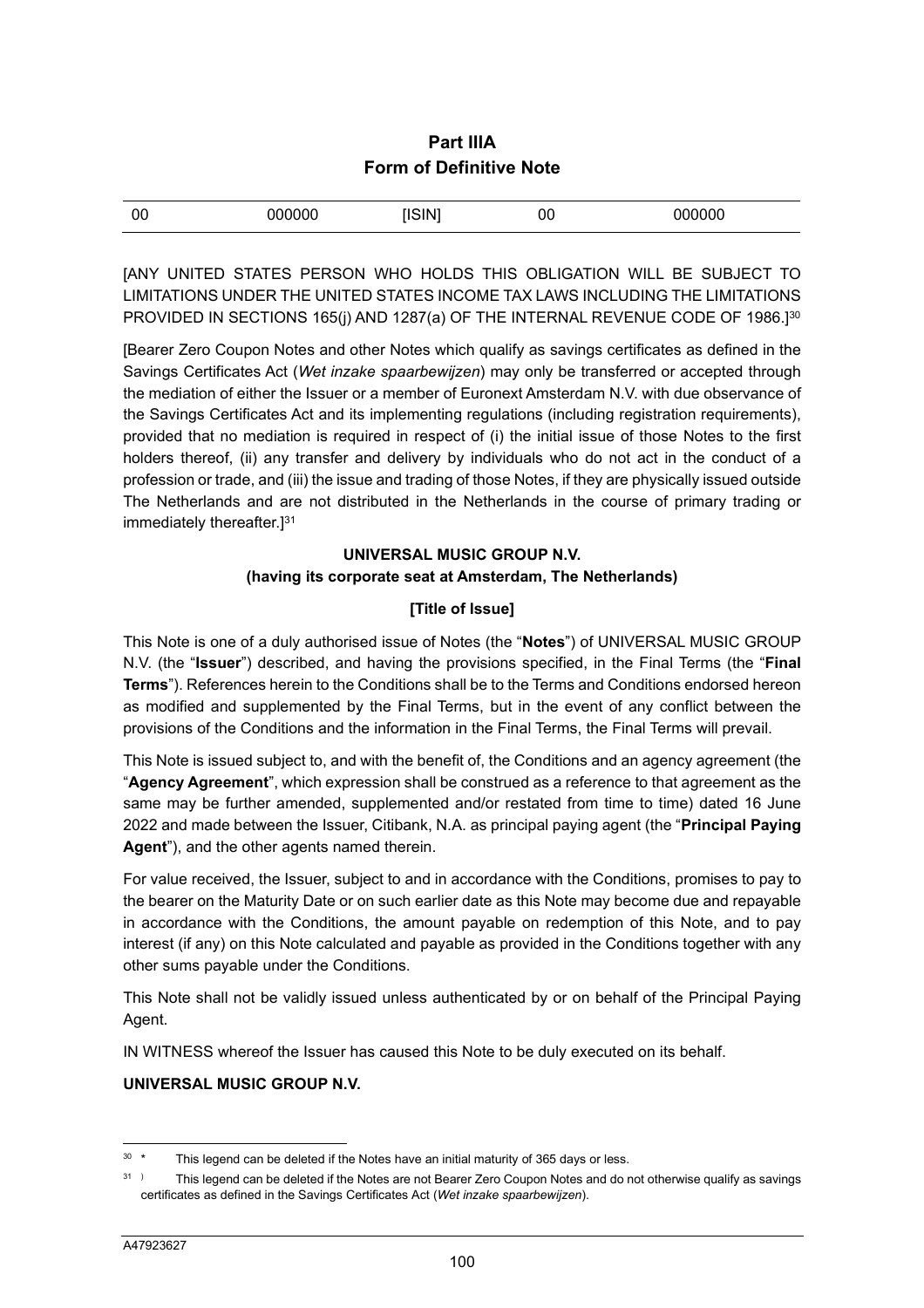By:

Issued in Amsterdam as of [●] 20[●]

Authenticated without recourse, warranty or liability by or on behalf of Citibank, N.A. as Principal Paying Agent

By:

#### **Terms and Conditions**

[Relevant Terms and Conditions to be as set out in Schedule 2 to the Agency Agreement]

#### **Final Terms**

[Here to be set out relevant text of the Final Terms relating to the Notes]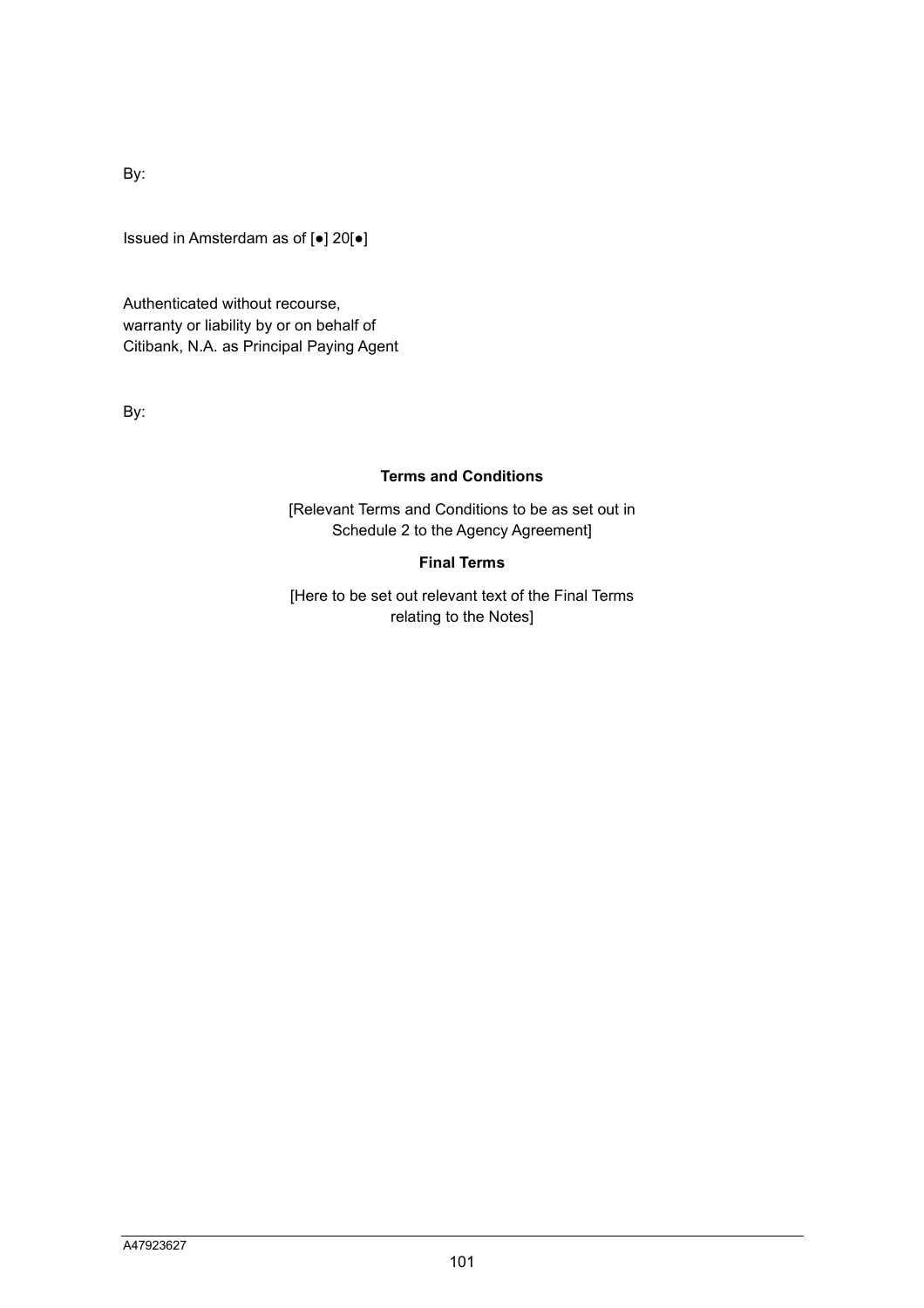# **Part IVA Form of Coupon**

(Face of Coupon)

## **UNIVERSAL MUSIC GROUP N.V. (having its corporate seat at Amsterdam, The Netherlands)**

### **[Title of Issue]**

| EITHER:                                              | Part 1                                                    |
|------------------------------------------------------|-----------------------------------------------------------|
| This Coupon is payable to bearer,<br>separately      | Coupon for                                                |
| negotiable and subject to the Terms and              | $\lceil \bullet \rceil$                                   |
| Conditions of the said Notes.                        | due on $\lceil \bullet \rceil$ 20 $\lceil \bullet \rceil$ |
|                                                      | Part 2                                                    |
| OR:                                                  |                                                           |
| Coupon for the amount due in<br>accordance with      | Coupon due                                                |
| the Terms and Conditions of the said<br>Notes on     | in $\lceil \bullet \rceil$                                |
| the Interest Payment Date falling in                 | 20[•]                                                     |
| $\lceil \bullet \rceil$ 20 $\lceil \bullet \rceil$ . |                                                           |
|                                                      |                                                           |

This Coupon is payable to bearer, separately negotiable and subject to such Terms and Conditions, under which it may become void before its due date.

ANY UNITED STATES PERSON WHO HOLDS THIS OBLIGATION WILL BE SUBJECT TO LIMITATIONS UNDER THE UNITED STATES INCOME TAX LAWS INCLUDING THE LIMITATIONS PROVIDED IN SECTIONS 165(j) AND 1287(a) OF THE INTERNAL REVENUE CODE OF 1986.

| 00 | 000000 | $\sim$ | 00 | 000000 |  |
|----|--------|--------|----|--------|--|
|----|--------|--------|----|--------|--|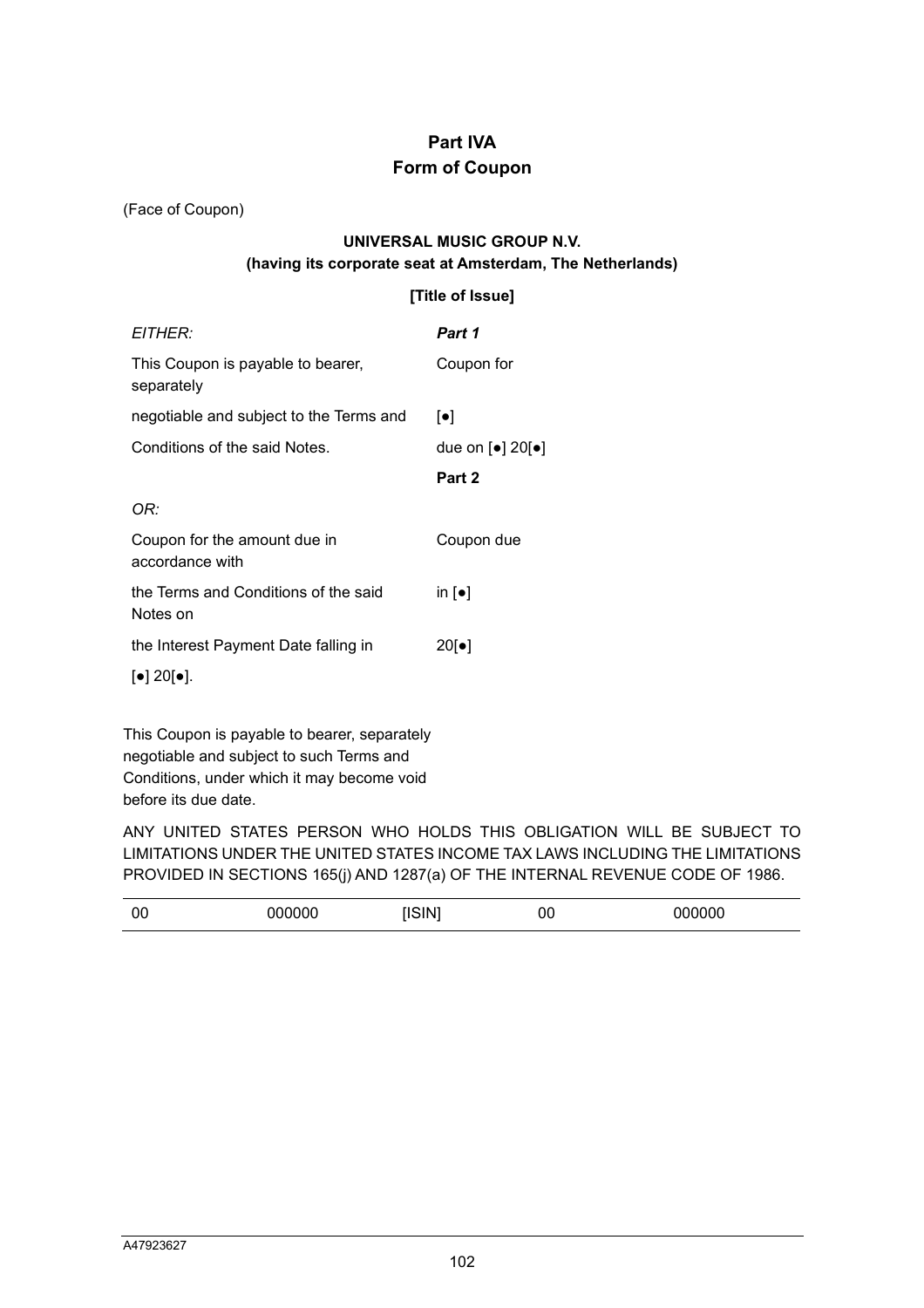(Reverse of Coupon)

#### **PRINCIPAL PAYING AGENT**

#### **CITIBANK, N.A.**

6th Floor, Citigroup Centre Canada Square Canary Wharf London E14 5LB United Kingdom

### **PAYING AGENT**

## **[●]**

## [*address details*]

and/or such other or further Agent and other or further Paying Agents and/or specified offices as may from time to time be duly appointed by the Issuer and notice of which has been given to the Noteholders.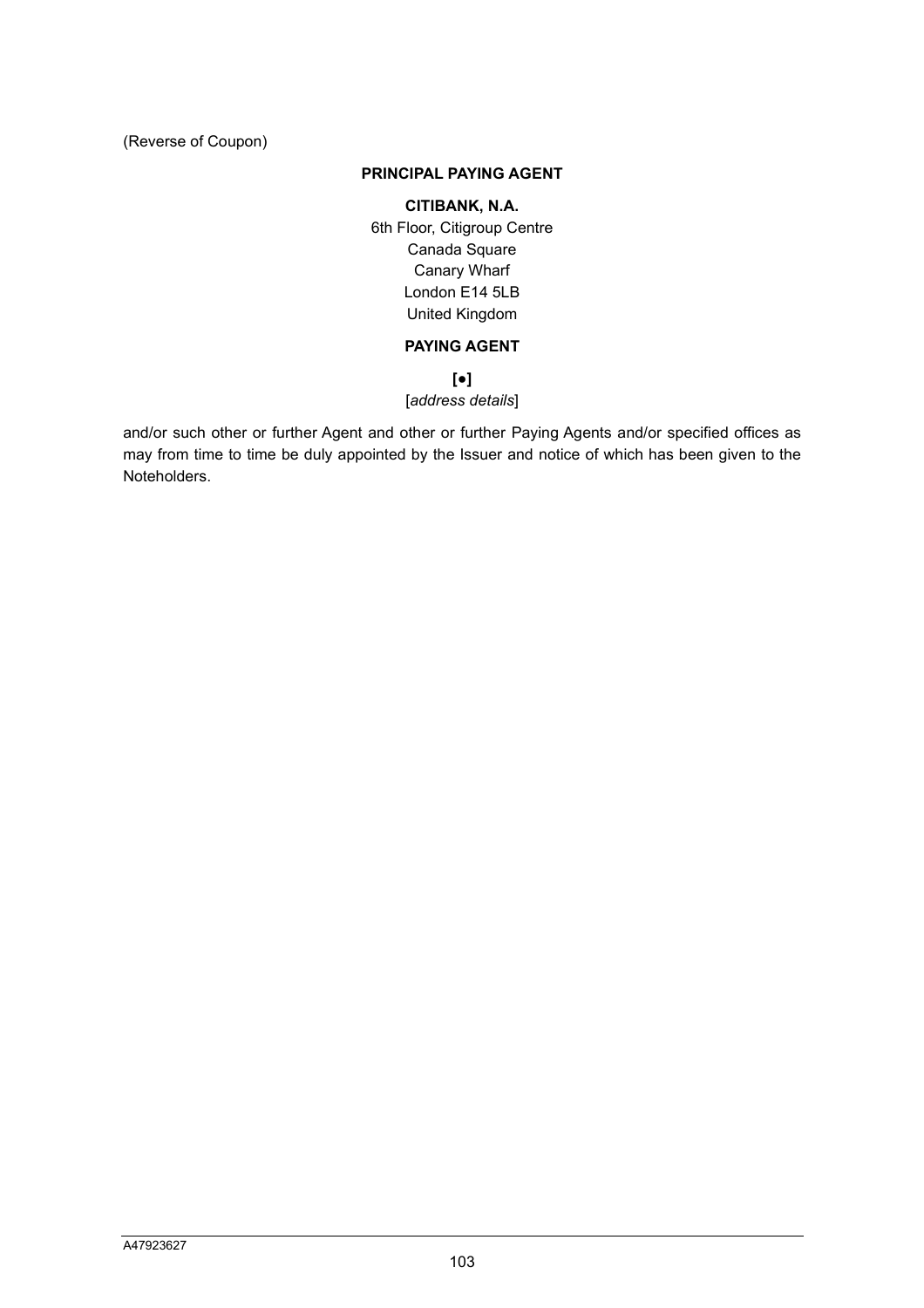## **Part V Form of Talon**

ANY UNITED STATES PERSON WHO HOLDS THIS OBLIGATION WILL BE SUBJECT TO LIMITATIONS UNDER THE UNITED STATES INCOME TAX LAWS INCLUDING THE LIMITATIONS PROVIDED IN SECTIONS 165(j) AND 1287(a) OF THE INTERNAL REVENUE CODE OF 1986.

(On the front)

## **UNIVERSAL MUSIC GROUP N.V. (having its corporate seat at Amsterdam, The Netherlands)**

[Title of Issue]

On and after [●] further Coupons [and a further Talon] appertaining to the Note to which this Talon appertains will be issued at the specified office of the Principal Paying Agent or any of the other Paying Agents set out on the reverse hereof (and/or any other or further Paying Agents and/or specified offices as may from time to time be duly appointed and notified to the Noteholders) upon production and surrender of this Talon.

This Talon may, in certain circumstances, become void under the Terms and Conditions endorsed on the Notes to which this Talon appertains.

UNIVERSAL MUSIC GROUP N.V.

By:

(Reverse of Talon)

### **PRINCIPAL PAYING AGENT**

**CITIBANK, N.A.**  6th Floor, Citigroup Centre Canada Square Canary Wharf London E14 5LB United Kingdom

### **PAYING AGENT**

 $\lceil \bullet \rceil$ 

[*address details*]

and/or such other or further Principal Paying Agent and other or further Paying Agents and/or specified offices as may from time to time be duly appointed by the Issuer and notice of which has been given to the Noteholders.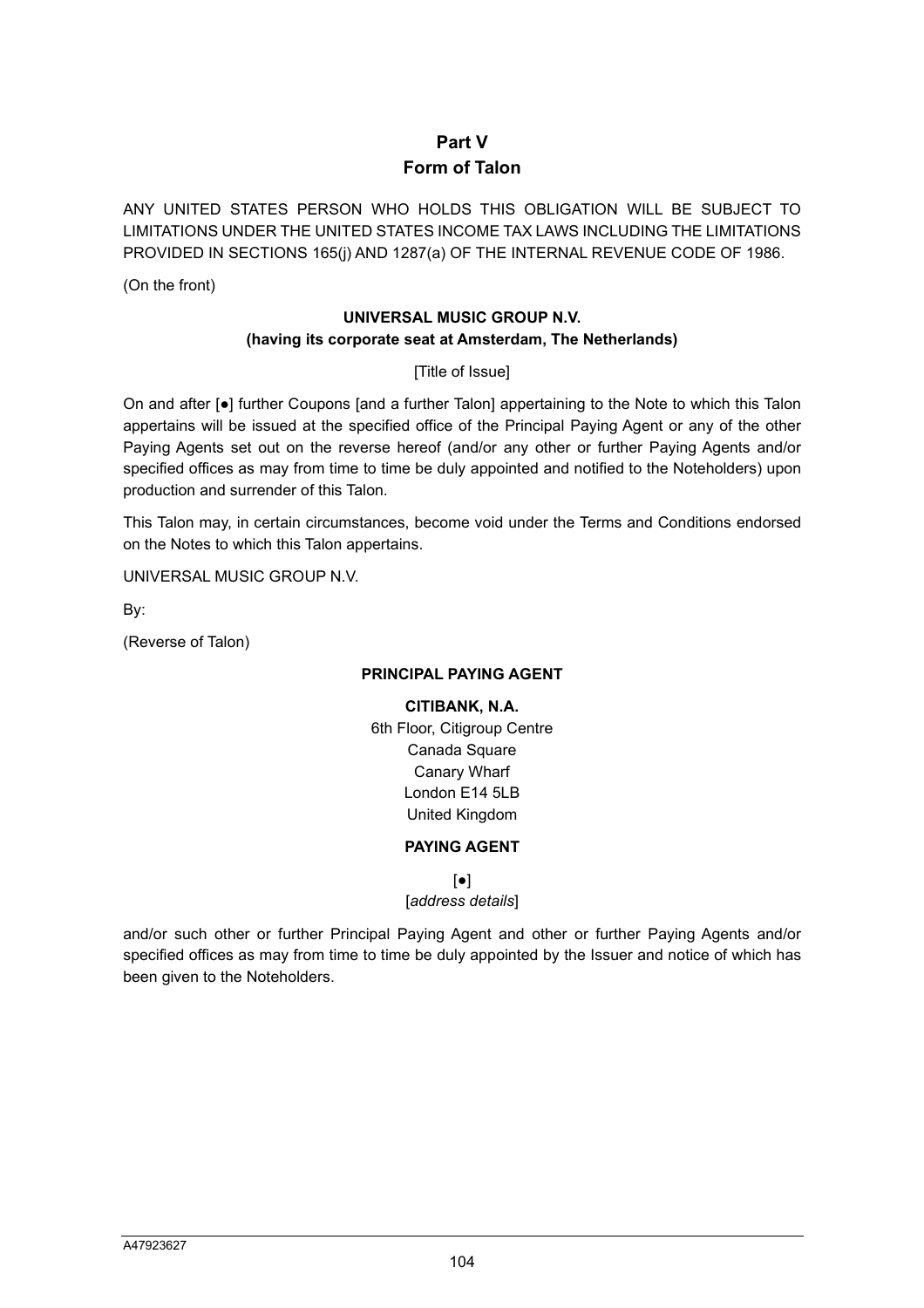## **Part VI Forms of Registered Global Notes**

**THIS SECURITY AND RELATED DOCUMENTATION (INCLUDING, WITHOUT LIMITATION, THE AGENCY AGREEMENT REFERRED TO HEREIN) MAY BE AMENDED OR SUPPLEMENTED FROM TIME TO TIME, WITHOUT THE CONSENT OF, BUT UPON NOTICE TO, THE HOLDERS OF SUCH SECURITIES SENT TO THEIR REGISTERED ADDRESSES, TO MODIFY THE RESTRICTIONS ON AND PROCEDURES FOR RESALES AND OTHER TRANSFERS OF THIS SECURITY TO REFLECT ANY CHANGE IN APPLICABLE LAW OR REGULATION (OR THE INTERPRETATION THEREOF) OR IN PRACTICES RELATING TO RESALES OR OTHER TRANSFERS OF RESTRICTED SECURITIES GENERALLY. THE HOLDER OF THIS SECURITY SHALL BE DEEMED, BY ITS ACCEPTANCE OR PURCHASE HEREOF, TO HAVE AGREED TO ANY SUCH AMENDMENT OR SUPPLEMENT (EACH OF WHICH SHALL BE CONCLUSIVE AND BINDING ON THE HOLDER HEREOF AND ALL FUTURE HOLDERS OF THIS SECURITY AND ANY SECURITIES ISSUED IN EXCHANGE OR SUBSTITUTION THEREFOR, WHETHER OR NOT ANY NOTATION THEREOF IS MADE HEREON).** 

**THIS SECURITY HAS NOT BEEN AND WILL NOT BE REGISTERED UNDER THE U.S. SECURITIES ACT OF 1933, AS AMENDED (THE SECURITIES ACT), OR ANY OTHER APPLICABLE U.S. STATE SECURITIES LAWS AND, ACCORDINGLY, MAY NOT BE OFFERED OR SOLD WITHIN THE UNITED STATES OR TO, OR FOR THE ACCOUNT OR BENEFIT OF, U.S. PERSONS EXCEPT IN ACCORDANCE WITH THE AGENCY AGREEMENT AND PURSUANT TO AN EXEMPTION FROM REGISTRATION UNDER THE SECURITIES ACT OR PURSUANT TO AN EFFECTIVE REGISTRATION STATEMENT UNDER THE SECURITIES ACT. THIS LEGEND SHALL CEASE TO APPLY UPON THE EXPIRY OF THE PERIOD OF 40 DAYS AFTER THE COMPLETION OF THE DISTRIBUTION OF ALL THE NOTES OF THE TRANCHE OF WHICH THIS NOTE FORMS PART, AS DETERMINED IN ACCORDANCE WITH CLAUSE 5 OF THE AGENCY AGREEMENT.**

#### **UNIVERSAL MUSIC GROUP N.V. (having its corporate seat at Amsterdam, The Netherlands)**

## **REGULATION S GLOBAL NOTE**

UNIVERSAL MUSIC GROUP N.V. (having its corporate seat at Amsterdam, The Netherlands (the "**Issuer**") hereby certifies that [the person whose name is entered in the Register is the registered holder](32) of the aggregate nominal amount of [●] of a duly authorised issue of Notes (the "**Notes**") described, and having the provisions specified, in the attached Final Terms (the **Final Terms**"). References herein to the Conditions shall be to the Terms and Conditions of the Notes set out in Schedule 2 to the Agency Agreement (as defined below) as modified and supplemented by the information set out in the Final Terms, but in the event of any conflict between the provisions of (i) that Schedule or (ii) this Global Note and the information set out in the Final Terms, the Final Terms will prevail.

Words and expressions defined or set out in the Conditions and/or the Final Terms shall have the same meaning when used in this Global Note.

This Global Note is issued subject to, and with the benefit of, the Conditions and an agency agreement (the "**Agency Agreement**" which expression shall be construed as a reference to that agreement as the same may be further amended, supplemented, novated or restated from time to

 $32$ ) To be included on a Registered Global Note registered in the name of a nominee of a common safekeeper for Euroclear and Clearstream, Luxembourg.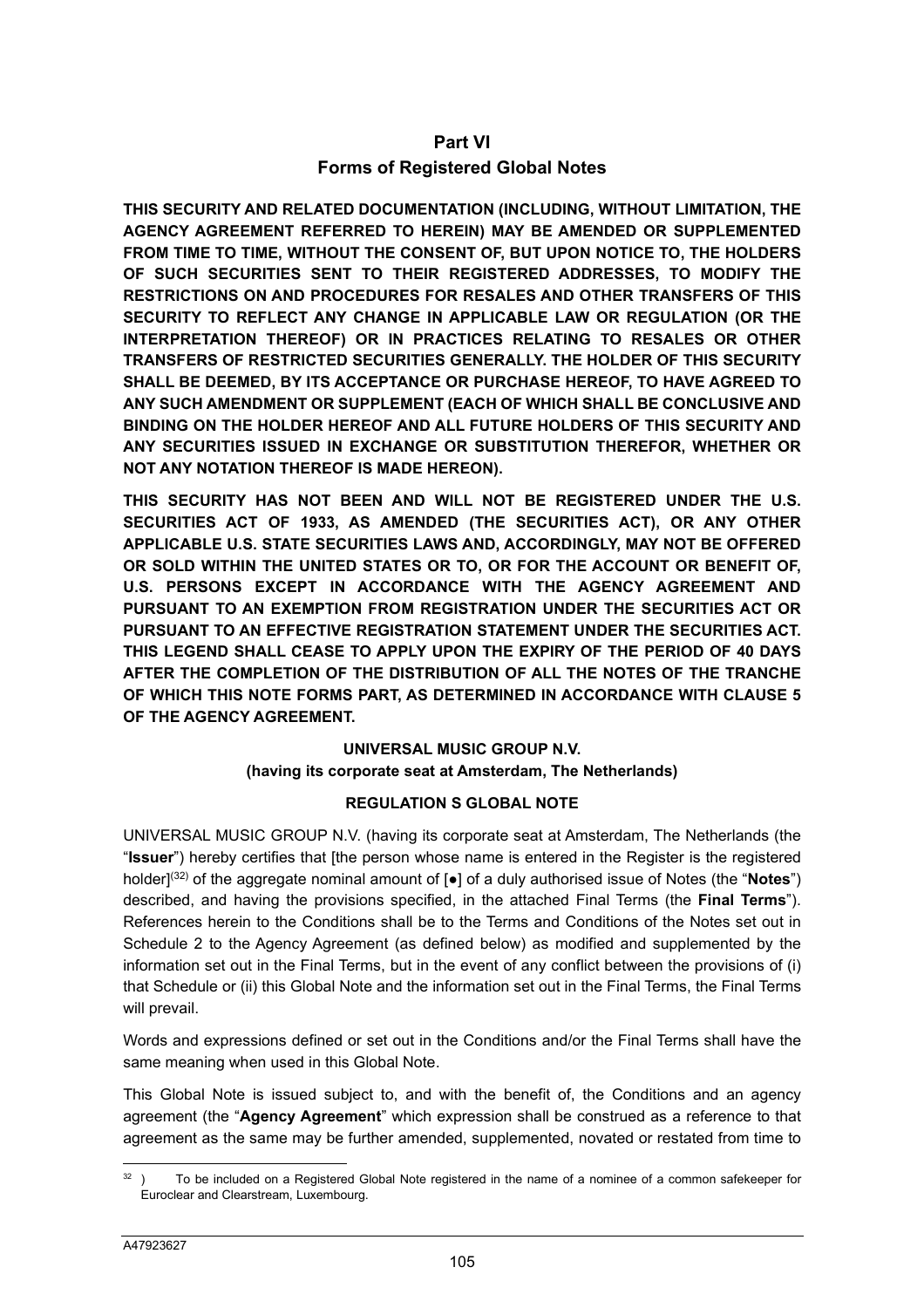time) dated 16 June 2022 and made between the Issuer, Citigroup Europe PLC (the "**Registrar**") and the other Agents named in it.

Subject to and in accordance with the Conditions, the registered holder of this Global Note is entitled to receive on the Maturity Date if any and/or on such earlier date as any of the Notes represented by this Global Note may become due and repayable in accordance with the Conditions, the amount payable on redemption of the Notes then represented by this Global Note becoming so due and repayable, and to pay interest (if any) on the Notes from time to time represented by this Global Note calculated and payable as provided in the Conditions together with any other sums payable under the Conditions, all in accordance with the Conditions.

On any redemption or payment of interest being made in respect of, or purchase and cancellation of, any of the Notes represented by this Global Note details of such redemption, payment or purchase and cancellation (as the case may be) shall be entered by the Registrar in the Register. Upon any such redemption or purchase and cancellation, the nominal amount of the Notes held by the registered holder hereof shall be reduced by the nominal amount of such Notes so redeemed or purchased and cancelled. The nominal amount of the Notes held by the registered holder hereof following any such redemption or purchase and cancellation as aforesaid or any transfer or exchange as referred to below shall be the nominal amount most recently entered in the Register.

Notes represented by this Global Note are transferable only in accordance with, and subject to, the provisions of this Global Note (including the legend set out above) and of Condition 2 and the rules and operating procedures of [Euroclear Bank SA/NV ("**Euroclear**"), Clearstream Banking, S.A. ("**Clearstream, Luxembourg**")]. Prior to expiry of the applicable Distribution Compliance Period, as determined in accordance with Clause 5 of the Agency Agreement, transfers by the holder of, or of a beneficial interest in, a Registered Global Note to a transferee in the United States or who is a U.S. person will not be permitted. After expiry of the applicable Distribution Compliance Period such restriction will no longer apply to such transfers.

This Global Note may be exchanged in whole but not in part (free of charge) for security-printed Definitive Registered Notes in the form set out in Part VII of Schedule 3 to the Agency Agreement (on the basis that all the appropriate details have been included on the face of such Definitive Registered Notes and the Final Terms has been incorporated on such Definitive Registered Notes) only. Such exchange may be made, as specified in the applicable Final Terms, only upon the occurrence of an Exchange Event.

#### An "**Exchange Event**" means:

- (1) an Event of Default (as defined in Condition 9) has occurred and is continuing;
- (2) the Issuer has been notified that both Euroclear and Clearstream, Luxembourg has been closed for business for a continuous period of 14 days (other than by reason of holiday, statutory or otherwise) or has announced an intention permanently to cease business or has in fact done so and no alternative clearing system is available; or
- (3) the Issuer has or will become obliged to pay additional amounts as provided for or referred to in Condition 7 which would not be required were the Notes represented by this Global Note in definitive form.

If this Global Note is exchangeable following the occurrence of an Exchange Event:

(A) the Issuer will promptly give notice to Noteholders in accordance with Condition 13 upon the occurrence of an Exchange Event; and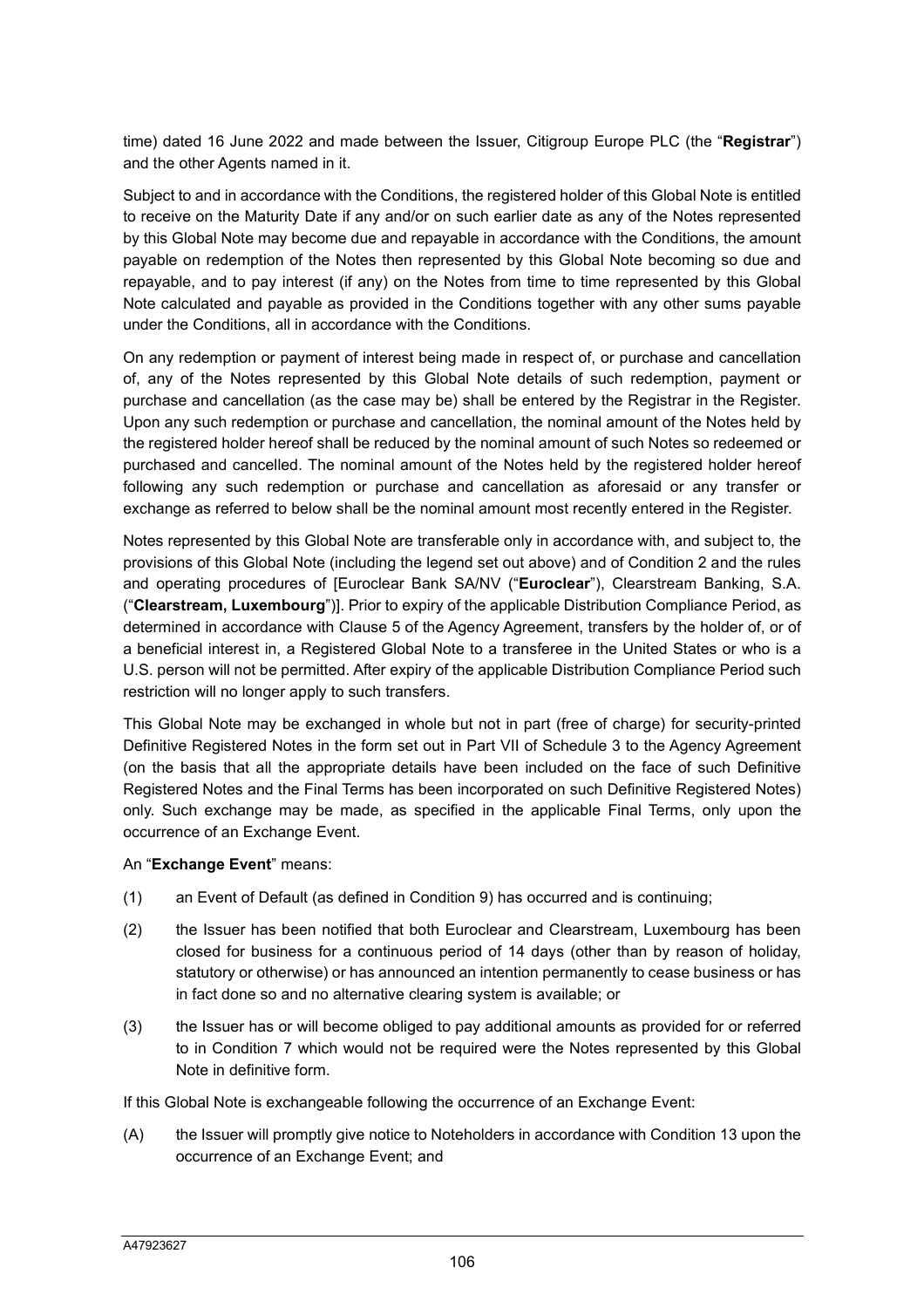(B) in the event of the occurrence of any Exchange Event, Euroclear and/or Clearstream, Luxembourg acting on the instructions of any holder of an interest in this Global Note may give notice to the Registrar requesting exchange and, in the event of the occurrence of an Exchange Event as described in (3) above, the Issuer may also give notice to the Registrar requesting exchange. Any such exchange shall occur no later than 15 days after the date of receipt of the relevant notice by the Registrar.

The first notice requesting exchange in accordance with the provisions of the above paragraph shall give rise to the issue of Definitive Registered Notes for the total amount of Notes represented by this Global Note.

Any such exchange as aforesaid will be made upon presentation of this Global Note at the office of the Registrar at 1 North Wall Quay, Dublin 1, Ireland, by the holder of it on any day (other than a Saturday or Sunday) on which banks are open for general business in London. The aggregate nominal amount of Definitive Registered Notes issued upon an exchange of this Global Note will be equal to the aggregate nominal amount of this Global Note.

On an exchange in whole of this Global Note, this Global Note shall be surrendered to the Registrar.

On any exchange or transfer following which either (i) Notes represented by this Global Note are no longer to be so represented or (ii) Notes not so represented are to be so represented details of the transfer shall be entered by the Registrar in the Register, following which the nominal amount of this Global Note and the Notes held by the registered holder of this Global Note shall be increased or reduced (as the case may be) by the nominal amount so transferred.

Until the exchange of the whole of this Global Note, the registered holder of this Global Note shall in all respects (except as otherwise provided in this Global Note and in the Conditions) be entitled to the same benefits as if such bearer were the registered holder of the Definitive Registered Notes represented by this Global Note.

In the event that this Global Note (or any part of it) has become due and repayable in accordance with the Conditions and payment in full of the amount due has not been made to the registered holder of this Global Note in accordance with the foregoing then, unless within the period of 15 days commencing on the relevant due date payment in full of the amount due in respect of this Global Note is received by the registered holder of this Global Note in accordance with the foregoing, at 8.00 p.m. (London time) on such 15th day (the "**Relevant Time**"), each Relevant Account Holder shall automatically acquire, without the need for any further action on behalf of any person, against the Issuer all those rights which such Relevant Account Holder would have had if at the Relevant Time it held and owned duly executed and authenticated Definitive Bearer Notes and (if applicable) Coupons, Coupon sheets and/or Talons in respect of each underlying Note represented by such Global Note which such Relevant Account Holder has credited to its securities account with the Relevant Clearing System at the Relevant Time. The Issuer's obligation pursuant to this paragraph shall be a separate and independent obligation by reference to each relevant underlying Note and the Issuer agrees that a Relevant Account Holder may assign its rights hereunder in whole or in part.

"**Relevant Account Holder**" means any account holder with the Relevant Clearing System which has underlying Notes credited to its securities account from time to time.

"**Relevant Clearing System**" means, as applicable, Euroclear, Clearstream, Luxembourg and any other additional clearing system or systems specified in applicable Final Terms.

This Global Note is not a document of title. Entitlements are determined by entry in the Register and only the duly registered holder from time to time is entitled to payment in respect of this Global Note.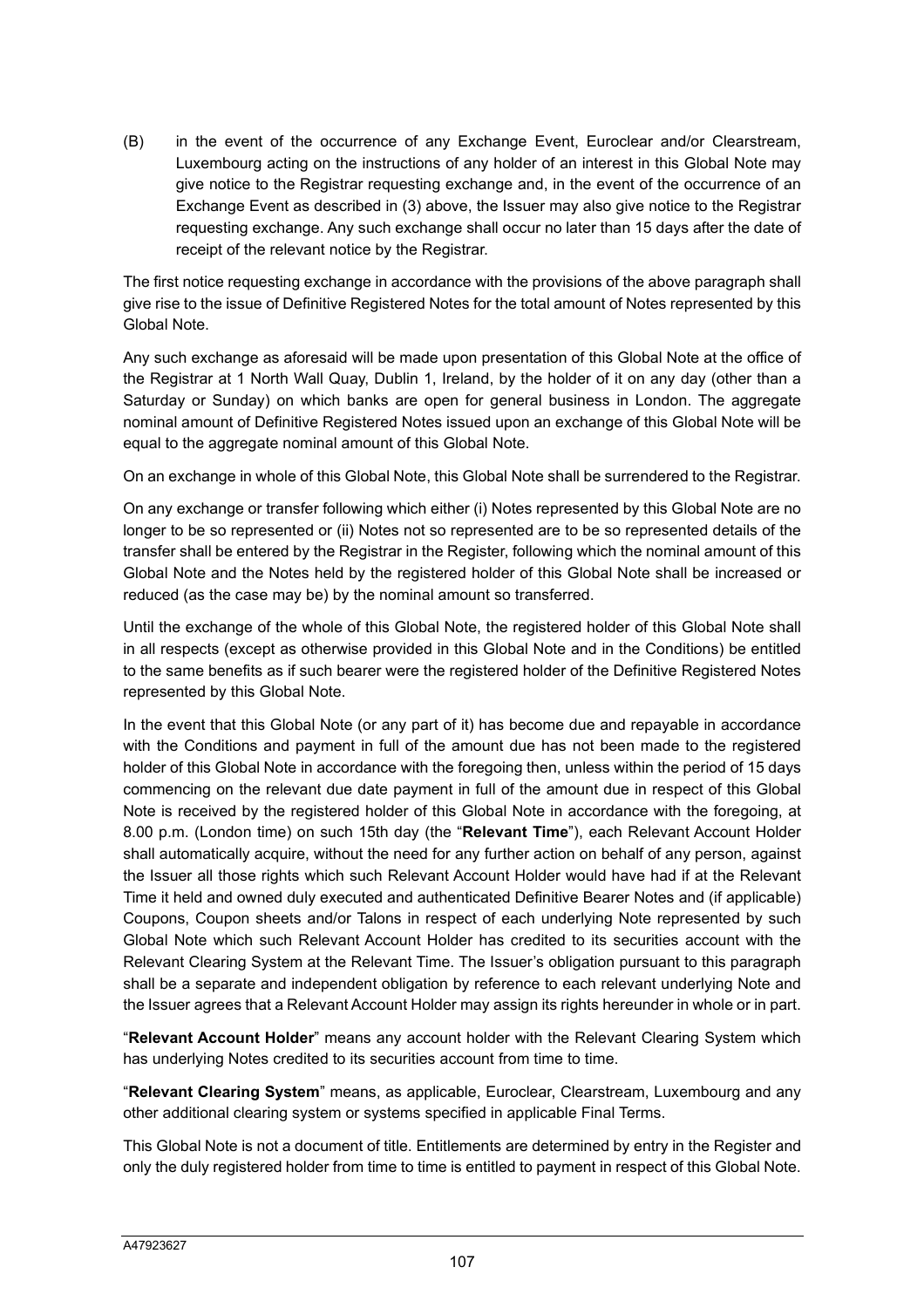The statements in the legend set out above are an integral part of the terms of this Global Note and, by acceptance of this Global Note, the registered holder of this Global Note agrees to be subject to and bound by the terms and provisions set out in the legend.

This Global Note is governed by, and shall be construed in accordance with, the laws of The Netherlands. All disputes in connection with or arising from the Global Note or its execution will be judged by the courts of Amsterdam, The Netherlands, judging in the first instance, and its appellate courts.

This Global Note shall not be valid unless authenticated by or on behalf of the Registrar [and, if the applicable Final Terms indicate that this Global Note is intended to be held under the New Safekeeping Structure, effectuated by the entity appointed as common safekeeper by Euroclear or Clearstream, Luxembourg].

IN WITNESS whereof the Issuer has caused this Global Note to be duly executed on its behalf.

#### **UNIVERSAL MUSIC GROUP N.V.**

By:

Issued in Amsterdam as of [●] 20[●]

This Global Note is authenticated by or on behalf of the Registrar.

CITIBANK EUROPE PLC

By:

[Effectuated without recourse warranty or liability by

………………………………………………

as common safekeeper

By:]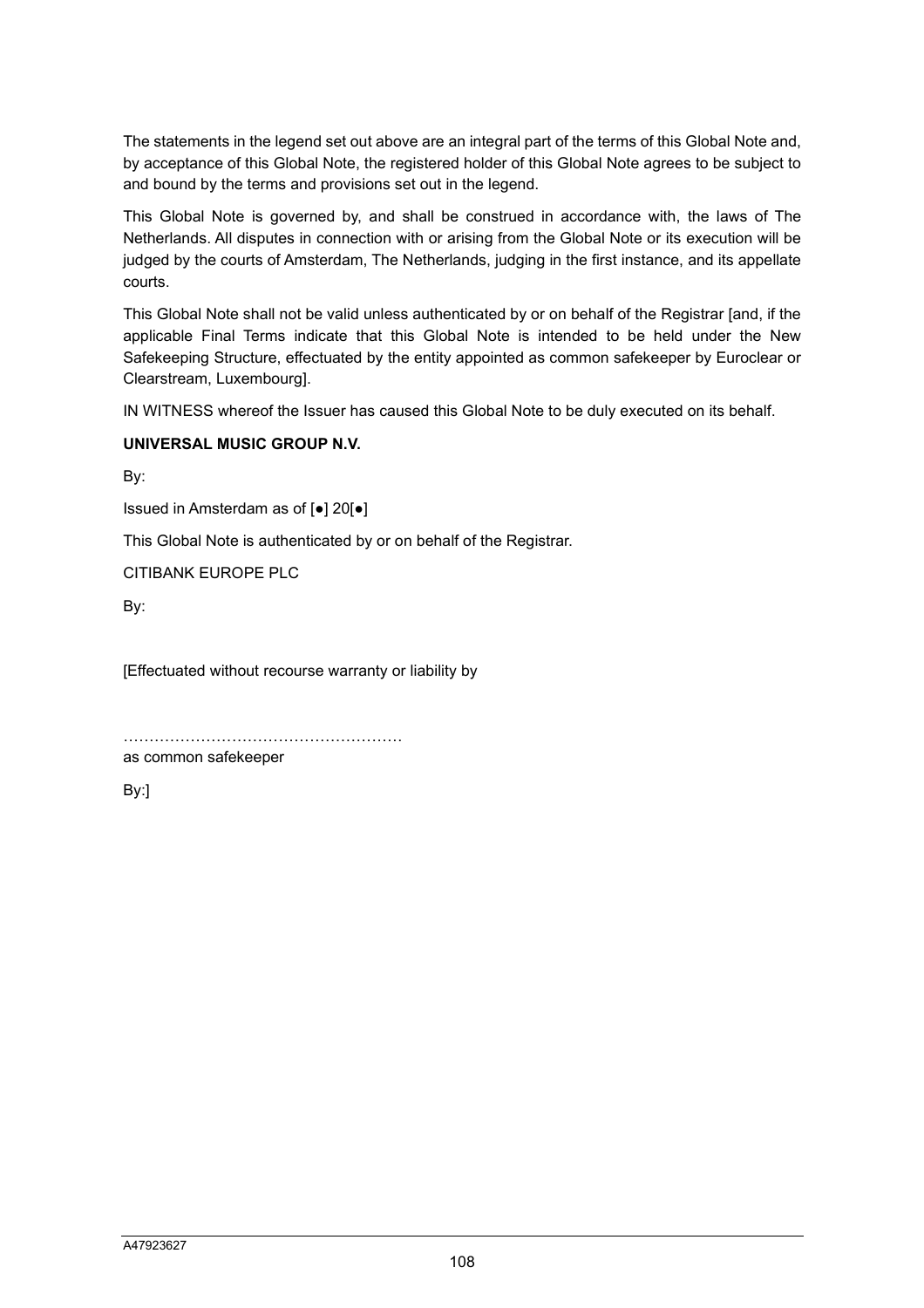### **Part VII Form of Definitive Registered Note**

#### **UNIVERSAL MUSIC GROUP N.V. (having its corporate seat at Amsterdam, The Netherlands)**

#### **[Title of Issue]**

**THIS SECURITY HAS NOT BEEN AND WILL NOT BE REGISTERED UNDER THE U.S. SECURITIES ACT OF 1933, AS AMENDED (THE SECURITIES ACT), OR ANY OTHER APPLICABLE U.S. STATE SECURITIES LAWS AND, ACCORDINGLY, MAY NOT BE OFFERED OR SOLD WITHIN THE UNITED STATES OR TO, OR FOR THE ACCOUNT OR BENEFIT OF, U.S. PERSONS EXCEPT IN ACCORDANCE WITH THE AGENCY AGREEMENT AND PURSUANT TO AN EXEMPTION FROM REGISTRATION UNDER THE SECURITIES ACT OR PURSUANT TO AN EFFECTIVE REGISTRATION STATEMENT UNDER THE SECURITIES ACT. THIS LEGEND SHALL CEASE TO APPLY UPON THE EXPIRY OF THE PERIOD OF 40 DAYS AFTER THE COMPLETION OF THE DISTRIBUTION OF ALL THE NOTES OF THE TRANCHE OF WHICH THIS NOTE FORMS PART, AS DETERMINED IN ACCORDANCE WITH CLAUSE 5 OF THE AGENCY AGREEMENT.** 

UNIVERSAL MUSIC GROUP N.V. (the "**Issuer**") hereby certifies that [●] is/are, at the date of this Note, entered in the Register as the holder(s) of the aggregate nominal amount of  $[e]$  of a duly authorised issue of Notes (the "**Notes**") described, and having the provisions specified, in the attached Final Terms (the "**Final Terms**"). References herein to the Conditions shall be to the Terms and Conditions [endorsed on this Note/attached to this Note/set out in Schedule 2 to the Agency Agreement (as defined below)] as modified and supplemented by information in the Final Terms but, in the event of any conflict between the provisions of the Conditions and the information in the Final Terms, the Final Terms will prevail.

Words and expressions defined or set out in the Conditions and/or the Final Terms shall have the same meaning when used in this Note.

This Note is issued subject to, and with the benefit of, the Conditions and an agency agreement (the "**Agency Agreement**", which expression shall be construed as a reference to that agreement as the same may be further amended, supplemented, novated or restated from time to time) dated 16 June 2022 and made between the Issuer, Citigroup Europe PLC (the "**Registrar**") and the other parties named in it.

Prior to expiry of the applicable Distribution Compliance Period, as determined in accordance with Clause 5 of the Agency Agreement, transfers by the holder of a Definitive Registered Note to a transferee in the United States or who is a U.S. person will not permitted. After expiry of the applicable Distribution Compliance Period such restriction will no longer apply to such transfers.

Subject to and in accordance with the Conditions, the registered holder(s) of this Note is/are entitled to receive on the Maturity Date or on such earlier date as this Note may become due and repayable in accordance with the Conditions, the amount payable on redemption of this Note, and to pay interest (if any) on this Note calculated and payable as provided in the Conditions together with any other sums payable under the Conditions.

This Note is not a document of title. Entitlements are determined by entry in the Register and only the duly registered holder from time to time is entitled to payment in respect of this Note.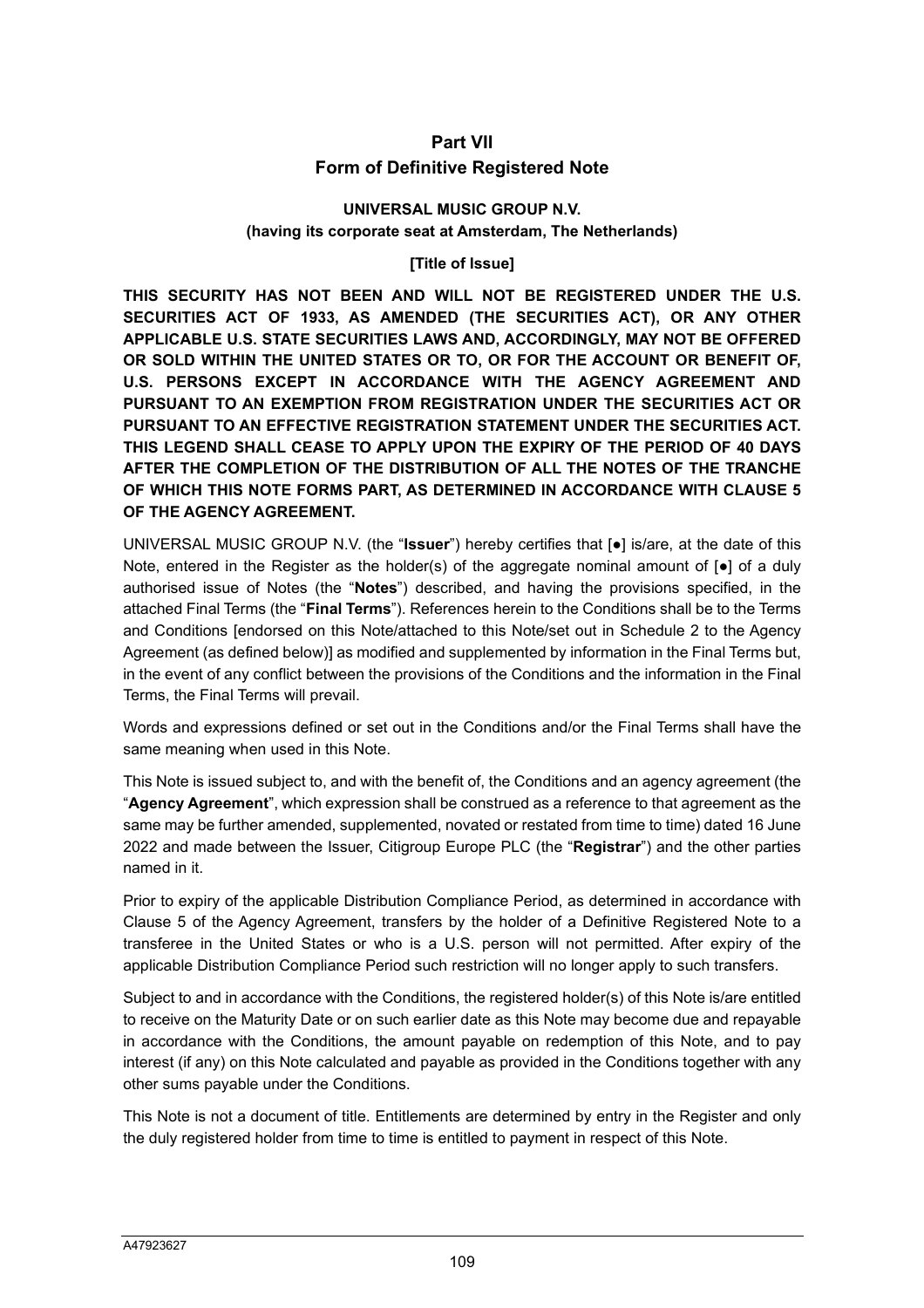The statements in the legend set out above are an integral part of the terms of this Note and, by acceptance of this Note, the registered holder of this Note agrees to be subject to and bound by the terms and provisions set out in the legend.

This Note shall not be valid unless authenticated by or on behalf of the Registrar.

IN WITNESS whereof the Issuer has caused this Note to be duly executed on its behalf.

#### **UNIVERSAL MUSIC GROUP N.V.**

By:

Issued in Amsterdam as of [●] 20[●]

Authenticated without recourse, warranty or liability by or on behalf of Citigroup Europe PLC as Registrar

By:

**FORM OF TRANSFER**  FOR VALUE RECEIVED the undersigned hereby sell(s), assign(s) and transfer(s) to ....................................................................................................................................................... ....................................................................................................................................................... ....................................................................................................................................................... (*Please print or type name and address (including postal code) of transferee*) [*Specified Currency*][●] nominal amount of this Note and all rights hereunder, hereby irrevocably constituting and appointing Citigroup Europe PLC as attorney to transfer such principal amount of this Note in the register maintained by UNIVERSAL MUSIC GROUP N.V. with full power of substitution. Signature(s) ............................................ ................................................................ Date: ............................................

#### **NOTE**:

**1.** This form of transfer must be accompanied by such documents, evidence and information as may be required pursuant to the Conditions and must be executed under the hand of the transferor or, if the transferor is a corporation, either under its common seal or under the hand of two of its officers duly authorised in writing and, in such latter case, the document so authorising such officers must be delivered with this form of transfer.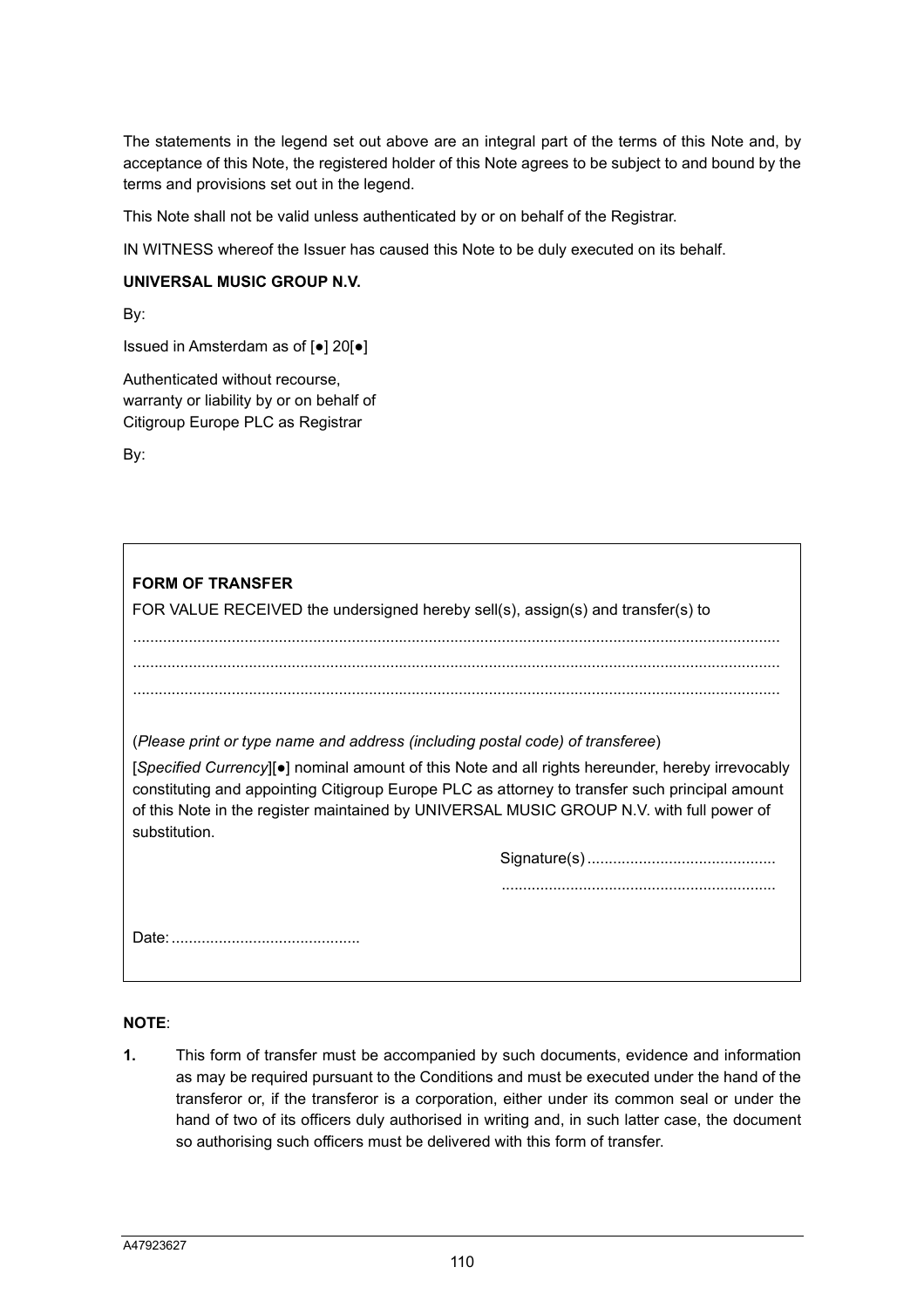**2.** The signature(s) on this form of transfer must correspond with the name(s) as it/they appear(s) on the face of this Note in every particular, without alteration or enlargement or any change whatever.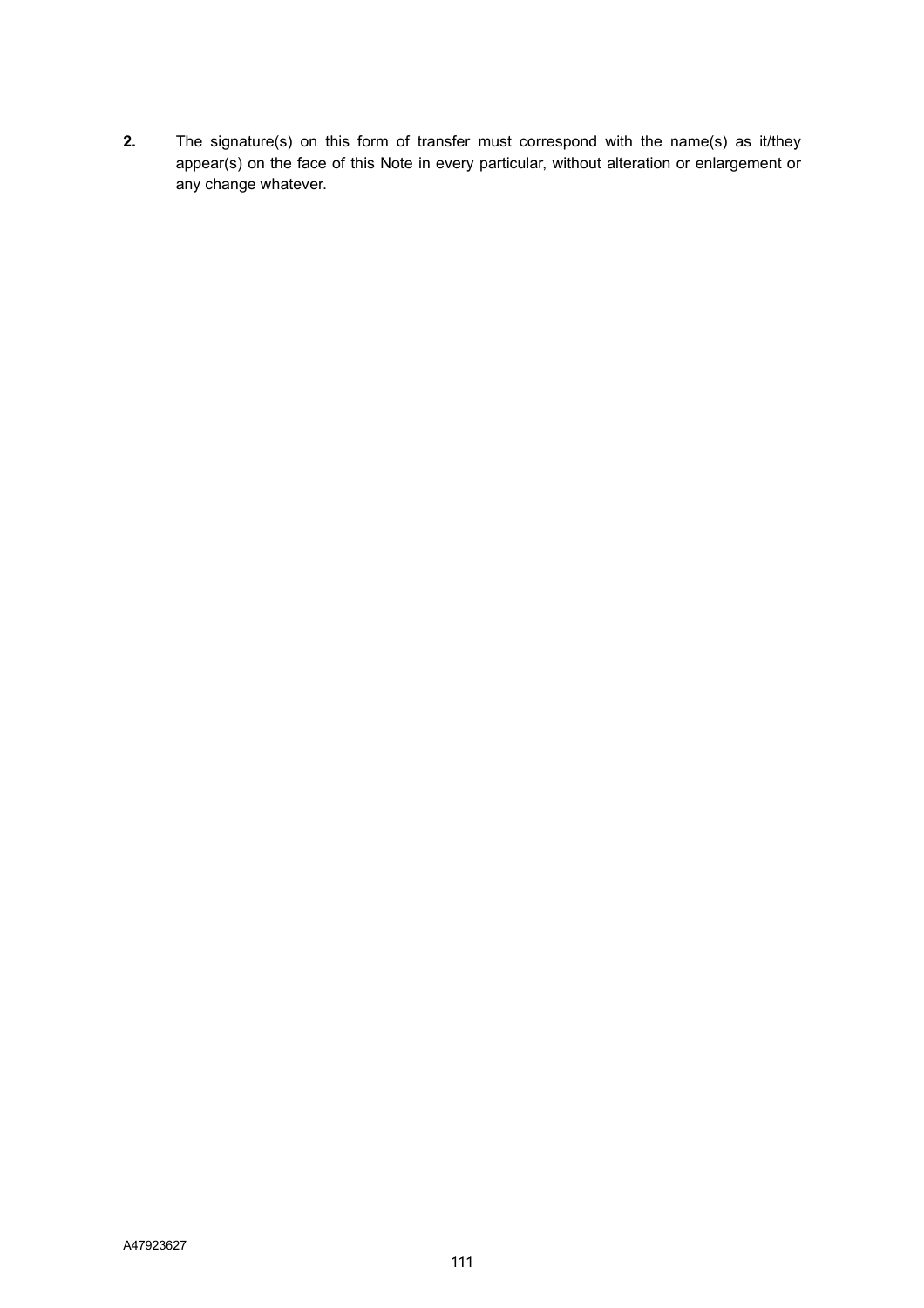# **Schedule 4 Provisions for Meetings of Noteholders**

- **1** (1) As used in this Schedule the following expressions shall have the following meanings unless the context otherwise requires:
	- (i) "**voting certificate**" shall mean an English language certificate issued by a Paying Agent and dated in which it is stated:
		- (a) that on the date thereof a specified number of Bearer Notes (not being Bearer Notes in respect of which a block voting instruction has been issued and is outstanding in respect of the meeting specified in such voting certificate and any adjourned such meeting) bearing (in the case of Bearer Notes not held in Euroclear Nederland) specified serial numbers were deposited with such Paying Agent or (to the satisfaction of such Paying Agent) were held to its order or under its control and that no such Bearer Notes will cease to be so deposited or held until the first to occur of:
			- (1) the conclusion of the meeting specified in such certificate or, if applicable, any adjourned such meeting; and
			- (2) the surrender of the certificate to the Paying Agent who issued the same; and
		- (b) that the bearer thereof is entitled to attend and vote at such meeting and any adjourned such meeting in respect of the Bearer Notes represented by such certificate;
	- (ii) "**block voting instruction**" shall mean an English language document issued by a Paying Agent and dated in which:
		- (a) it is certified that Bearer Notes (not being Bearer Notes in respect of which a voting certificate has been issued and is outstanding in respect of the meeting specified in such block voting instruction and any adjourned such meeting) have been deposited with such Paying Agent or (to the satisfaction of such Paying Agent) were held to its order or under its control and that no such Bearer Notes will cease to be so deposited or held until the first to occur of:
			- (1) the conclusion of the meeting specified in such document or, if applicable, any adjourned such meeting; and
			- (2) the surrender to the Paying Agent not less than 48 hours before the time for which such meeting or any adjourned such meeting is convened of the receipt issued by such Paying Agent in respect of each such deposited Bearer Note which is to be released or (as the case may require) the Bearer Note or Bearer Notes ceasing with the agreement of the Paying Agent to be held to its order or under its control and the giving of notice by the Paying Agent to the Issuer in accordance with paragraph 18 of the necessary amendment to the block voting instruction;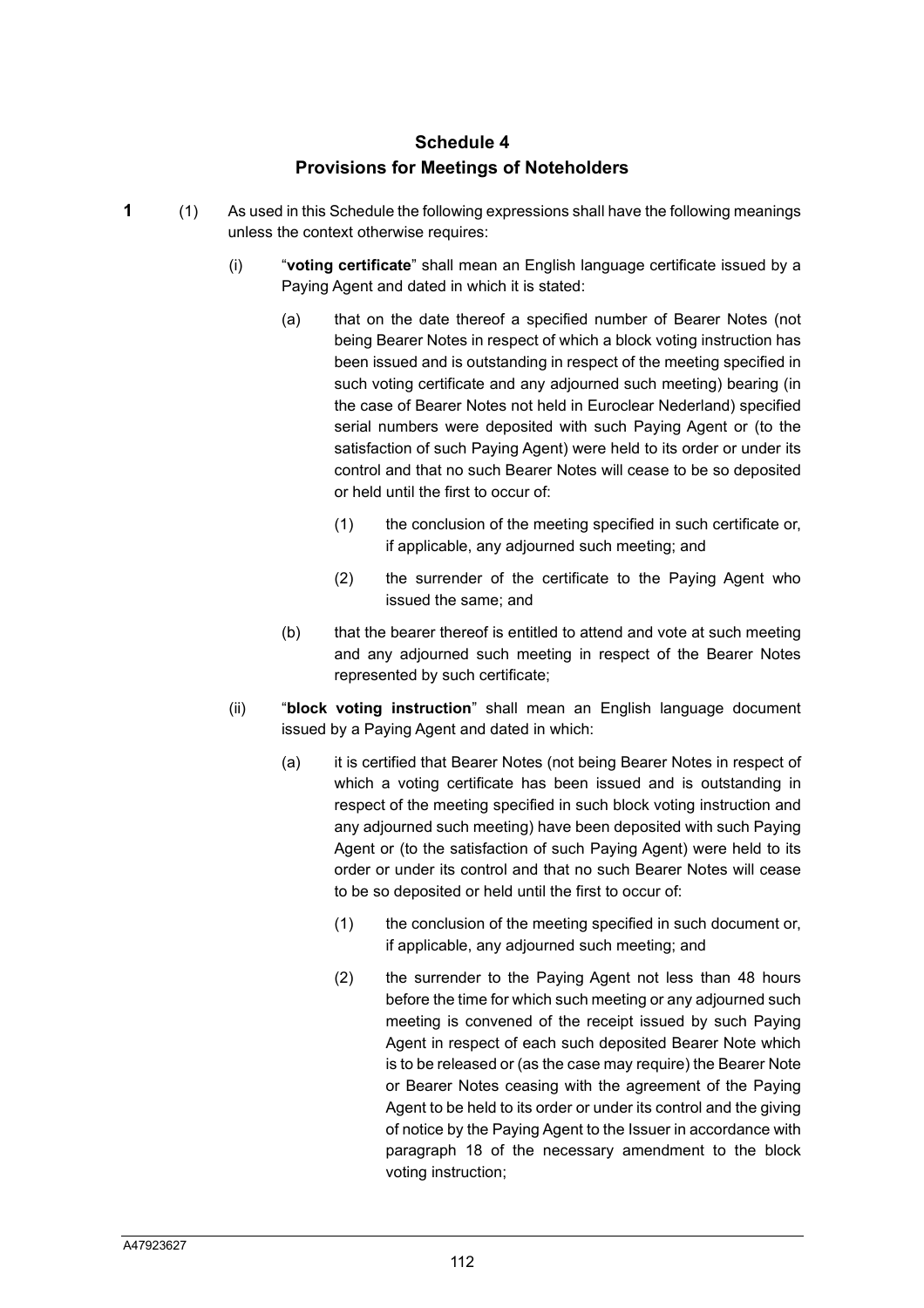- (b) it is certified that each holder of the Bearer Notes has instructed such Paying Agent that the vote(s) attributable to the Bearer Note or Bearer Notes so deposited or held should be cast in a particular way in relation to the resolution or resolutions to be put to such meeting or any adjourned such meeting and that all instructions are during the period commencing 48 hours prior to the time for which such meeting or any adjourned such meeting is convened and ending at the conclusion or adjournment thereof neither revocable nor capable of amendment;
- (c) the total number, total amount and (if available and applicable) the serial numbers of the Bearer Notes so deposited or held are listed distinguishing with regard to each such resolution between those in respect of which instructions have been given that the relevant votes attributable thereto should be cast in favour of the resolution and those in respect of which instructions have been so given that the relevant votes should be cast against the resolution; and
- (d) one or more persons named in such document (each a "**proxy**") is or are authorised and instructed by such Paying Agent to cast the votes attributable to the Bearer Notes so listed in accordance with the instructions referred to in paragraph (c) above as set out in such document.

The holder of any voting certificate or the proxies named in any block voting instruction shall for all purposes in connection with the relevant meeting or adjourned meeting of Noteholders be deemed to be the holder of the Bearer Notes to which such voting certificate or block voting instruction relates and the Paying Agent with which such Bearer Notes have been deposited or the person holding the same to the order or under the control of such Paying Agent shall be deemed for such purposes not to be the holder of those Bearer Notes.

- (iii) "**electronic platform**" shall mean any form of telephony or electronic platform or facility and includes, without limitation, telephone and video conference call and application technology.
- (iv) "**meeting**" shall mean a meeting convened pursuant to this Schedule by the Issuer or the Agent and whether held as a physical meeting or as a virtual meeting.
- (v) "**physical meeting**" shall mean any meeting attended by persons present in person at the physical location specified in the notice of such meeting.
- (vi) "**present**" shall mean physically present in person at a physical meeting, or able to participate in a virtual meeting via an electronic platform.
- (vii) "**virtual meeting**" means any meeting held via an electronic platform.
- 2
- (viii) (i) A holder of Registered Notes may by an instrument in writing (a "**form of proxy**") signed by the holder or, in the case of a corporation, executed under its common seal or signed on its behalf by an attorney or a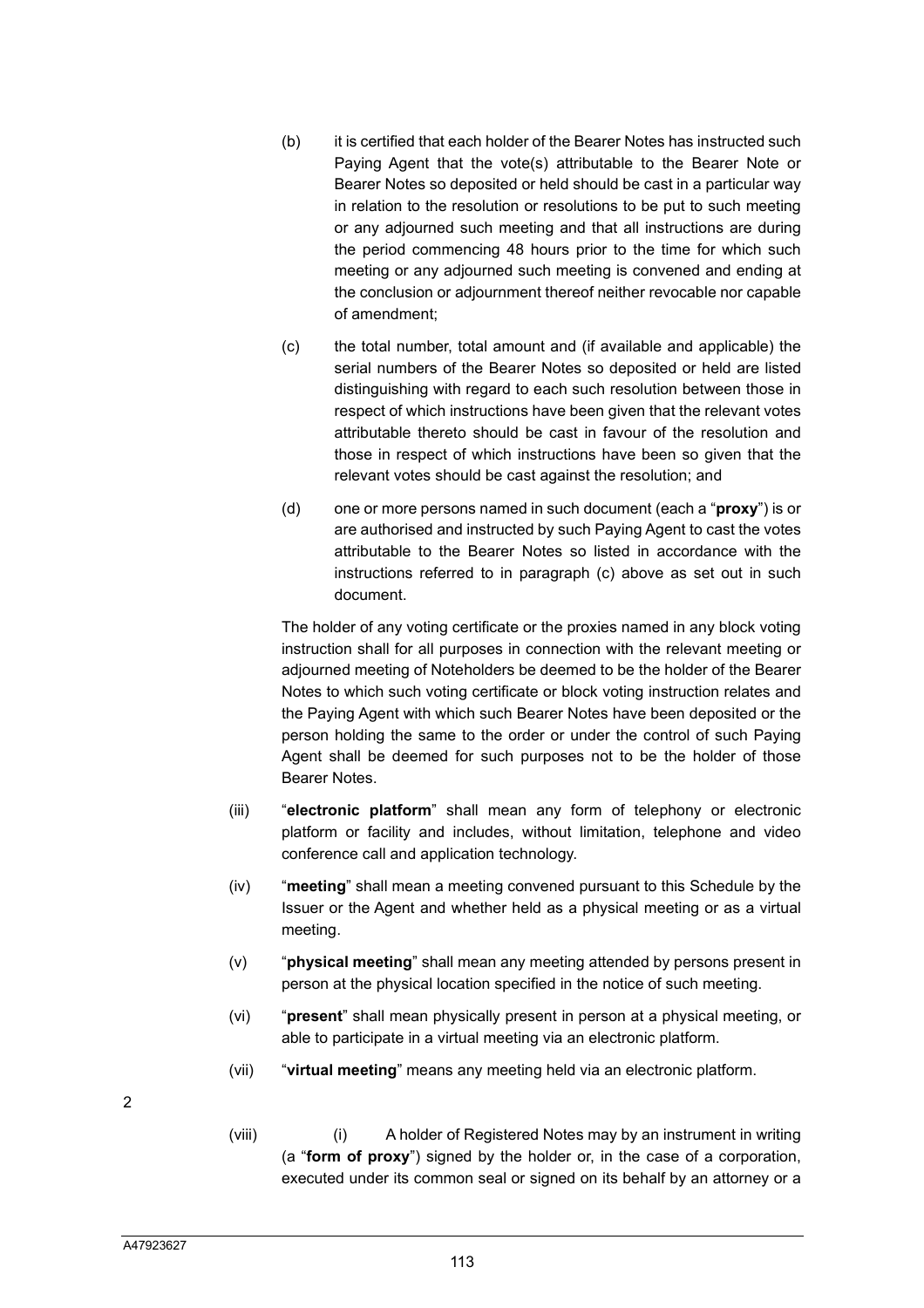duly authorised officer of the corporation, appoint any person (a "**proxy**") to act on its behalf in connection with any meeting or proposed meeting of the Noteholders.

- (ix) Any holder of Registered Notes which is a corporation may by resolution of its directors or other governing body authorise any person to act as its representative (a "**representative**") in connection with any meeting or proposed meeting of the Noteholders.
- (x) Any proxy appointed under subparagraph (i) or representative appointed under subparagraph (ii) shall, so long as the appointment remains in force, for all purposes in connection with the relevant meeting or adjourned meeting of Noteholders be deemed to be the holder of the Registered Notes to which the appointment relates and the holder of the Registered Notes shall be deemed for those purposes not to be the holder of those Registered Notes.
- **2** References herein to the "**Notes**" are to the Notes in respect of which the relevant meeting is convened.
- **3** The Issuer may at any time and, upon a requisition in writing of Noteholders holding not less than 5% in nominal amount of the Notes for the time being outstanding, shall convene a meeting of the Noteholders and if the Issuer makes default for a period of seven days in convening such a meeting the same may be convened by the requesting party. Whenever the Issuer is about to convene any such meeting it shall forthwith give notice in writing to the Principal Paying Agent and the Dealers of the day, time and place thereof (which need not be a physical place and instead may be by way of conference call, including by use of videoconference platform) and of the nature of the business to be transacted thereat. Every such meeting shall be held at such time and place as the Principal Paying Agent may approve. Every virtual meeting shall be held via an electronic platform and at a time as the Principal Paying Agent may approve in consultation with the Issuer.
- **4** At least 21 days' notice (exclusive of the day on which the notice is given and the day on which the meeting is held) specifying the place, day and hour of meeting (or details of the electronic platform to be used in the case of a virtual meeting) shall be given to the Noteholders prior to any meeting of the Noteholders in the manner provided by Condition 13. Such notice shall state generally the nature of the business to be transacted at the meeting thereby convened but (except for an Extraordinary Resolution) it shall not be necessary to specify in such notice the terms of any resolution to be proposed. Such notice shall include a statement to the effect that (a) Bearer Notes may be deposited with Paying Agents for the purpose of obtaining voting certificates or appointing proxies and (b) the holder of Registered Notes may appoint proxies by executing and delivering a form of proxy to the specified office of the Principal Paying Agent not less than 24 hours before the time fixed for the meeting or that, in the case of corporations, they may appoint representatives by resolution of their directors or other governing body. A copy of the notice shall be sent by post to the Issuer (unless the meeting is convened by the Issuer). With respect to a virtual meeting, each such notice shall set out such other and further details as required under paragraph 26.
- **5** A meeting that has been validly convened in accordance with paragraphs 2 and 3 above, may be cancelled by the person who convened such meeting by giving at least 5 days' notice (exclusive of the day on which the notice is given and of the day of the meeting) to the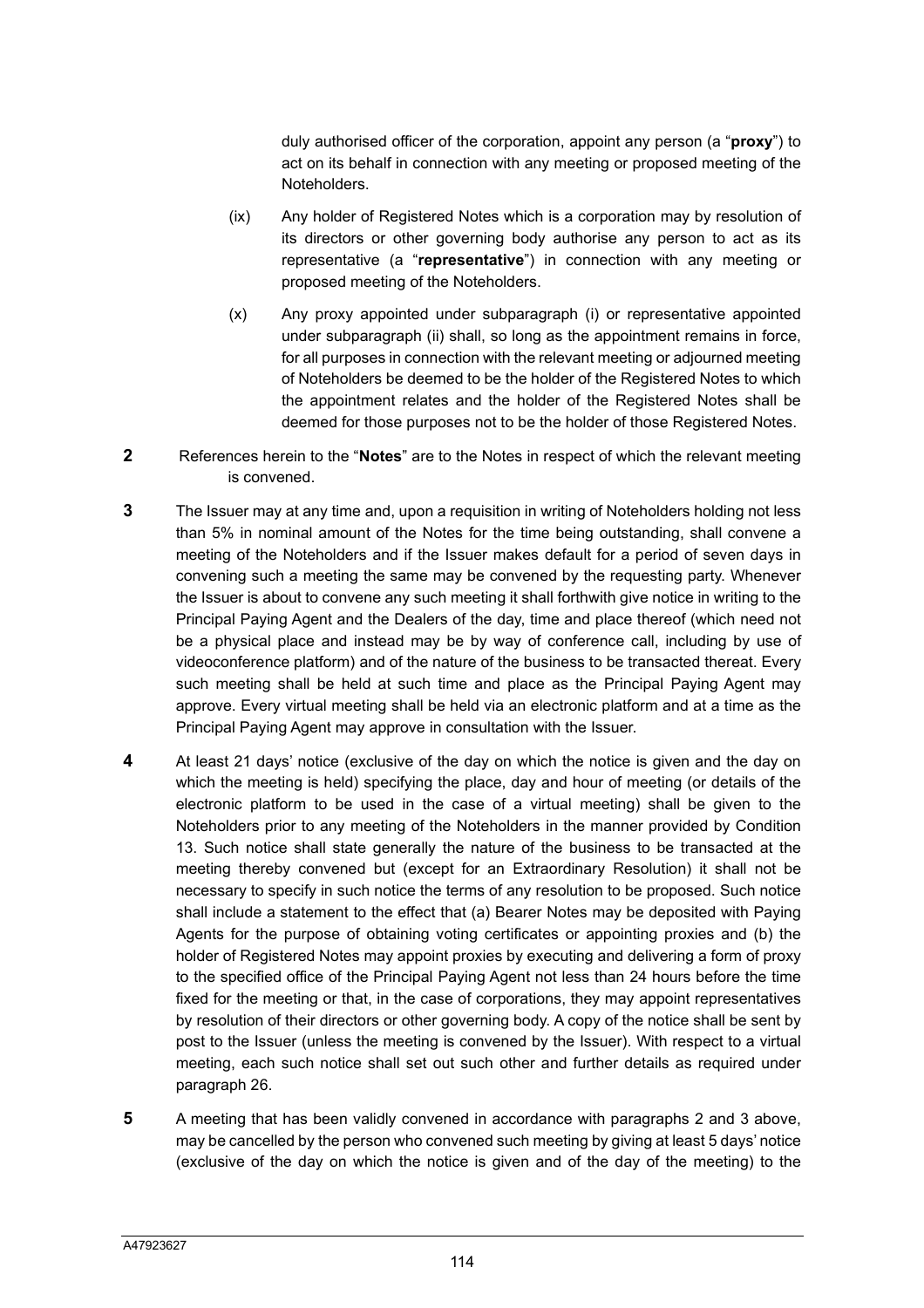Noteholders. Any meeting cancelled in accordance with this paragraph 4 shall be deemed not to have been convened.

- **6** Some person (who may but need not be a Noteholder) nominated in writing by the Issuer shall be entitled to take the chair at every such meeting but if no such nomination is made or if at any meeting the person nominated shall not be present within fifteen minutes after the time appointed for holding the meeting the Noteholders present shall choose one of their number to be Chairman.
- **7** At any such meeting one or more persons present holding Notes or voting certificates or being proxies or representatives and holding or representing in the aggregate not less than 20% in nominal amount of the Notes shall (except for the purpose of passing an Extraordinary Resolution) form a quorum for the transaction of business and no business (other than the choosing of a Chairman) shall be transacted at any meeting unless the requisite quorum be present at the commencement of business. The quorum at any such meeting for passing an Extraordinary Resolution shall (subject as provided below) be one or more persons present holding Notes or voting certificates or being proxies or representatives and holding or representing in the aggregate not less than 50% in nominal amount of the Notes for the time being outstanding PROVIDED THAT at any meeting the business of which includes any of the following matters (each of which shall only be capable of being effected after having been approved by Extraordinary Resolution) namely:
	- (i) modification of the Maturity Date of the Notes or reduction or cancellation of the amount payable upon maturity or earlier redemption or repayment or variation of the method of calculating the amount payable upon maturity or earlier redemption or repayment; or
	- (ii) reduction or cancellation of the amount payable or modification of the payment date in respect of any interest in respect of the Notes or variation of the method of calculating the rate of interest in respect of the Notes; or
	- (iii) reduction of any Minimum Rate of Interest and/or Maximum Rate of Interest specified in the applicable Final Terms of any Floating Rate Note; or
	- (iv) modification of the currency in which payments under the Notes and/or Coupons appertaining thereto are to be made; or
	- (v) modification of the majority required to pass an Extraordinary Resolution; or
	- (vi) the sanctioning of any such scheme or proposal as is described in paragraph 19(vi) below; or
	- (vii) alteration of this proviso or the proviso to paragraph 7 below;

the quorum shall be one or more persons present holding Notes or voting certificates or being proxies or representatives and holding or representing in the aggregate not less than two-thirds in nominal amount of the Notes for the time being outstanding. An Extraordinary Resolution passed at any meeting of the holders of Notes will be binding on all holders of Notes, whether or not they are present at the meeting, and on all holders of Coupons appertaining to such Notes.

**8** If within fifteen minutes after the time appointed for any such meeting a quorum is not present the meeting shall if convened upon the requisition of Noteholders be dissolved. In any other case it shall stand adjourned to the same day in the next week (or if such day is a public holiday the next succeeding business day) at the same time and place (except in the case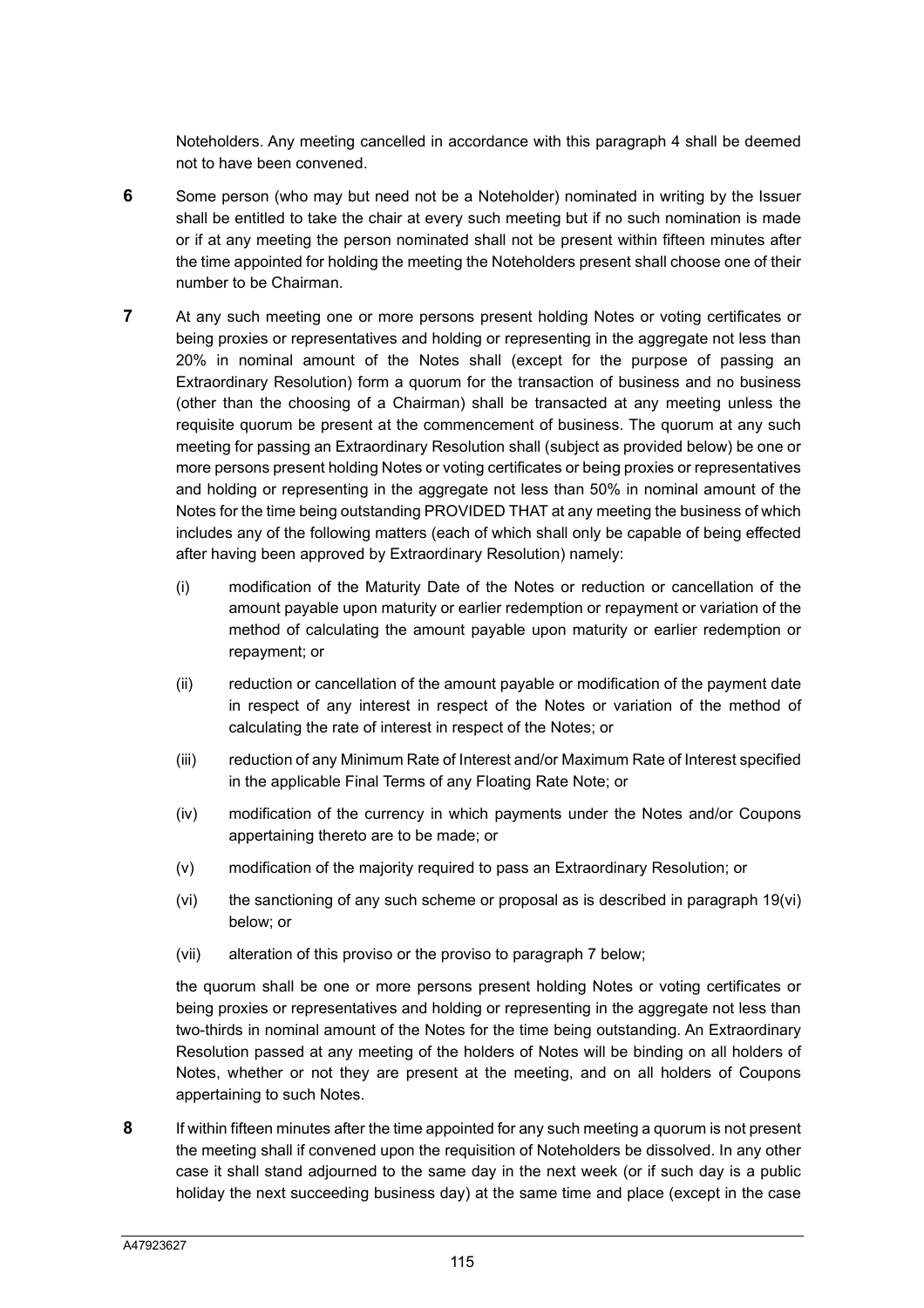of a meeting at which an Extraordinary Resolution is to be proposed in which case it shall stand adjourned for such period being not less than 14 days nor more than 42 days, and at such place as may be appointed by the Chairman and approved by the Principal Paying Agent) and at such adjourned meeting one or more persons present holding Notes or voting certificates or being proxies or representatives (whatever the nominal amount of the Notes so held or represented by them) shall (subject as provided below) form a quorum and shall (subject as provided below) have power to pass any Extraordinary Resolution or other resolution and to decide upon all matters which could properly have been dealt with at the meeting from which the adjournment took place had the requisite quorum been present PROVIDED THAT at any adjourned meeting the business of which includes any of the matters specified in the proviso to paragraph 6 above the quorum shall be one or more persons present holding Notes or voting certificates or being proxies or representatives and holding or representing in the aggregate not less than a one-third in nominal amount of the Notes for the time being outstanding.

- **9** Notice of any adjourned meeting at which an Extraordinary Resolution is to be submitted shall be given in the same manner as notice of an original meeting but as if 10 were substituted for 21 in paragraph 3 above and such notice shall (except in cases where the proviso to paragraph 7 above shall apply when it shall state the relevant quorum) state that one or more persons present holding Notes or voting certificates or being proxies or representatives at the adjourned meeting whatever the nominal amount of the Notes held or represented by them will form a quorum. Subject as aforesaid it shall not be necessary to give any notice of an adjourned meeting.
- **10** Every question submitted to a meeting shall be decided in the first instance by a show of hands and in case of equality of votes the Chairman shall both on a show of hands and on a poll have a casting vote in addition to the vote or votes (if any) to which such person may be entitled as a Noteholder or as a holder of a voting certificate or as a proxy or representative.
- **11** At any meeting, unless a poll is (before or on the declaration of the result of the show of hands) demanded by the Chairman or the Issuer or by one or more persons present holding Notes or voting certificates or being proxies or representatives (whatever the nominal amount of the Notes so held by them), a declaration by the Chairman that a resolution has been carried or carried by a particular majority or lost or not carried by a particular majority shall be conclusive evidence of the fact without proof of the number or proportion of the votes recorded in favour of or against such resolution.
- **12** Subject to paragraph 13 below, if at any such meeting a poll is so demanded it shall be taken in such manner and subject as hereinafter provided either at once or after an adjournment as the Chairman directs and the result of such poll shall be deemed to be the resolution of the meeting at which the poll was demanded as at the date of the taking of the poll. The demand for a poll shall not prevent the continuance of the meeting for the transaction of any business other than the motion on which the poll has been demanded.
- **13** The Chairman may with the consent of (and shall if directed by) any such meeting adjourn the same from time to time and from place to place but no business shall be transacted at any adjourned meeting except business which might lawfully (but for lack of required quorum) have been transacted at the meeting from which the adjournment took place.
- **14** Any poll demanded at any such meeting on the election of a Chairman or on any question of adjournment shall be taken at the meeting without adjournment.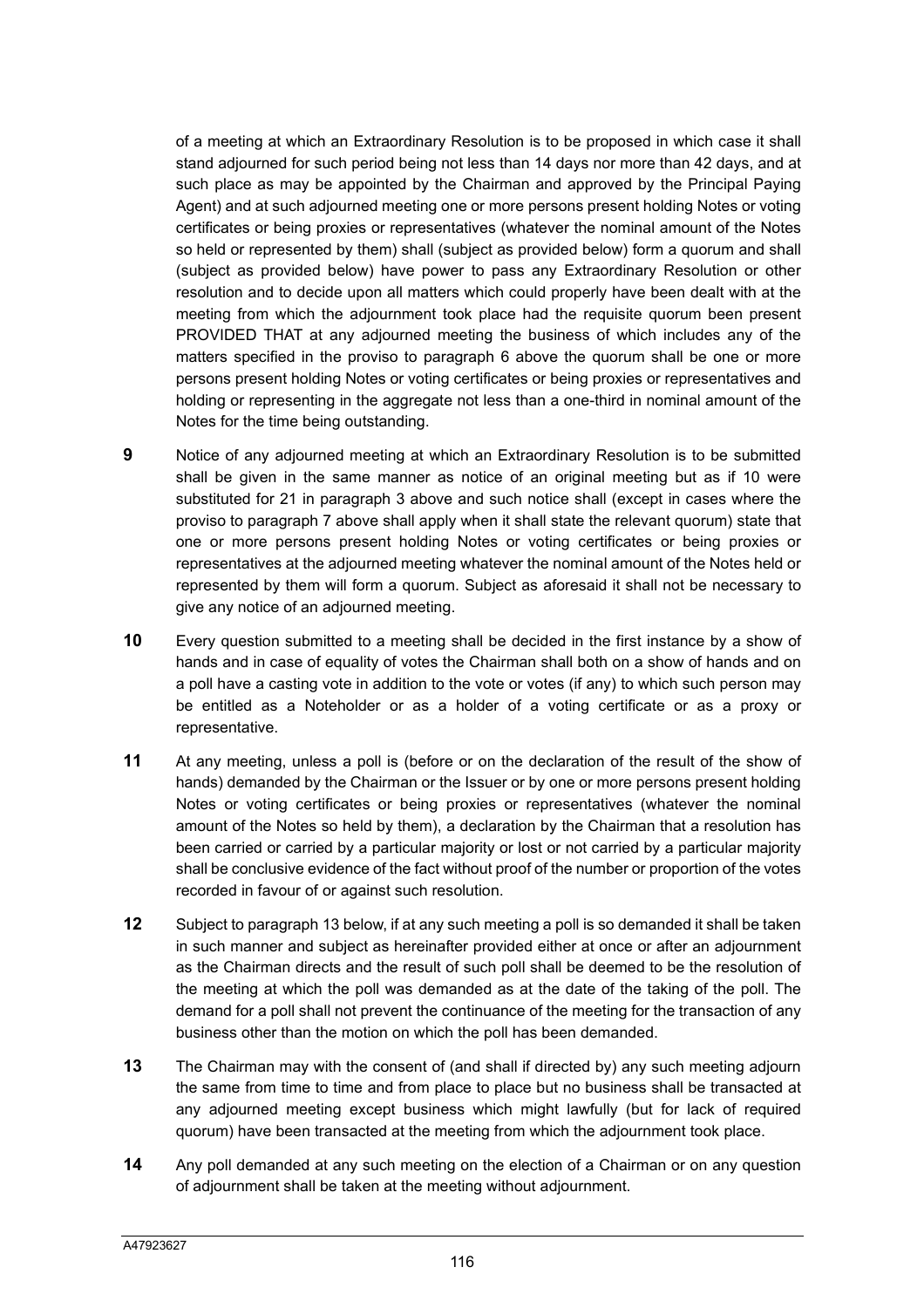- **15** Any director or officer of the Issuer and its lawyers may attend and speak at any meeting. Save as aforesaid, but without prejudice to the proviso to the definition of "**outstanding**" in Clause 1(2) of this Agreement, no person shall be entitled to attend and speak nor shall any person be entitled to vote at any meeting of the Noteholders or join with others in requisitioning the convening of such a meeting unless such person either produces the Bearer Note or Bearer Notes of which such person is the holder or a voting certificate or is a proxy or a representative or is the holder of a Registered Note. Neither the Issuer, nor any of its subsidiaries shall be entitled to vote at any meeting in respect of Notes held by it for the benefit of any such company and no other person shall be entitled to vote at any meeting in respect of Notes held by it for the benefit of any such company. Nothing herein contained shall prevent any of the proxies named in any block voting instruction from being a director, officer or representative of or otherwise connected with the Issuer.
- **16** Subject as provided in paragraph 14 hereof at any meeting:
	- (viii) which is held only as a physical meeting, on a show of hands every person who is present in person and produces a Bearer Note or voting certificate or is a holder of a Registered Note or is a proxy or representative shall have one vote;
	- (ix) on a poll every person who is so present shall have one vote in respect of:
		- (a) in the case of a meeting of the holders of Notes all of which are denominated in a single currency, each minimum integral amount of such currency; and
		- (b) in the case of a meeting of the holders of Notes denominated in more than one currency, each €1.00 or, in the case of a Note denominated in a currency other than Euro, the equivalent of €1.00 in that currency at the Principal Paying Agent's spot buying rate for the relevant currency calculated as specified in paragraph 24,

or such other amount as the Principal Paying Agent shall in its absolute discretion stipulate in nominal amount of Notes so produced or represented by the voting certificate so produced or in respect of which such person is a proxy or representative; and

(x) which is a virtual meeting, a resolution put to the vote of the meeting shall be decided on a poll in accordance with paragraph 28, and any such poll will be deemed to have been validly demanded at the time fixed for holding the meeting to which it relates.

Without prejudice to the obligations of the proxies named in any block voting instruction any person entitled to more than one vote need not use all their votes or cast all the votes to which such person is entitled in the same way.

- **17** The proxies named in any block voting instruction need not be Noteholders.
- **18** Each block voting instruction together (if so requested by the Issuer) with proof satisfactory to the Issuer of its due execution on behalf of the relevant Paying Agent shall be deposited at such place as the Principal Paying Agent shall approve not less than 24 hours before the time appointed for holding the meeting or adjourned meeting at which the proxies named in the block voting instruction propose to vote and in default the block voting instruction shall not be treated as valid unless the Chairman of the meeting decides otherwise before such meeting or adjourned meeting proceeds to business. A certified copy of each block voting instruction shall be deposited with the Principal Paying Agent before the commencement of the meeting or adjourned meeting but the Principal Paying Agent shall not thereby be obliged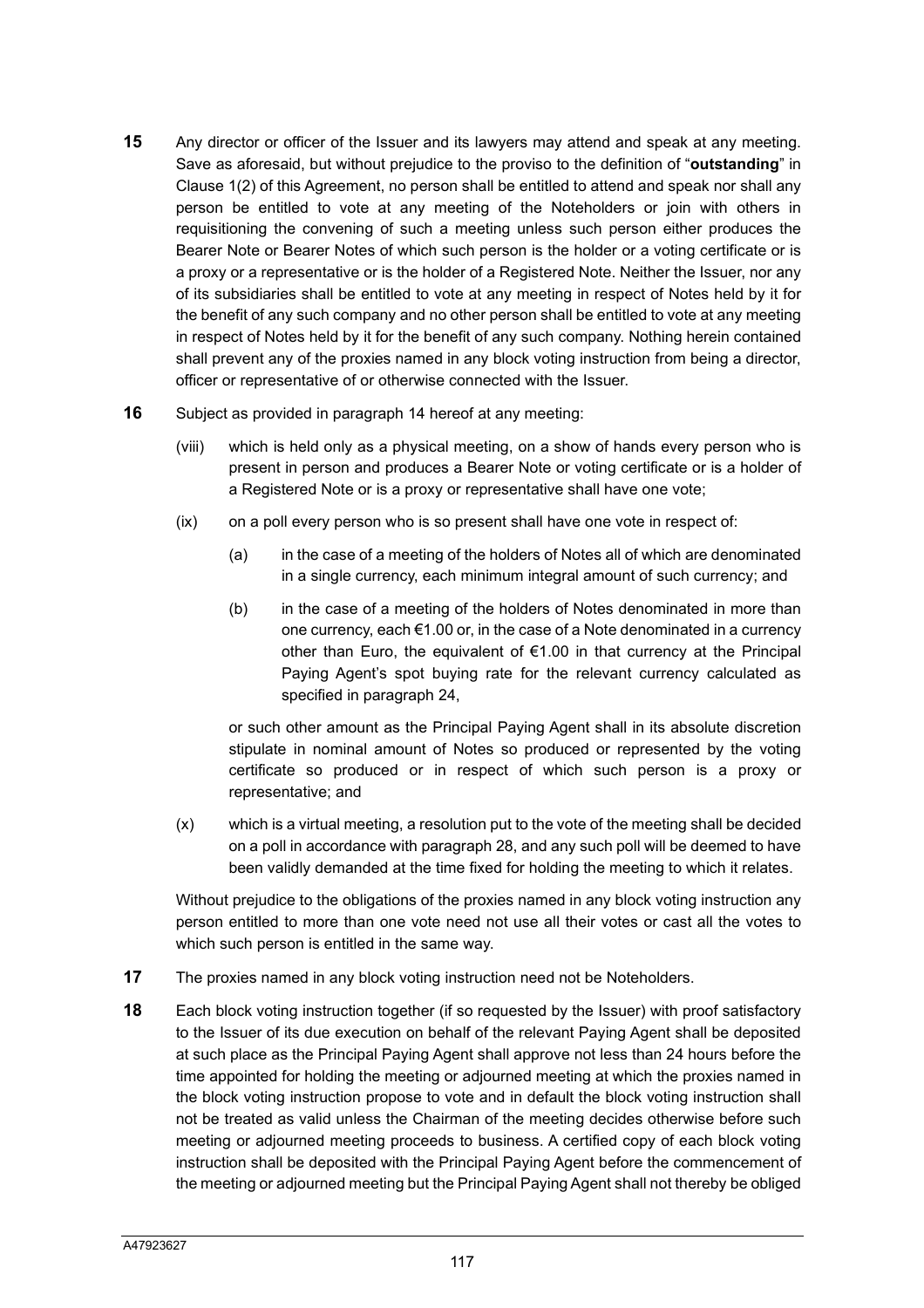to investigate or be concerned with the validity of or the authority of the proxies named in any such block voting instruction.

- **19** Any vote given in accordance with the terms of a block voting instruction shall be valid notwithstanding the previous revocation or amendment of the block voting instruction or of any of the Noteholders' instructions pursuant to which it was executed PROVIDED THAT no intimation in writing of such revocation or amendment shall have been received from the relevant Paying Agent or in the case of a Registered Note from the holder of the Registered Note by the Issuer at its registered office (or such other place as may have been approved by the Principal Paying Agent for the purpose) by the time being 24 hours before the time appointed for holding the meeting or adjourned meeting at which the block voting instruction is to be used.
- **20** A meeting of the Noteholders shall in addition to the powers hereinbefore given have the following powers exercisable by Extraordinary Resolution (subject to the provisions relating to quorum contained in paragraphs 6 and 7 above) only namely:
	- (xi) Power to sanction any compromise or arrangement proposed to be made between the Issuer and the Noteholders and Couponholders or any of them.
	- (xii) Power to sanction any abrogation, modification, compromise or arrangement in respect of the rights of the Noteholders and Couponholders against the Issuer or against any of its property whether such rights shall arise under this Schedule, the Notes or the Coupons or otherwise.
	- (xiii) Power to assent to any modification of the provisions contained in this Schedule or the Conditions, the Notes or the Coupons which shall be proposed by the Issuer.
	- (xiv) Power to give any authority or sanction which under the provisions of this Schedule or the Notes is required to be given by Extraordinary Resolution.
	- (xv) Power to appoint any persons (whether Noteholders or not) as a committee or committees to represent the interests of the Noteholders and to confer upon such committee or committees any powers or discretions which the Noteholders could themselves exercise by Extraordinary Resolution.
	- (xvi) Power to sanction any scheme or proposal for the exchange or sale of the Notes for, or the conversion of the Notes into or the cancellation of the Notes in consideration of, shares, stock, notes, bonds, debentures, debenture stock and/or other obligations and/or securities of the Issuer or any other company formed or to be formed, or for or into or in consideration of cash, or partly for or into or in consideration of such shares, stock, notes, bonds, debentures, debenture stock and/or other obligations and/or securities as aforesaid and partly for or into or in consideration of cash.
	- (xvii) Power to approve the substitution of any entity in place of the Issuer (or any previous substitute) as the principal debtor in respect of the Notes and the Coupons.
- **21** Any resolution (i) passed at a meeting of the Noteholders duly convened and held, (ii) passed as a resolution in writing or (iii) passed by way of electronic consents given by Noteholders through the relevant clearing system(s) in accordance with this Schedule shall be binding upon all the Noteholders whether present or not present at the meeting referred to in (i) above and whether or not voting and upon all Couponholders and each of them shall be bound to give effect thereto accordingly and the passing of any such resolution shall be conclusive evidence that the circumstances justify the passing thereof. Notice of the result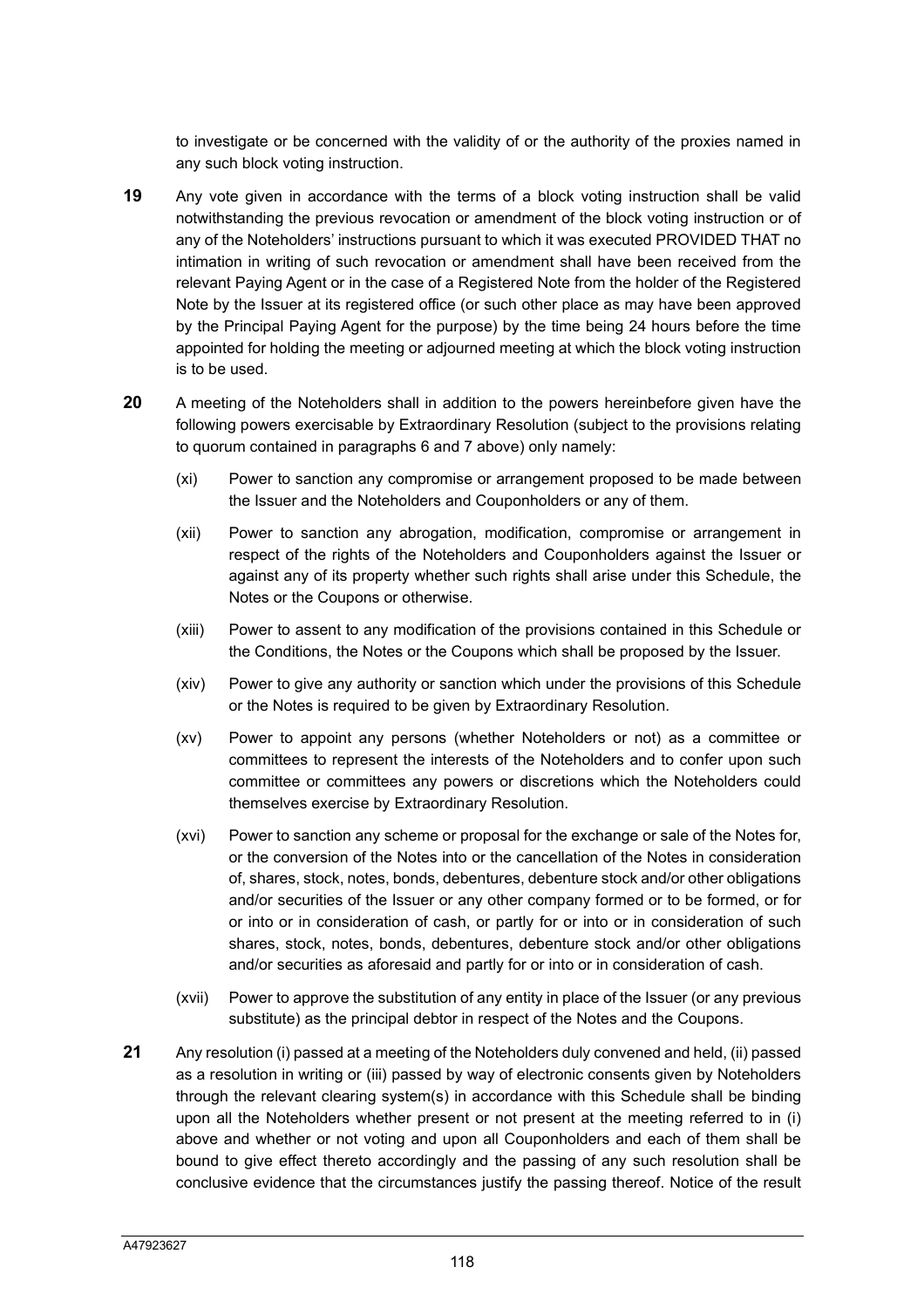of the voting on any resolution duly considered by the Noteholders shall be published in accordance with Condition 13 by the Issuer within 14 days of such result being known PROVIDED THAT the non-publication of such notice shall not invalidate such resolution.

- **22** The expression "**Extraordinary Resolution**" when used in this Agreement or the Conditions means (a) a resolution passed at a meeting of the Noteholders duly convened and held in accordance with the provisions herein contained by a majority consisting of not less than two thirds of the persons voting thereat upon a show of hands or if a poll be duly demanded then by a majority consisting of not less than two thirds of the votes given on such poll or (b) a resolution in writing signed by or on behalf of the holders of not less than two thirds in nominal amount of the Notes for the time being outstanding, which resolution in writing may be contained in one document or in several documents in similar form each signed by or on behalf of one or more of the Noteholders or (c) consent given by way of electronic consents through the relevant clearing system(s) (in a form satisfactory to the Agent) by or on behalf of not less than two thirds in nominal amount of the Notes for the time being outstanding.
- **23** Minutes of all resolutions and proceedings at every such meeting as aforesaid shall be made and duly entered in books to be from time to time provided for that purpose by the Issuer and any such minutes as aforesaid if purporting to be signed by the Chairman of the meeting at which such resolutions were passed or proceedings had shall be conclusive evidence of the matters therein contained and until the contrary is proved every such meeting in respect of the proceedings of which minutes have been made shall be deemed to have been duly held and convened and all resolutions passed or proceedings had thereat to have been duly passed or had.
- **24** Subject to all other provisions contained herein the Principal Paying Agent may without the consent of the Issuer, the Noteholders or the Couponholders prescribe such further regulations regarding the requisitioning and/or the holding of meetings of Noteholders and attendance and voting thereat as the Principal Paying Agent may in its sole discretion think fit.
- **25** If and whenever the Issuer shall have issued and have outstanding Notes of more than one Series the foregoing provisions of this Schedule shall have effect subject to the following modifications:
	- (b) a resolution which affects the Notes of more than one Series but does not give rise to a conflict of interest between the holders of Notes of any of the Series so affected shall be deemed to have been duly passed if passed at a single meeting of the holders of the Notes of all the Series so affected;
	- (c) a resolution which affects the Notes of more than one Series but does not give rise to a conflict of interest between the holders of Notes of any of the Series so affected shall be deemed to have been duly passed at a single meeting of the holders of all the Series so affected;
	- (d) a resolution which affects the Notes of more than one Series and gives or may give rise to a conflict of interest between the holders of the Notes of one Series or group of Series so affected and the holders of the Notes of another Series or group of Series so affected shall be deemed to have been duly passed only if in lieu of being passed at a single meeting of the holders of the Notes of all such Series it shall be duly passed at separate meetings of the holders of the Notes of each Series or group of Series so affected; and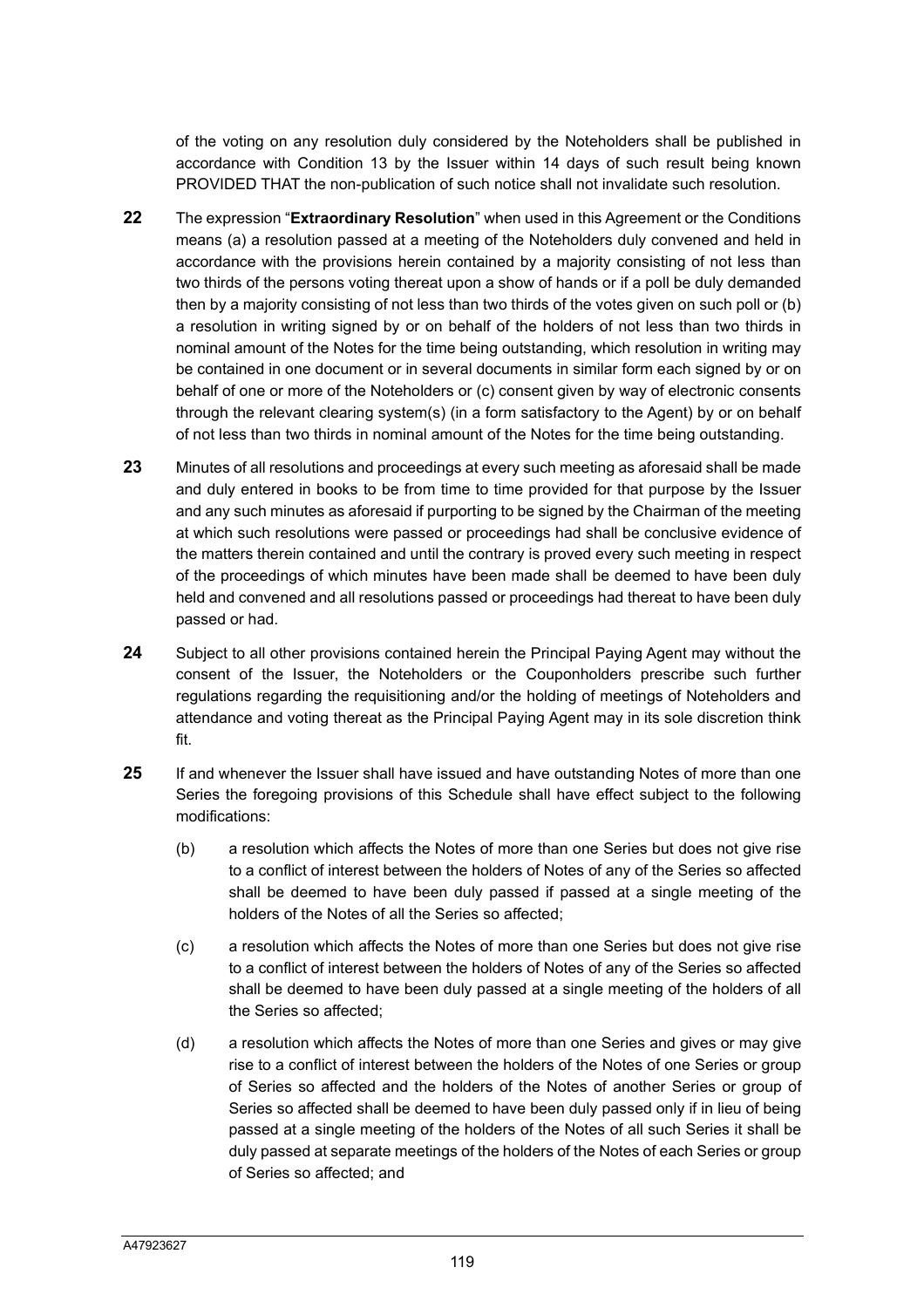- (e) to all such meetings all the preceding provisions of this Schedule shall *mutatis mutandis* apply as though references therein to Notes, Noteholders and holders were references to the Notes of the Series or group of Series in question or to the holders of such Notes, as the case may be.
- **26** If the Issuer shall have issued and have outstanding Notes which are not denominated in Euro, in the case of any meeting of holders of Notes of more than one currency the nominal amount of such Notes shall (i) for the purposes of paragraph 2 above be the equivalent in Euro at the spot rate of a bank nominated by the Principal Paying Agent for the conversion of the relevant currency or currencies into Euro on the seventh dealing day prior to the day on which the requisition in writing is received by the Issuer and (ii) for the purposes of paragraphs 6, 7 and 15 above (whether in respect of the meeting or any adjourned such meeting or any poll resulting therefrom) be the equivalent at such spot rate on the seventh dealing day prior to the date of such meeting and, in any case, the equivalent in Euro of Zero Coupon Notes shall be calculated by reference to the original nominal amount of such Notes. In such circumstances, on any poll each person present shall have one vote for each €1.00 in nominal amount of the Notes (converted as above) which such person holds or represents.

Additional provisions applicable to virtual meetings

- **27** The Issuer (with the Agent's prior approval) may decide to hold a virtual meeting and, in such case, shall provide details of the means for Noteholders (or their proxies or representatives) to attend and participate in the meeting, including the electronic platform to be used.
- **28** The Issuer or the chairperson (in each case, with the Agent's prior approval) may make any arrangement and impose any requirement or restriction as is necessary to ensure the identification of those entitled to take part in the virtual meeting and the security of the electronic platform. All documentation that is required to be passed between persons present at the virtual meeting (in whatever capacity) shall be communicated by email.
- **29** All resolutions put to a virtual meeting shall be voted on by a poll in accordance with paragraphs 14 and 17 above and such poll votes may be cast by such means as the Issuer (with the Agent's prior approval) considers appropriate for the purposes of the virtual meeting.
- **30** Persons seeking to attend or participate in a virtual meeting shall be responsible for ensuring that they have access to the facilities (including, without limitation, IT systems, equipment and connectivity) which are necessary to enable them to do so.
- **31** Persons seeking to attend or participate in a virtual meeting shall be responsible for ensuring that they have access to the facilities (including, without limitation, IT systems, equipment and connectivity) which are necessary to enable them to do so.
- **32** In determining whether persons are attending or participating in a virtual meeting, it is immaterial whether any two or more members attending it are in the same physical location as each other or how they are able to communicate with each other.
- **33** If two or more persons who are not in the same physical location as each other attend a virtual meeting if their circumstances are such that if they have (or were to have) rights to speak or vote at that meeting, they are (or would be) able to exercise them.
- **34** The Issuer (with the Agent's prior approval) may make whatever arrangements it considers appropriate to enable those attending a virtual meeting to exercise their rights to speak or vote at it.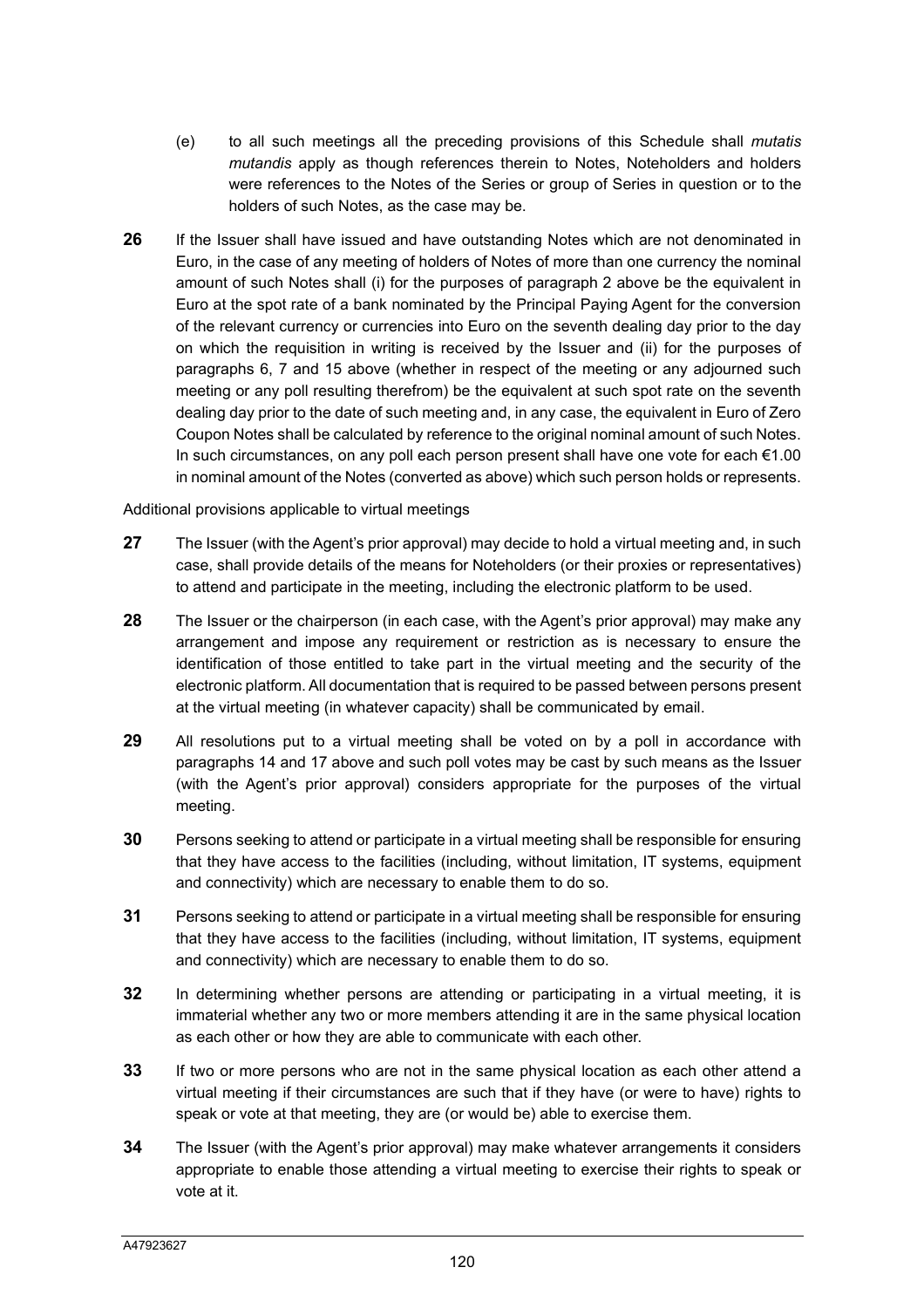- **35** A person is able to exercise the right to speak at a virtual meeting when that person is in a position to communicate to all those attending the meeting, during the meeting, as contemplated by the relevant provisions of this Schedule.
- **36** A person is able to exercise the right to vote at a virtual meeting when:
	- (i) that person is able to vote, during the meeting, on resolutions put to the vote at the meeting; and
	- (ii) that person's vote can be taken into account in determining whether or not such resolutions are passed at the same time as the votes of all the other persons attending the meeting who are entitled to vote at such meeting.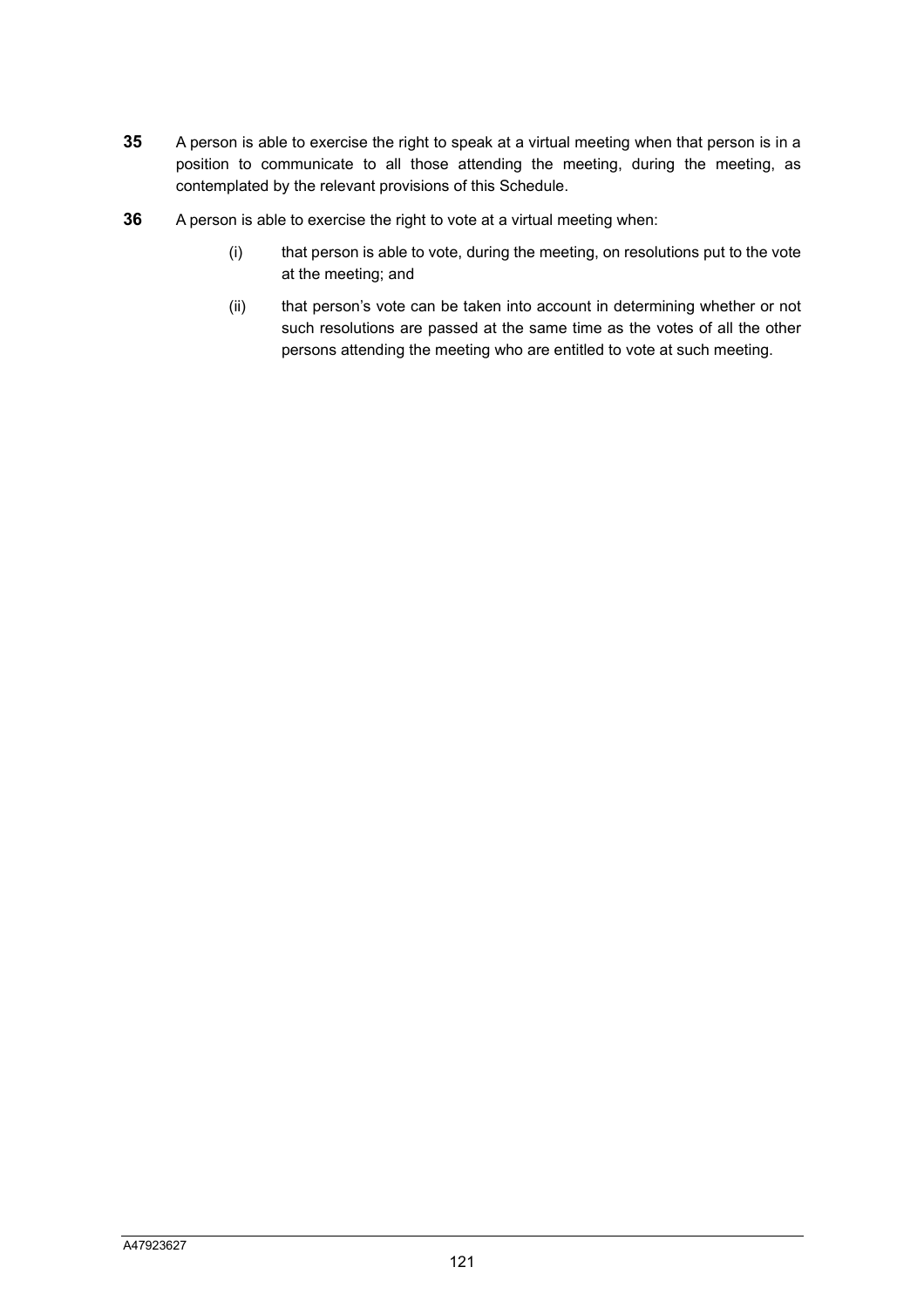### **Schedule 5 Register and Transfer of Registered Notes**

- **1** The Registrar shall at all times maintain in a place outside the United Kingdom agreed by the Issuer the Register showing the amount of the Registered Notes from time to time outstanding and the dates of issue and all subsequent transfers and changes of ownership of the Registered Notes and the names and addresses of the holders of the Registered Notes. The holders of the Registered Notes or any of them and any person authorised by any of them may at all reasonable times during office hours inspect the Register and take copies of or extracts from it. The Register may be closed by the Issuer for such periods and at such times (not exceeding in total 30 days in any one year) as it may think fit.
- **2** Each Registered Note shall have an identifying serial number which shall be entered on the Register.
- **3** The Registered Notes are transferable by execution of the form of transfer endorsed on them under the hand of the transferor or, where the transferor is a corporation, under its common seal or under the hand of two of its officers duly authorised in writing.
- **4** The Registered Notes to be transferred must be delivered for registration to the specified office of the Registrar with the form of transfer endorsed on them duly completed and executed and must be accompanied by such documents, evidence and information as may be required pursuant to the Conditions and such other evidence as the Issuer may reasonably require to prove the title of the transferor or their right to transfer the Registered Notes and, if the form of transfer is executed by some other person on their behalf or in the case of the execution of a form of transfer on behalf of a corporation by its officers, the authority of that person or those persons to do so.
- **5** The executors or administrators of a deceased holder of Registered Notes (not being one of several joint holders) and in the case of the death of one or more of several joint holders the survivor or survivors of such joint holders shall be the only person or persons recognised by the Issuer as having any title to such Registered Notes.
- **6** Any person becoming entitled to Registered Notes in consequence of the death or bankruptcy of the holder of such Registered Notes may upon producing such evidence that he holds the position in respect of which they propose to act under this paragraph or of their title as the Issuer shall require be registered themselves as the holder of such Registered Notes or, subject to the preceding paragraphs as to transfer, may transfer such Registered Notes. The Issuer shall be at liberty to retain any amount payable upon the Registered Notes to which any person is so entitled until such person shall be registered or shall duly transfer the Registered Notes.
- **7** Unless otherwise requested by hem, the holder of Registered Notes of any Series shall be entitled to receive only one Registered Note in respect of their entire holding of the Series.
- **8** The joint holders of Registered Notes of any Series shall be entitled to one Registered Note only in respect of their joint holding of the Series which shall, except where they otherwise direct, be delivered to the joint holder whose name appears first in the Register in respect of such joint holding.
- **9** Where a holder of Registered Notes has transferred part only of their holding of Notes represented by a single Registered Note there shall be delivered to them without charge a Registered Note in respect of the balance of their holding.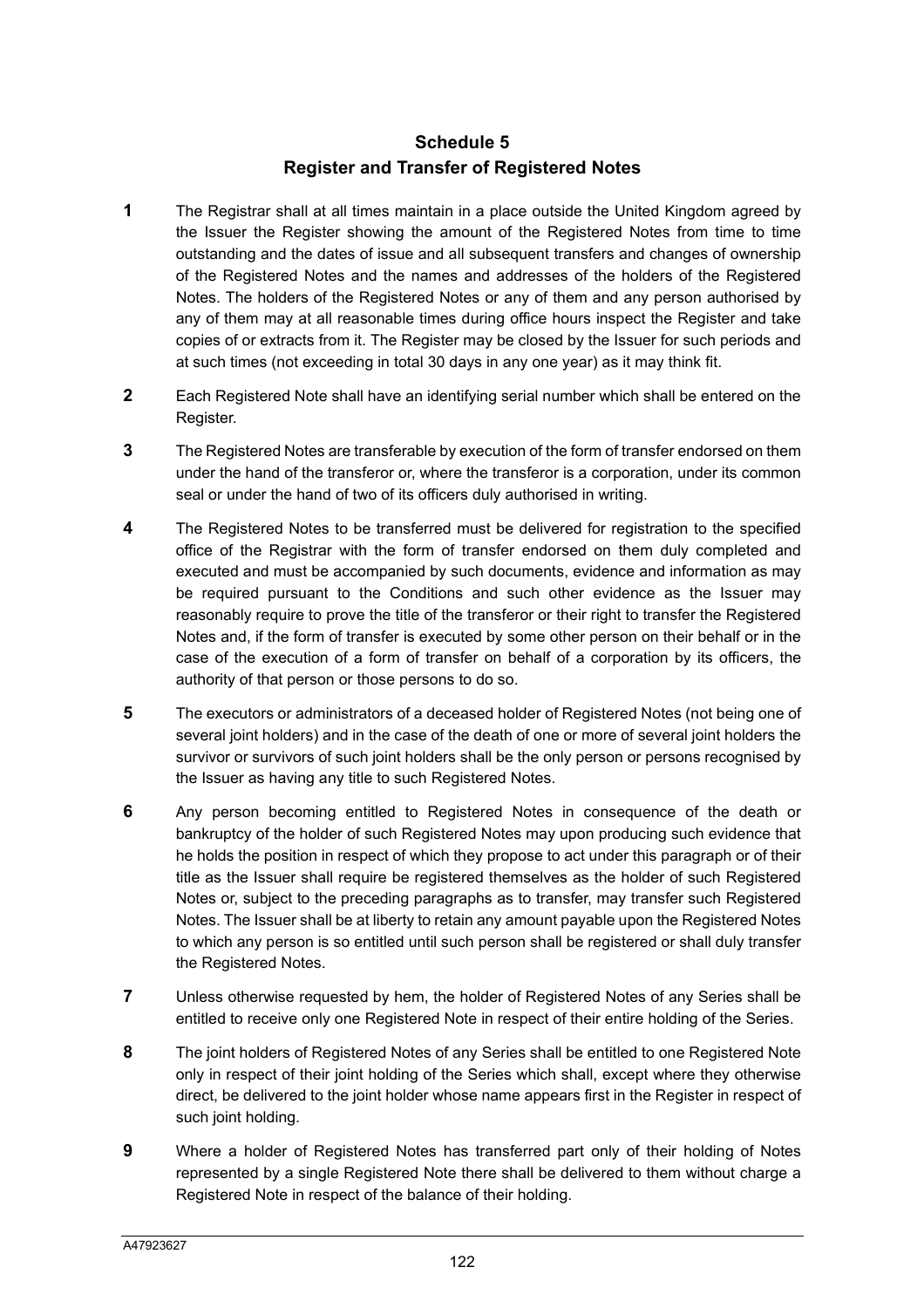- **10** The Issuer shall make no charge to the Noteholders for the registration of any holding of Registered Notes or any transfer of it or for the issue or delivery of Registered Notes in respect of the holding at the specified office of the Registrar or by uninsured mail to the address specified by the holder. If any holder entitled to receive a Registered Note wishes to have the same delivered to them otherwise than at the specified office of the Registrar, such delivery shall be made, upon their written request to the Registrar, at their risk and (except where sent by uninsured mail to the address specified by the holder) at their expense.
- **11** The holder of a Registered Note may (to the fullest extent permitted by applicable laws) be treated at all times, by all persons and for all purposes as the absolute owner of the Registered Note notwithstanding any notice any person may have of the right, title, interest or claim of any other person to the Registered Note. The Issuer shall not be bound to see to the execution of any trust to which any Registered Note may be subject and no notice of any trust shall be entered on the Register. The holder of a Registered Note will be recognised by the Issuer as entitled to their Registered Note free from any equity, set-off or counterclaim on the part of the Issuer against the original or any intermediate holder of such Registered Note.
- **12** A Registered Note may not be exchanged for a Bearer Note or vice versa.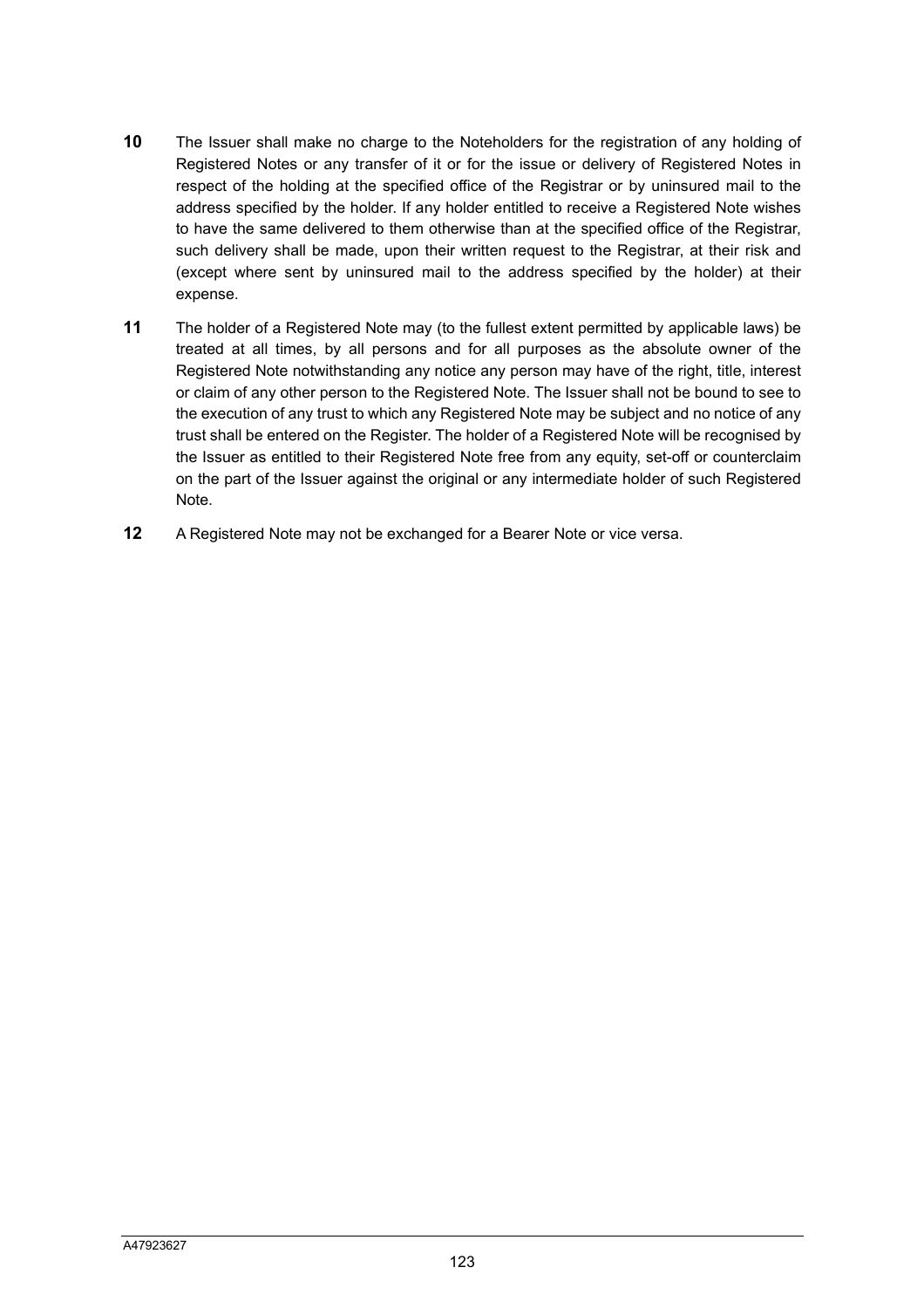#### **Schedule 6**

### **Additional Duties of the Principal Paying Agent and the Registrar**

In relation to each Series of Notes that are NGNs and each Series of Notes that are held under the NSS, each of the Principal Paying Agent and the Registrar will comply with the following provisions:

- **13** The Principal Paying Agent or the Registrar, as the case may be, will inform each of Euroclear and Clearstream, Luxembourg (the "**ICSDs**"), through the common service provider appointed by the ICSDs to service the Notes (the "**CSP**"), of the initial issue outstanding amount ("**IOA**") for each Tranche on or prior to the relevant Issue Date.
- **14** If any event occurs that requires a mark-up or mark down of the records which an ICSD holds for its customers to reflect such customers' interest in the Notes, the Principal Paying Agent will and the Registrar (to the extent known to it) promptly provide details of the amount of such mark up or mark down, together with a description of the event that requires it, to the ICSDs (through the "**CSP**") to ensure that the IOA of the Notes (in the case of NGNs) or the records of the ICSDs reflecting the IOA (in the case of Notes held under the NSS) remains at all times accurate.
- **15** The Principal Paying Agent and the Registrar will at least once every month perform a reconciliation process with the ICSDs (through the CSP) with respect to the IOA for the Notes and will promptly inform the ICSDs (through the CSP) of any discrepancies.
- **16** The Principal Paying Agent and the Registrar will promptly assist the ICSDs (through the CSP) in resolving any discrepancy identified in the IOA of the Notes (in the case of NGNs) or in the records of the ICSDs reflecting the IOA (in the case of the Notes held under the NSS).
- **17** The Principal Paying Agent and the Registrar will promptly provide to the ICSDs (through the CSP) details of all amounts paid by it under the Notes (or, where the Notes provide for delivery of assets other than cash, of the assets so delivered).
- **18** The Principal Paying Agent and the Registrar will (to the extent known to it) promptly provide to the ICSDs (through the CSP) notice of any changes to the Notes that will affect the amount of, or date for, any payment due under the Notes.
- **19** The Principal Paying Agent and the Registrar will (to the extent known to it) promptly provide to the ICSDs (through the CSP) copies of all information that is given to the holders of the Notes.
- **20** The Principal Paying Agent and the Registrar will promptly pass on to the Issuer all communications it receives from the ICSDs directly or through the CSP relating to the Notes.
- **21** The Principal Paying Agent and the Registrar will (to the extent known to it) promptly notify the ICSDs (through the CSP) of any failure by the Issuer to make any payment or delivery due under the Notes when due.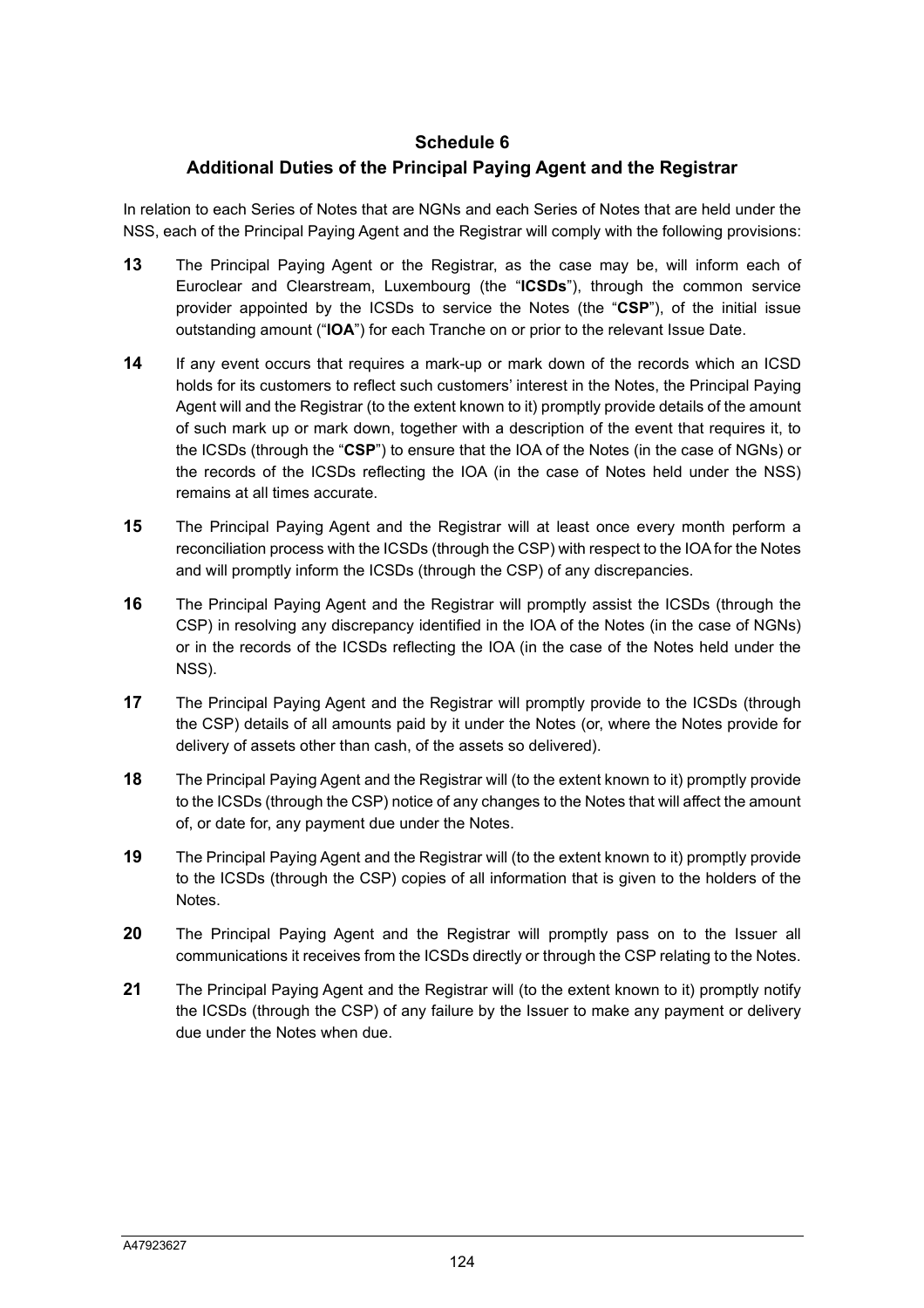Signatories

The Issuer

# **UNIVERSAL MUSIC GROUP N.V.**

By: /s/ Boyd Muir

Name: Boyd Muir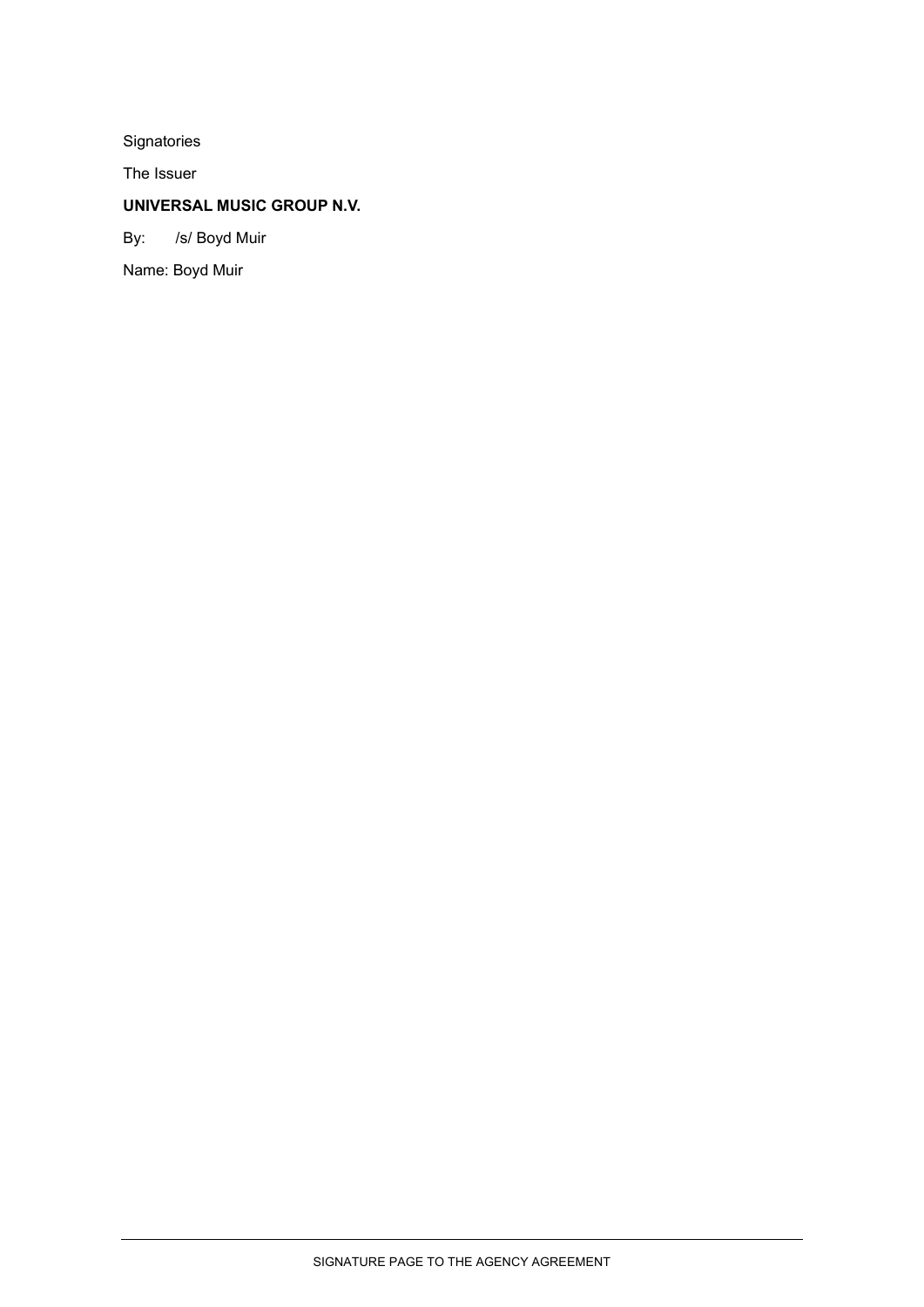The Principal Paying Agent

# **CITIBANK, N.A.**

By: /s/ Stuart Sullivan

Name: Stuart Sullivan

Vice President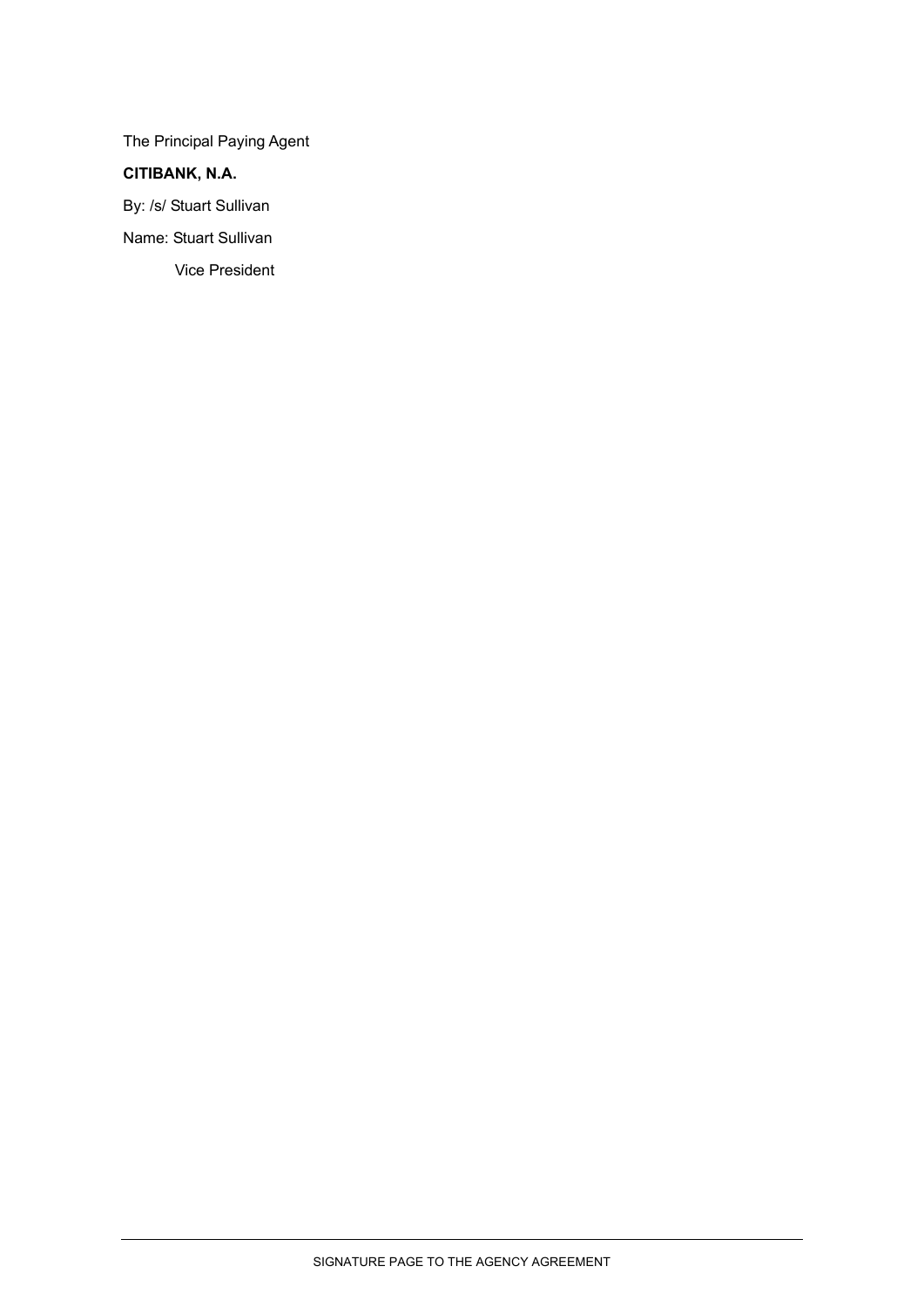The Registrar

# **Citigroup EUROPE PLC**

By: /s/ Stuart Sullivan

Name: Stuart Sullivan

Delegated Signatory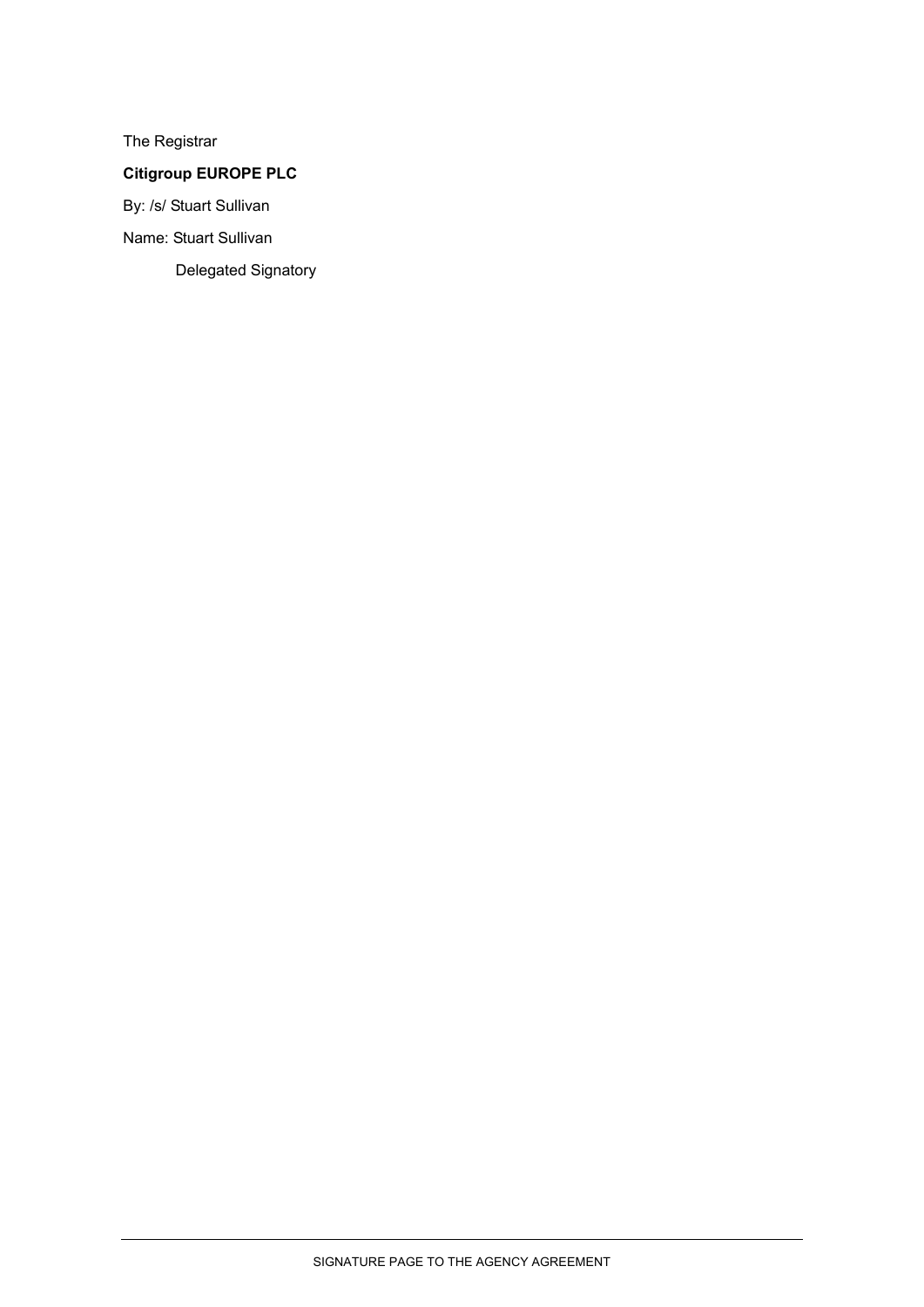The Transfer Agent

# **CITIBANK, N.A.**

By: /s/ Stuart Sullivan

Name: Stuart Sullivan

Vice President